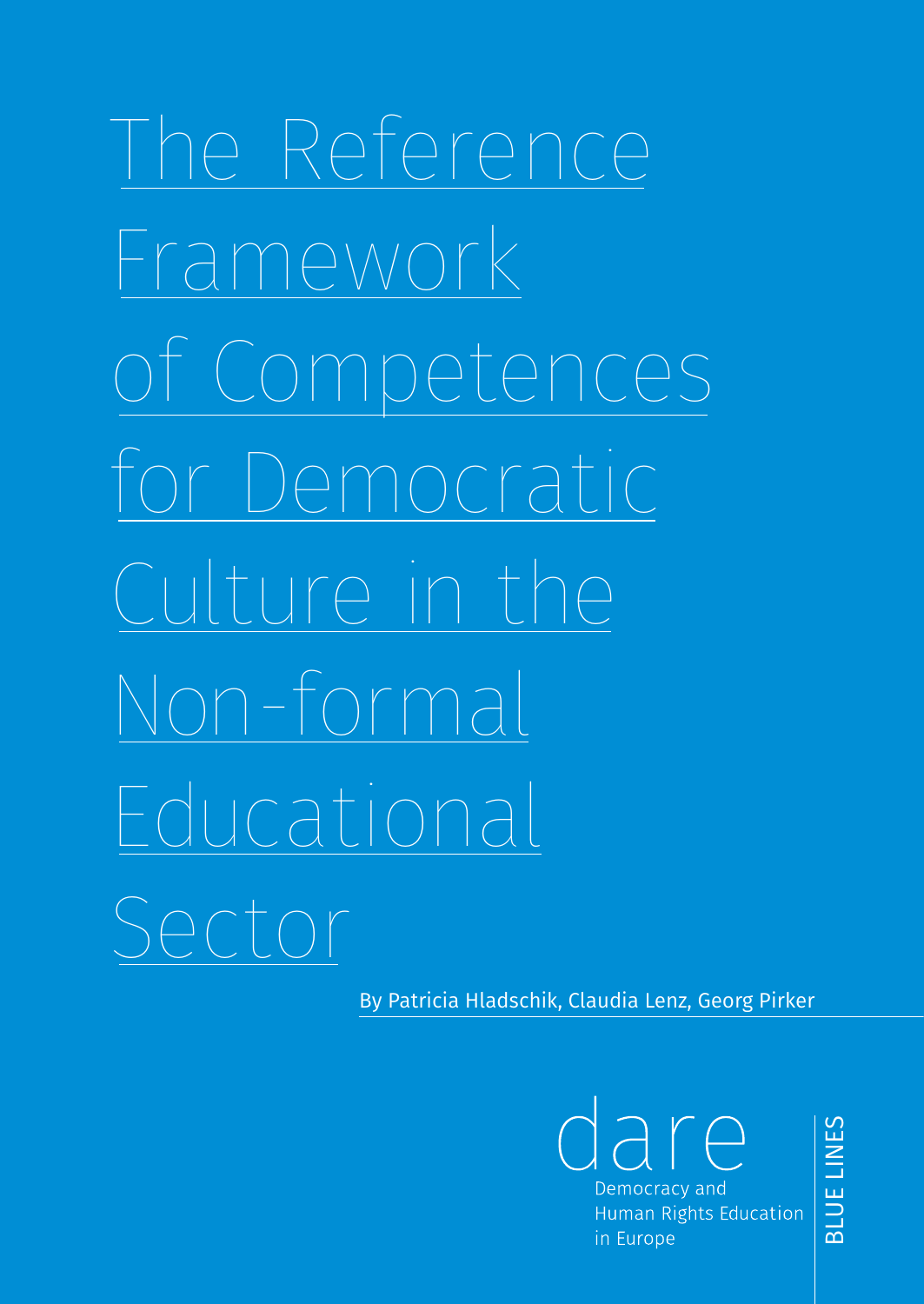**The Reference Framework of Competences for Democratic Culture in the Non-formal Educational Sector**

**Editors:** Patricia Hladschik, Claudia Lenz, Georg Pirker **Authors:** Ole Jantschek, Laura Meijer, Simon Oesterle, Hanna Lorenzen, Thimo Nieselt **with contributions from:** Paola Carega, Nils-Eyk Zimmermann, Ramón Martínez

**Copyediting:** Katja Greeson **Design:** Katharina Scholkmann **Publisher: DARE – Democracy and Human Rights Education in Europe vzw., Brussels 2020 Editors of this volume:** Patricia Hladschik, Claudia Lenz, Georg Pirker

The NECE Focus Group on Competences for Democratic Culture is a European cooperation, coordinated by polis – the Austrian Centre for Citizenship Education in Schools, and DARE – Democracy and Human Rights Education in Europe vzw. (BE) **with Arbeitskreis deutscher Bildungsstätten e.V. (AdB) (DE) demokrative.ch (CH) e.t. – Evangelische Trägergruppe für gesellschaftspolitische Jugendbildung (DE) Schwarzkopf-Stiftung Junges Europa (DE) Human-ed (NL) International Institute for Humanitarian Law (IT) Land der Menschen (AT)**

If not otherwise noted below an article, the content of this publication is published under a Creative Commons Attribution-Share Alike 4.0 International License.



Bildung, Wissenschaft und Forschung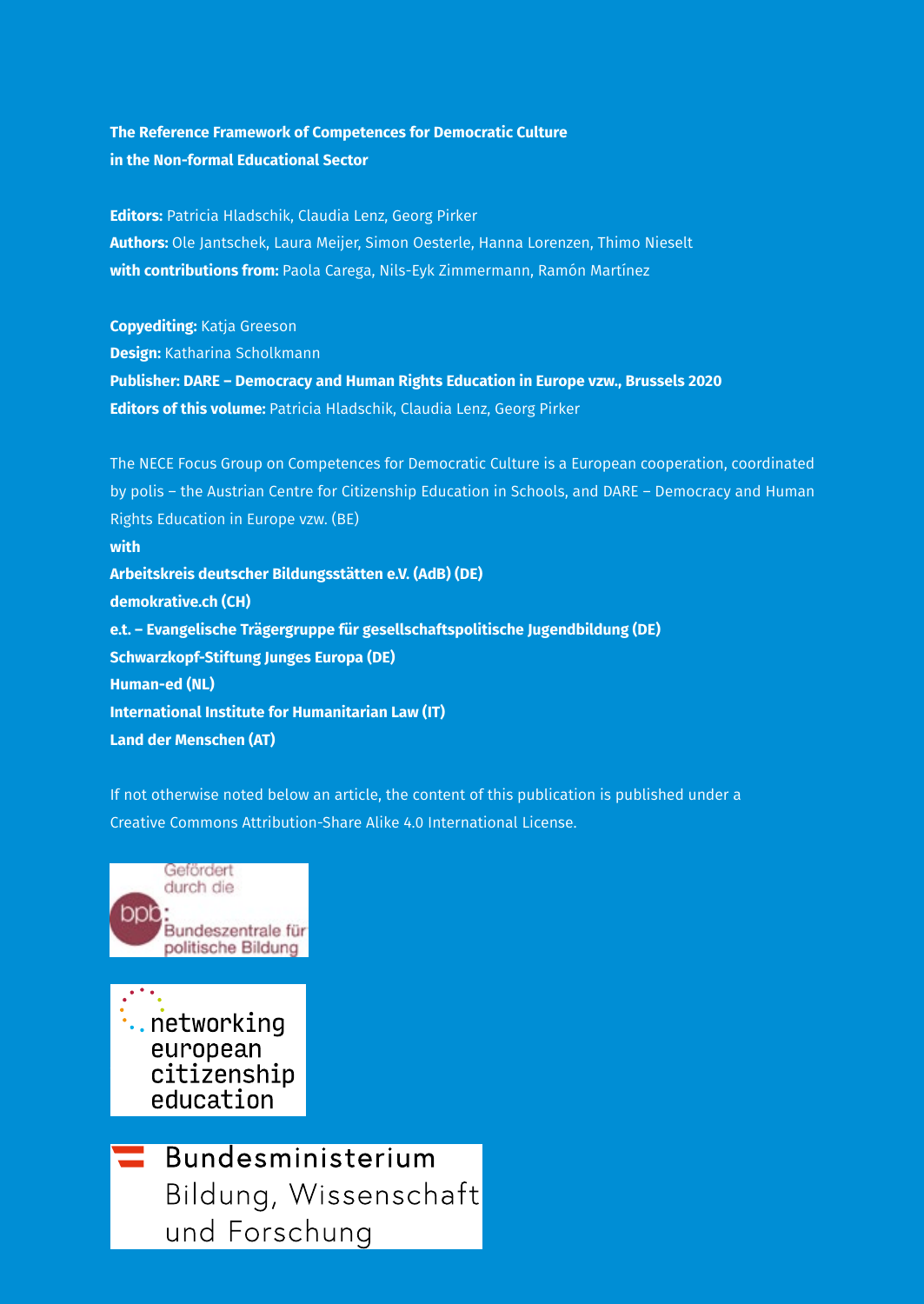## Preface

This edition of the DARE BLUE LINES series presents the results and recommendations of the NECE focus group Competences for Democratic Culture.

This working group of the NECE network was established in 2019 with the goal to explore the potential of the Council of Europe's Reference Framework of Competences for Democratic Culture (RFCDC) through implementation initiatives in diverse educational contexts. The focus group brought together educators and multipliers from Austria, Germany, Italy, the Netherlands and Switzerland who introduced and implemented the RFCDC in their specific institutional, local or national contexts.

The group was coordinated by polis – The Austrian Centre for Citizenship Education in Schools in cooperation with the European DARE network - Democracy and Human Rights Education in Europe. DARE is a network of NGOs and other organisations providing non-formal education for democratic citizenship and human rights. DARE has longstanding expertise in conducting topical research, developing expertise and supporting exchange for quality in non-formal education and training. In the scope of the CoE, DARE has been extensively involved in several activities of the CoE Education and Youth Directorate, and was, for example, a part of its 'EDC for All' project, developing the German and Portuguese version of the CoE´s 'Human Rights and Democracy: Start with Us - Charter for All' brochure and guidelines for educators.

The German partners of the focus group had a strong interest in exploring the possible uses of the RFCDC in the non-formal sector, since in Germany, there is a well-established sector and structure of youth work with a specific focus on non-formal civic education, and a genuine expertise in cooperation of the different educational fields.

You may access, read, copy, reassemble and distribute our information free of charge. Also, thanks to the kind support of the Bundeszentrale für politische Bildung, we are able to publish this book as an Open Educational Resource (OER) under a Creative Commons License (CC-BY-SA 4.0 International).

Patricia Hladschik, Claudia Lenz, Georg Pirker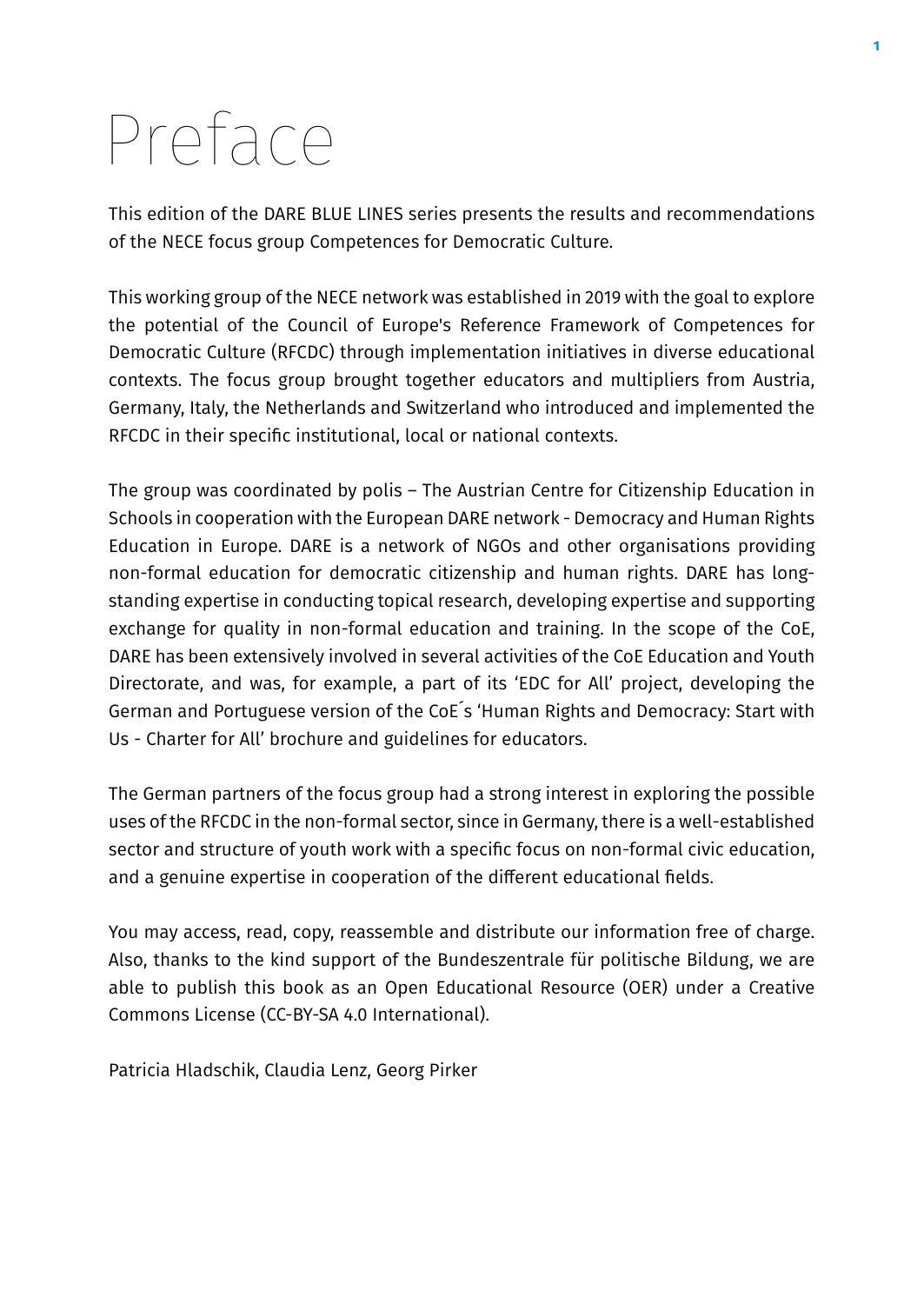## Basic considerations

## <u>1.1. The Reference Framework of Competences for</u> Democratic Culture – fostering citizenship education and intercultural learning as priorities in European educational systems

By Claudia Lenz, Patricia Hladschik, Georg Pirker

## Introduction

In 2017, the Council of Europe (CoE) launched the Reference Framework of Competences for Democratic Culture (RFCDC), which offers a systematic approach to designing the teaching, learning and assessment of competences needed for active participation in complex and diverse democratic societies (CoE, 2017, Vol. 1, p. 11).

 The centrepiece of the framework is a model of 20 competences learners need to acquire in order to be able to actively and effectively participate in all aspects of democratic processes in a society. In addition to the competence model, the framework offers a set of descriptors for each of these competences and six guiding documents related to the main fields and aspects of implementation.

 The RFCDC is the flagship project of educational policy within the CoE. Supported by the member states from the outset, the development of the RFCDC has been accompanied by high aspirations and ambitions. After decades of international educational policy being dominated by labour market orientation, competitiveness and the prioritisation of measurable 'hard skills', the framework has been developed in order to support policy makers and all other stakeholders in European educational systems to systematically focus on preparing learners to be active citizens. The ultimate goal of the framework is to ventilate democratic citizenship on the educational policy agenda and give it highest priority within educational systems.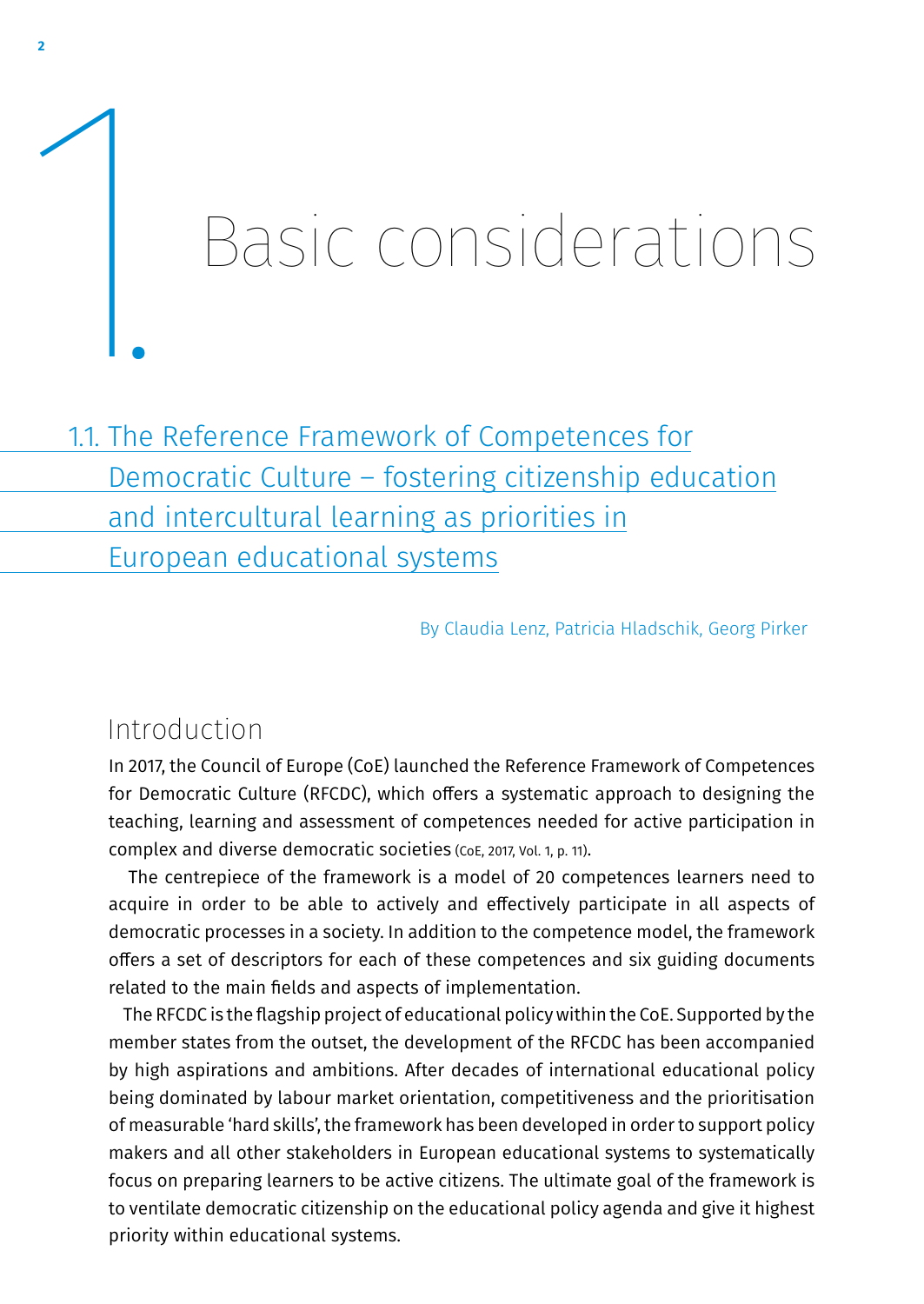## A broad vision of democracy – a comprehensive educational vision

Human rights, rule of law and democracy are the three ground pillars of the work of the CoE. The Council's work in the field of human rights is most known because of the European Court of Human Rights (ECHR) to which citizens of the CoE member states can appeal when their basic rights are violated by their states. Emerging conflicts around this issue resulted in an unprecedented struggle over the CoE budget in 2019. Also, there is another side to the Council's work to strengthen human rights; a functioning human rights system, holding states accountable with regard to protecting and upholding the rights of their citizens, needs to be complemented by a horizontal dimension. A widely shared awareness of human rights principles and engagement in human rights issues among citizens and an active civil society will reduce the danger of human rights violations occurring. This is the background for a long-standing focus on human rights education (HRE) in non-formal and formal education.

 The same rationale applies to the CoE's work in the field of democracy. Rule of law and stable democratic institutions are the necessary backbones of a functioning democracy; however:

 These will not function unless they build on democratic culture: a set of attitudes and behaviours that emphasize dialogue and cooperation, solving conflicts by peaceful means, and active participation in public space. (Bergan, 2014)

 A democracy is more than institutions and procedures; learning to be an active citizen requires more than acquiring political knowledge or knowledge about political issues, which is associated with civic education. The approach of the CoE is expressed with the term, education for democratic citizenship, indicating the crucial role of education in the multi-faceted process of becoming an active citizen. This approach is informed by humanistic philosophy in the tradition of Bildung aiming to educate the whole person (CoE, 2017, Vol. 1, p. 15). In the field of lifelong learning, the term holistic learning is used.

 The programme Education for Democratic Citizenship/Human Rights Education (EDC/ HRE) of the CoE, which was established in the 1990s, focused on how schools can become arenas for learning about, through and for democratic citizenship. Under the slogan 'learning and living democracy for all' the materials and resources produced covered a range of issues, such as democratic school governance (Bäckmann and Trafford, 2007), professional development of teachers (Brett et al., 2009) and school-university partnerships (Hartley and Huddleston, 2010).

 In 2010, the adoption of the Charter for Education for Democratic Citizenship and Human Rights Education by the CoE member states marked a significant step in the direction of a stronger political commitment towards the Council's comprehensive and systematic approach. The charter defines education for democratic citizenship as training, awareness raising, information, practices and activities which aim, by equipping learners with knowledge, skills and understanding and developing their attitudes and behaviour, to empower them to exercise and defend their democratic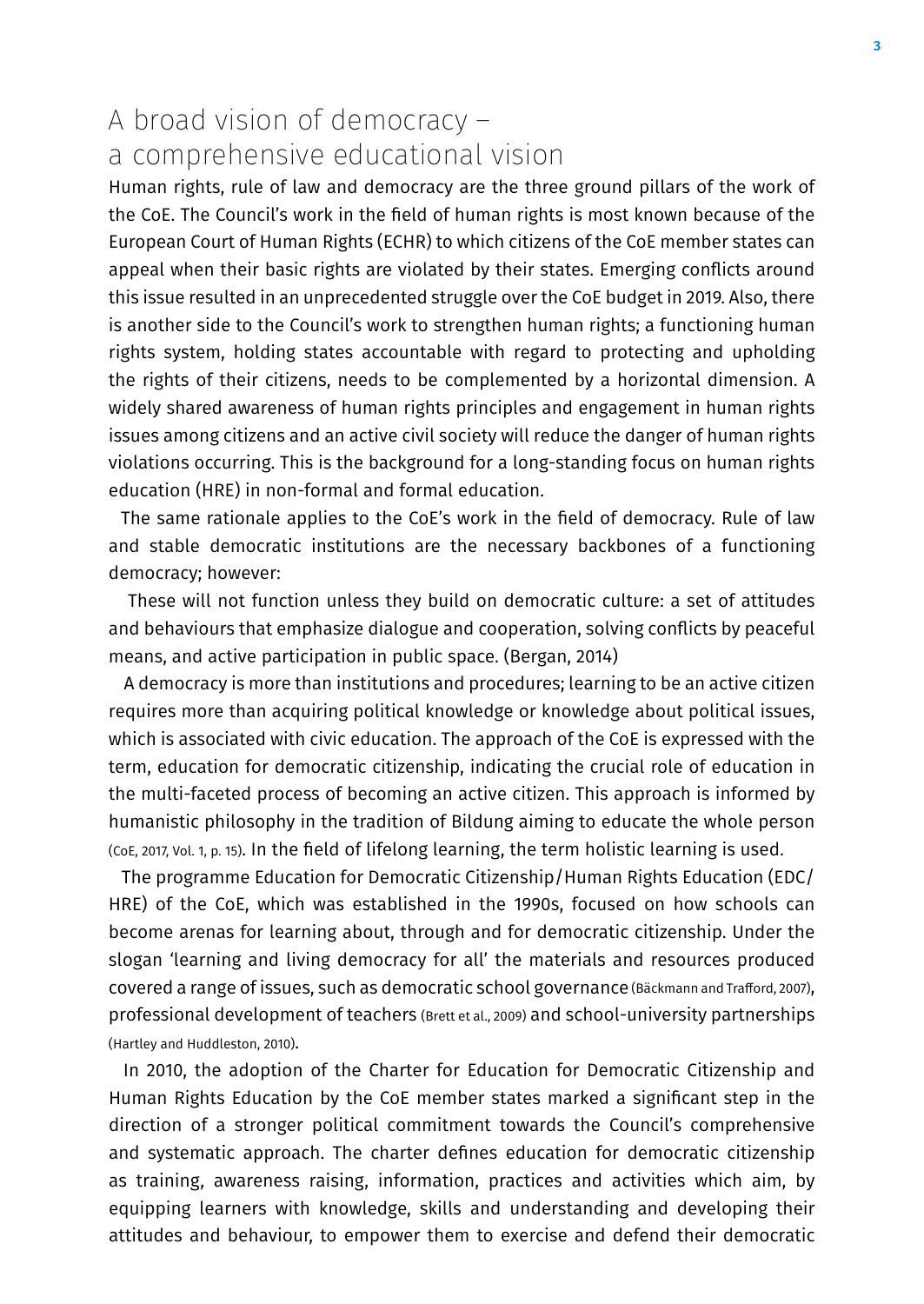rights and responsibilities in society, to value diversity and to play an active part in democratic life, with a view to the promotion and protection of democracy and the rule of law (CoE, 2010, p. 7).

**4**

 Another strand of CoE activities in the field of education, which has informed the development of RFCDC, is the long-lasting work in the field of intercultural education and intercultural dialogue. In parallel to the focus on education (schools) and intercultural dialogue, the field of youth work has gained Europe-wide importance and recognition as a key pillar for the establishment of a democratic culture, due to the joint activities of the CoE youth department and the CoE-EU youth partnership.

 Through anti-racist campaigns like 'all different – all equal', the extensive work on plurilingualism (best known through the Reference Framework for Modern Languages), the focus on deconstructing ideas of 'the other' in history teaching (CoE, 2001, 2011), the White Paper on Intercultural Dialogue (2008), and the 'No Hate Speech' campaign as the most recent flagship project, the CoE has championed the deconstruction of prejudice and resentment and the building of a mutual understanding and peaceful culture coexisting across cultural affiliations.

 Through the work on the RFCDC, the work in the field of education for democratic citizenship and in the field of intercultural dialogue have been integrated in a vision of 'living together as equals in culturally diverse societies'.

 In culturally diverse societies, democratic processes and institutions require intercultural dialogue. A fundamental principle of democracy is that those affected by political decisions are able to express their views when decisions are being made, and that decision-makers pay attention to their views. Intercultural dialogue is, firstly, the most important means through which citizens can express their views to other citizens with different cultural affiliations. Secondly, it is the means through which decision-makers can understand the views of all citizens, taking into account their various self-ascribed cultural affiliations. In culturally diverse societies, intercultural dialogue is thus crucial for ensuring that all citizens are equally able to participate in public discussion and decision making. Democracy and intercultural dialogue are complementary in culturally diverse societies. (CoE, 2017, Vol. 1, p. 24).

## From 'soft' matters to flagship status

The CoE based its work on a comprehensive and coherent vision of an education of the whole person - in stark contrast to the paradigm of labour market orientation of most educational systems. The Council, in Recommendation CM/Rec(2007)6, provides a vision of education that includes four major purposes: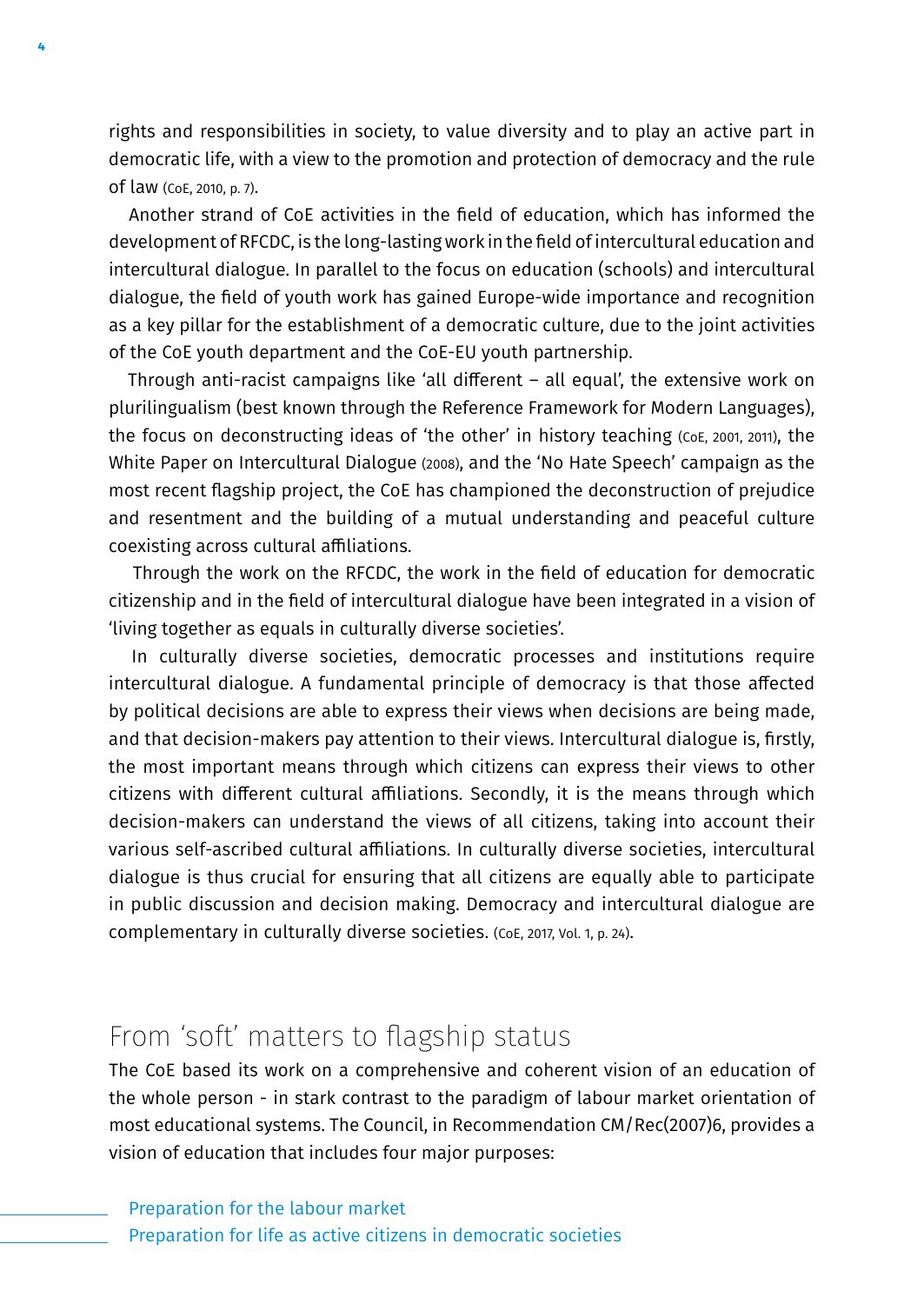#### Personal development

#### The development and maintenance of a broad, advanced knowledge base

All four purposes are necessary to enable individuals to live independent lives and to take part as active citizens in all spheres of modern, rapidly changing societies (CoE, 2017, Vol. 1, p. 14).

 One could say that the framework, in its goal to strengthen the dimension of education for active citizenship, was part of an overall development towards an increasing awareness of the relevance of education to build stable and sustainable democracies. This is also indicated by parallel initiatives in the Organisation for Economic Co-operation and Development, OECD (Programme for International Student Assessment [PISA] global competence and 21st century skills) and the United Nations (UN Sustainable Development Goal 4.7, with a focus on global citizenship).

 However, a major break-through for the RFCDC project came in 2015, when Europe was hit by several Islamist terror attacks. As a reaction to this, the CoE adopted the action plan 'The fight against violent extremism and radicalization leading to terrorism'. One of the major messages of the action plan was that democracy needs to be strengthened, not weakened, when it is under attack. Instead of surveillance and securitization, the action plan advocates strengthening the democratic resilience of the citizens – through education, among other things.

 Action is needed to prevent violent radicalisation and increase the capacity of our societies to reject all forms of extremism. Formal and informal education, youth activities and training of key actors (including in the media, political fields and social sectors) have a crucial role in this respect (CoE, 2015).

 Under the heading 'Living Together as Equals in Culturally Diverse and Democratic Societies: Setting Out Competences Required for Democratic Culture and Intercultural Dialogue', the action plan announces that the work on the competence framework will be prioritized, intensified and accelerated. From 2015 onward, the RFCDC had the status of a flagship project within the educational work of the CoE. This gave the subsequent development work a different pace and led to an intensified involvement of different experts, stakeholders and practitioners in the development work.

## The elements of the RFCDC: The competence model – the 'butterfly'

The core element of the framework is a competence model, composed of 20 components in four different areas: values, attitudes, skills and knowledge and critical understanding. This model was developed in several steps, starting with a review of more than 100 existing competence models in the fields of citizenship education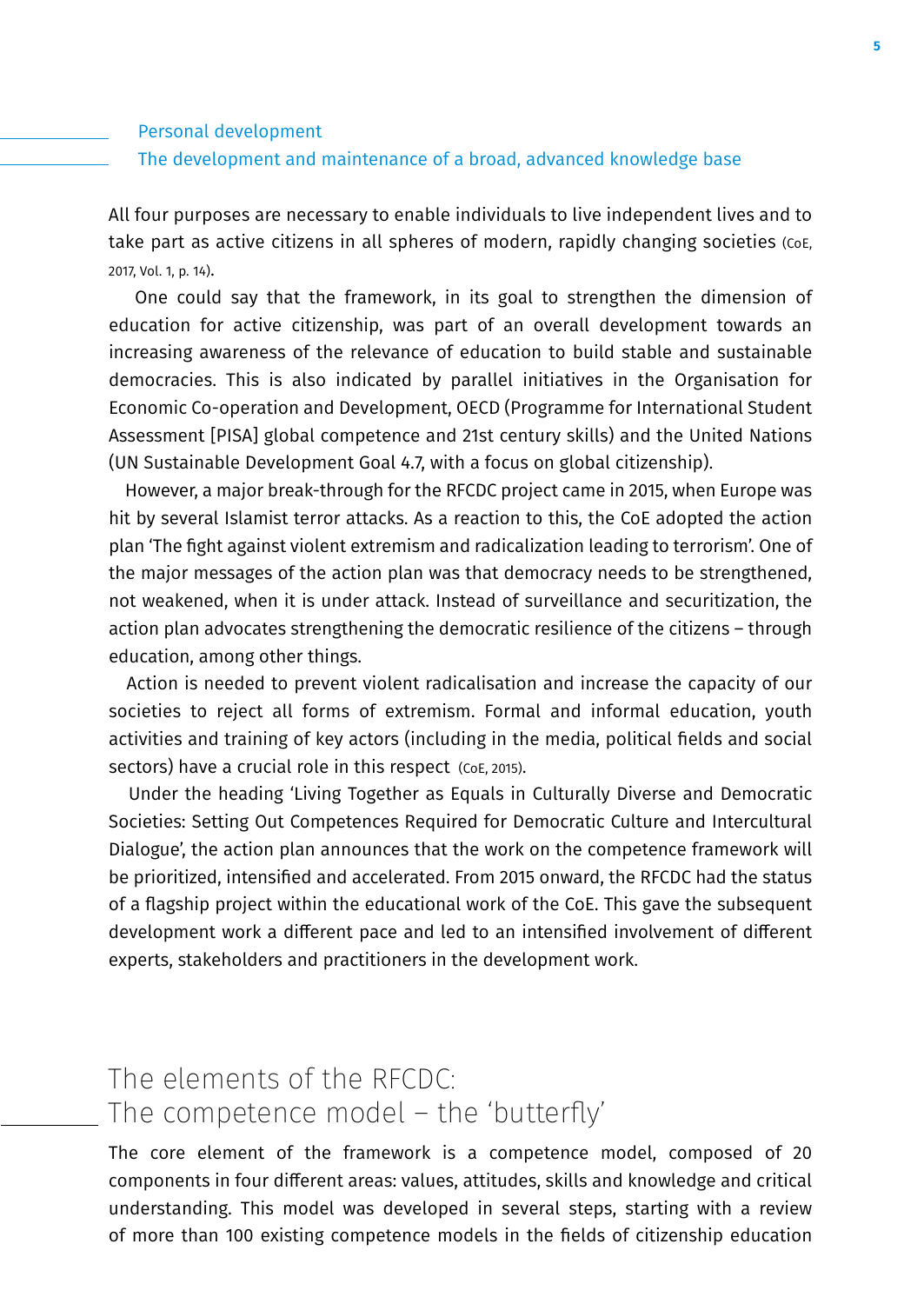and intercultural education. Based on a set of criteria, 80 relevant competences were identified. Through further conceptual work, including the consultation of international experts in the fields, the final set of 20 competences for democratic culture (CDC) was developed.



It is important to highlight the competence concept on which the entire model is based:

The term 'competences' (in the plural) is used in the Framework to refer to the specific psychological resources (the specific values, attitudes, skills, knowledge and understanding) that are mobilised and deployed in the production of competent behaviour. Hence, . . . 'competence' as a holistic term consists of the selection, activation and organisation of 'competences' and the application of these competences in a coordinated, adaptive and dynamic manner to concrete situations (CoE, 2017, Vol. 1, pp. 32–33).

If a person shall act competently in situations involving known or unknown challenges, the interplay between skills, knowledge, attitudes and values is necessary. This is the reason why the notion of competence clusters is highlighted in the framework. To give an example: a person can have extensive knowledge about democratic institutions and have good analytical and critical thinking skills; however, when faced with concrete situations of democratic decision-making, civic mindedness might be necessary in order to motivate this person to actually use his/her knowledge and analytical thinking,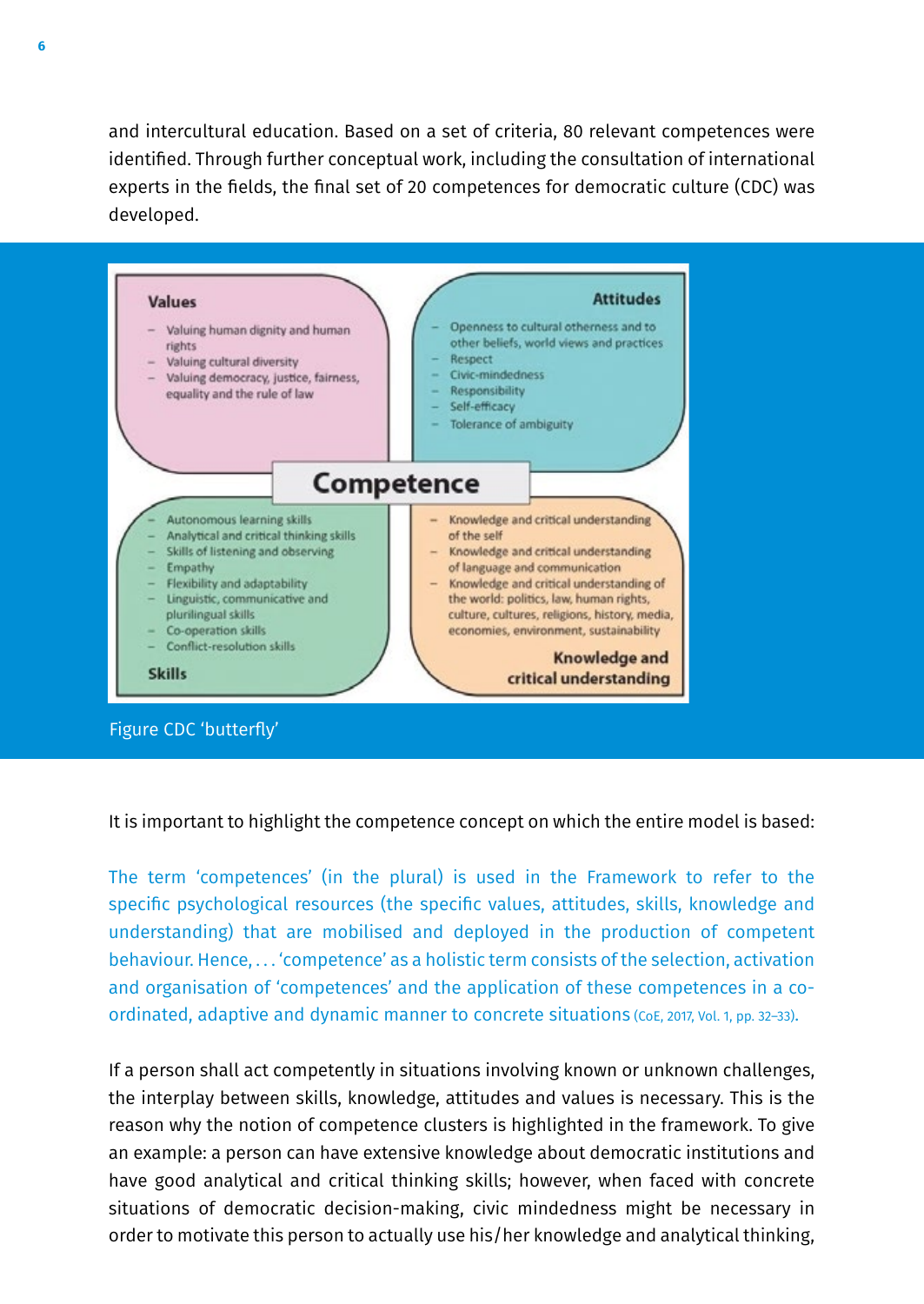and cooperation skills are necessary in order to actively participate in the actual decision making process. Vice versa, fostering attitudes and values for democratic culture require a certain set of knowledge and skills in order to make a meaningful contribution to society.

 The aforementioned understanding of democratic processes to be dynamic and processual implies that learners need to experience and actively take part in a variety of situations involving the entire range of the 20 competences in order to activate various competence clusters. Volume 3 of the RFCDC provides numerous examples of relevant teaching approaches as well as curricular and extracurricular learning activities.

### The descriptors

As mentioned before, the goal of the RFCDC is to allow for a more systematic and holistic focus on competences for democratic culture in educational practice. The competence descriptors are of particular relevance in this regard. The set of 135 key descriptors and the full bank of 447 validated descriptors are a diagnostic tool for the development of learners to be understood and described. The descriptors are formulated as statements of observable behaviour (nobody can look into the head of another person to determine how competent s/he is). Moreover, they are divided into three levels of proficiency (basic, intermediate and advanced) and therefore are designed to support the understanding of learning progress. In this way, the descriptors support learners and educators in reflecting and deciding on the possible next steps in a learning process.

Thus, the two main functions of the competence descriptors are:

- **1.** to support the assessment of the current level of proficiency with regard to each of the competences, for an individual or for a group, with a view to identifying areas of further development and learning needs or identifying achieved proficiency after a period of learning;
- to serve as a reference and a toolbox for educators in designing, implementing and **2.**evaluating educational interventions, in formal and non-formal setting (COE, 2017, Vol. 2, p. 12).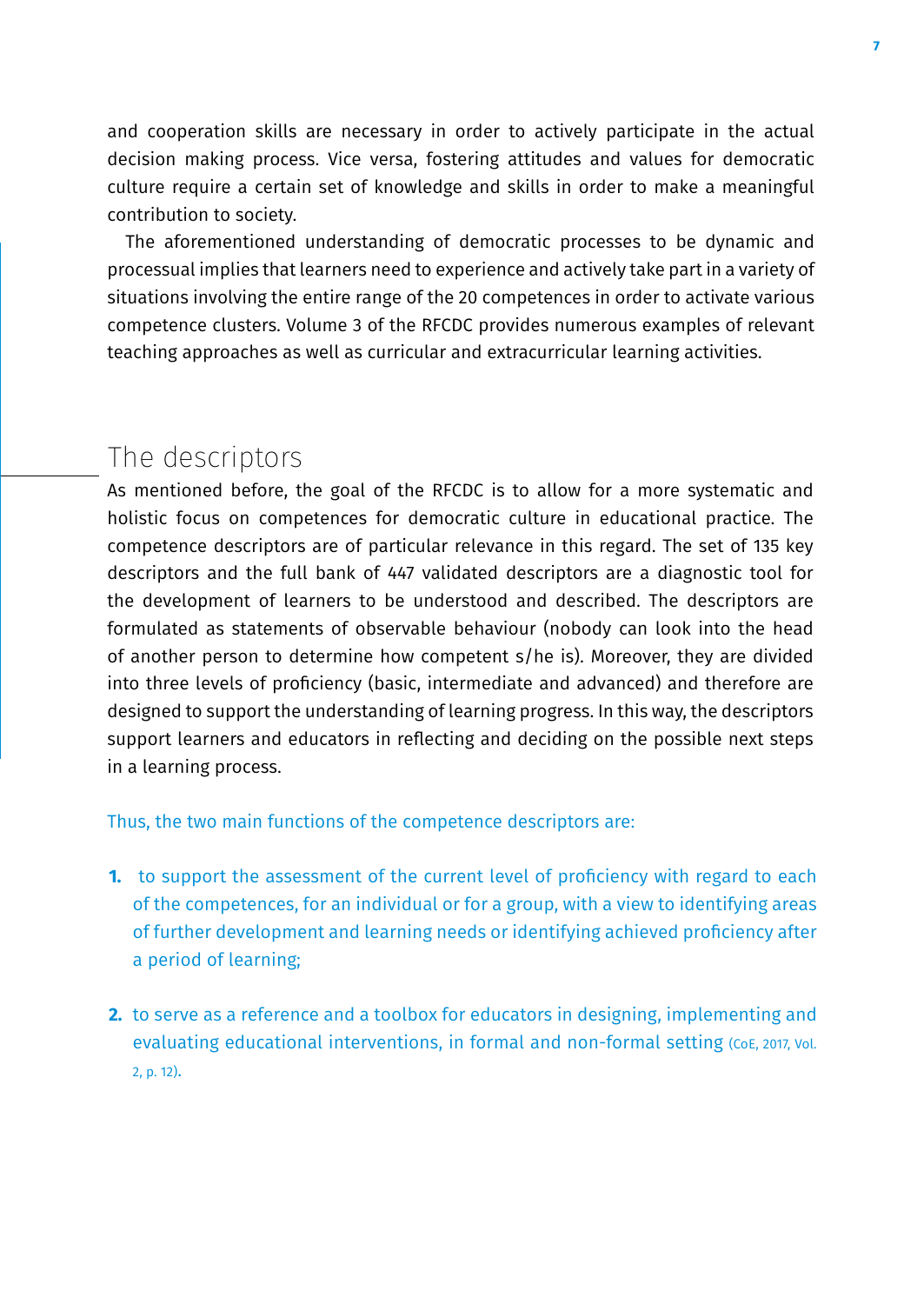## **Examples for descriptors related to different competence components:**

#### **Openness to cultural otherness**

- Shows interest in learning about people's beliefs, values, traditions and world views (basic)
- Expresses curiosity about other beliefs and interpretations and other cultural orientations and affiliations (intermediate)
- Seeks and welcomes opportunities for encountering people with different values, customs and behaviours (advanced)

#### **Skills of listening and observing**

- Listens attentively to other people (basic)
- Watches speakers' gestures and general body language to help himself/herself to figure out the meaning of what they are saying (intermediate)
- Pays attention to what other people imply but do not say (advanced)

Rather than using the descriptors to determine a learner's achievement related to lessons/teaching units or shorter educational interventions, they are a suitable tool for the observation of a learner's capacities in a variety of contexts and over time – in order to determine a learner's overall level of proficiency (although the performance in different contexts might vary). As the descriptors can help to understand the context dependent nature of competence performance, they are a useful tool for adjusting educational/teaching interventions.

## The guiding documents – what is needed to foster competences for democratic culture?

The CoE's intention with the RFCDC is not to provide a testing tool to be used in educational systems to measure learner achievements in the field of democratic competence. This would miss the holistic design of the framework, stressing the systemic and institutional preconditions for competence development. As described in the previous paragraphs, the most suitable environments for the development of competences for democratic culture are those, which are informed by and reflect democratic values: this includes, among others, the teaching and learning methodologies applied, the open climate and possibilities for participation in debate and democratic decision-making processes and democratic school governance.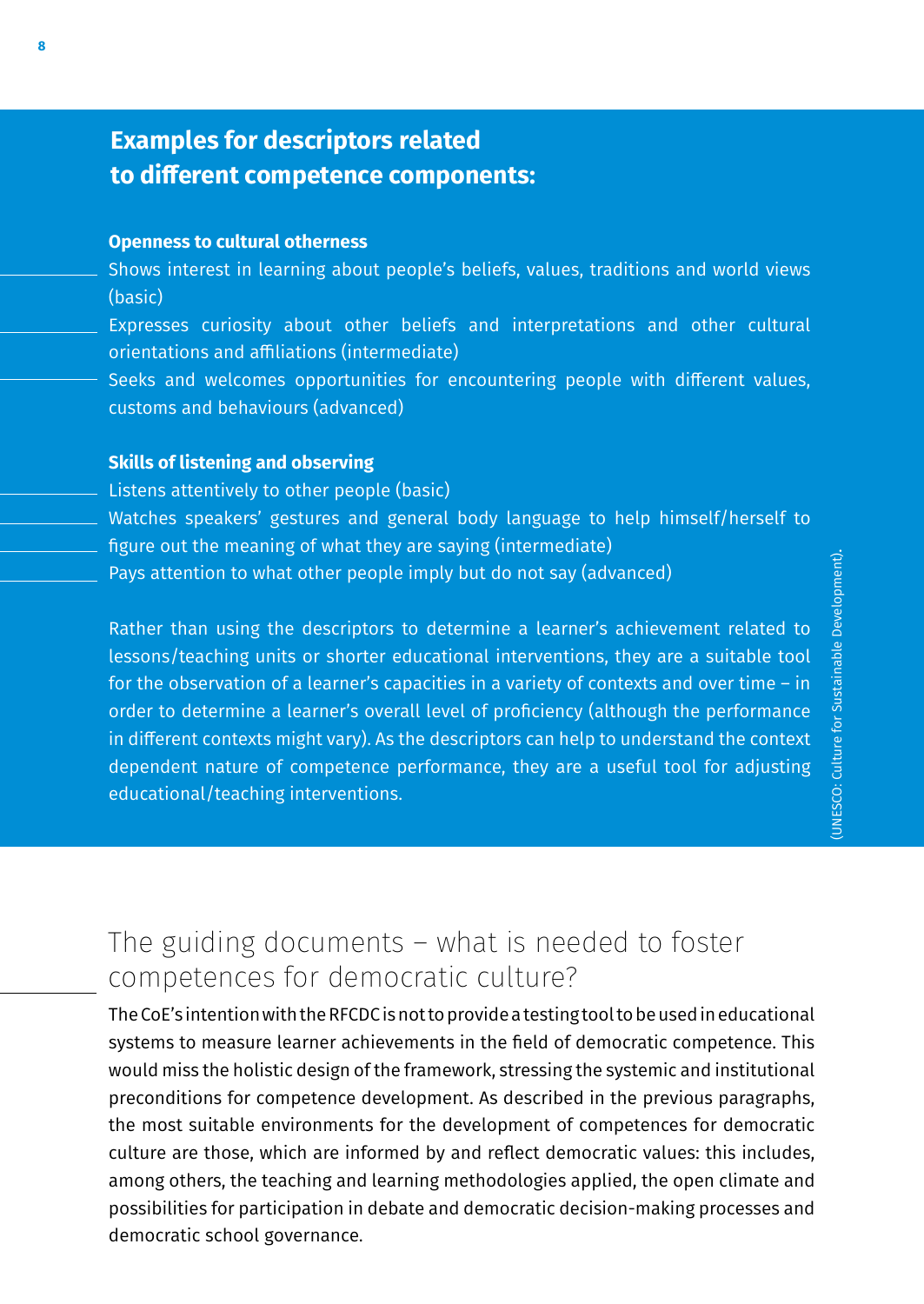In order to highlight and spell out these contextual and processual factors, the RFCDC comprises six different guiding documents:

 Curriculum development Pedagogy Whole school approach Assessment Teacher education Prevention of radicalization and violent extremism

The inclusion of the last guiding document might seem surprising. As indicated, the explanation can be found in the aforementioned political context in which the RFCDC was produced. However, the rising pressure and difficulties our democratic societies in Europe struggle with come from other ideologies and forms of nationalism, as has been confirmed for the educational field in DARE´s STEPS research project (2017-2018) on 'Survival Toolkit for EDC in Post-factual Societies' (DARE, 2018).

 The RFCDC document provides a review-based account for research on the root causes for processes leading to violent extremism and on research showing that the development of capacities such as independent and critical thinking, empathy and self-efficacy are key factors in building resilience to hateful political ideologies and violent orientations.

 This provides a bridge to the content of the other guiding documents. Together, these documents are supposed to support a broad variety of stakeholders in different educational systems in applying and implementing the framework: in curriculum reforms, school development and how teachers' professional development can support the competence acquisition of learners.

## The RFCDC and formal education: Curriculum development – different educational systems, different approaches

Already within the formal educational context, the 47 member states of the CoE have very different educational systems, and 'curriculum' can mean different things across systems. In some countries with a centralised system, a national curriculum defines both the content of teaching and methods of teaching, while in other systems, competence-oriented curricula leave much room for local planning of teaching. While civic or citizenship education in some countries is placed in a particular subject (most often social science), other countries define it as a cross-cutting and interdisciplinary issue.

RFCDC is not restricted to a particular educational system or type of curriculum. The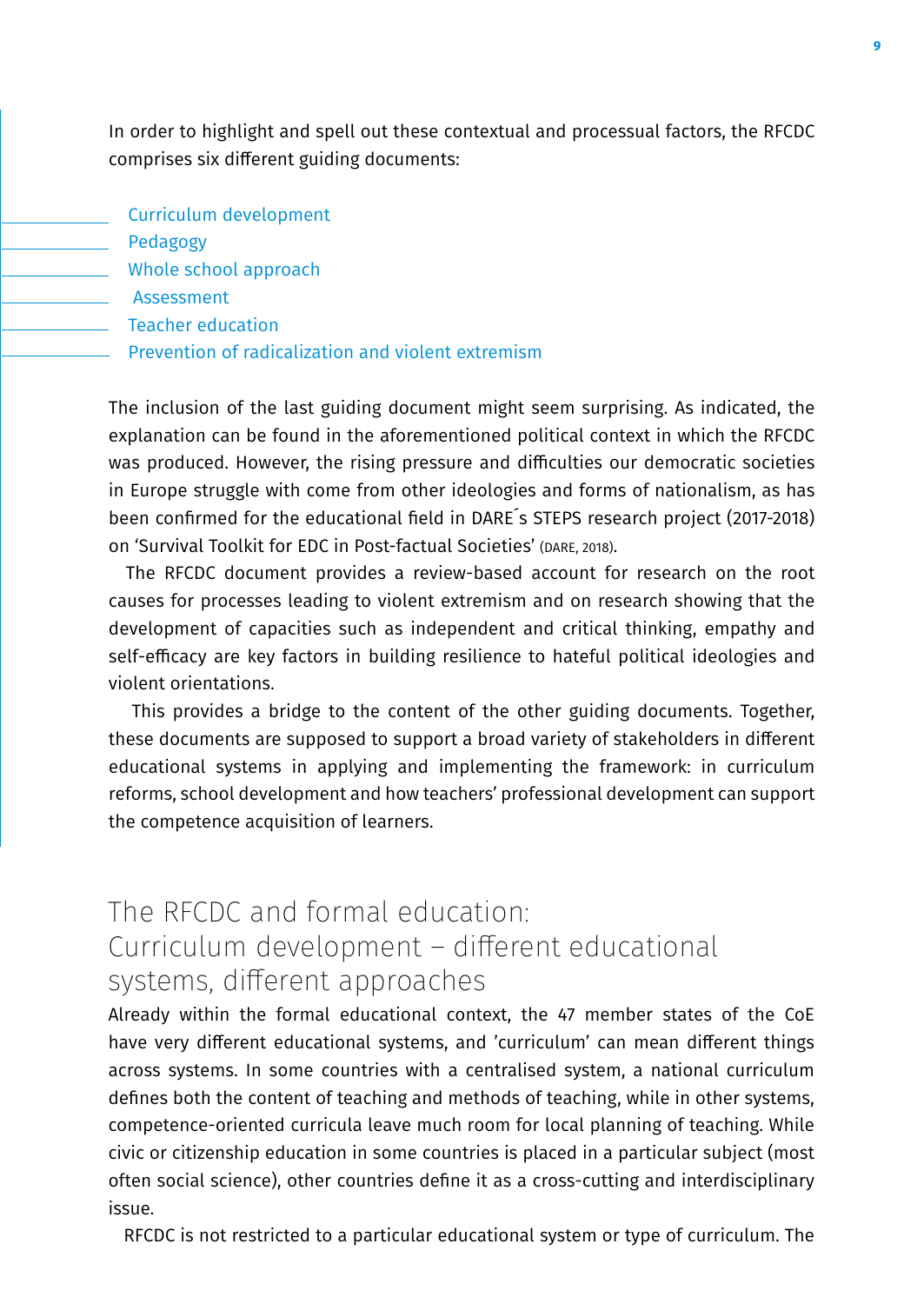CDC model can influence curricula at different levels of decision-making: at the system level, at the institutional level, at the subject or classroom level and even at the level of the individual learner. (CoE, 2017, Vol. 3, p.13)

 The CDC model can be used as a whole or in part as a means of enriching a curriculum by revising and developing it. The RFCDC provides concrete perspectives on how to include and strengthen a focus on democracy, human rights and intercultural understanding in any subject and across subjects.

 The competences for democratic culture can be considered as key competences that need to be developed across all curriculum subjects and areas of study. In this sense, all teachers of all subjects are responsible for teaching, learning and assessing CDC. On the other hand, CDC can be the focus of a single subject, such as citizenship education or social sciences or social studies. (CoE, 2017, Vol. 3, p.19)

 A concrete 'starter' exercise for educators and those responsible for educational institutions who wish to engage with the RFCDC may look like: How could the choice of topics, teaching material and methodologies support learners to develop civic mindedness, analytical and critical thinking skills, cooperation skills or knowledge and critical understanding of the self?

 Surely in the formal educational context, curriculum development and the planning and evaluation of teaching are closely intertwined. The RFCDC also provides a guiding document on pedagogy, which supports educators to reflect on how the choice of educational approaches and teaching methodologies can create the conditions for learners to develop and express competences for democratic culture.

## Pedagogy

Competences for democratic culture can hardly be 'taught' by the means of mere knowledge transmission. The dynamic and context-bound nature of competences point to the importance of learning processes and environments. Cooperation skills can hardly flourish when learners are only given individualised assignments. Responsibility and civic mindedness can best be learned in environments allowing engagement, interaction and the making of real contributions. The framework does not prescribe any educational approaches or teaching methodologies, but it follows the idea of learning about, through and for democracy, arguing that certain approaches are especially suitable to develop CDC. The guiding document on pedagogy highlights different approaches/methodologies:

#### Student/learner centred, active learning

Aside from helping develop knowledge and skills, teaching methodologies also reflect attitudes towards learners. Student centred and active learning approaches place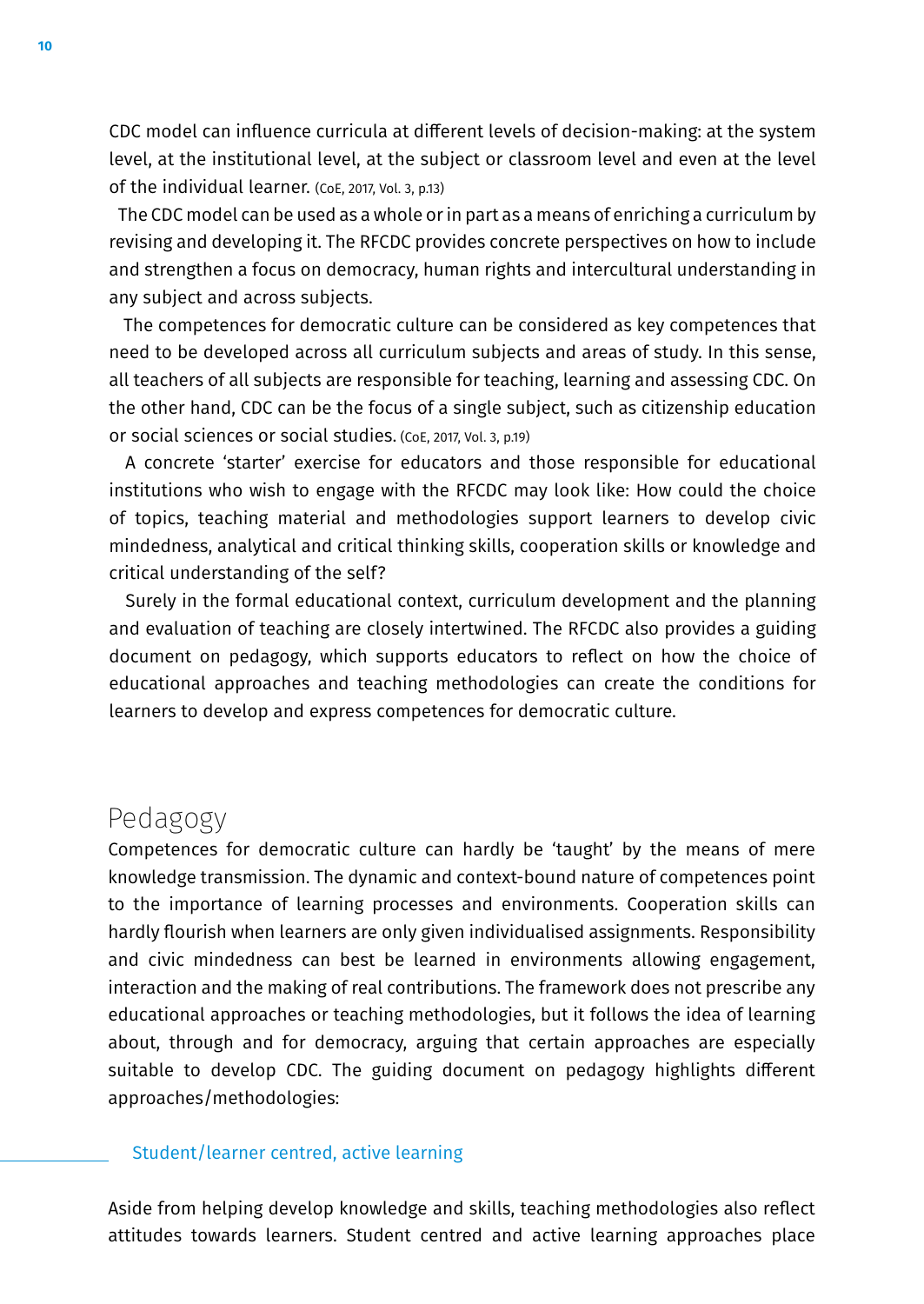learners in a position of being actors in their own learning process, instead of passive recipients of knowledge. Learning-by-doing approaches and experiential learning engage students in a process in which intellectual, emotional and social capacities are developed. In this way, the methodology can be related to several components of CDC, like self-efficiency and responsibility.

#### Cooperation and collaborative learning

of teachers can start changing their practice by learning and experimenting through The process of collaborating enables the development of openness and the motivation to accept change, an empowering process for teachers. Single teachers or small teams a process of collaboration and experience-sharing in an environment. By applying collaborative learning principles, classroom dynamics are deeply changed, and a wide range of CDC can be developed.

#### Democratic processes in the learning environment

A very effective way of developing CDC is by experiencing democratic processes firsthand. The planning and negotiating of aims, content, learning materials, assessment and programme evaluation by all participants involved in the learning process creates the conditions for transforming the roles of educators and learners and transcending what those roles are in traditional classrooms. In this way, learning for and through democracy occurs, with educators demonstrating democratic behaviours and therefore contributing to the development of the CDC of learners. The first-hand experience of democratic processes will also empower learners and stimulate them to use these competences in the classroom, in the school and in society.

#### Team teaching and integrated curricular approaches

In school, besides what each teacher can do in the context of a specific subject, cooperation between teachers of several subjects can lead to valuable and effective additional outcomes for the development of CDC. This cooperation can be between several teachers working with the same class, who coordinate their intervention to enhance CDC, but it can also be between teachers working with different classes, which are supported to engage in a partnership and cooperate in learning activities resulting in the development of CDC.

#### Project-based learning

Project work, or learning through projects, is a pedagogical approach particularly appropriate for the development of CDC because it contributes to acquiring a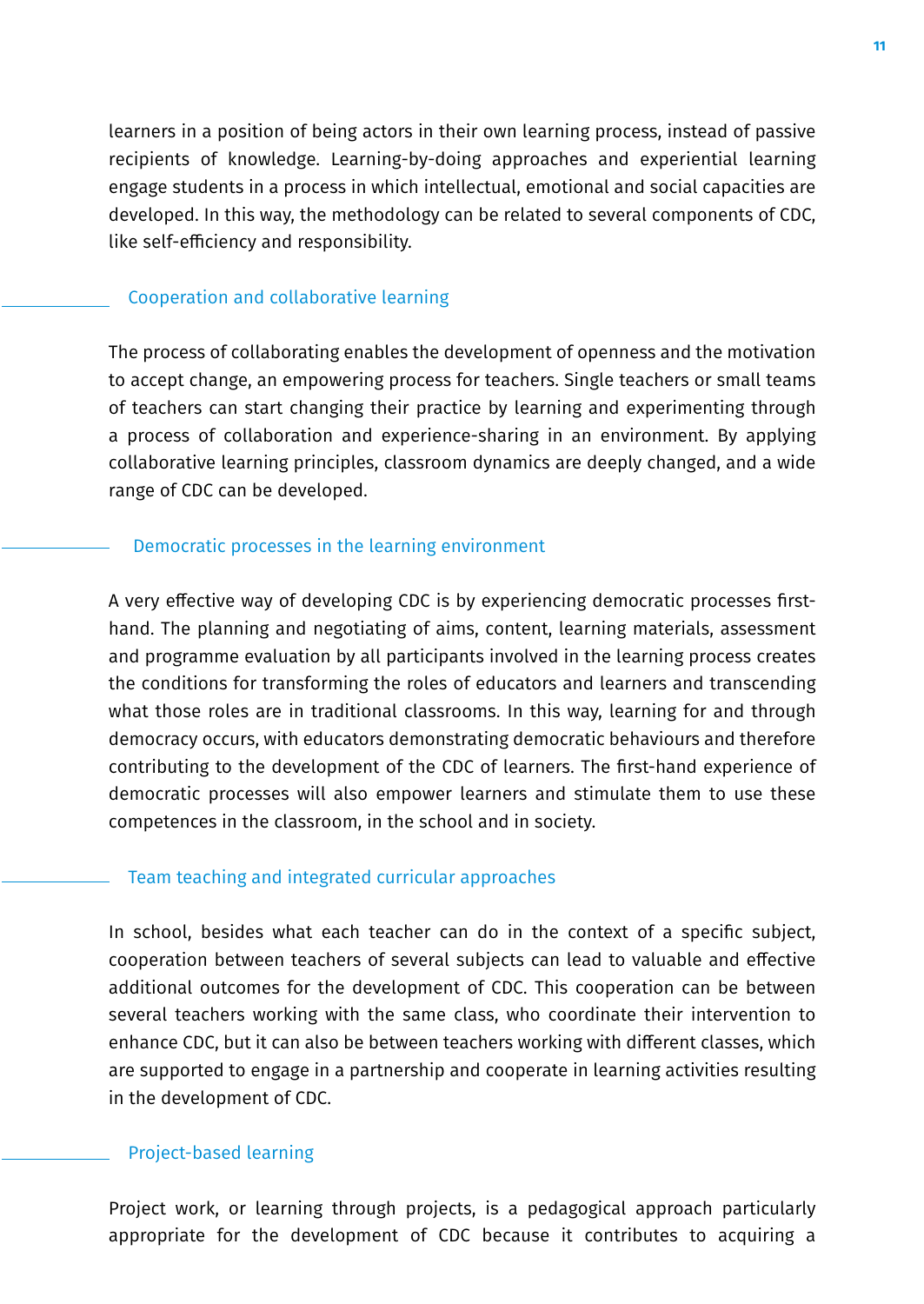combination of attitudes, skills, knowledge and critical understanding, as well as to the developing values. It can be used within a specific subject area but is also very appropriate for a cross-curricular approach and for addressing cross-cutting issues. Project-based learning is also a field where cooperation between the different spheres of education (non-formal, formal, and informal) is most likely the case.

#### Service learning

Service learning implies providing a community service in the context of a structured set of steps, in which the educator plays an important role as organiser and facilitator while keeping a strong learner-centred approach and empowering learners to make decisions and act on their own will in cooperation with peers. Service learning is an effective way to develop the full range of CDC because it gives learners opportunities to connect the knowledge and critical understanding and skills acquired in a classroom setting with meaningful action targeting a real world issue.

## The whole school approach

Not only the teaching approaches and methodologies through which students become agents of their own learning processes, but also the context in which the learning takes place, form an integral part of 'learning and living democracy' at school. The development of competences for democratic culture can be supported by democratic learning environments. As stated in the guiding document:

 Whole-school approaches which integrate democratic values and human rights principles into teaching and learning, governance and the overall atmosphere of the school contribute significantly to young learners' experience of, development of and practice of democratic competences. (CoE, 2017, Vol. 3, p. 90)

A number of aspects in school governance and culture that can significantly contribute to the development of CDC are outlined in the document:

#### Democratic governance

The EDC/HRE charter states that 'the governance of educational institutions, including schools, should reflect and promote human rights values and foster the empowerment and active participation of learners, educational staff and stakeholders, including parents' (section 5.e). The governance of the educational institution should provide opportunities and procedures for participation and decision making. Flat hierarchies and a culture of cooperation allow mutual respect and trust to grow. If allowed to feel ownership of decisions and developments at schools, teachers and learners will be motivated to take responsibility. Civic mindedness does not flourish in a void, but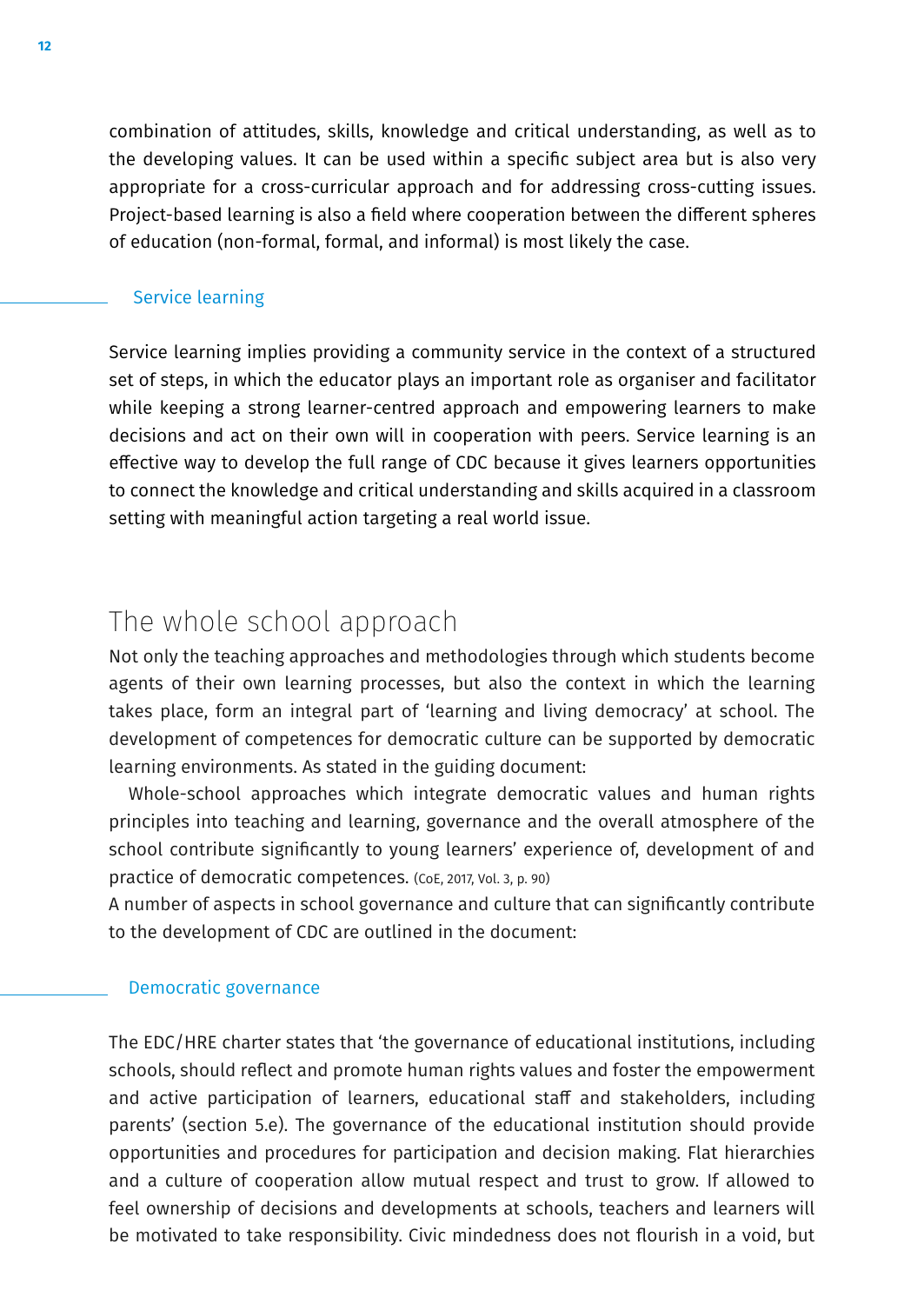in a climate that encourages and positively sanctions initiative and engagement for a common good.

 The organisational culture of a school can help people in the school community play a role in the way the school is governed and managed – through its approach to leadership, vision, system of governance and decision making processes and general working atmosphere. Student councils and other forms of student participation are important aspects of democratic school governance. A democratic approach to school governance helps create a culture of openness and trust in the school and improves relations between its members.

#### Democratic and inclusive school culture

An inclusive school ethos, which is safe and welcoming, where relations between staff, and between staff and students, are positive and everyone feels they have a part to play and their human rights are respected, will better facilitate development of competences for democratic culture. To this end, school administration, teachers, parents, students and other stake holders may join efforts to make school environments more democratic, to include approaches to management and decision-making, school policies, rules and procedures, student participation and general school environment.

While competitive environments make all but the best feel weak and insufficient, it is questionable whether or not inclusive and collaborative environments allow each individual to experience the contribution s/he can make and to develop self-efficacy.

#### Cooperation with the community

A school's relations with the wider community – including parents, authorities, nongovernmental organizations (NGOs), universities, businesses, media, health workers and other schools – can help foster a culture of democracy in schools. Schools that partner with NGOs, for instance, can benefit from such actions as increased training opportunities, visiting experts and project support. Close links with the community can also help schools address relevant community issues.

## CDC and assessment

From the outset of the CDC project, one of the basic principles was 'that all of the competences that were included in the model should be teachable, learnable and assessable (through either self-assessment or assessment by others)' (CoE, 2016:31). This has to do with the supposed 'fuzziness' and 'soft' status of everything related to valuebased and value-oriented education. Within the existing paradigm of testing, measuring and national or international rankings, everything which is not assessable seems to be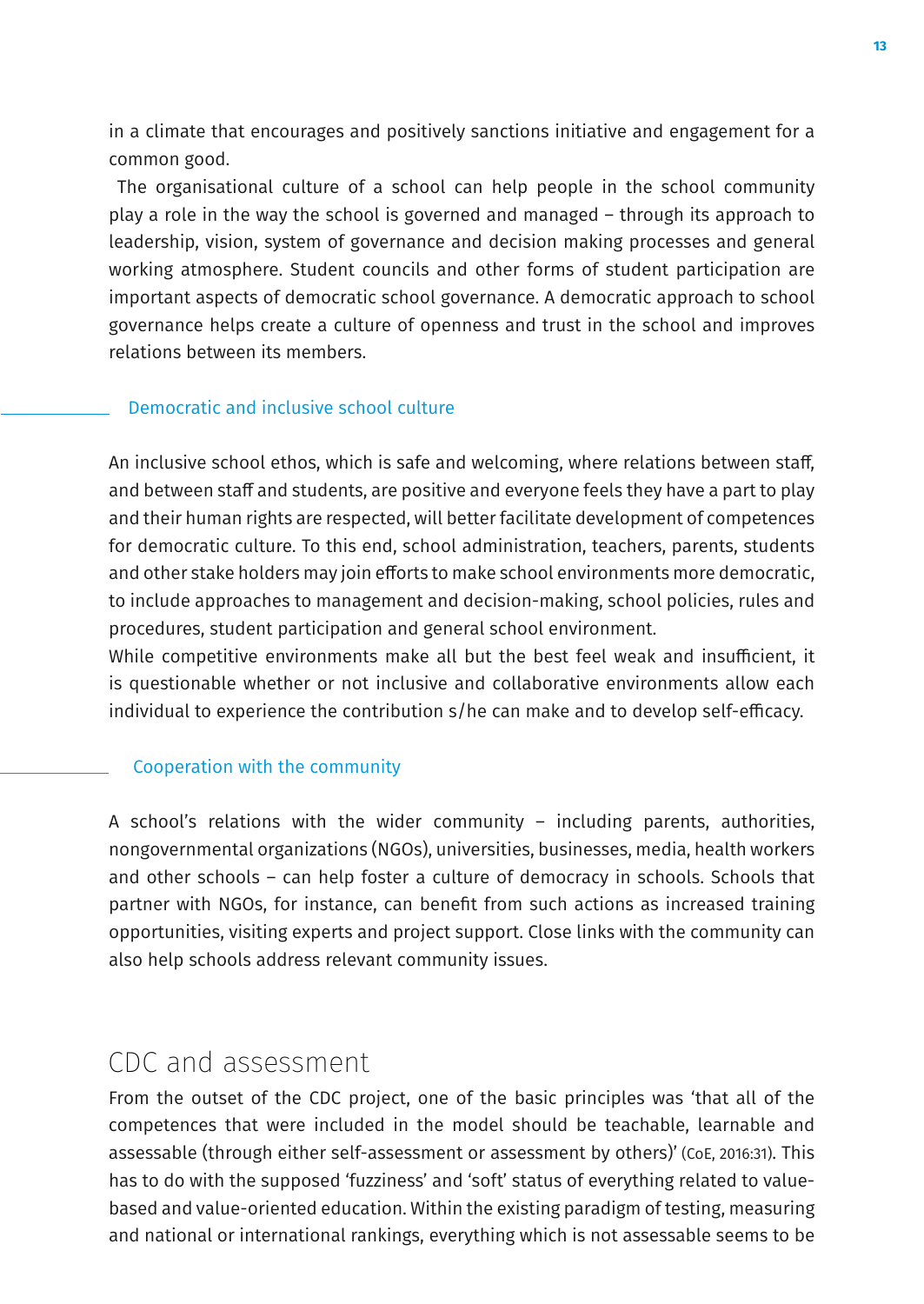of lower priority. One could, however, ask: should democratic competences, especially the dimension of values and attitudes, at all be tested and graded? Would not this be highly unethical and resonate with authoritarian indoctrination? However, democracy cannot be taken for granted; it needs to ever be re-learned. As neither our societies nor the world around us are static, there is a great need and enough reason to propose and discuss which competences are required in a democracy and to develop democratic culture.

 The answer lies, at least to some extent, in the fact that assessment is more than measuring and testing for the purpose of grading, promotion or selection. Assessment related to CDC should be part of holistic educational processes, supporting learners to understand and own their own learning process and supporting educators to adjust and improve their teaching and educational strategies. In order for educational institutions and practices to continuously and systematically strengthen the capacity of learners to take responsibility, show empathy and cooperate with others, there is a need for tools and approaches that help educators understand and communicate what is achieved. Educators need criteria, tools and a language with which to communicate to learners where their strengths and weaknesses lie. In this sense, assessment is not only an issue of measurement and testing, but of understanding and supporting development of learners. Moreover, assessment does not only shed light on the learner, but can also help to 'evaluate teachers' practices in order to provide feedback on how their teaching might be adjusted in order to achieve greater effectiveness [and] to evaluate the effectiveness of a particular intervention or programme of teaching and learning.' (CoE, 2017, Vol. 3, p. 53)

 The guiding document on assessment starts from the notion of empowerment: all assessment of competences for democratic culture should respect the dignity and integrity of the learner, contribute to his or her self-esteem and support positive development. Assessment of CDC should, by no means, become an instrument of humiliation or exclusion or in other ways do harm to learners.

 Based on this 'red line', a number of criteria for any good assessment are outlined, some of which are particularly important for assessment of CDC:

**Validity Reliability**  Equity **Transparency Practicality** Respectfulness

Regarding the last principle, the guiding document states:

Assessment procedures should always respect the dignity and the rights of the learner who is being assessed. Learners' rights are defined by the European Convention and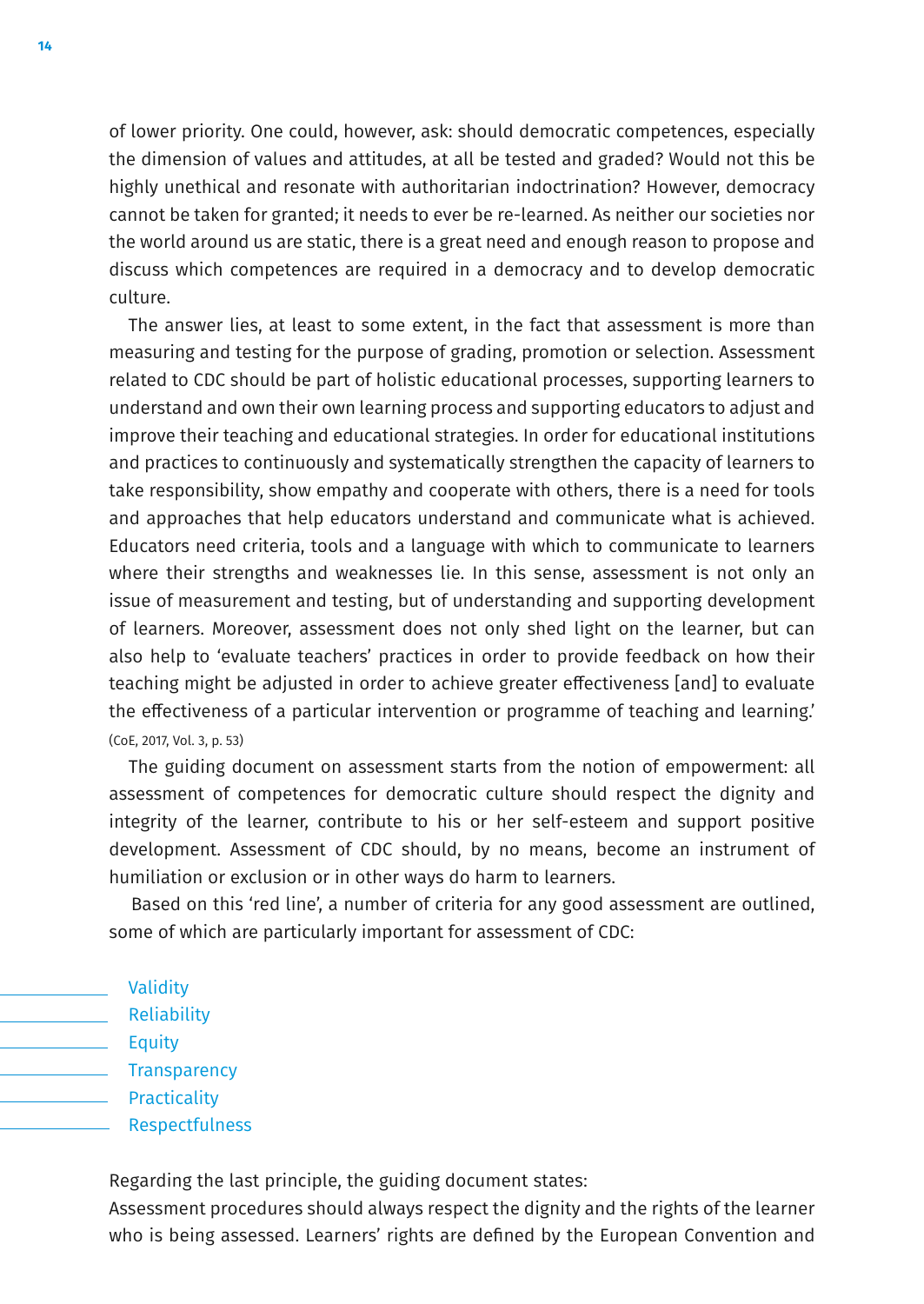the Convention on the Rights of the Child and they include, inter alia, the rights to freedom of thought, conscience and religion, freedom of expression and freedom from discrimination. Assessment methods or procedures (and any other education practices) that violate one or more of these rights of learners should not be used. (COE, 2017, Vol. 3, pp. 56–57)

 The framework does not recommend particular assessment approaches or methods, but discusses a broad spectrum, based on the aforementioned criteria. It also provides some examples of how different types of formative and summative assessment can be combined within an educational process in order to understand the development of competence clusters in varying situations and over time.

 In this way, the framework gives educational policy makers and educators tools at hand to help make assessment an integral part of democratic educational systems and institutional practices.

## Teacher education

As outlined in the previous paragraphs, the framework is built on an understanding that all aspects of educational institutions and practices are relevant for the development of competences for democratic culture. This means that CDC are not only a responsibility of specialized teachers, but of all teachers, regardless of the subject they teach. The guiding document on teacher education states:

 In their everyday work, teachers strive to provide quality education in their respective subject areas; however, they are also challenged to apply and implement the values underpinning the education system (for example human rights, democracy, cultural diversity, justice and the rule of law). In order to meet these challenges in an effective way, it is important that the knowledge, skills and competences that do not fall within the narrow subject area should not remain neglected. Applying the CDC approach means that these challenges are not left solely to the specific subject study orientation (such as civic education, history, ethics). On the contrary, the CDC approach must be applied as a transversal dimension of educating and training future and practicing teachers in general. (CoE, 2017, Vol. 3, p.76)

 Given that competences for democratic culture are not only an issue of the content which is taught, but also a question of experiences gained through learning processes within relations between teachers and learners, it is evident that teachers need to be trained and qualified beyond their subject area. Teacher education needs to provide teachers with the knowledge and tools to integrate CDC in their own teaching practice. But, more fundamentally, teachers need to develop a democratic professional ethos: The role of teacher education institutions is not only to train teachers to be able to make effective use of the CDC Framework in schools and other educational institutions (the 'technical' side), but also to equip them with a set of competences necessary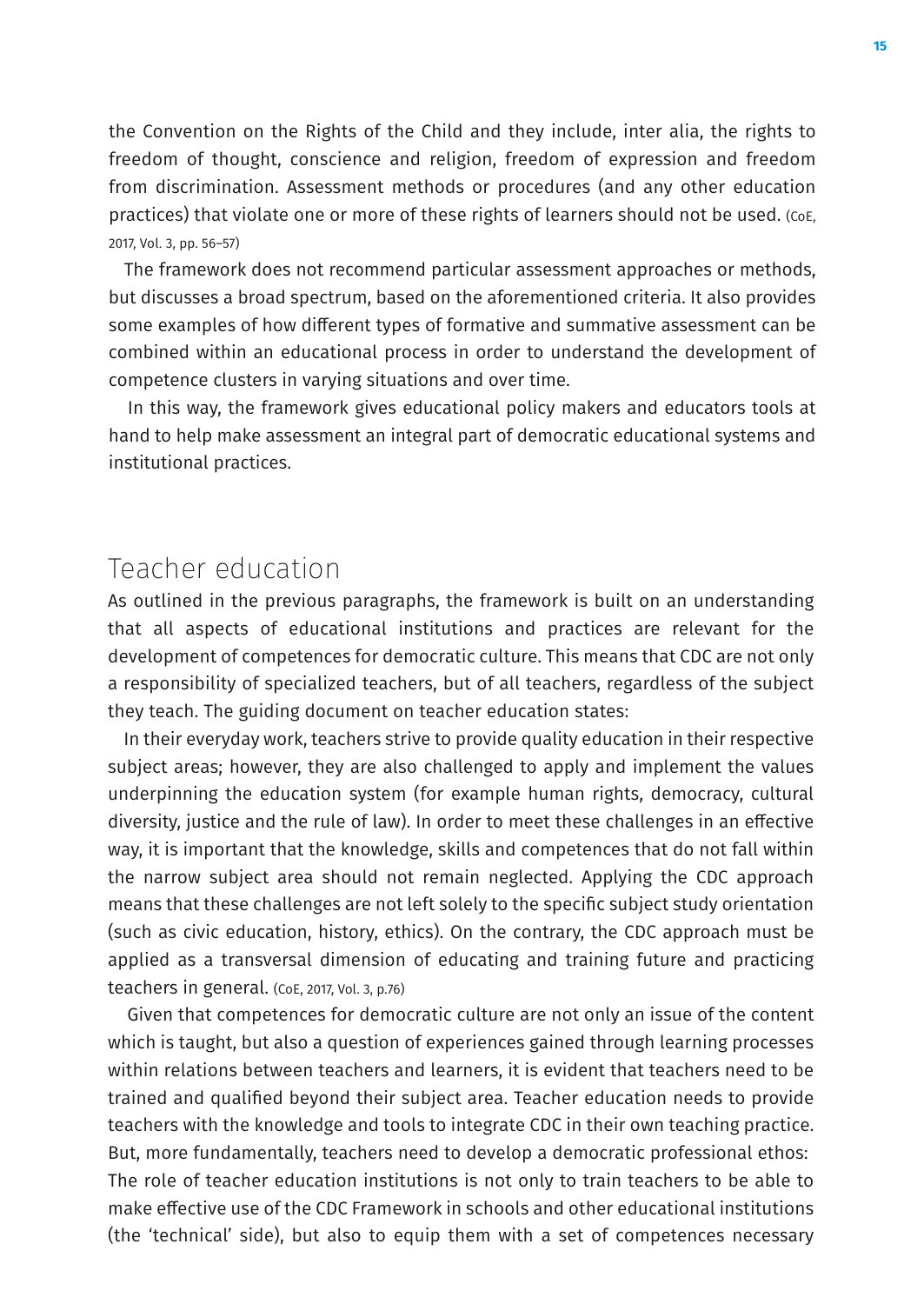for living together as democratic citizens in diverse societies (the 'substantial' side). Teachers who themselves act successfully in the everyday life of democratic and culturally diverse societies will best fulfil their role in the classroom. (CoE, 2017, Vol. 3, p.77)

## The RFCDC, non-formal education and the context of youth work

The above outlined descriptions underline the importance of institutions and educators examining the processes and responsibilities and personal/institutional boundaries when aiming at developing with learners the conditions for a democratic culture of learning, thereby providing space for democratic self-efficacy and supporting democratic engagement in society. Although the RFCDC aims, in its ambition and layout, at all fields of education, it tends more towards formal education. The terminology and approach of the RFCDC documents, e.g., the principle of competences being teachable and assessable, is oriented toward school processes, which might represent a challenge for non-formal civic educators.

 However, it is important to recall that the Charter for Education for Democratic Citizenship and Human Rights Education provides a non-hierarchical definition of formal, non-formal and informal education, and that it foresees an active role of nongovernmental organisations and youth organisations in EDC/HRE:

 'Non-formal education' means any planned programme of education designed to improve a range of skills and competences, outside the formal educational setting.' (COE, 2010, p. 8)

 'Role of non-governmental organisations, youth organisations and other stakeholders: Member states should foster the role of non-governmental organisations and youth organisations in education for democratic citizenship and human rights education, especially in non-formal education. They should recognise these organisations and their activities as a valued part of the educational system, provide them where possible with the support they need and make full use of the expertise they can contribute to all forms of education. Member states should also promote and publicise education for democratic citizenship and human rights education to other stakeholders, notably the media and general public, in order to maximise the contribution that they can make to this area.' (COE, 2010, p. 11)

 The EU Youth Strategy (2019-2027) and the Council of Europe Youth Sector Strategy 2030 both call for the development of a European Youth Work Agenda. The Resolution of the Council and of the Representatives of the Governments of the Member States meeting within the Council on the framework for establishing a European Youth Work Agenda (2020/C 415/01) states:

**4.** Youth work enables young people to learn about and experience universal values such as human rights, gender equality, democracy, peace, pluralism, diversity,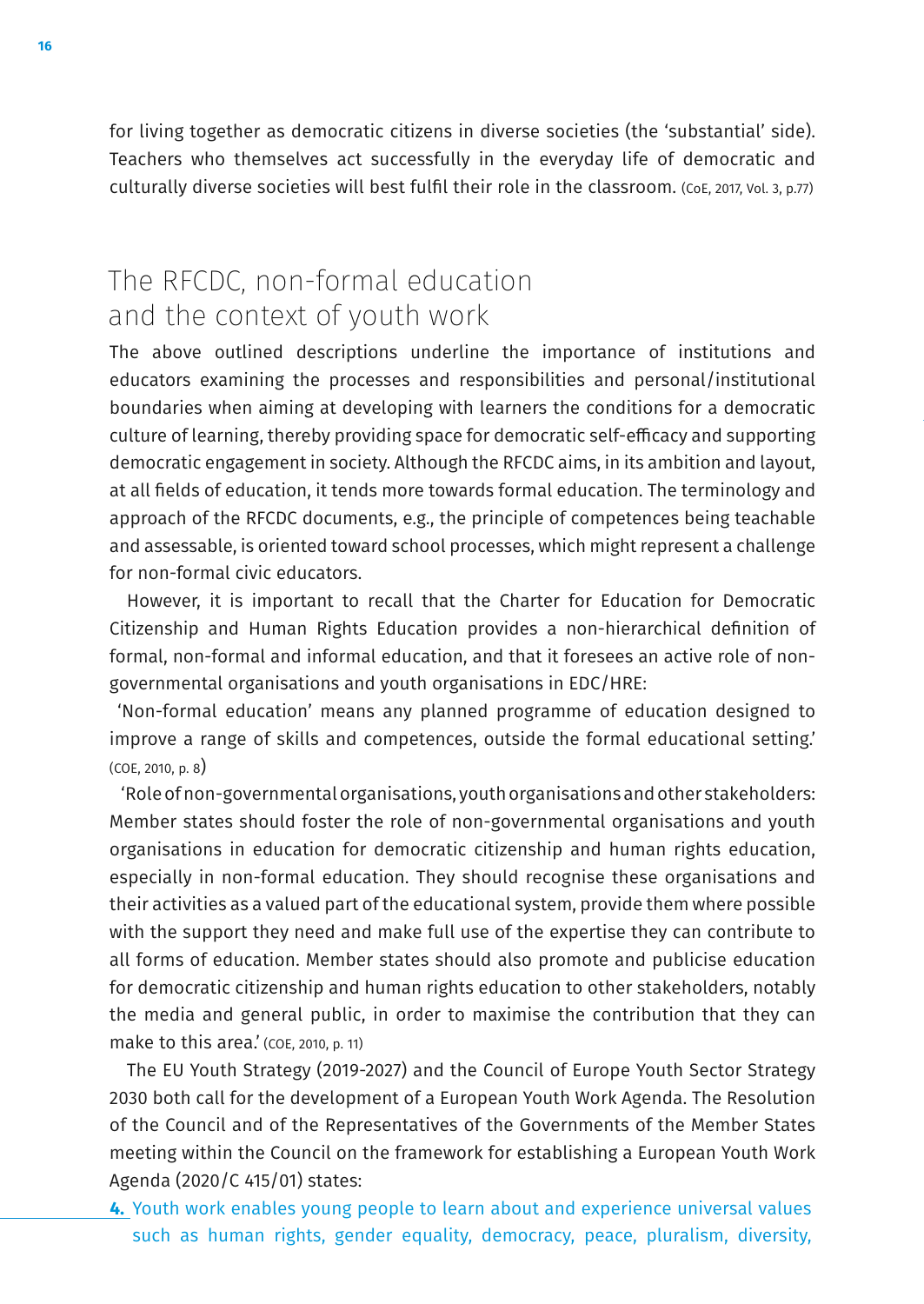inclusion, solidarity, tolerance and justice.

- **<u>5.</u>** Youth work is a field in its own right and an important non-formal and informal socialisation environment. It is carried out by a wide youth work community of practice. Youth work is geared to young people's individual needs and requirements and directly addresses the challenges they face in today's society. An essential component of youth work is creating safe, accessible, open and autonomous spaces in society, as well as supportive and experiential learning environments for young people. The participation of young people in the design and delivery of youth work is essential in order to guarantee that organisations, programmes and activities are responsive and relevant to the needs and aspirations of young people.
- **6.** Youth work facilitates learning and engagement among young people and thus promotes democratic awareness and active European citizenship.
- **34.** Promote active, critical citizenship and democratic awareness and the appreciation of diversity among all young people as permanent and fundamental parts of youth work, including by promoting competence-building through the education and training of youth workers. Give all young people, without discrimination, the opportunity to act on their own initiative, develop their self-efficacy and exercise a positive influence.' (EU, 2020/C 415/01)

The CoE EDC/HRE Charter and the Resolution on the European Youth Work Agenda form important landmarks for the field of youth work and non-formal education, as both acknowledge the field's capacity and quality and its own professional discourse, professional standards, structures and institutions and quality pedagogy.

 To recognise the equivalence between the fields of formal and non-formal education is a pre-condition of cooperation. The adoption of the European Youth Work Agenda as a common aim of the CoE and the EU will hopefully contribute successfully to widening the horizon of educational debates from a real lifelong learning perspective.

 In the following, we do not want to focus on the differences and incompatibilities that are owed to the inherent self-perceptions of the specific fields of formal and nonformal education. Rather, we want to promote a view of the common goal: Supporting young people in exploring, developing and strengthening their capacity to actively take part in democratic processes. Non-formal civic education and formal education can work hand in hand with regard to several aspects of the RFCDC: the fields of pedagogy and democratic learning spaces (in the RFCDC, for example, whole school approach, initial qualification and training of educators and teachers). Related to the issues of assessment, using descriptors and curriculum development, there might be differences and even tensions related to debates on standards, ambitions, quality assurance, responsibilities and aims.

 There are a legion of successful cooperation examples between the different educational fields. Our assumption is that competence frameworks such as the RFCDC provide a valid tool for dialogue and interaction, and may help to develop ways of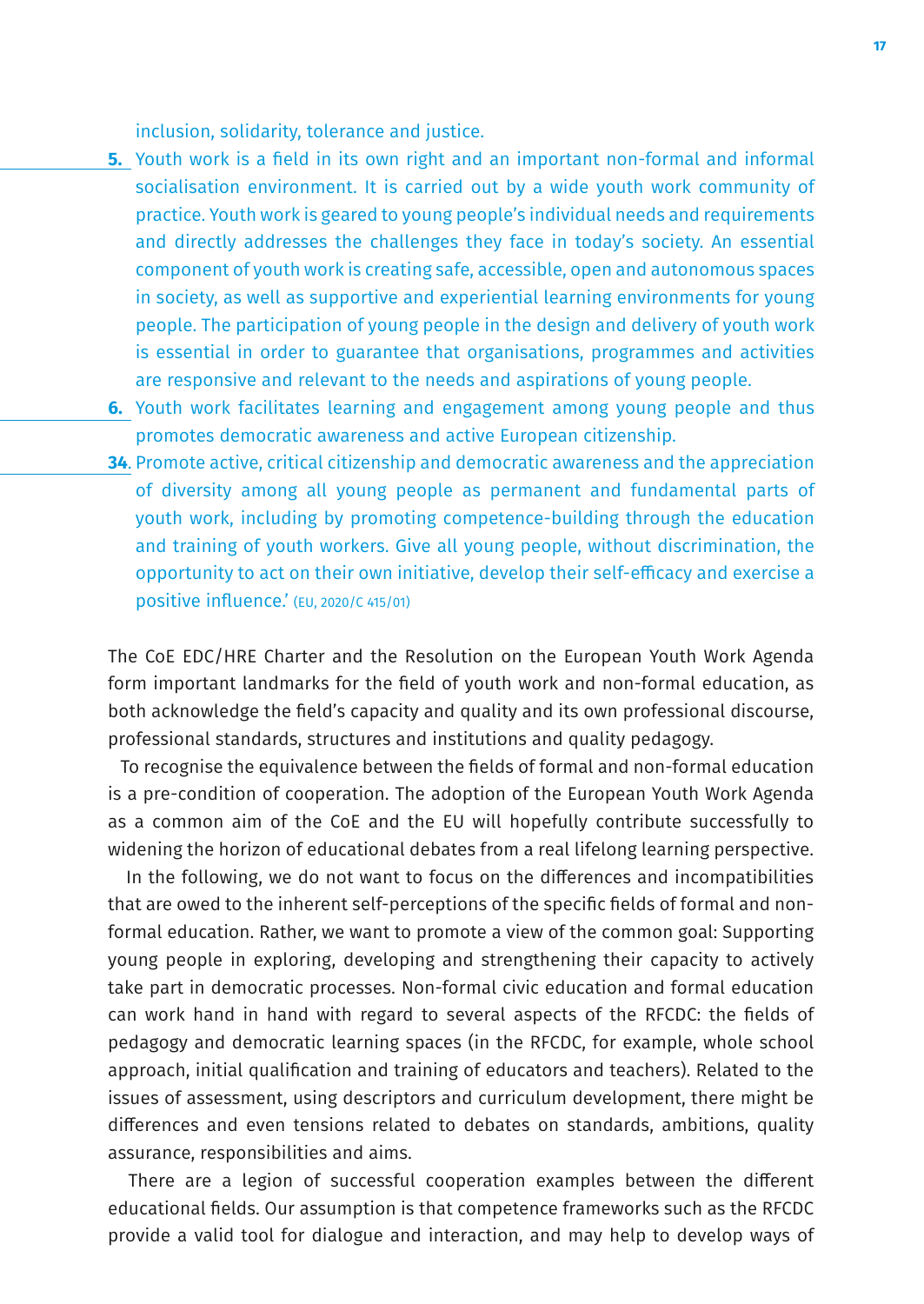meaningful cooperation. However, there remains a need to raise awareness of the different strengths of each sector, formal and non-formal education, in regard to the question of what leads to quality in EDC/HRE.

 This publication gives insight into the interplay of different competence frameworks aiming to support learners' development as well as to strengthen the capacity of educators in delivering citizenship education of high quality. It describes the experiences and results from testing the uses of RFCDC in a variety of non-formal learning contexts. It thereby takes stock on perspectives civic educators from the field of non-formal civic education with youth have towards the RFCDC. The publication also explores whether and to what extent the RFCDC framework can provide a bridge between teachers and non- formal civic educators, and in which ways it can serve as a tool to facilitate the debate within different fields of youth work – namely by providing a transmission instrument between civic educators, youth workers and social workers. Last but not least, it contains a set of reflection methods deriving from the RFCDC pilot tests developed during the phase of the NECE focus group and looks at the different processes within the scope of the CoE's work to support the RFCDC in its implementation.

## 'Educational Institutions are Spaces of Human Rights'

(Excerpt from an interview between Beate Rudolf and Paola Carega, German Institute for Human Rights (2020), Standard Human Rights.)

#### **People often speak of 'institutional racism' in the context of schools. What does that term mean?**

Institutional discrimination exists when certain persons are put at a disadvantage by an institutions' structures, procedures or other mechanisms in interaction with other factors. This form of discrimination is deeply rooted in institutions and often goes unrecognised and unchallenged. Schools, too, are institutions that have firmly established structures, policies and practices, and these have prejudicial effects on the participation in education and school performance of pupils who are harmed by racism. There are school textbooks that contain images and texts that replicate racist stereotypes, for instance. Another example is when grades assigned to pupils with migration backgrounds are lower than those assigned to other pupils for the same level of performance. Studies looking at the grounds cited by teachers for their recommendations regarding the form of secondary school that pupils should attend have found that they don't look only at the actual performance of the individual child, but refer to other criteria as well, and that these are sometimes influenced by racist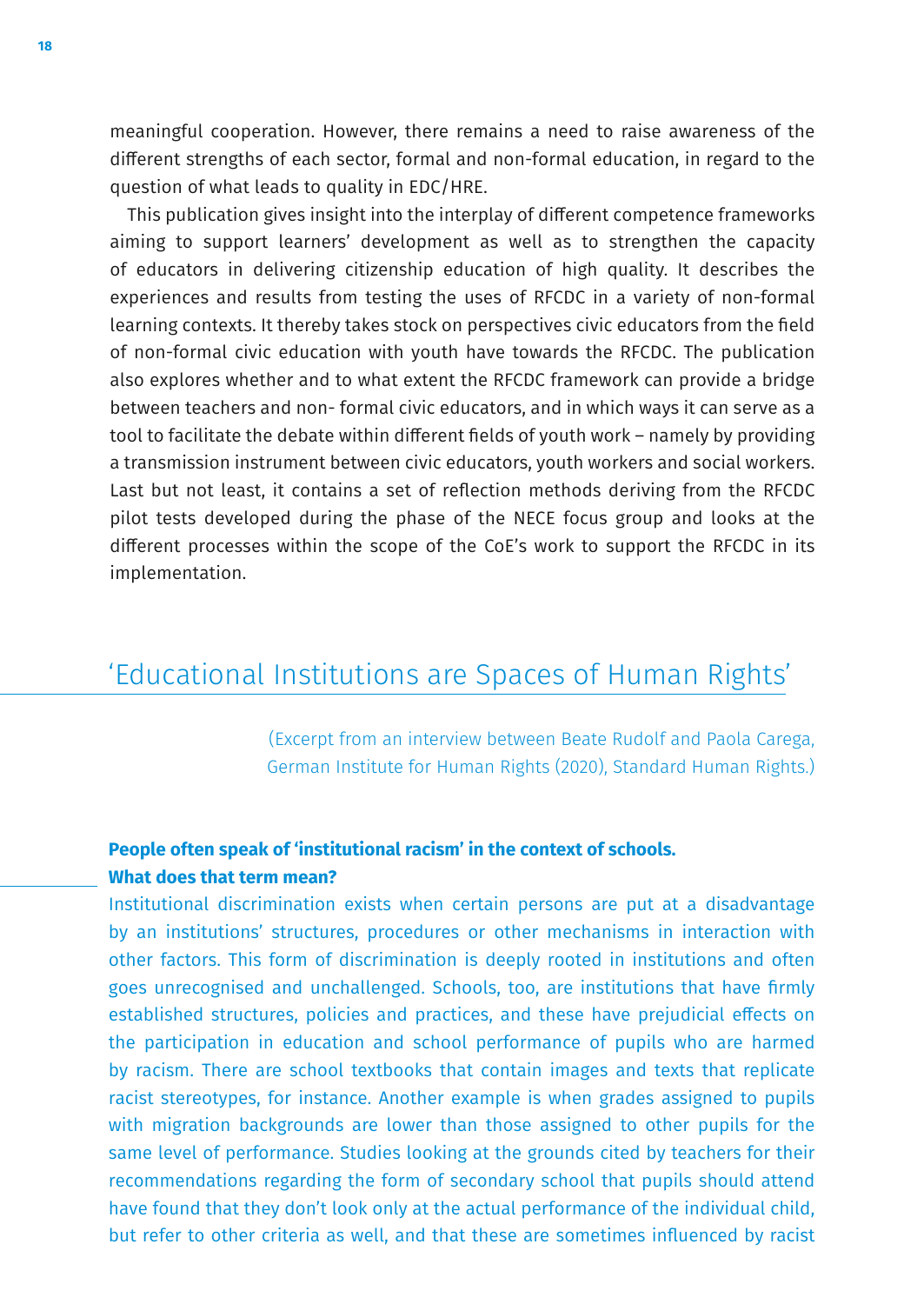stereotypes. For instance, teachers may have the impression that pupils with (family) backgrounds of migration are likely to receive less support from their parents, without being aware that they are being influenced by racist images.

#### **Why is it important that human rights be explicitly discussed in schools and other education institutions?**

There are two reasons. One has to do with individuals and one with society. As to the former, education and human rights are inextricably linked: Education is supposed to promote the full development of the human personality and human rights are supposed to ensure freedom and self-determination for everyone. However, you have to know what your rights are in order to exercise your rights. For this reason, education must also aim at strengthening respect for human rights. The International Covenant on Economic, Social and Cultural Rights explicitly says this in article 13. As for the other reason: human rights form part of the foundation of a democratic state governed by the rule of law. This foundation can only exist when people know their rights and demand them, on their own behalf and on behalf of others, and 'act towards one another in a spirit of brotherhood', as called for in Article 1 of the Universal Declaration of Human Rights. This works well when people learn to respect other people and to think about human rights and the values that underpin them, starting from a young age. For this reason, the UN Convention on the Elimination of All Forms of Racial Discrimination expressly requires that states provide for human rights education and other measures to combat racist prejudices, in the education sector. Thus, teachers must encourage learners to explore fundamental and human rights in depth, so that they can be guided by them in their actions, be aware of their own rights and respect the rights of others.

#### **Returning to the basic values of a democracy: what can educators do to make schools, and other educational institutions be places of learning and of solidarity that afford learners educational opportunities based on the greatest possible equality?**

It is important to see education institutions as places of human rights and educators as defenders of human rights. Human rights have to shape the learning environment, so that learners experience themselves as holders of human rights. If this is not the case, learners will not internalise human rights, even if these rights are taught in the abstract. A learning environment shaped by human rights is also one where learners are protected against discrimination, because any learning group will have members who are affected, either personally or by way of someone close to them, by various dimensions of discrimination. In order to meet their obligation to protect human rights, teachers must challenge actions or speech that is discriminatory and prohibit such actions and speech, and they must do this in a manner that clearly communicates human rights values. Dismantling barriers to participation and appreciating diversity, e.g., with respect to religious affiliation, sexual orientation or a disability, are also important. Teachers should design their classes to be as participatory as possible and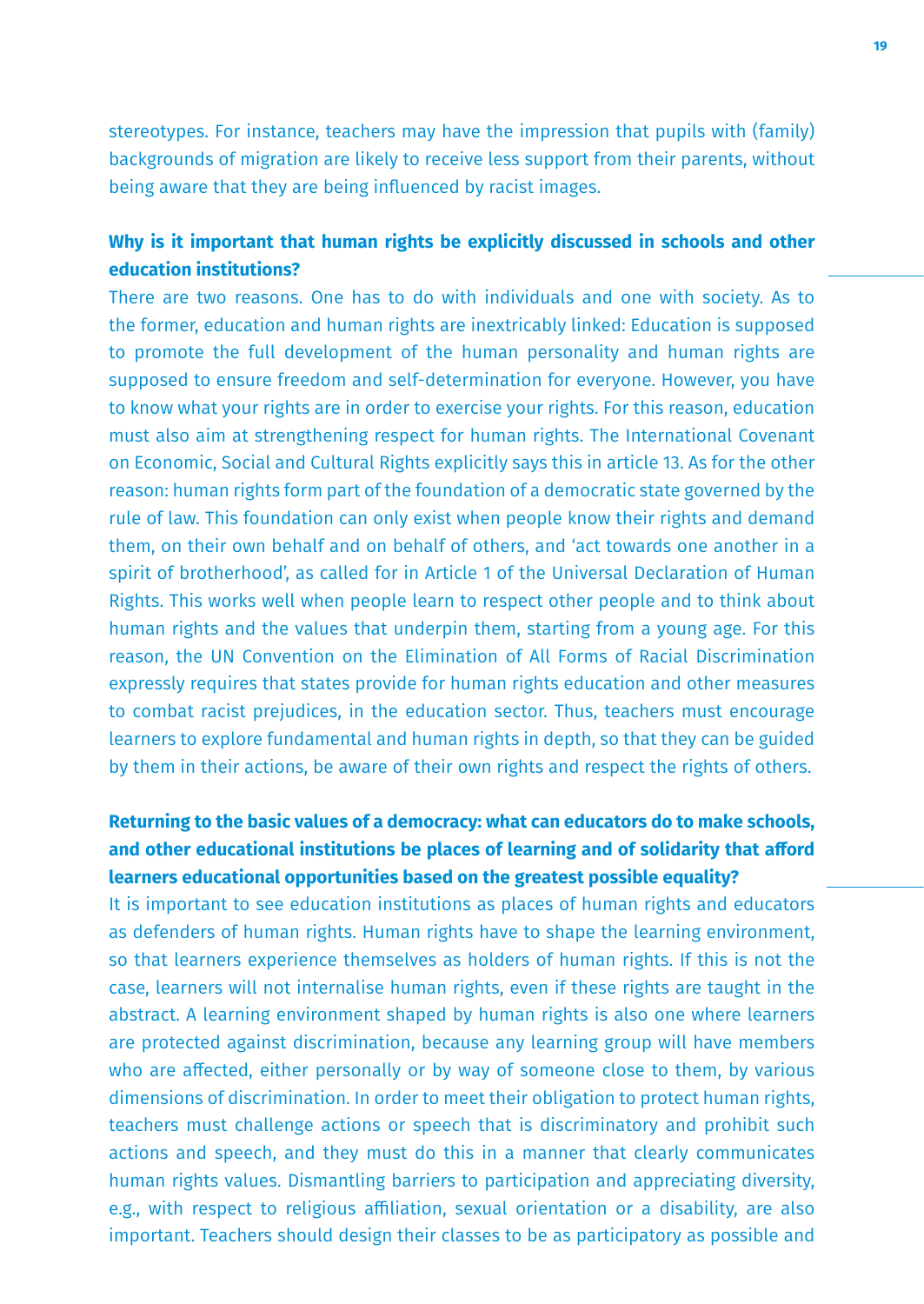work with methods and materials that do not replicate stereotypes. The aim should be to address discrimination in a way that does not reinforce biases, in order to awaken and strengthen respect for others as persons of equal human dignity and equal human rights' (German Institute for Human Rights, 2020).

Professor Beate Rudolf is the director of the German Institute for Human Rights. Her research focusses on fundamental and human rights and on principles governing state structures under public international law, European law and German constitutional law, and in a comparative-law perspective. From 2016 to 2019, she chaired the Global Alliance of National Human Rights Institutions (GANHRI).a

## <u>1.2. How to use competence frameworks</u>

#### By Ramón Martínez, Nils Eyk-Zimmermann, Georg Pirker

## Some thoughts about learning

Learning can take place everywhere, at any age and in any situation. Successful and relevant application of learning happens when individuals activate and apply their knowledge, attitudes and skills in a specific situation. Knowledge, skills and attitudes complete and support each other and by doing so, they help people to master complex challenges in private, social and professional situations.

 From a lifelong learning perspective, people spend a short amount of time in education institutions. But does learning stop afterwards, and does it only take place in formalised structures? Probably not. Even those that are uneager to learn in a conscious way will do it often unconsciously, or in educational jargon, 'informally': describing 'forms of learning that are intentional or deliberate but are not institutionalised'.

 Outside of formal learning settings, there are vast frames and opportunities where learning continues and where people use opportunities for self-development. People learn intentionally based on interest in groups or in provision of youth work, in and out of school, in society, jobs, families, from books, trainings, or through civil engagement and volunteering. Learning experiences form a lifelong learning biography and are part of a continuing process. Learning relates to connecting experience acquired in different social roles and in different fields of education. At the end, the impact of education, training and of learning tests whether a learner is able to draw from diverse experiences in order to apply them in concrete (new) situations.

 Competence frameworks describe the goal of learning as an individual ability, while traditionally, goals often follow an overly strong topical logic. Instead of thinking about 'what elements do I have to teach?', the question shifts rather to: 'What should learners be able to do afterwards?' or even more broadly, recognising that what is being perceived as the relevant learning paths from any designed learning can vary quite a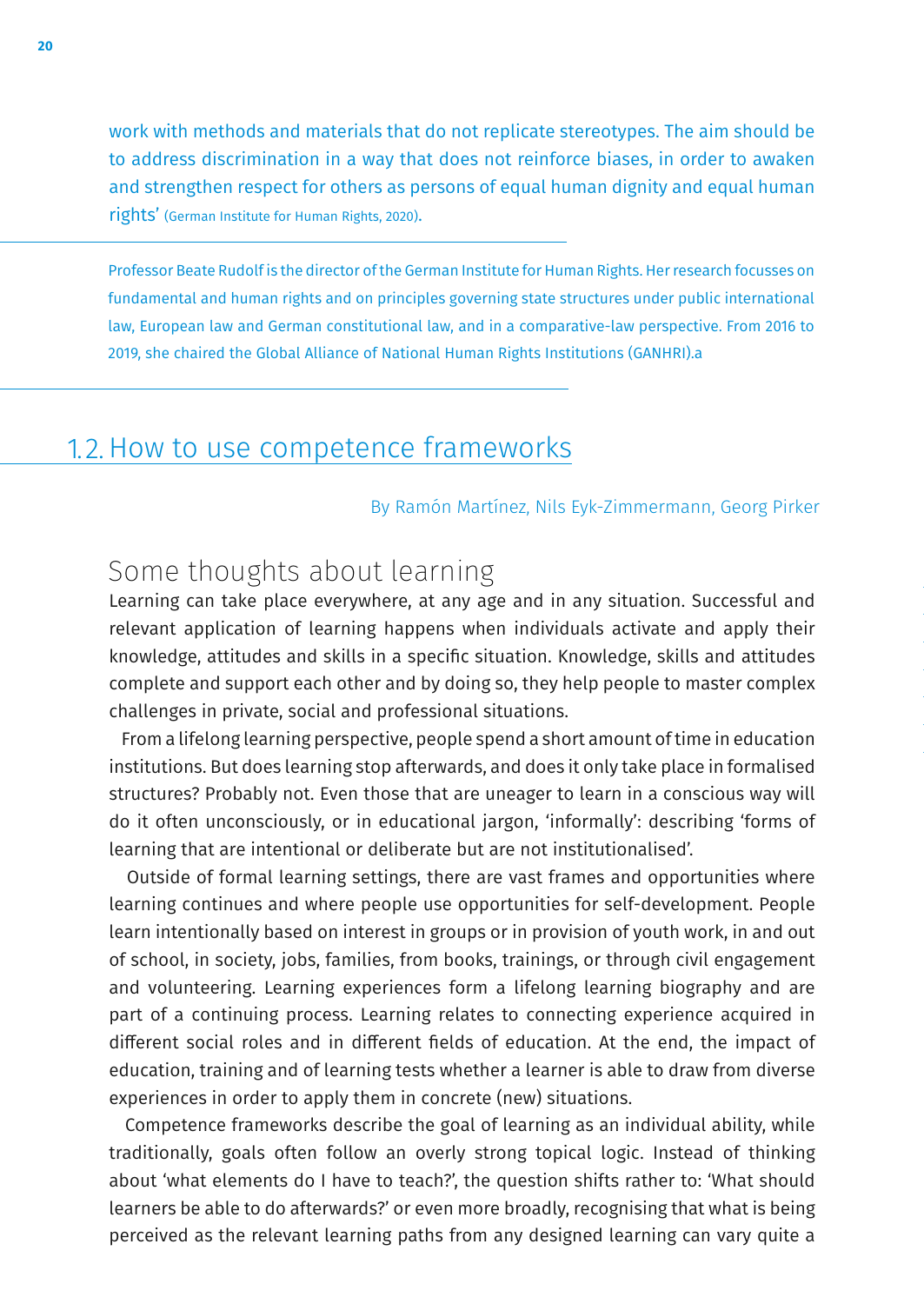bit from the participant's perspective.

 A competence-centred approach assumes that it can be most effective to combine these learnings outside the formal setting with a conscious learning design - to transform informal learning into 'non-formal': 'Learning which is embedded in planned activities not explicitly designated as learning (in terms of learning objectives, learning time or learning support. Non-formal learning is intentional from the learner's point of view', but accompanied by professional educators/facilitators and oriented on a topic. Competence frameworks support creating such embedded learning outside the formal context so that learning does not take place only in formal education institutions. They also provide orientation to educators and learners in the absence of a curricular structure and help to see the golden thread in activities that go beyond a simple topicstructured agenda.

#### **Youth Work Principles and Non-formal Learning**

There are seven guiding characteristics of non-formal learning activities:

| 1. | Voluntary, holistic and process-oriented                                     |
|----|------------------------------------------------------------------------------|
| 2. | Accessible for everyone (ideally)                                            |
| З. | Organised process with educational goals                                     |
| 4. | Participative and learner-centred                                            |
| 5. | Based on experience and action and the needs of the learners                 |
| 6. | Provides life skills and prepares learners for their role as active citizens |
|    | Includes both individual learning and learning in groups                     |
|    |                                                                              |

In outlining the central aims of non-formal citizenship education with youth, one can also draw a connection to competence frameworks in the context of democracy learning:

- They aim at personal growth and development of learners as individual and social beings and prioritise self-reflection and self-directed learning with a focus on personal attitudes and democratic self-efficacy.
- They enable learning in the practical skills dimension achieving social impact, participating and civic engagement (capacity building).
- They include, certainly, the learning dimension of classical knowledge about democracy.
- In addressing knowledge, skill and attitude competences, they evolve and support the application of democracy in a holistic way: as a form of governance, form of organising social processes, intellectual concept and as a form of living.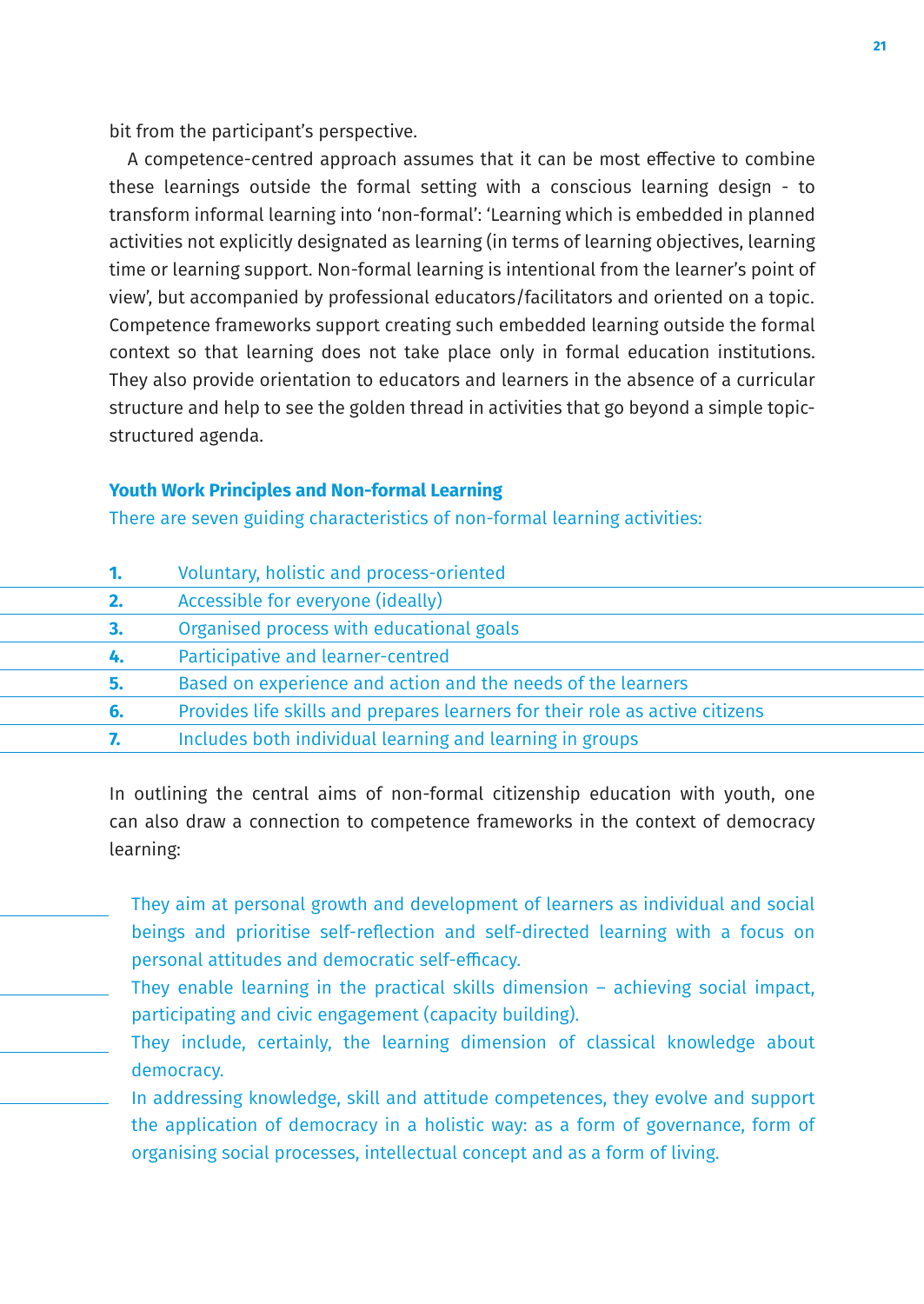Civic education with youth, as also mirrored in European Education for Democratic Citizenship and Human Rights Education (EDC/HRE) and youth policies, as set out by the European Youth Work Agenda, aims to develop competences for democratic (inter) action and critical action and thinking and supports awareness-raising to understand power relations in our societies. A core of democracy learning with young people is to acknowledge our reciprocal responsibilities as educators and learners for human rights and for emancipatory and power critical effects of learning.

 As diverse as the interests and social contexts of individuals are, in EDC/HRE, we understand education not from the definition of who the learning providers are (formal, non-formal) but what kind of impact it aims for (civic competence).

 There is no one-size-fits-all approach, but a variety of valid contextual factors, experiences, spaces, and socio-cultural and political backgrounds in which EDC work with youth is embedded. It is for this reason that it is important to demand public responsibility in providing youth with spaces for emancipatory and power-critical learning about democracy, thus acknowledging the fact that a democracy needs to be learned, thought over, fought for, understood and recognised by every new generation again. It cannot be taken for granted.

 Non-formal education has been a recognised feature of vast activities of the European youth field, but it has also become increasingly recognised at the EU level. The Council of Europe's Conference of Ministers included non-formal education as a key contribution in its Agenda 2020, and the Council of Europe's Charter on Education for Democratic Citizenship and Human Rights Education states the importance of nonformal learning specifically for democracy and human rights education. Non-formal learning was also included in the Incheon Declaration and Framework for Action for Education 2030 in working towards Sustainable Development Goal 4.7 (Education 2030, n.d.). Efforts to set quality standards have evolved alongside this increased recognition, although there is debate over whether increased standardisation actually changes the core characteristics of this type of learning, which prizes a learner-responsive approach (Bundesministerium für Bildung und Forschung, 2008).

 Non-formal education is considered a subsection of youth work and is one of the original aims set out in the European Youth Work Agenda published in 2020, which provides strong statements for democracy-building and civic education. Although non-formal education is considered to be part of the field of youth work, it is a more specific and intentional educational opportunity. It can certainly take place in classic youth work spaces such as youth clubs, but in the aftermath of the European youth work conventions, there has been an increasing recognition of the need to develop institutions which focus more exclusively on non-formal education, where programming is pedagogically planned but does not offer a certificate or degree.

 In particular, EDC/HRE approaches put emphasis on active citizenship (or in newer terminology: critical youth citizenship) and see the importance of providing spaces and opportunities for self-directed and autodidactic learning, treating these guiding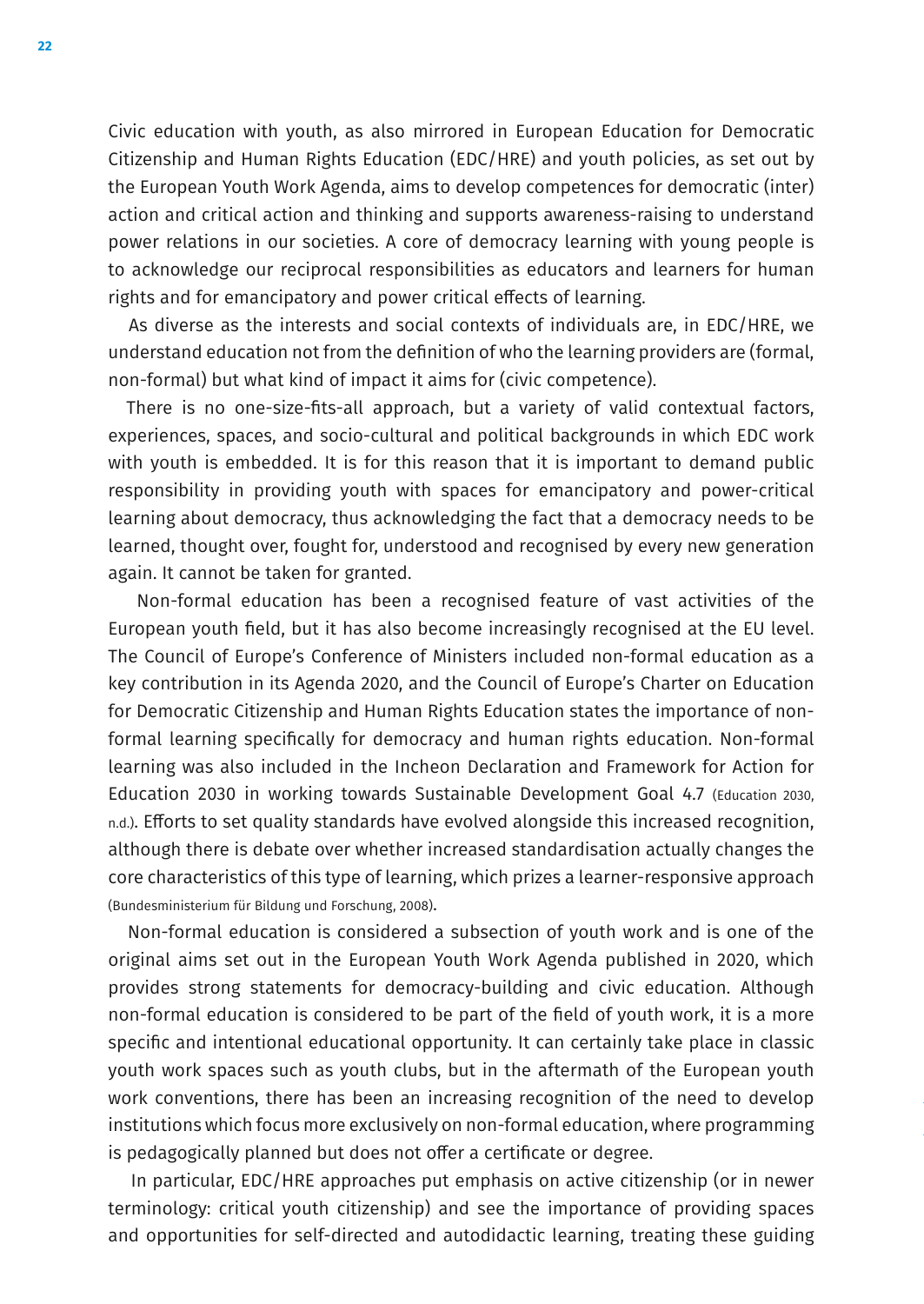characteristics and ideas as necessary conditions for political participation. Therefore, competence orientation demands EDC/HRE provide youth space for emancipatory deliberation and asks that EDC/HRE accompany the learner in a supportive way, rather than in an instructive, 'all-knowing' role.

#### **Competence-centred Learning**

- Considers all learners' experience of diverse situations, roles and life phases as a relevant resource.
- Goes beyond knowledge-centred teaching to understand competence as knowledge and critical understanding, skills, attitudes, behaviours and values, and an understanding of how they interact.
- Takes the individual learner seriously and tailors the learning design to their needs . Strengthens individual ownership of their learning biography.
- Sees learning as a social and cooperative process between classroom and real life, formal, non-formal and informal learning, and between sectors.
- Appreciates the diversity of perspectives and learning styles in a group as a potential (instead of trying to even these qualities).
- Is relevant, because it allows learners to apply their abilities in many different social roles and situations.
- Is flexible, because it understands learning as a process instead of forcing it into an overly linear curriculum.

This does not mean that content is less important. Rather, the idea of competencecentred learning responds to the fact that learning is more effective when treated as a non-linear process involving head (knowledge dimension), heart (attitudes dimension) and hands (skills dimension), taking place in an area between theoretical reasoning and practical experience, and practised in a mix of individual and social forms.

 The challenge for educators has always been to compose learning designs that give these aspects appropriate attention, which quite often happens implicitly. Competence concepts encourage educators to make this explicit and explain how this holistic learning happens and what kind of attitudes, skills and knowledge are involved in particular.

 The focus automatically shifts toward the individual learners' capacities. The questions arising from such a resource-oriented perspective are:

## What exactly are they doing well?

Where exactly do they see potential or feel a need for improvement?

A competence-centred description of learning goals and learning outcomes also helps educators and learners to (self-)assess and describe competence level and progress during a learning process more precisely, because it invites one to look at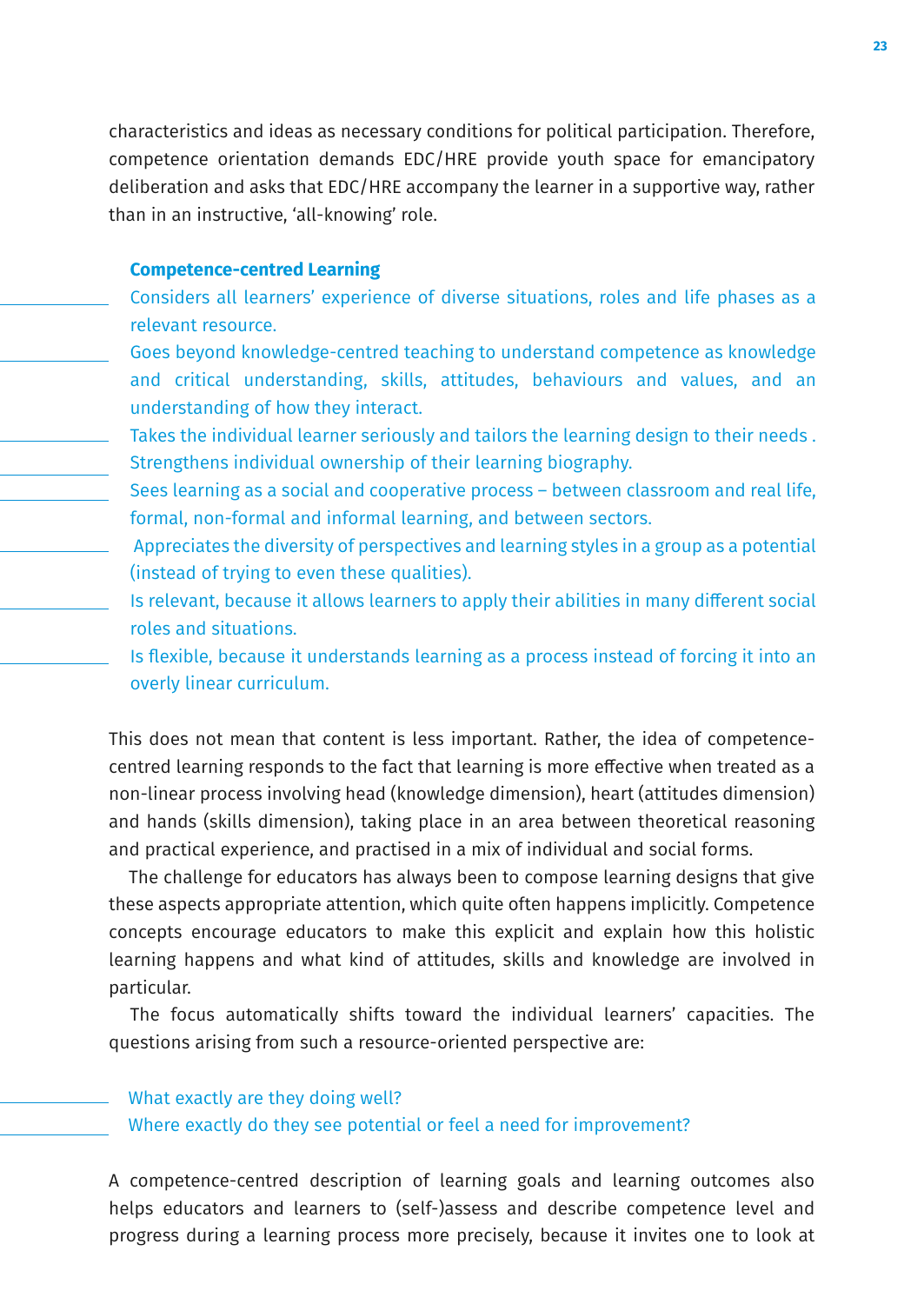the individual capacities and areas for development. Concretely, during a learning process, a competence reference can work as a good frame for regular reflection and for assessment.

 After learning, the description of competences developed between learner and educator may give a realistic picture of the learners' capacities shown in a learning setting. The usual description processes of the written form which has been established in most learning fields is usually based on a dialogue/reflection conducted over several steps, reflecting the learning between the learning learner and learning educator. Such dialogic principles are, for example, used in the Youthpass, the GRETA certification model, and the profil-passport. A descriptive written form might testify much more than a standard certificate. Also, learners might better explain their capacities and experience to others when they understand the concept of competences.

## Levels of proficiency

Competence frameworks define the competences and indicators distinguishing different levels of proficiency. The way in which the RFCDC tackles this proficiency is very interesting. The descriptors of each competence are ordered as basic, intermediate and advanced. In this way, for the competence of knowledge and critical understanding of politics, law and human rights, being able to explain why everybody has a responsibility to respect the human rights of others would represent a basic form of the competence, while being able to describe the diverse ways in which citizens can influence policy would represent an advanced one.

 On the other hand, in the same form that most frameworks define competences as the sum of knowledge, skills, attitudes and values, they provide a reference of proficiency levels for each competence. For instance, in the EntreComp competence framework for entrepreneurship and initiative, these are:

| foundation   | Relying on support from others                |
|--------------|-----------------------------------------------|
| intermediate | <b>Building independence</b>                  |
| advanced     | <b>Taking responsibility</b>                  |
| expert       | Driving transformation, innovation and growth |

Some models have a schematic understanding of the proficiency levels, which leads educators to presuppose the need for an equal fulfilment of competences on one proficiency level as a condition for the step to another one. Other models, in exchange for the level of proficiency, introduce an approach following a model of growth and process-orientation of learning. They make us aware that learners do not need an expert level of competence in every domain and regarding every required skill, attitude or knowledge. Designers of other competence frameworks, such as the authors of EntreComp, make this more realistic perception of individual competences clear: 'We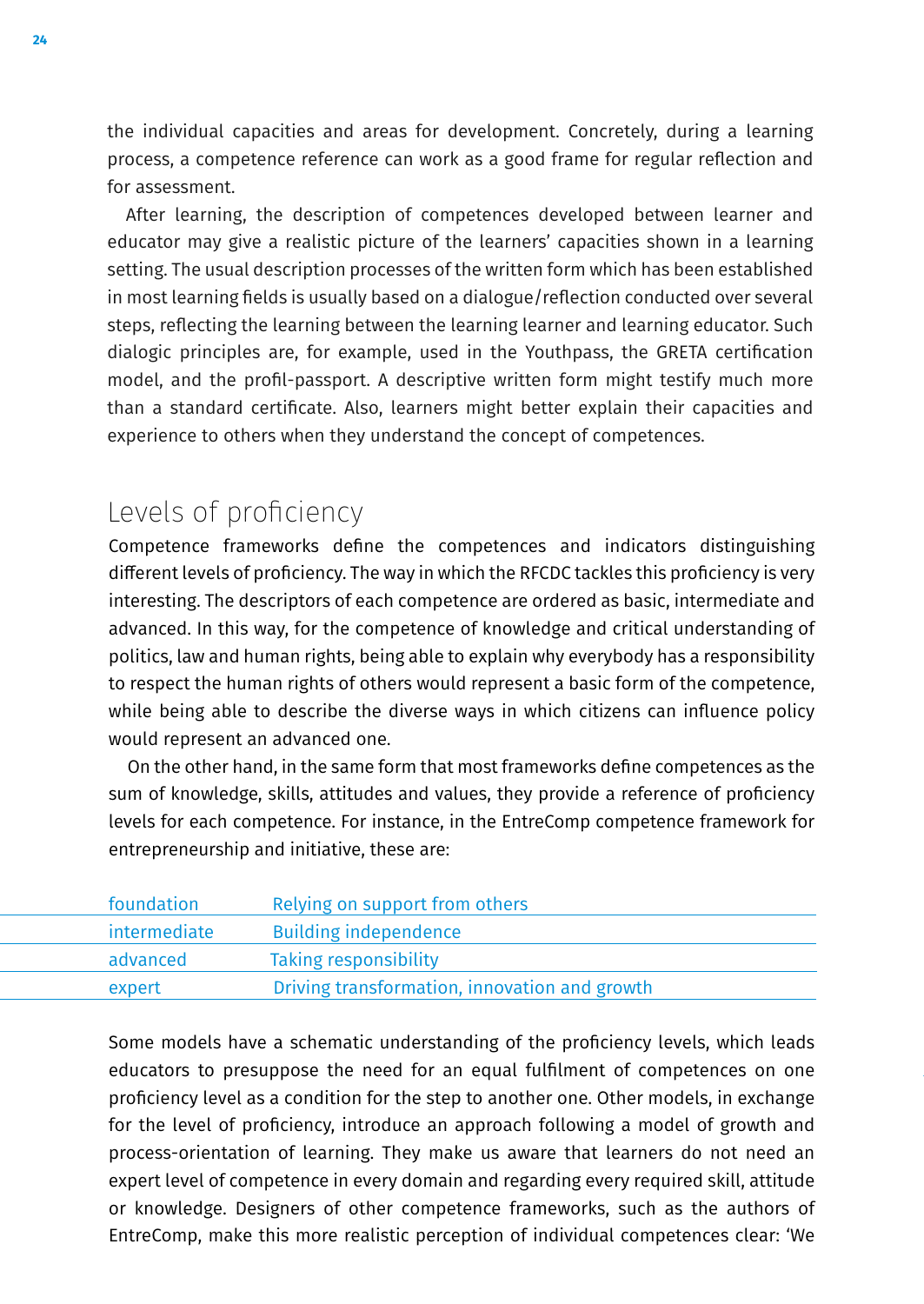are not suggesting that the learner should acquire the highest level of proficiency in all 15 competences, or have the same proficiency across all the competences' (Bacigalupo, et al., 2016, p. 10). Therefore, competence frameworks allow a realistic view of one's own capacities and potential.

 Competences have a transversal nature, because they are useful in many situations. For instance, 'creativity' or 'taking the initiative' are included in a diversity of competence frameworks. The case of 'learning to learn', a crucial condition for many competence frameworks, which we might describe as 'the ability of individual learners to be the author and subject of their lifelong learning biography' currently faces a specific framework for itself as a life competence.

## **Explore the commonalities and differences** Competence frameworks:

When the Reference Framework of Competences for Democratic Culture came into existence, it joined a well-established family of competence frameworks. Competences in these frameworks overlap at times, while others are specific for that frame. Educational practitioners working for human rights and democracy operate in schools, youth work and outside of these settings in personal and group processes. Other times, the approach to participation or citizenship education might be through sport, language or entrepreneurship.

 The competences for democratic culture are centred on the competences of the learner in formal settings. There are other more general competence frameworks with a focus on non-formal education or ones that support the educator in their development process.

 In the following pages, you will read a short introduction of the following competence frameworks, with some connecting notes regarding how you can take advantage of them in your educational practice as you work with the competences for democratic culture.

Council of Europe Youth Work Competence ETS Competence Model for Youth Workers to Work Internationally ETS Competence Model for Trainers Key competences for lifelong learning DigComp 2.1: The Digital Competence Framework for Citizens EntreComp, The European Entrepreneurship Competence Framework LifeComp: The European Framework for the Personal, Social and Learning to Learn Key Competence GRETA, Professional Teachers Competence Model in Adult and Continuing Education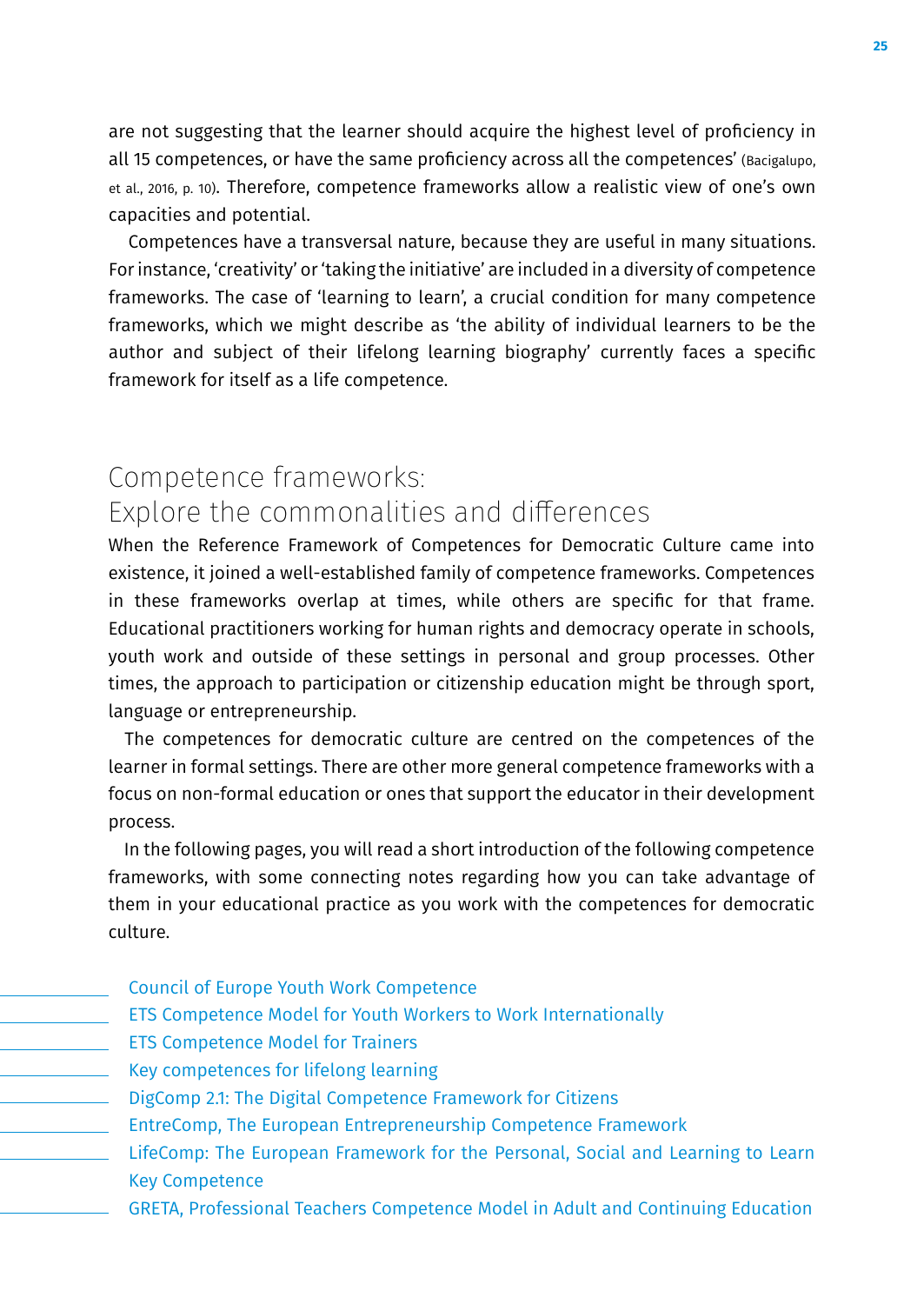When competences have universal characteristics, they are named transversal or key competences, in contrast to specific competences, which are required more or less in only one specific field or learning context.

 Key competences help people to easily transfer what they have learned into their lives as active citizens and changemakers. In a broader sense, the outcome of the learning process is turned into a practical skill and a new attitude, which allows people to act accordingly in complex social situations ([http://www.oecd.org/pisa/35070367. pdf OECD: The Definition and Selection of Key Competencies]).

 Lifelong learning outside of schools and universities requires that learners identify their challenges, needs, and motivations for self-development, as well as for social development. It also requires a capacity for self-discipline to overcome challenges successfully. In this sense, becoming an active citizen is a process of self-development. Therefore, when we talk about emancipation, we need to consider a sense of personal responsibility, initiative and the capacity for self-development as key factors.

 There is no competence framework covering all transversal competences, and different frameworks may have different focuses. In this sense, educators have to develop educational designs, which put together ingredients from different competence frameworks and specific learning goals of their organization or education institution into a meaningful whole. Sticking to the example, it is worth reading different frameworks to spot differences in order to decide how much effort one would like to invest and what kind of methodology one would use in order to address certain competences.

 Competence frameworks help educators understand the nature of a single competence better and also to understand more clearly how it relates to other competences relevant in their learning context.

## Council of Europe Youth Work Competence

In the same form that the RFCDC was initiated under the premise that education is key for culture of democracy, the CoE Youth Work Portfolio was developed to show the path youth work follows to strengthen democracy and contribute to the recognition of youth work and non-formal education in the democratisation of society. In 2019 the Youth Department decided to start a revision process of the Youth Work Portfolio, which has the potential to support the bridging of the CDC from formal to non-formal education and youth work.

 While the RFCDC contains generic competences a person needs to acquire to be able to actively participate in a democratic culture in society, the CoE Youth Work Portfolio describes the competences of the youth worker during those educational processes. As a youth worker already working with the Youth Work Portfolio and aiming to learn how to combine it with the RFCDC, the process can be very useful. RFCDC is more focused on the competences for citizens to acquire, while the YWP focuses on specific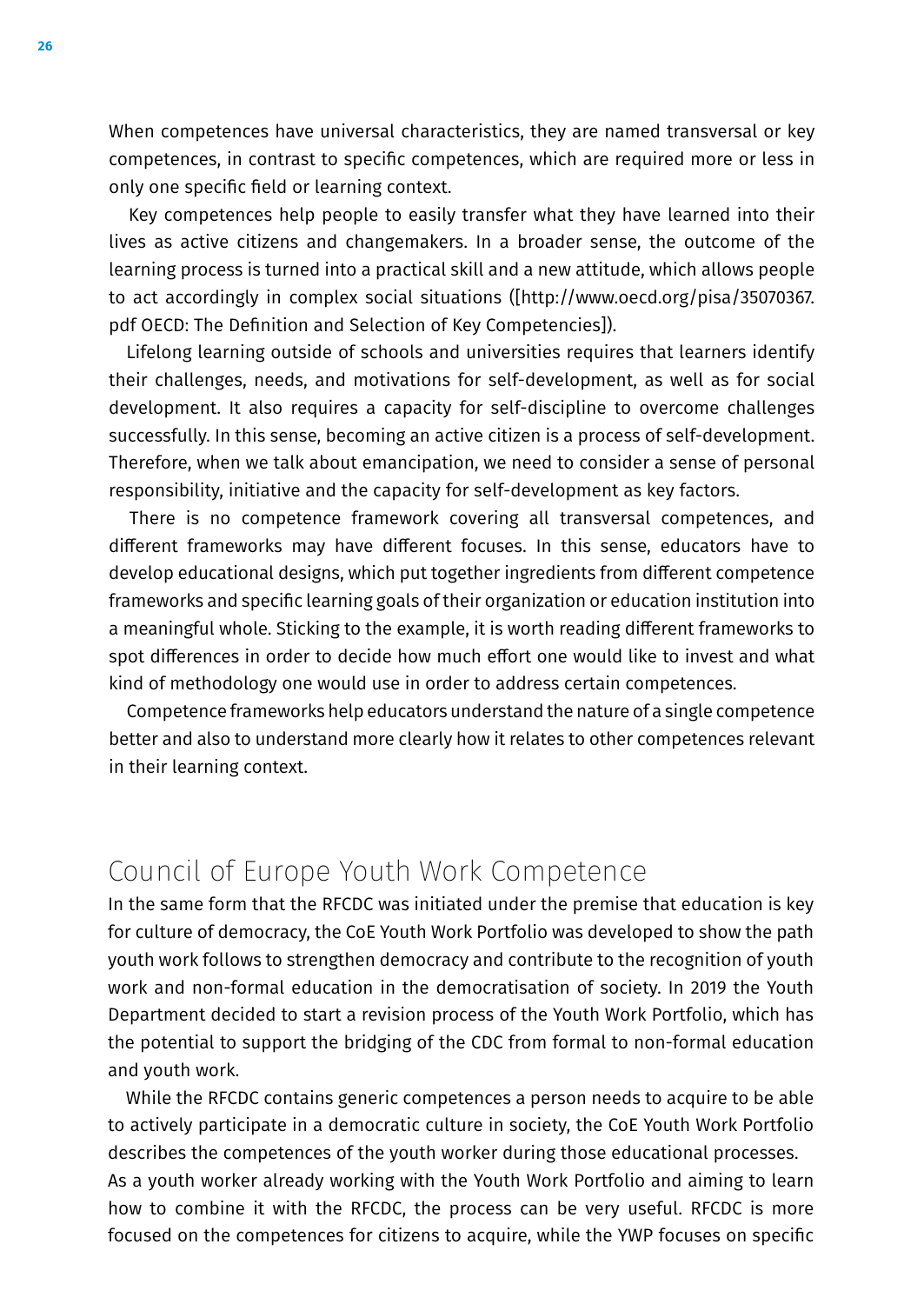descriptors of the competences needed at work. To support this process, youth workers should refer to the third chapter of this publication where a set of proposed reflection methods are presented.

 As a youth worker currently discovering the possibilities of the Youth Work Portfolio and wondering how to combine it with the work following the RFCDC, this framework is especially useful. The YWP provides a development path to follow in leading EDC/HRE processes out of formal education.

 The online Youth Work Portfolio brings together information about youth work and its role for democracy, the list of competences for youth work and a series of tools and processes for creating your own portfolio and continue developing in the field. All together, it consists of five sections:

- An information section on the youth work essentials
- An information section on youth work competence
- An information section on ideas for using the portfolio
- A self-assessment form
- A learning and development plan

The self-assessment is a form divided by functions of youth work and, for each function, the competences of youth workers. In the Portfolio, there are eight functions defined and 32 competences, of which each is related to one function. Competences are defined as comprising the three interlinked dimensions: knowledge, skills and attitudes and values. The Portfolio highlights that competence is not just being able to do something, but involves also the capacity to transfer this ability to different situations. For each competence of the self-assessment, the user is asked to rate the relevance of that competence for their work on a scale of  $1-5$  (1 = not relevant at all;  $5$  = highly relevant) and to share specific examples of that relevance.

 If we look at the Youth Work Portfolio and CDC competences side by side, connections can be drawn in a very intuitive way. This is a reminder of how the generic approach of the competences for democratic culture can be useful in every setting.

 The YWP competences have a specific focus on youth worker development regarding their personal learning process, learning design, facilitation and evaluation for and with youth groups, teamwork and the political and social impact of the actions implemented. The YWP competences connect with CDC Attitudes (such as respect, self-efficacy and tolerance of ambiguity) from the support angle for group development, designing the environment for these attitudes to more easily arise inside the group. Skills and knowledge (such as empathy, flexibility and knowledge and critical understanding of the self) develop the levels of proficiency from basic, intermediate and advanced into a fourth level which is connected with the group, thus putting the focus on the role of the youth worker with the group and in education and looking at the competences from the perspective of how they reflect on the final beneficiary. Thanks to this complementary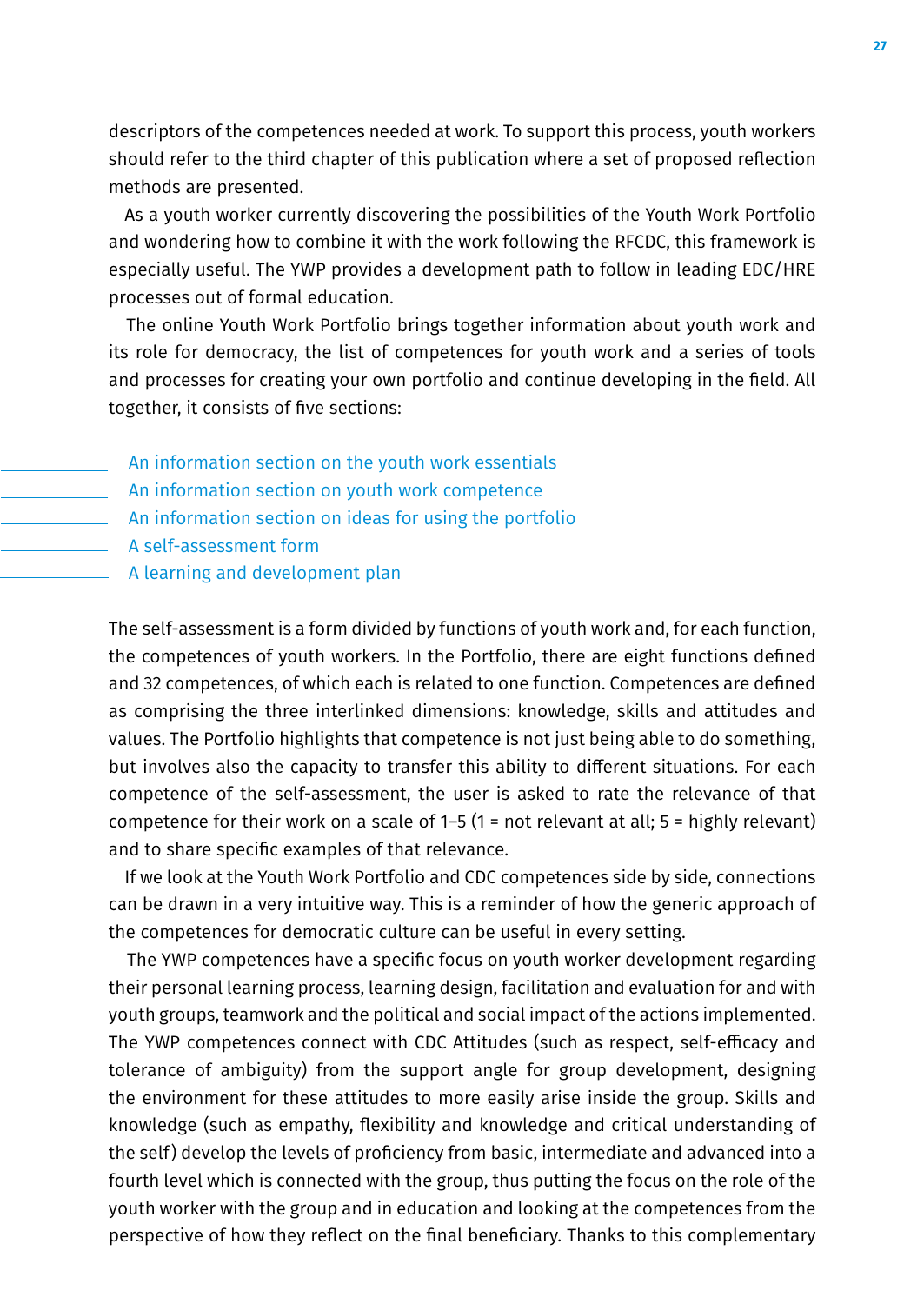approach, the YWP together with the CDC support both the youth worker's development and the use of CDC with youth groups.

 As both models were created in the frame of the Council of Europe, it is useful for a youth worker using the YWP to go back to the CDC values and their descriptors in order to reach deeper into the reasoning and impact of the activities implemented with youth groups on human rights, democracy and cultural diversity.

 As a human rights educator, to continue a lifelong learning process and to own a personal development plan enhances the quality of work. The Youth Work Portfolio is a useful tool when working mainly in youth work and non-formal education.

#### **Youth Work Competence Chart:**

These are the eight functions of youth work, which are divided into 32 competences:

#### **1. Address the needs and aspiration of young people**

- 1.1 Build positive, non-judgemental relationships with young people
- 1.2 Understand the social context of young people's lives
- 1.3 Involve young people in the planning, delivery and evaluation of youth work using participatory methods, as suitable
- 1.4 Relate to young people as equals
- 1.5 Demonstrate openness in discussing young people's personal and emotional issues when raised in the youth work context
- 1.6 Demonstrate that youth work practice reflects the needs and aspirations of young people
- **2. Provide learning opportunities for young people**
- 2.1 Support young people in identifying their learning needs, wishes and styles, taking any special needs into consideration
- 2.2 Create safe, motivating and inclusive learning environments for individuals and groups
- 2.3 Use a range of educational methods including ones that develop creativity and foster motivation for learning
- 2.4 Provide young people with appropriate guidance and feedback
- 2.5 Inform young people about learning opportunities and support them to use them effectively
- **3. Support and empower young people in making sense of the society they live in and engaging with it**
- 3.1 Assist young people to identify and take responsibility for the role they want to have in their community and society
- 3.2 Support young people to identify goals, develop strategies and organise individual and collective action for social change
- 3.3 Support young people to develop their critical thinking and understanding about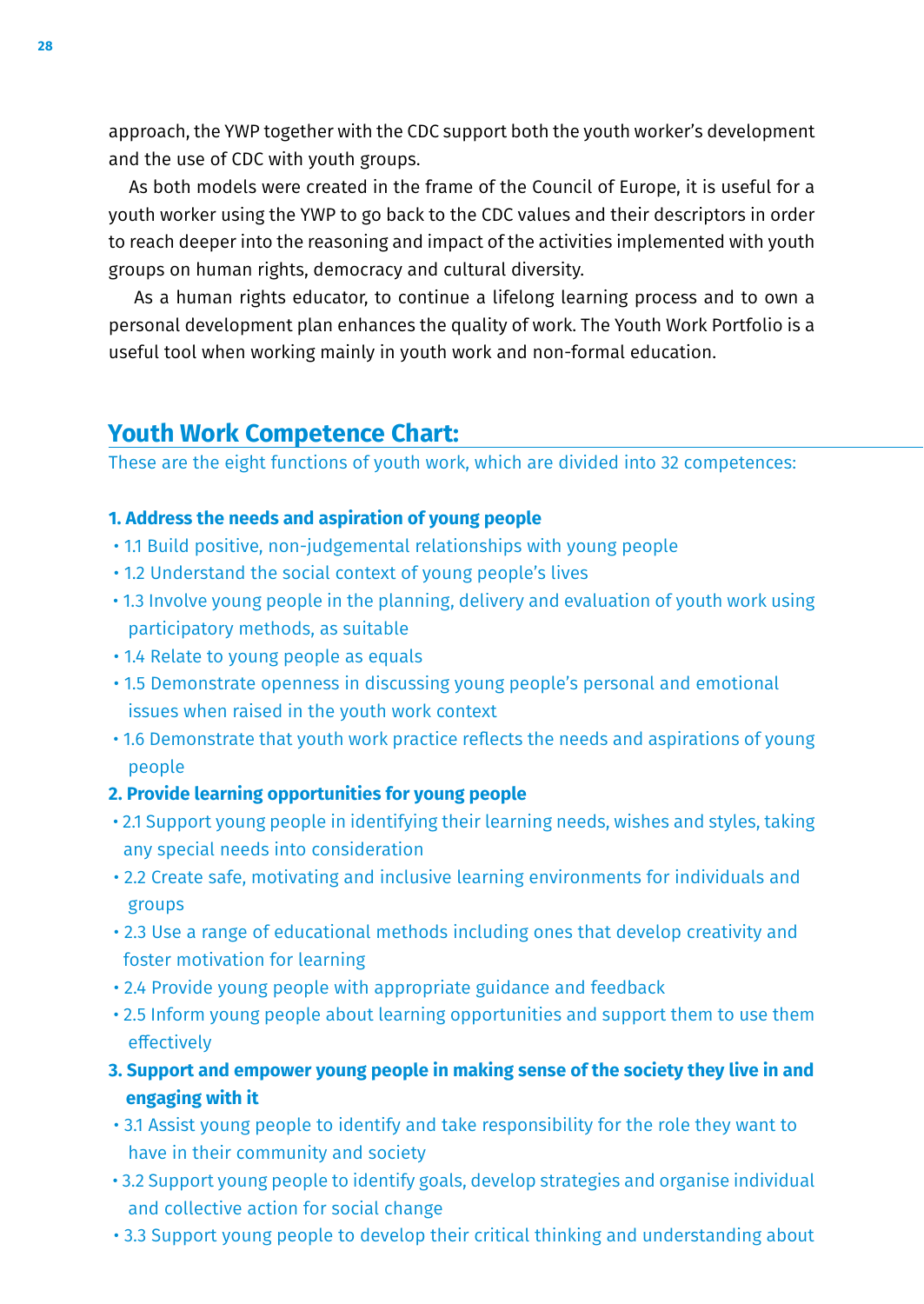society and power, how social and political systems work, and how they can have an influence on them

• 3.4 Support the competence and confidence development of young people

#### **4. Support young people in actively and constructively addressing intercultural relations**

- 4.1 Support young people in acquiring intercultural competences
- 4.2 Promote interaction between young people who come from diverse backgrounds at home and abroad so that they can learn about other countries, cultural contexts, political beliefs, religions, etc.
- 4.3 Work creatively on and with conflicts with a view to transforming them constructively
- •4.4 Actively include young people from a diverse range of backgrounds and identifications in youth work activities

#### **5. Actively practice evaluation to improve the quality of the youth work conducted**

- 5.1 Involve young people in planning and organising evaluation
- 5.2 Plan and apply a range of participatory methods of evaluation
- 5.3 Use the results of evaluation for the improvement of youth work practice
- 5.4 Stay up-to-date on the latest youth research on the situation and needs of young people
- **6. Support collective learning in the youth workers' team**
- 6.1 Actively evaluate teamwork with colleagues and use the results to improve effectiveness
- 6.2 Seek and give feedback about teamwork
- 6.3 Share relevant information and practices in youth work with colleagues
- **7. Contribute to the development of their organisation and to making policies/ programmes work better for young people**
- 7.1 Actively involve young people in shaping the organisation's policies and programmes
- 7.2 Cooperate with others to shape youth policies

#### **8. Develop, conduct and evaluate projects**

- 8.1 Apply project management approaches
- 8.2 Seek and manage resources
- 8.3 Give visibility to projects, write reports and make presentations, for a variety of audiences
- 8.4 Use information and communication technology tools when necessary

#### **Further reading:**

https://www.coe.int/en/web/youth-portfolio https://www.coe.int/en/web/youth-portfolio/youth-work-competence CoE youth work recommendations CM/Rec(2017)4: https://rm.coe.int/cmrec-2017-4-and-explanatory-memorandum-youth-work-web/16808ff0d1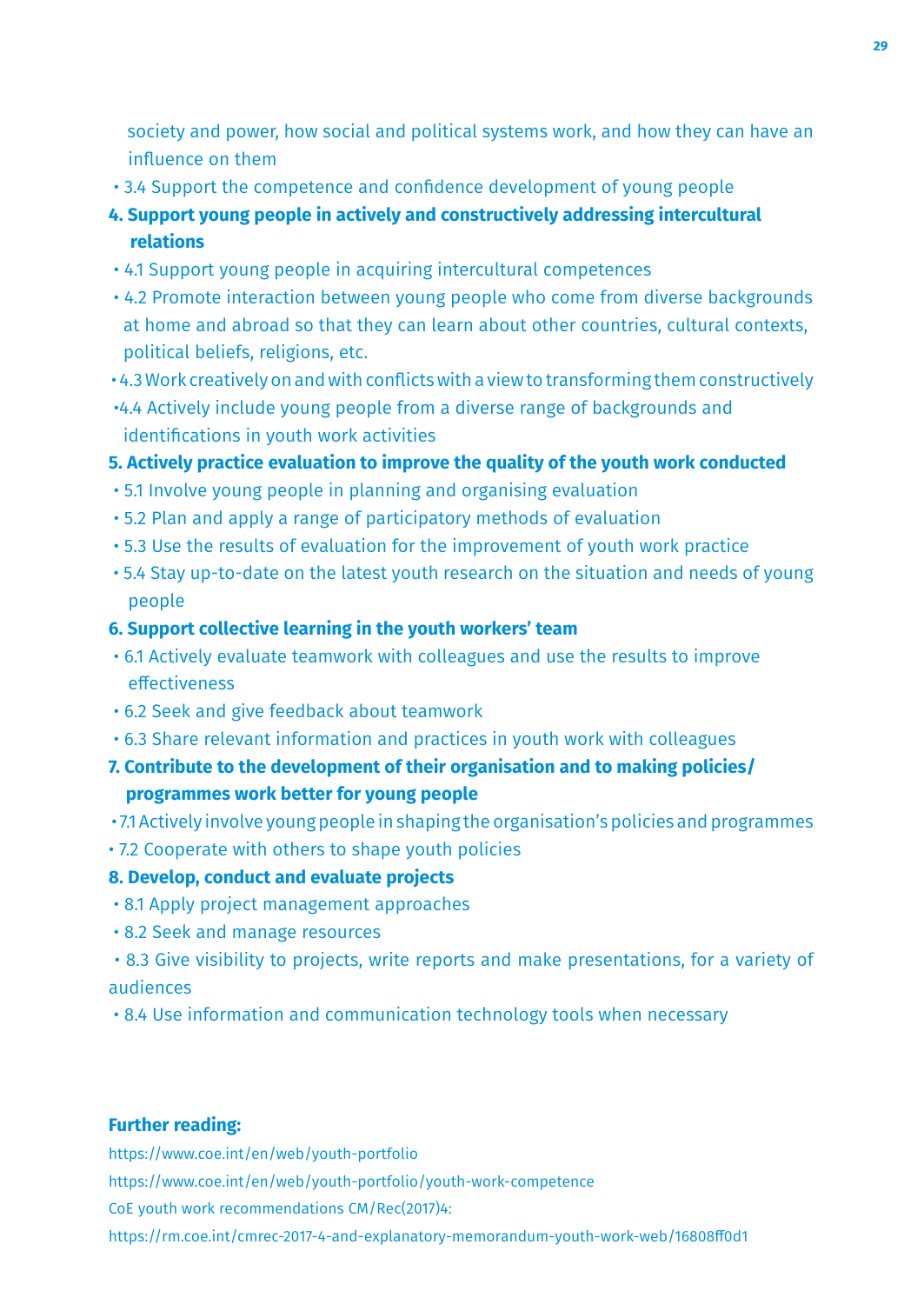## ETS Competence Model for Youth Workers to Work Internationally

In the same way that the Youth Department of the Council of Europe prepared their Youth Work Portfolio, the European Commission drafted their European Training Strategy (ETS) in the field of youth in 2000, which has developed and evolved through each education program since.

The strategy encourages decision-makers, experts and practitioners to cooperate on a broader scale to improve the quality of youth work and its recognition. One central process in the strategy was the definition of youth work and trainer competences for professionals in the international field to use as a reference in their work.

It comprises competences desired in working with and for young people to support quality in European learning mobilities and to train youth workers to design, lead and evaluate youth work that makes an impact in democratic societies.

The competence model for youth workers defines the concept of competence as four interlinked dimensions: attitudes, knowledge, skills, and behaviours, building also a connection between these dimensions for better understanding. The intention of including four dimensions in the competence model is to show they are interrelated and interdependent.



source: www.salto-youth.net/Training-And-Cooperation,

and ETC@salto-youth.net

There is no hierarchy between the various elements mentioned in each competence area (under attitudes, knowledge, skills, and behaviours, respectively).

**Attitudes** (the youth worker's willingness) are the pre-requisite, the foundation for competence development. They lead to **knowledge** (gained through experience, books, the Internet, etc.) and **skills** (ability to perform a task, to apply knowledge and turn attitudes into actions), which will then lead to appropriate and contextual **behaviour**.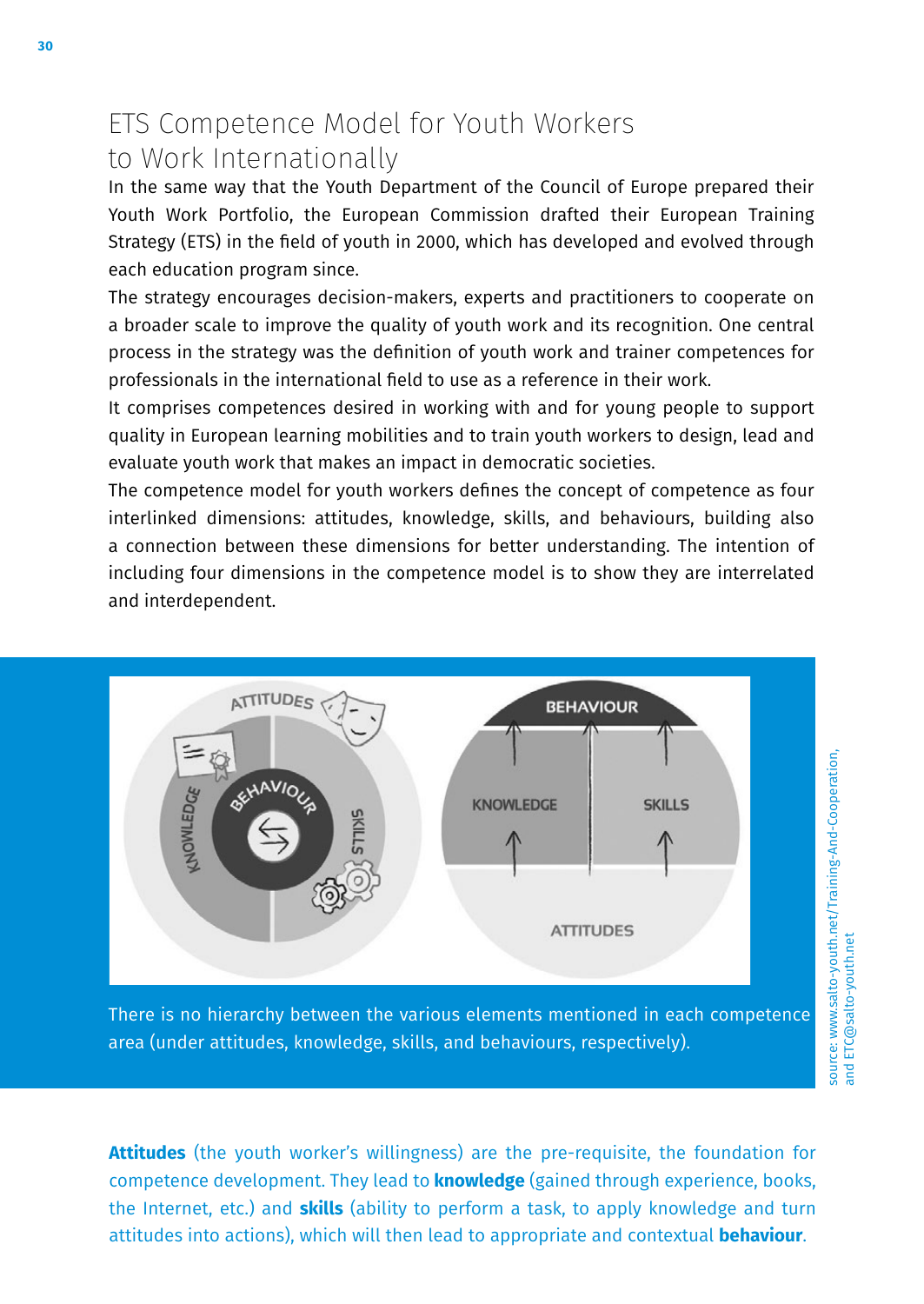Therefore, behaviour encompasses attitudes [and actions], knowledge, and skills. Through behaviour we can assess the competence level of the youth worker and whether it is sufficient for his/her work. In short: behaviour reflects the underlying attitudes of a youth worker. Feel free to use behaviour as the starting point to develop indicators and tools to accompany this competence model. (A competence Model for Youth Workers)

In comparison to the ETS model, the RFCDC approach to competences differs regarding its' components and the way behaviour is described. In the RFCDC, the descriptors used for each competence are statements of observable behaviour that bring together each competence into a simple observable way of assessing them.

As the youth portfolio did, the ETS Youth Worker competences have a focus on the youth workers themselves in order to pass the values of democracy and a human rights-based approach to the design and implementation of educational programs. The ways in which facilitation, team work and communication are described, together with the focus on the intercultural competence, build strong links with the RFCDC set of values and attitudes. As with the Youth Work Portfolio, the ETS Youth Worker competence framework is a useful tool when working mainly on youth work and nonformal education to support practitioners' development and practice.

### **ETS Youth Worker Competences Chart:**

The competence model consists of the following eight competences:

- **1** Facilitating individual and group learning in an enriching environment
- **2** Designing programmes
- **3** Organising and managing resources
- **4** Collaborating successfully in teams
- **5** Communicating meaningfully with others
- **6** Displaying intercultural competence
- **7** Networking and advocating
- **8** Developing evaluative practices to assess and implement appropriate change

#### **Further reading:**

https://www.salto-youth.net/rc/training-and-cooperation/tc-rc-nanetworktcs/ youthworkers-competence-model/ https://www.salto-youth.net/downloads/4-17-3460/CompetencemodelForYoutworker\_ Online-web.pdf.pdf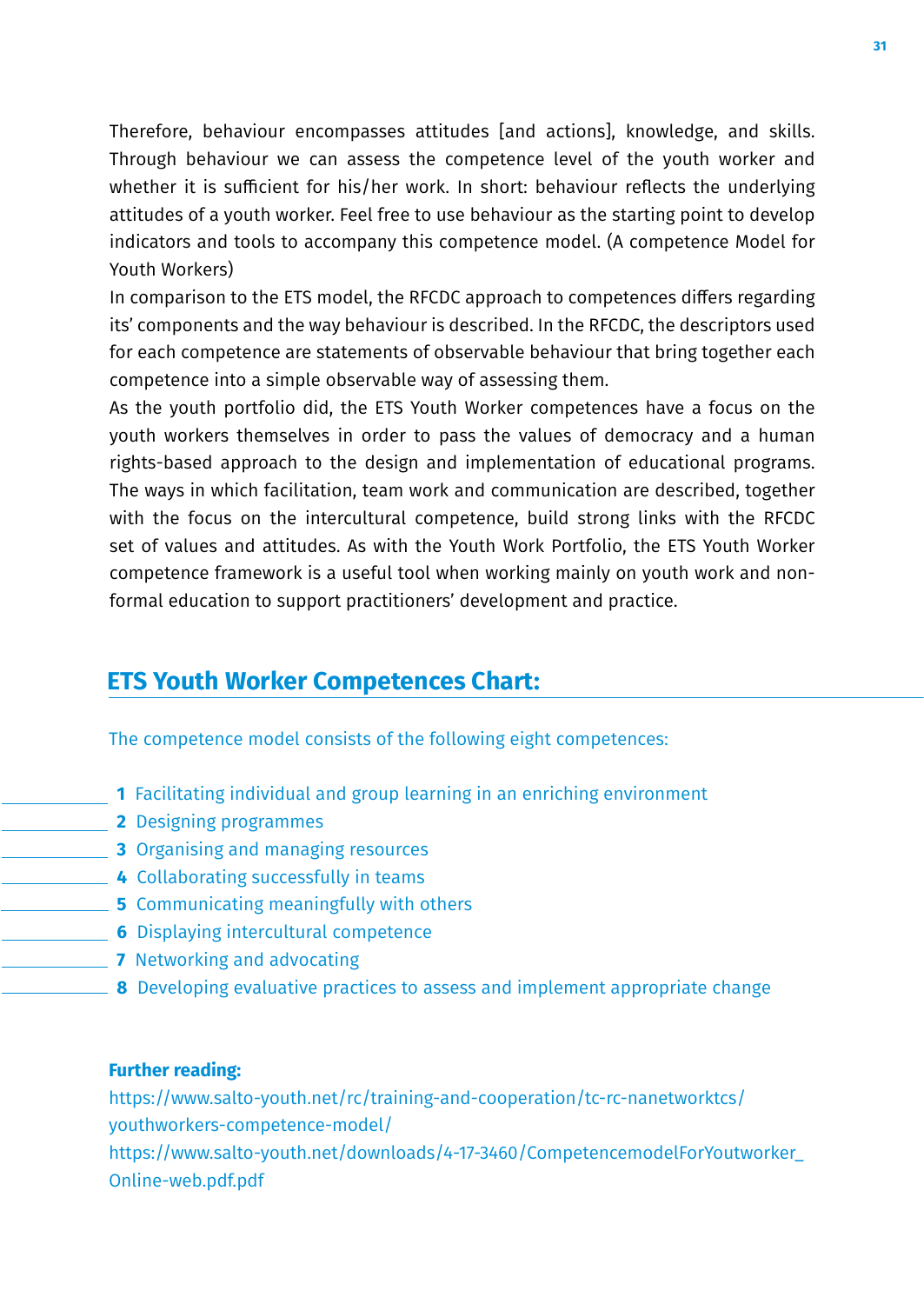## ETS Competence Model for Trainers



The European Training Strategy, as introduced in the section before, had a focus on the role of youth work to support young people across Europe. The ETS also recognized there are actors in the local and international fields that are outside of formal education who don't follow the long-term processes of youth work with their learners. Trainers themselves have become an influential stakeholder in European youth work and non-formal education. The opportunities for mobility, funding and globalisation have made possible an extensive number of trainings and youth exchanges for which maintaining a high level of quality is necessary. For this reason, the ETS Competence Model for Trainers came into existence as a dynamic framework to be consulted by trainers who plan non-formal education activities.

 As an educator working with the RFCDC from an out-of-school approach, this competence framework supports practice, implementation and interlinks well with the set of competences used with learners, as it provides a complementary look at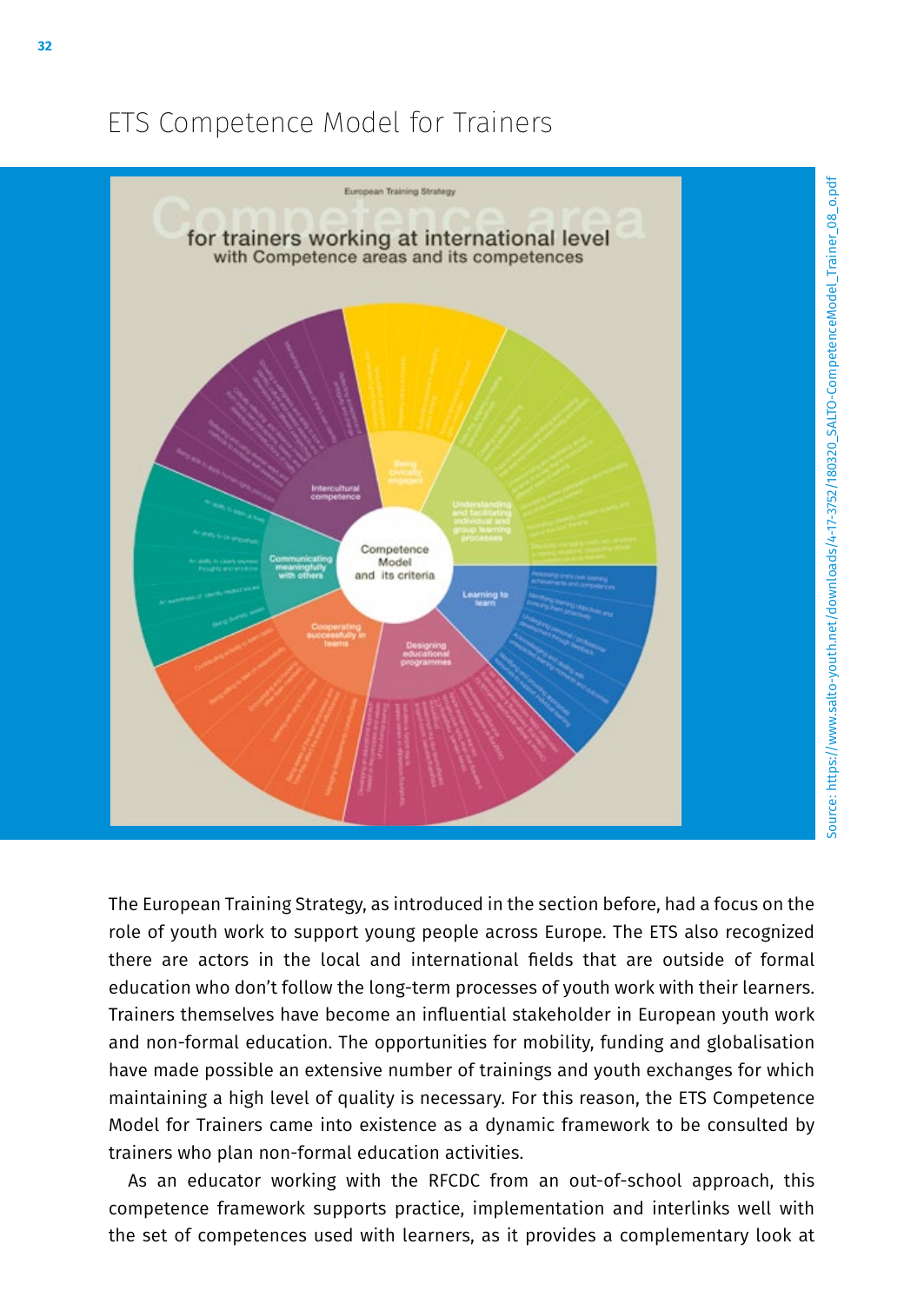them from the design and delivery perspectives.

The ETS Competence Model for Trainers brings back the traditional concept of competence as three interlinked dimensions: knowledge, skills and attitudes. Each competence area is divided further into a set of specific competences, each of them described as a series of criteria, establishing specific knowledge, skills and attitudes. Each criterion includes one or more indicators, specific actions or reactions, useful for demonstrating whether the criteria is met. The framework currently includes seven competences, although it is being enhanced with an eighth on digital learning.

#### **ETS Trainer Competences Chart:**

The competence model consists of the following eight competences:

- **1** Understanding and facilitating individual and group learning processes
- **2** Learning to learn
- **3** Designing educational programmes
- **4** Cooperating successfully in teams
- **5** Communicating meaningful with others
- **6** Intercultural competence
- **7** Being civically engaged

The ETS Model for Trainers, similar to the ETS Model for Youth Workers, more explicitly shows the role of trainers in supporting and promoting democracy through competences such as 'Being civically engaged'. It connects their work with policies and existing programmes (like these frameworks themselves) and applies democracy and human rights principles, values and beliefs to the educational process.

 The principles of non-formal education, such as being learner-centred, voluntary, based on participation, ownership of the process and democratic values, represents the main connection with the RFCDC's definition of democratic culture, as reflected in the RFCDC guiding documents on pedagogy and a whole-school approach.

 The community of European trainers has developed many useful tools and games to simplify acquiring these trainer competences, which can help educational practitioners working with non-formal education in their development process. Due to the focus on self-directed learning, personal development and quality, some of these tools are useful for mapping competences and supporting reflection on behalf of the user. These tools can be easily transformed into processes for learners to reflect about their competences for democratic culture, which becomes another positive form of using the community content in the ETS Competence Model for Trainers in combination with the RFCDC.

 As with the models for youth workers, this framework serves as a reflection instrument for trainers working on EDC/HRE through non-formal education. Having a self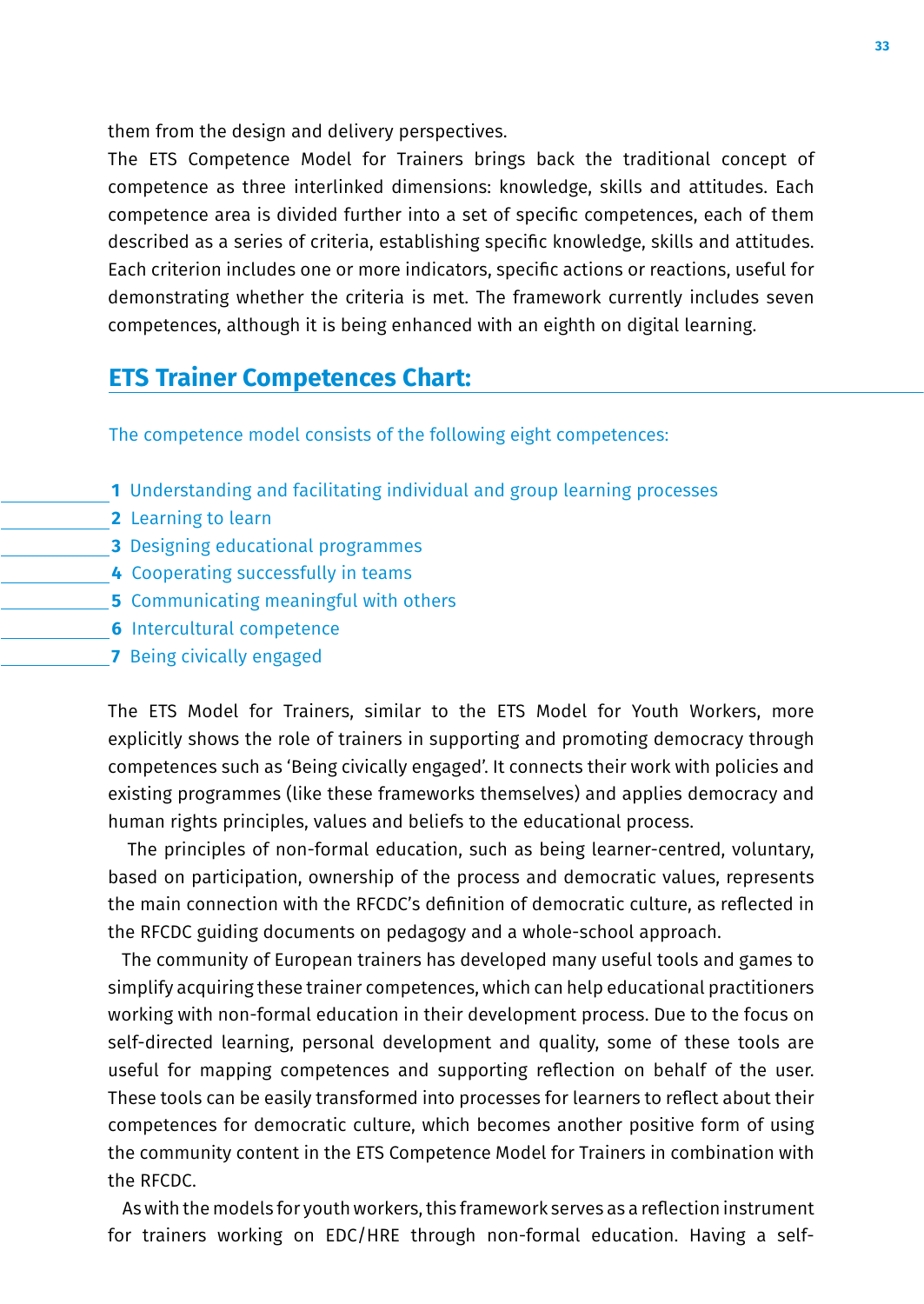assessment and development process which is supported by a quality competences framework can only benefit the practice, design and implementation of learning processes. From an individual perspective, it helps raise awareness as to approaches and the field, as well as identifying areas to develop further and increase recognition of. When working in teams, this can help to identify complementary competences that enhance teamwork. A clearer view of the field of work will also improve interaction and involvement of organizations and learners in training programmes.

#### **Further reading:**

https://www.salto-youth.net/rc/training-and-cooperation/ trainercompetencedevelopment/trainercompetences/ https://www.salto-youth.net/downloads/4-17-3862/ETS-Competence-Model%20\_ Trainers\_Amended\_version.pdf



## Key Competences for Lifelong Learning

As an educational practitioner working through European institution processes or funding in the field of education, it is common to come across the eight key competences for lifelong learning and tools such as Youthpass to assess the development of these competences through learning programs. In 2018, the competence framework was updated, with little rewording.

#### **The Reference Framework sets out eight Key Competences:**

Literacy competence, Multilingual competence, Mathematical competence and competence in science, technology and engineering,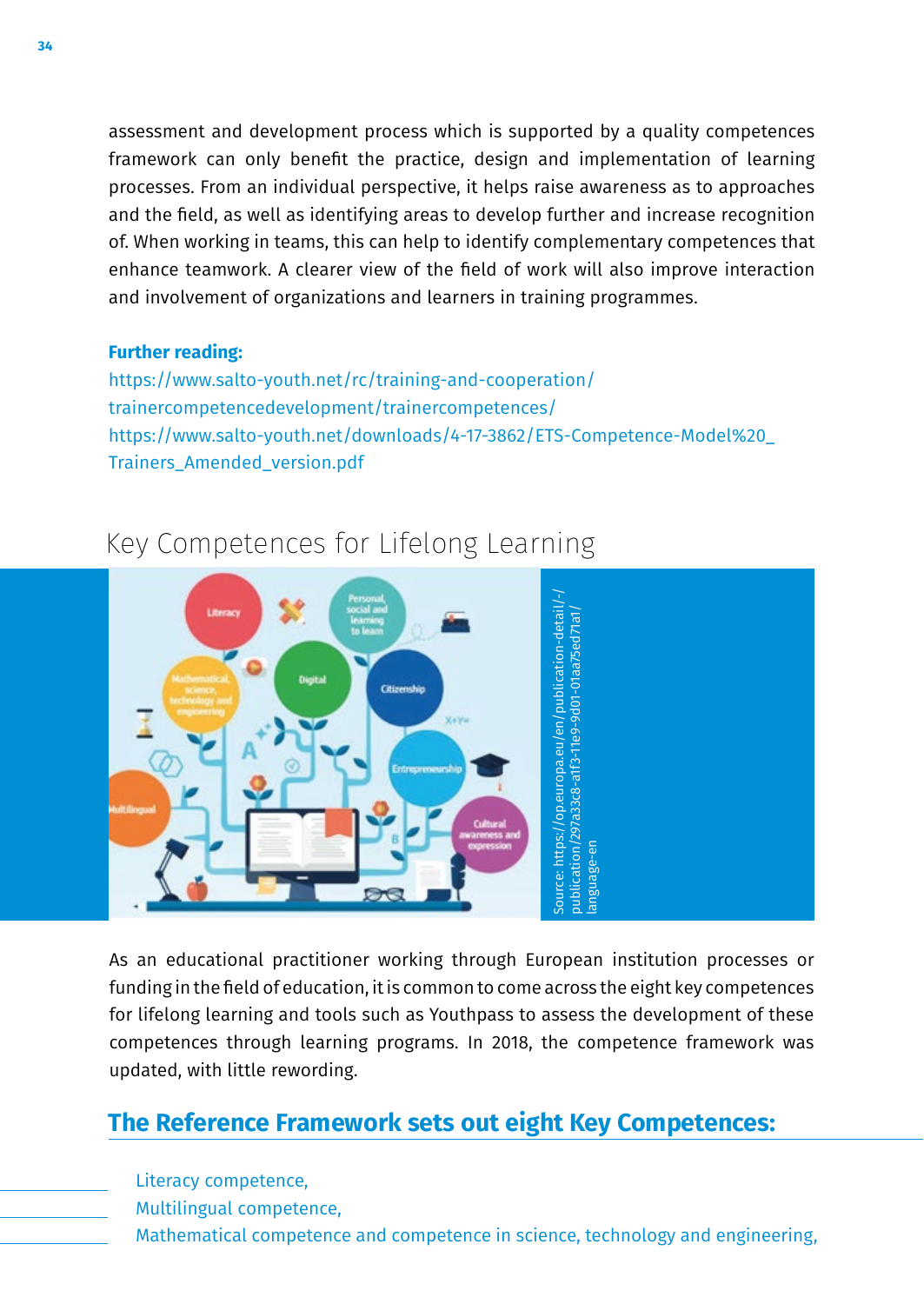Digital competence,

Personal, social and learning to learn competence,

Citizenship competence,

Entrepreneurship competence,

Cultural awareness and expression competence.

As the European Commission themselves define it: 'Key competences include knowledge, skills, and attitudes needed by all for personal fulfilment and development, employability, social inclusion and active citizenship.'

 There are easy connections to be made between the RFCDC and the lifelong learning competence fields, 'Personal, social and learning to learn', 'Citizenship' and 'Cultural awareness and expression'. Nevertheless, all LLL competences have direct and strong links to the human rights, democracy and citizenship values in the RFCDC.

 As an overarching framework, each competence is broadly defined, with short examples of knowledge, skills and attitudes serving as ideas for further development. In this way, the RFCDC serves of great utility for educational practitioners using the LLL key competences framework, especially when working with citizenship competence, as the complete list of indicators and descriptors in the RFCDC are more detailed and updated. As broad as the eight key competences are, the political importance and related processes change year to year. In recent years, an ongoing process started further developing these specific competences for lifelong learning by the European Commission. We will see in the following pages DigiComp, which dives deeper into digital competence; EntreComp, which expands on entrepreneurial competence; and LifeComp, which further defines personal, social and learning to learn competences. One might expect the European institutions to eventually also tackle civic and intercultural competences.

 Educational practitioners using the RFCDC can benefit from applying it together with the Key Competences for Lifelong Learning, especially when dealing with educational curriculum development and policy recommendations. National competence frameworks exist in many EU member states, and there is a high chance that these are linked to the European Commission's eight key competences for lifelong learning. This can be a suitable entry point to embed curricula linked with the RFCDC in the frame of existing national competence frameworks, sharing the connections between them and highlighting the gaps the RFCDC covers.

#### **Further reading:**

https://ec.europa.eu/education/education-in-the-eu/council-recommendation-onkey-competences-for-lifelong-learning\_en https://op.europa.eu/en/publication-detail/-/publication/297a33c8-a1f3-11e9-9d01- 01aa75ed71a1/language-en Council recommendation of 22 May 2018 on key competences for lifelong learning: https://eur-lex.europa.eu/legal-content/EN/TXT/?uri=uriserv:OJ.C\_.2018.189.01.0001.01. ENG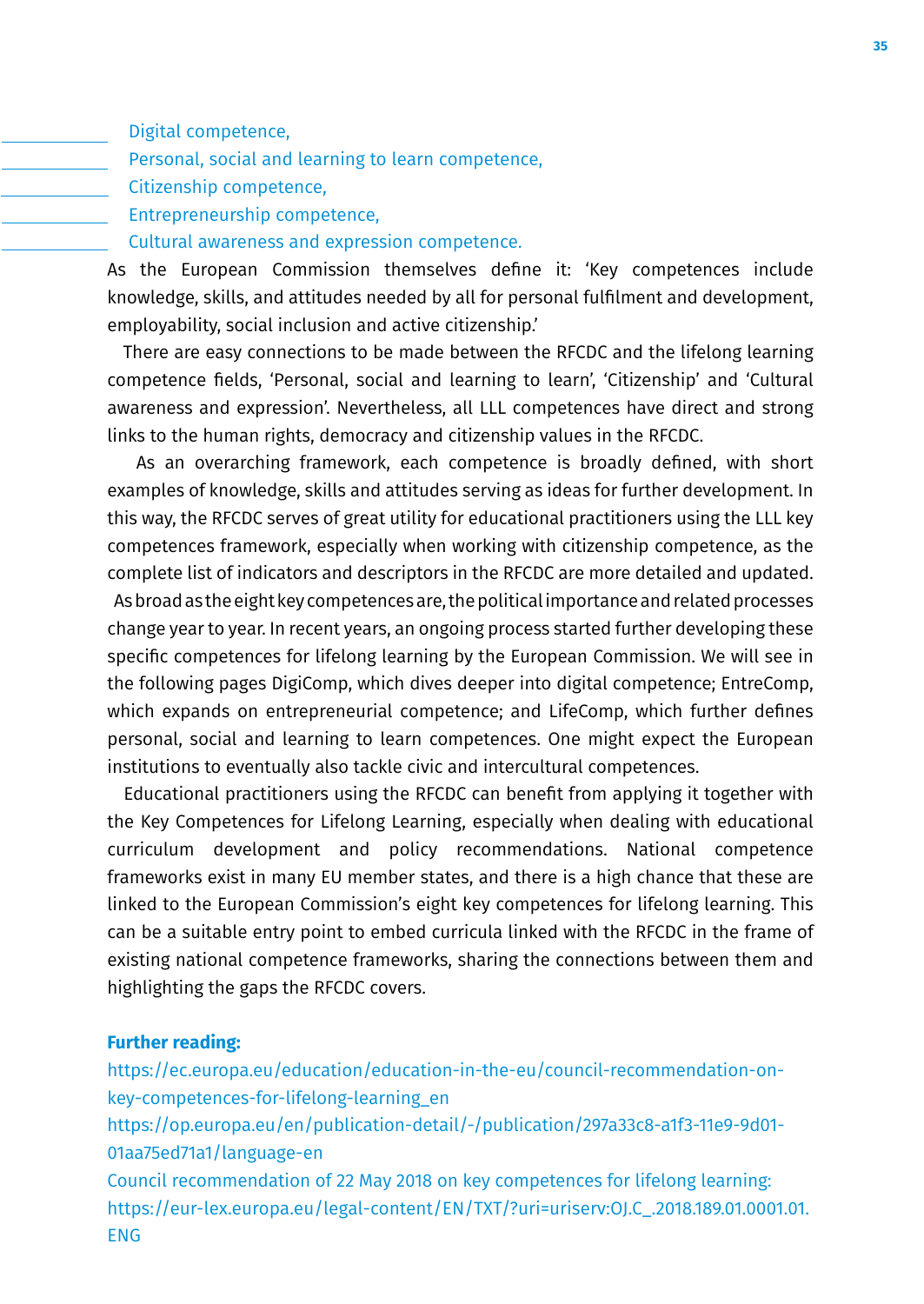## DigComp 2.1: The Digital Competence Framework for Citizens



The European Digital Competence Framework for Citizens was developed by the Joint Research Centre on behalf of the two General Directorates, EAC and EMPL, in the European Commission. After its publication, it was an inspiration and stencil for several national competence frameworks for 'digital competence', which is described in DigComp 2.1 quite holistically as 'learning to swim in the digital ocean'. Version 2.1 dedicated efforts to the work on proficiency levels with 'a more fine-grained eight level description as well as providing examples of use for these eight levels'.

## **Digital Competence Framework Areas:**

#### **Competence area 1: Information and data literacy**

- 1.1 Browsing, searching, filtering data, information and digital content
- 1.2 Evaluating data, information and digital content
- 1.3 Managing data, information and digital content

#### **Competence area 2: Communication and collaboration**

- 2.1 Interacting through digital technologies
- 2.2 Sharing through digital technologies
- 2.3 Engaging in citizenship through digital technologies
- 2.4 Collaborating through digital technologies
- 2.5 Netiquette
- 2.6 Managing digital identity competence area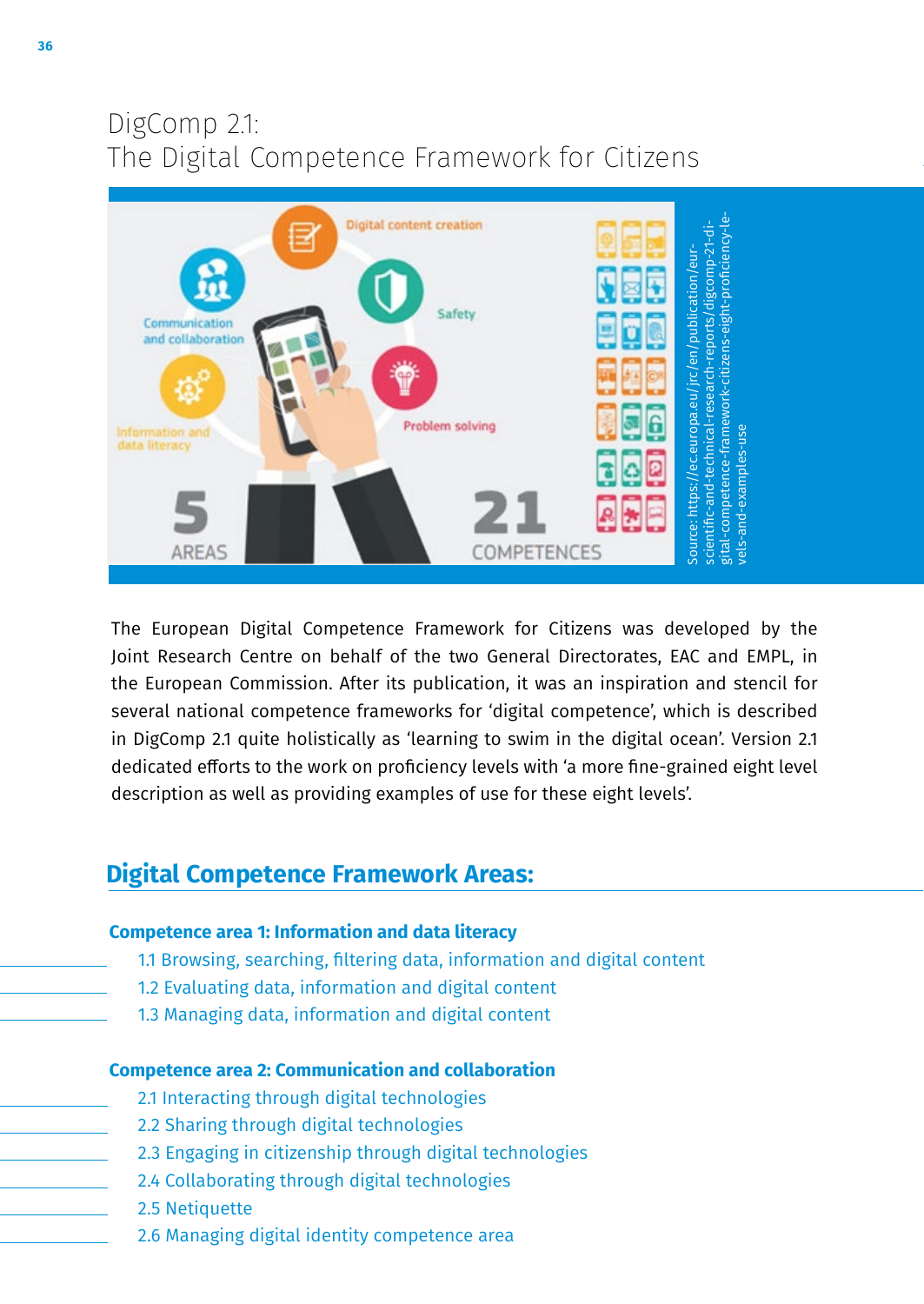#### **Competence area 3: Digital content creation**

- 3.1 Developing digital content
- 3.2 Integrating and re-elaborating digital content
- 3.3 Copyright and licences
- 3.4 Programming Competence area

#### **Competence area 4: Safety**

- 4.1 Protecting devices
- 4.2 Protecting personal data and privacy
- 4.3 Protecting health and well-being
- 4.4 Protecting the environment

#### **Competence area 5: Problem solving**

- 5.1 Solving technical problems
- 5.2 Identifying needs and technological responses
- 5.3 Creatively using digital technologies
- 5.4 Identifying digital competence gaps

Since digital technology has an impact on all levels of civic activities and affects citizens in multiple roles as (prod)users of data and content, as consumers, employees or engaged citizens, the connection to EDC/HRE is evident. The ability to 'exercise and defend their democratic rights and responsibilities in society, to value diversity and to play an active part in democratic life, with a view to the promotion and protection of democracy and the rule of law' is not imaginable if we neglect the existence of digital, connected and datafied environments and the embeddedness of citizens in this digital transformation.

#### DigComp 2.1 deals with several competences, which are particularly relevant for EDC/HRE:

| Engaging in citizenship (2.1),                       |
|------------------------------------------------------|
| Netiquette (2.5),                                    |
| Content creation (3.1),                              |
| Copyrights and licenses (3.3),                       |
| Protecting personal data and privacy (4.2),          |
| Health & well-being (4.3),                           |
| Protecting the environment (4.4),                    |
| Identifying needs and technological responses (5.2), |
| Creative usage of technology (5.3).                  |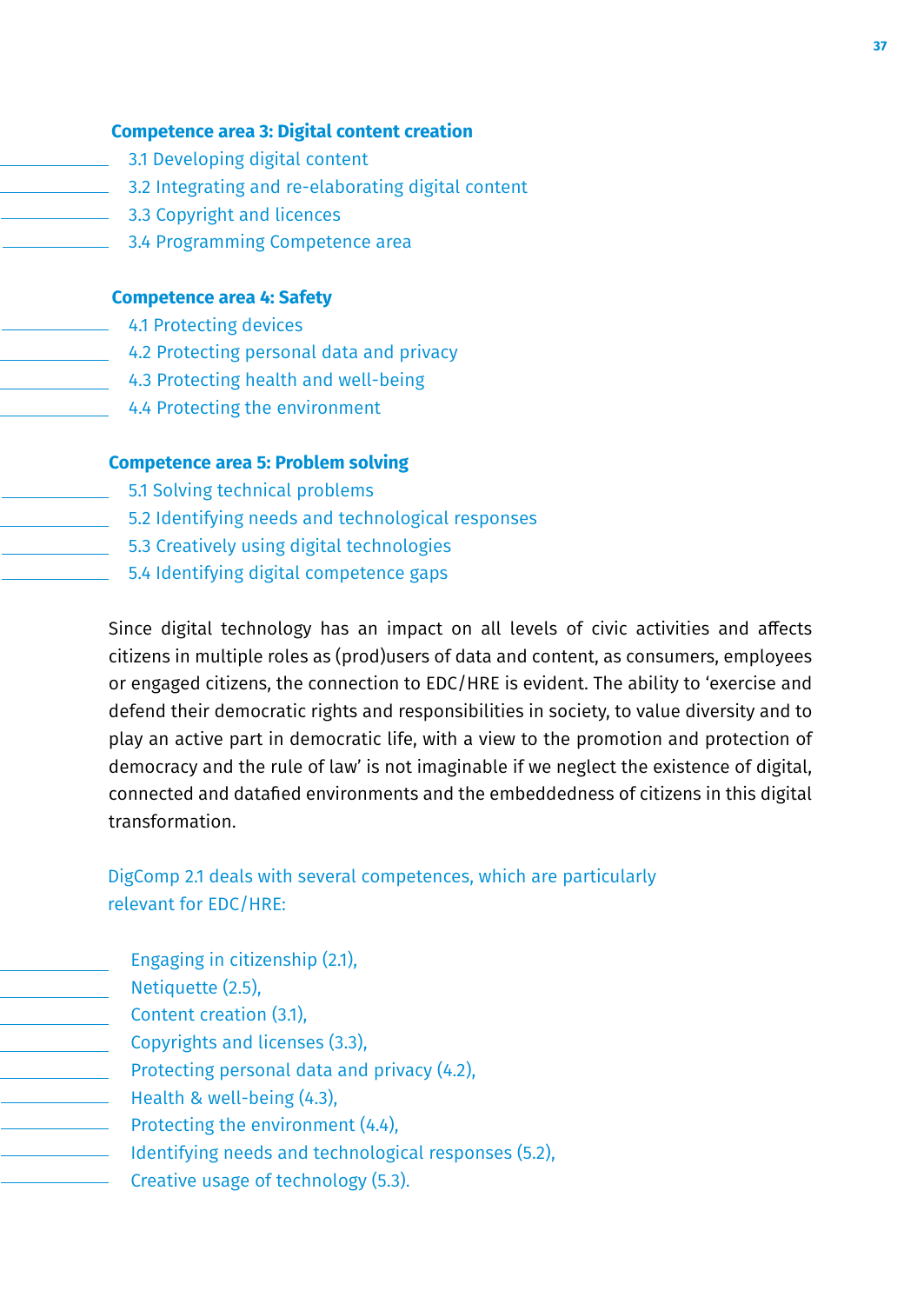**Excellences & Perfections** which is the basis for the legal fiction of the 'informed consent' or 'legitimate purpose' From the EDC/HRE perspective, it is remarkable that aspects of rights and values as the underlying norms for using and co-creating the digital sphere as users and producers of content and data (so called (prod)users) are not tackled in the framework, especially so as we increasingly confront hate, fake news and discrimination as serious topics connected to the digital sphere. Knowledge about datafication and sharing of data, of data processing, should also be mentioned here. 'Identifying needs and technological responses' does not reflect on rights as ethical needs, but rather emphasizes usage needs. Also 'protecting the environment' focuses mainly on hardware and devices, not on using soft sources such as electricity responsibly, which is one of the main challenges of the ecological digital transformation (for example, platform-mediated streaming is an example of a questionable practice, as is the energy 'hunger' of platforms as a global ecological dimension).

 If Europe's ambition in regard to digital transformation is a human-centred approach with respect to rights and values as the EU Commission puts it in its strategic documents, the democratic rights and values should also be reproduced in the European reference framework. DigComp 2.1 is a holistic framework, but one that might also be widely implemented under less democratic conditions. Its democratic implementation should be completed by the CDC and other EDC/HRE-related approaches. The challenge is here to translate the rights and values inscribed in the CDC to the conditions of the digital sphere - including human rights as digital human rights. In particular, the value and attitude descriptors of the CDC are a good lens through which to look as to how DigComp can be fruitful.

 Complementary to the DigComp 2.1 framework, the JRC has also developed the European Framework for the Digital Competence of Educators: DigCompEdu.h ttps://ec.europa.eu/jrc/en/publication/eur-scientific-and-technical-research-reports/ european-framework-digital-competence-educators-digcompedu

## EntreComp, The European Entrepreneurship Competence Framework

The EntreComp framework was, like DigComp, developed by the Joint Research Council of the EU in order to conceptualize entrepreneurship competence. This term is not used in the following as economic learning in the narrower sense of 'entrepreneurship', but also includes other activities of learners aiming to initiate and conduct activities with a social, cultural or economic impact. In this sense, the framework can be described as a competence framework for proactivity and innovation. 'EntreComp defines entrepreneurship as a transversal competence, which applies to all spheres of life: from nurturing personal development, to actively participating in society, to (re)entering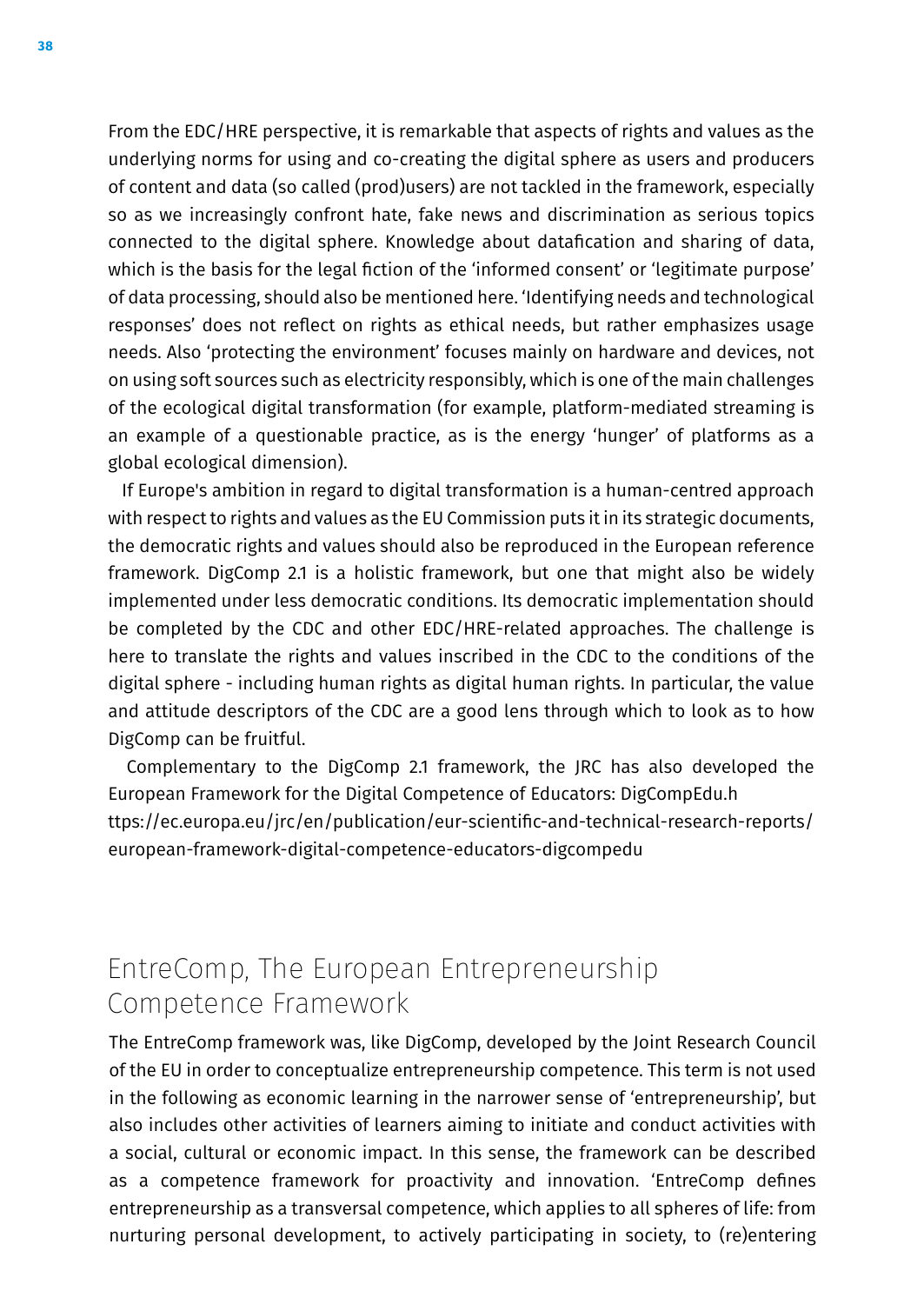

the job market as an employee or as a self-employed person, and also to starting up ventures (cultural, social or commercial).'

It reflects several aspects relevant in particular in active citizenship education, in particular:

 Spotting opportunities (1.1), Creativity (1.2), Vision (1.3.), Valuing ideas (1.4), Ethical and sustainable thinking (1.5), Mobilizing others (2.5).

It has a strong focus on the self-competence, learning to learn, and self-efficacy through successful practice, which can be described as initiative, experiential learning, coping with challenges – aspects which are partially overlapping with the RFCDC.

In the descriptors, EntreComp includes the ethical and (implicit) democratic value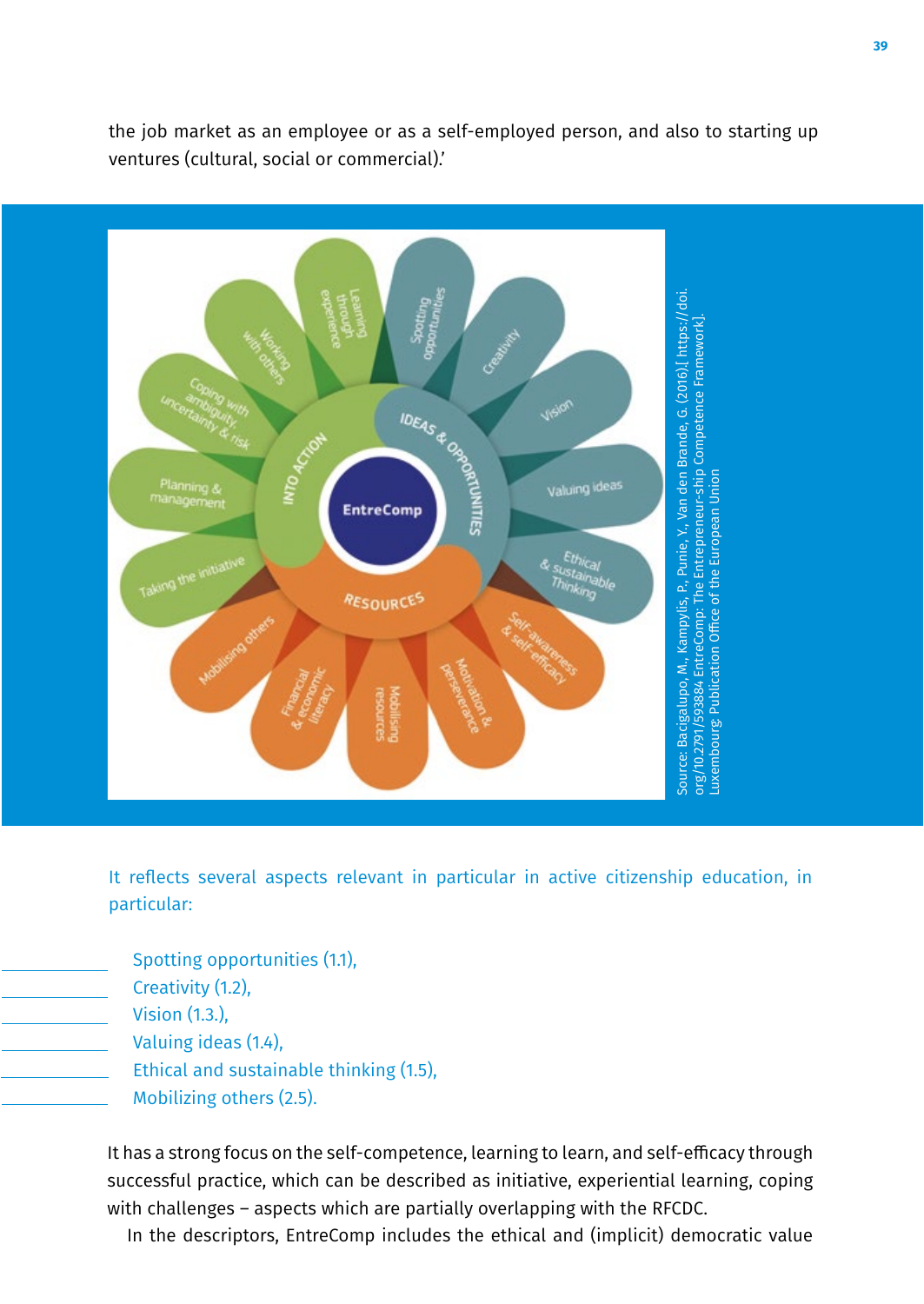dimensions in several places. For instance, in defining 'working with others' also as the ability to value diversity, it highlights pro-social attitudes by reflecting the impact of one's activity in a group on the other persons involved. Learning to 'spot opportunities' means here exploring the social, cultural or economic value, and entrepreneurial creativity is defined as an instrument also for social change. 'Ethical and sustainable thinking' should 'be supported by ethics and values relating to gender, equality, fairness, social justice and environmental sustainability'.

 Rights and law, however, are mentioned explicitly in the aspect of ownership or property rights, which makes some sense from a narrow entrepreneurial perspective, but from the EDC/HRE perspective, we might ask whether the rights and law conceptions behind the different 'values' and 'ethical' aspects mentioned in EntreComp need not be broadened. The descriptor, 'valuing democracy, justice, fairness, equality and the rule of law', mentioned in the CDC, gives more substantial expression to these values as democratic values.

 In contrast, EntreComp adds to the RFCDC model the aspects of initiative, active learning components and the social impact of activities, which are an essential part of many forms of active citizenship education and (for self-learning) of participation. At this point, it must be mentioned that the RFCDC model was mainly developed for the school context, while EntreComp is formulated more openly for usage in many lifelong learning contexts. Still, the RFCDC has the ambition to co-create 'a culture of democracy and intercultural dialogue'. Fostering participatory culture is, alongside the necessary incorporation and reflection of norms and values, an active creation of social and collective process, also in early life ages.

# LifeComp, The European Framework for the Personal, Social and Learning to Learn Key Competence

Among the most recent European contributions to the competence discussion is the LifeComp framework. LifeComp was developed by the DG EAC and the Joint Research Centre of the European Union and was launched after extensive consultation and research in 2020. It is based on the revised European Key Competences for Lifelong Learning (2018) and offers a conceptual framework for the 'Personal, Social, and Learning to Learn' key competence for education systems, students, and learners on the whole. LifeComp intends to systematise the need to improve personal and social competences through education and lifelong learning, as well as promoting learning how to learn.

 LifeComp breaks down the three key LLL-competences into nine competences with three descriptors, each following a stream of 'awareness -understanding - action'. The framework is conceptual and non-prescriptive. LifeComp can be used as a basis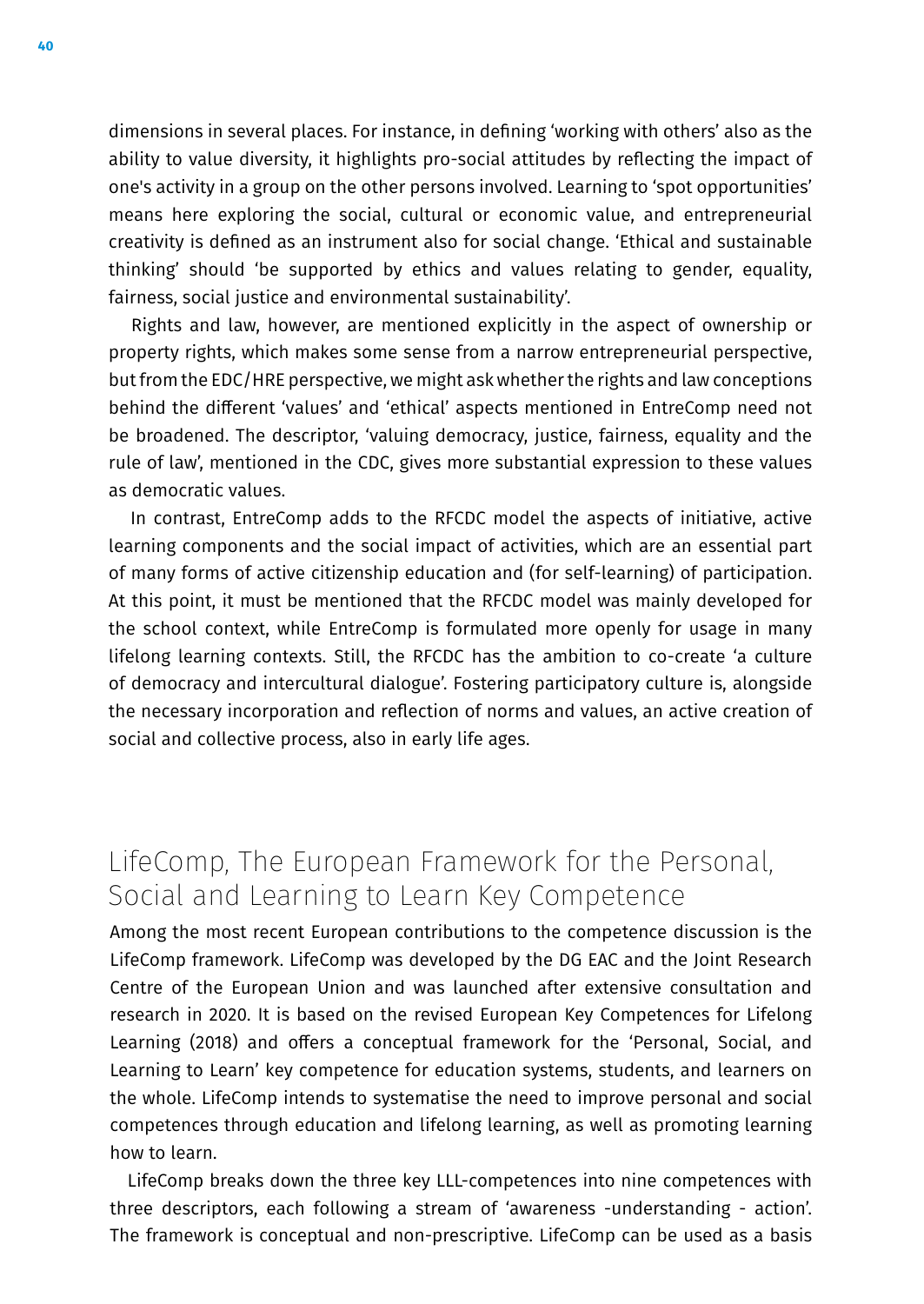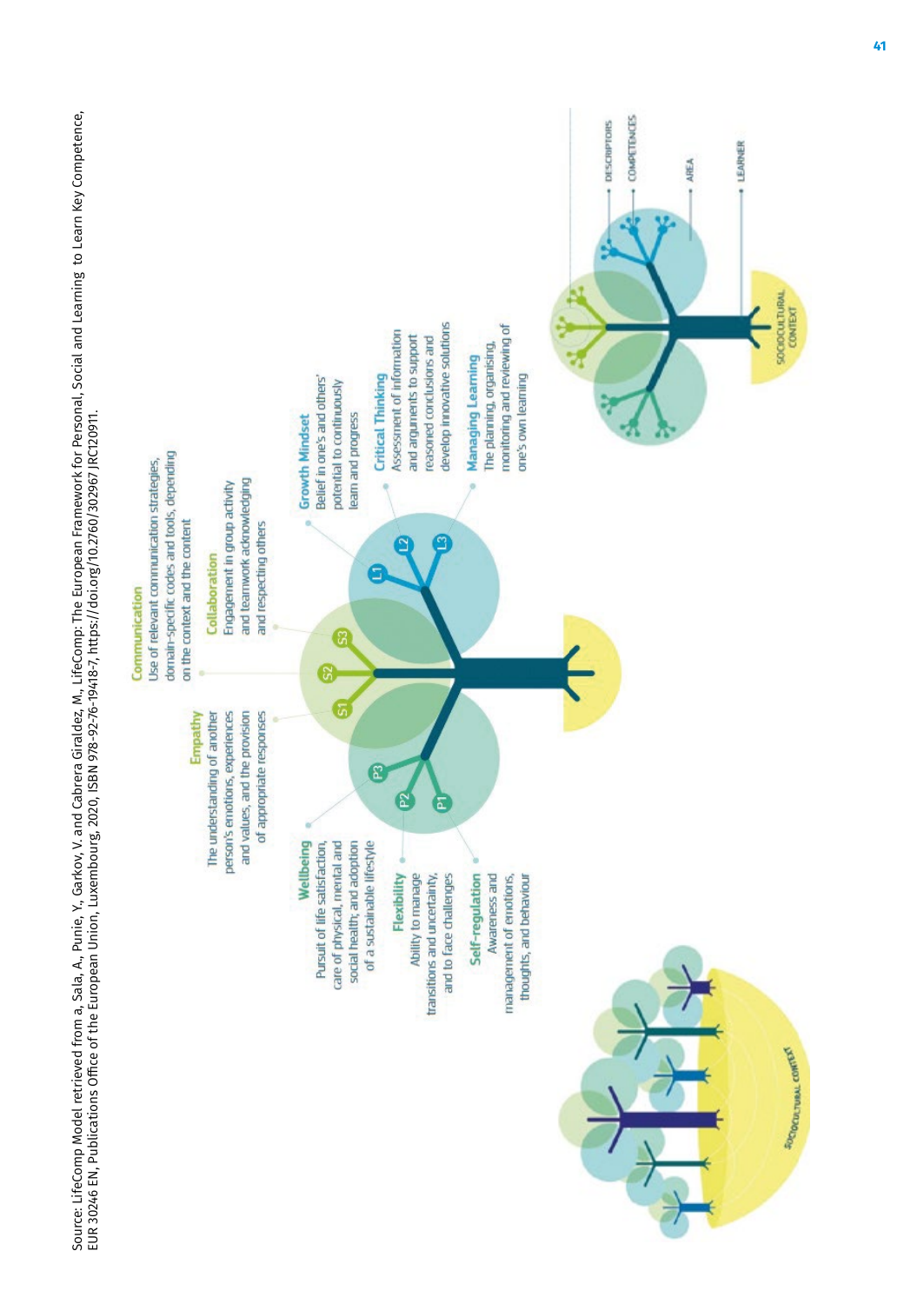for the development of curricula and learning activities fostering personal and social development and learning to learn. The description of the competences can help in exploring its implementation and be considered the embryo of a continuous discussion with teachers and education policymakers.

 Because it was developed as a descriptive framework for the 'Personal, Social and Learning to Learn' key competences, there is interrelation with other LLL competences, such as those of 'cultural awareness and expression' and 'citizenship'. Also, it is related with the concept of active democratic citizenship and the RFCDC framework, which LifeComp takes on:

## **LifeComp Competence Areas:**

In the area of personal competence, LifeComp highlights on the so called self-regulation competence, which is related to the ability to be aware of and manage emotions, thoughts and behaviour. On level of competence descriptors this is further divided into the sub-aspect "Awareness and expression of personal emotions, thoughts, values and behaviour" and the sub-aspect of "Nurturing optimism, hope, resilience, self-efficacy and a sense of purpose to support learning and action".

 In the area of social competence, LifeComp highlights among others on communication, by developing abilities to make use of relevant communication strategies, domainspecific codes and tools, depending on the context and content. On the descriptors level, the communication competence is further elaborated into 3 descriptors, which are closely interlinked with RFCDC: "awareness of the need for a variety of communication strategies, language registers and tools that are adapted to context and content", "understanding and managing interactions and conversations in different socio-cultural contexts and domain specific situations" and "listening to others and engaging in conversations with confidence, assertiveness, clarity and reciprocity, both in personal and social context".

 Finally in the competence area learning to learn, LifeComp emphasizes among others on critical thinking, as the ability to assess information and arguments to support reasonable conclusions and develop innovative solutions. Again, on the descriptors level, the likeliness to interlink with RFCDC becomes obvious: critical thinking is "awareness of potential biases in the data and one´s personal limitations, while collecting valid and reliable information and ideas from diverse and reputable sources", "comparing, analysing, assessing and synthesising data, information, ideas, and media messages in order to draw logical conclusions" and "developing creative ideas, synthesising and combining concepts and information from different sources in view of solving problems".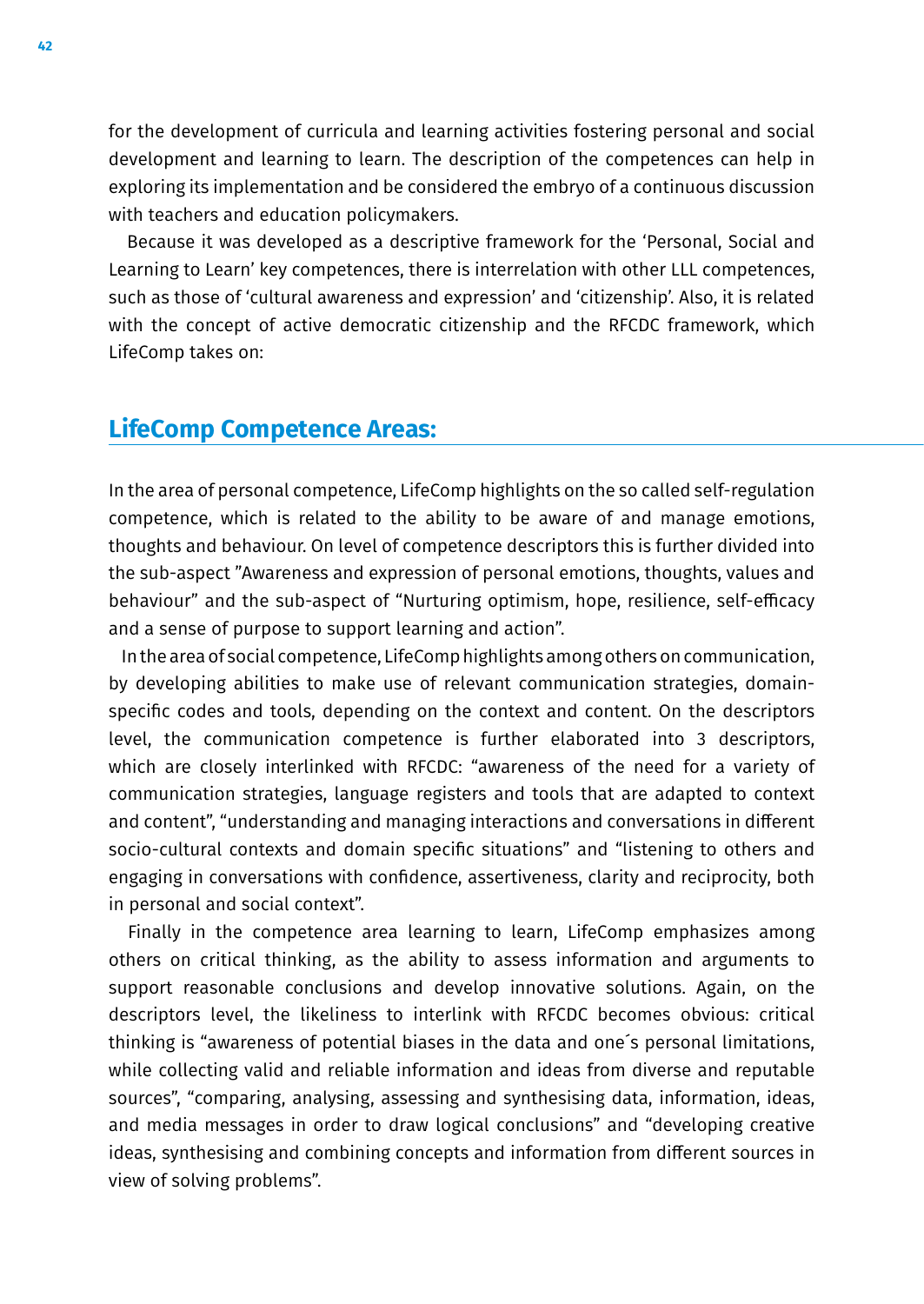There are certain aspects that make the LifeComp model catchy and easy to orient. It is not built as an 'only if'- model, but rather puts primary attention on the dynamic interdependence of competences in an individual and a growth model over time. The model itself deeply acknowledges the sociocultural context of people, while also considering that individuals' development is influenced by their participation in multiple systems, in which complex interrelations take place. Such aspects of interactions (family, peers, educators, etc.) and of self- efficacy of learning on the one hand, and on the other, the relevance of the socio-cultural context, are respected as important conditions for developing competences. In LifeComp, processes are more important than competence proficiency levels, and interrelations allow for a multidimensional, interdependent and holistic view on capacities of learners.

#### **Further Reading:**

https://ec.europa.eu/jrc/en/publication/eur-scientific-and-technical-researchreports/lifecomp-european-framework-personal-social-and-learning-learn-keycompetence

# GRETA - Professional Teachers Competence Model in Adult and Continuing Education

GRETA was developed by the German Institute for Adult Education (DIE) and aims at providing a 'basis for the development of a cross-institution recognition procedure for competences of teachers in adult and continuing education'. It is a reference model for professional competence of teachers in adult and continuing education (https://www. greta-die.de/). The framework is the result of cooperative research with practitioners and provides an essential basis for the recognition of teachers' competences. Aside from focusing on individual competence development of learners, it aims mainly at the competence of educators. The model is a reference model that spans all areas of continuing education and training (CET). This means that all teachers in CET - trainers, lecturers, course leaders, learning facilitators, tutors, teamers and coaches - are equally considered.

 Focussing on four main areas, the model offers an in depth tool for analysing, evaluating and further developing the role of an educator in the specific area of competence development: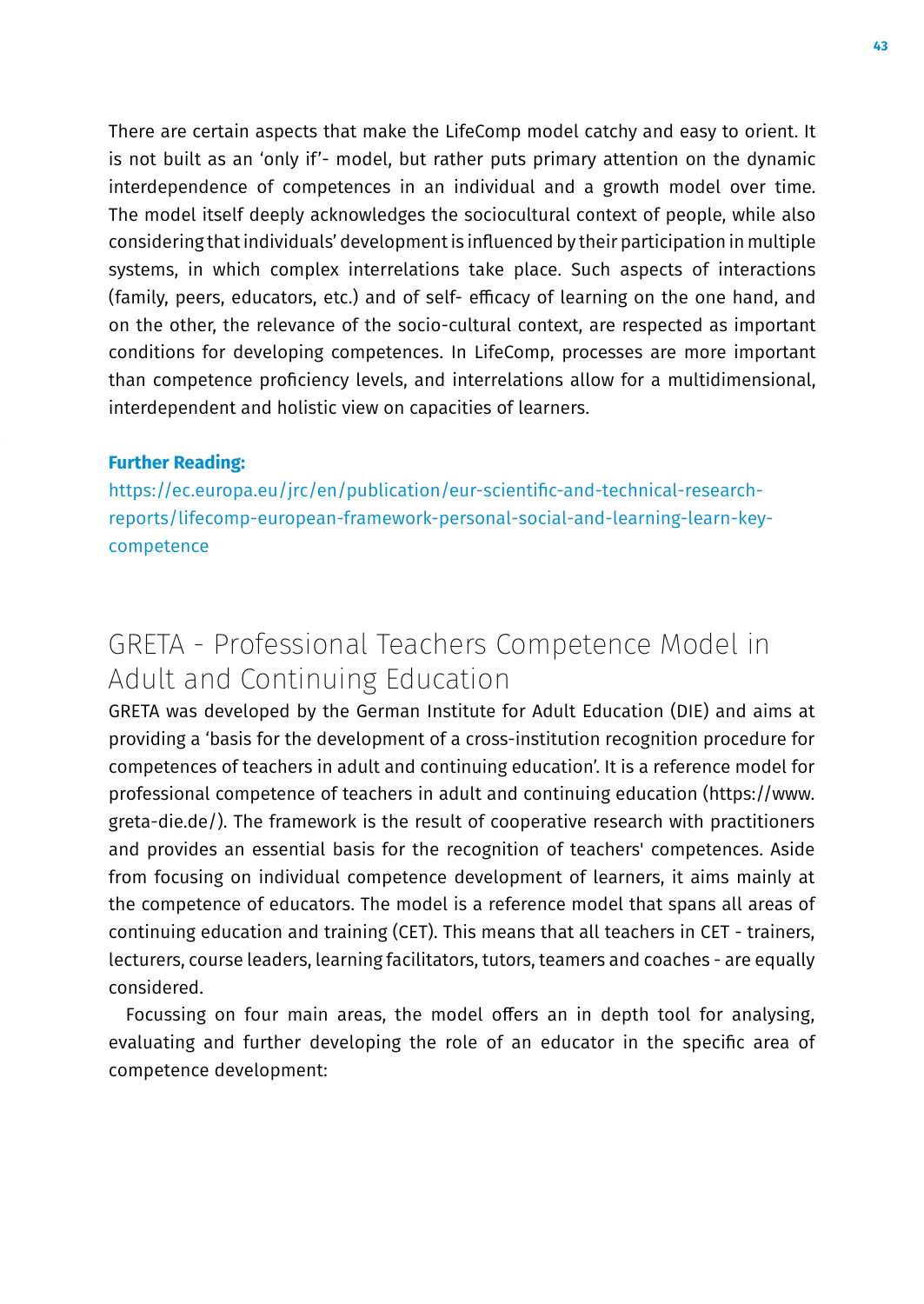## **GRETA - Professional Teachers Competence Model in Adult and Continuing Education**



## **GRETA Competence Areas**

The GRETA model as a reflection tool for adult educators´ competences has certain aspects to provide a link towards the RFCDC. It relates to the dimensions of professional self-monitoring (attitudes), professional knowledge and skills (skills), content and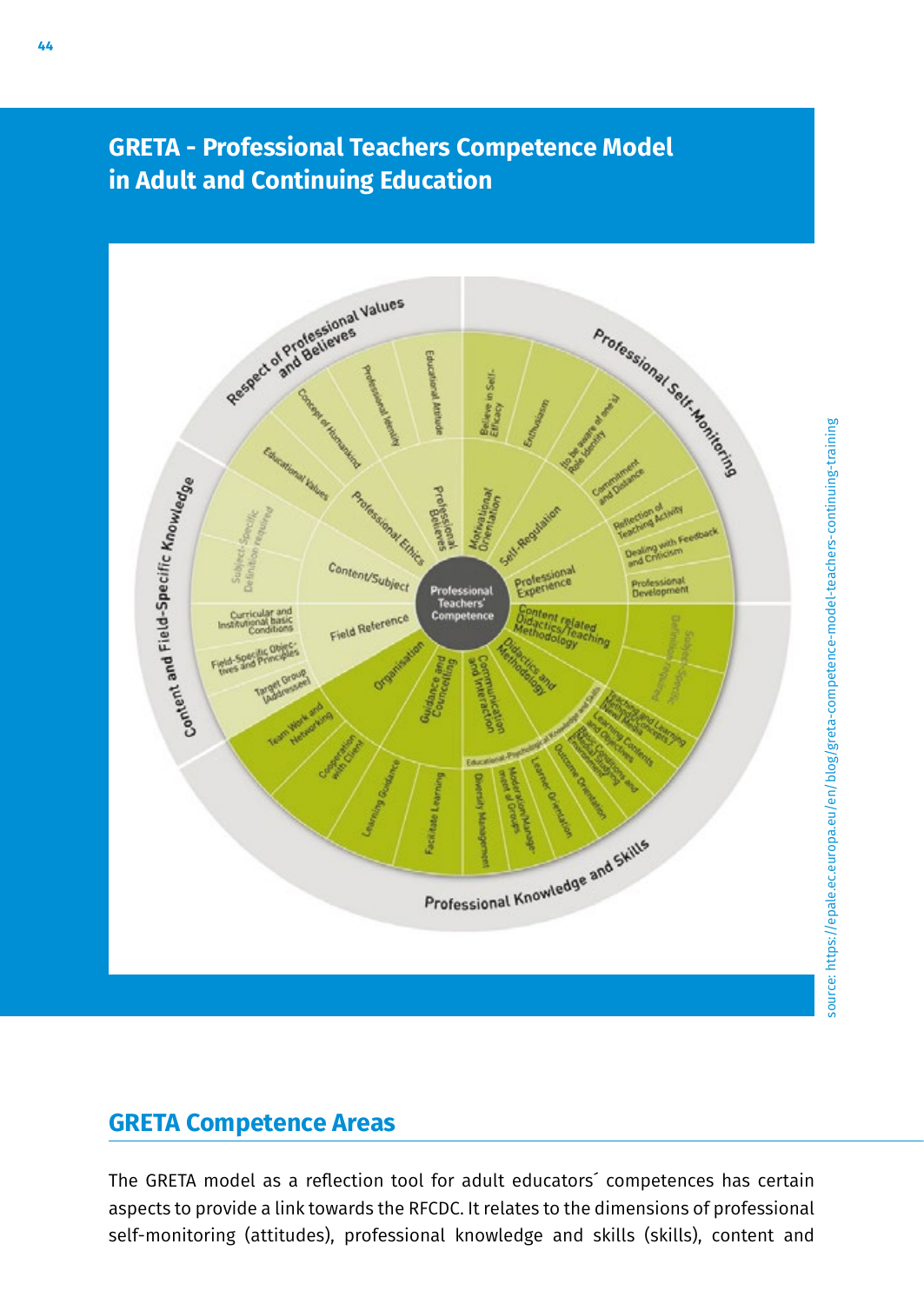field-specific knowledge (knowledge) and respect of professional values and believes (knowledge/values).

 The dimension of professional self-monitoring in GRETA is further elaborated into the dimensions of motivation/orientation, self-regulation and professional experience. Here it is the reflective aspects of self-efficacy experience, of enthusiasm towards the profession, of the own role awareness, the commitment and distance, the reflection about teaching activities as well as the dealing with feedback, which interlink directly with the attitude dimension of the RFCDC.

 In the dimension of professional knowledge and skills, among others, GRETA highlights to the dimensions of practical professional experience, of communication and interaction, of didactics and methodology and of subject specific didactics. The connected reflective aspects on participant orientation, moderation/leading of groups, dealing with diversity, outcome orientation, teaching and learning methods and concepts are those potentially providing for RFCDC an entry into the role of educators from a non-formal educational perspective and might be a useful support for the aspect of the guidance and teacher education in the current RFCDC frames.

 The dimension of content and field specific knowledge in GRETA provides an entry into the topics named as content/subject and as field reference. Here it is specifically the subject-specific thematic content development, as well as given hard and soft frames such as the curricular and institutional frameworks, the field specific goals and principles, the target groups (i.e. adressees and learners). Since these provide important conditions influencing harder or softer the learning settings, processes and have implications on the work of educators, but also on the scope (of) and learning processes as such (input or outcome oriented, process oriented).

 Within the dimension of respect of professional values and believes, GRETA underlines the important role of underlying professional ethics and professional convictions, i.e., pedagogical values, the concept of humankind, professional identity and the educational attitude which are conditioning and influencing the settings of learning, but also pre-define largely the educators competences.

#### **Diverging aspects:**

Although the focus of the GRETA model is in its aim divergent from the RFCDC, it provides many useful and beneficial perspectives for Education for Democratic Citizenship. Content-based EDC issues within the GRETA model are based in the subject-specific contents and didactics. Also, the distinction between competences of educators/ facilitators/teachers/trainers versus the competence development of learners/ participants/followers, as well as their reciprocal interrelations and responsibilities becomes clearer and more evident when making a distinction between the aims of these models and applying different responsibilities for the participating persons/ people/entities in educational processes. Similar to the ETS models and to the DIgComp Edu, GRETA underlines the importance of specifically considering: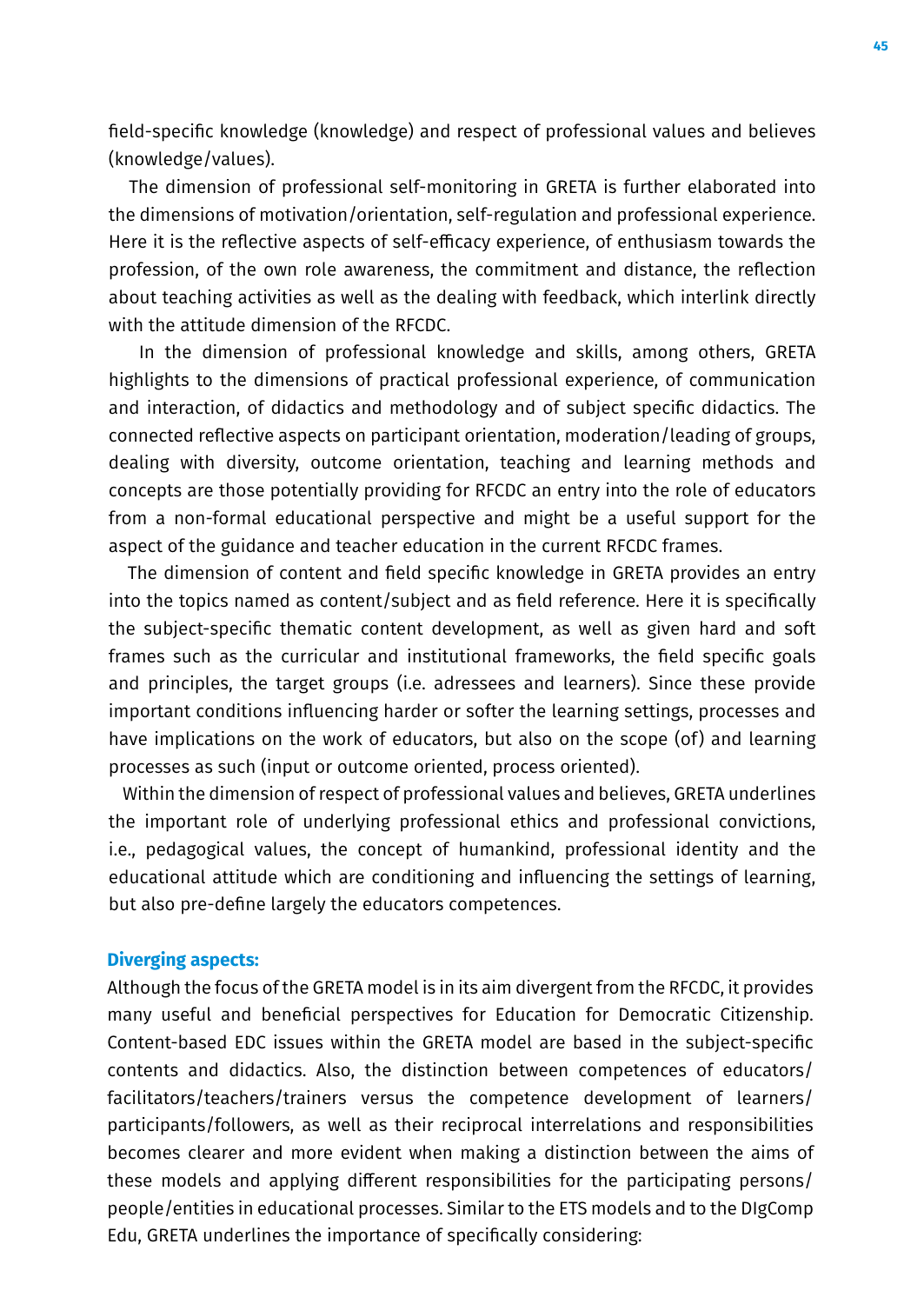the role and function of the educator in learning processes,

the educators' professional development and

 the reciprocal responsibilities of and inherent contradictions of educators for learning processes, which are fundamentally distinct from learners' competences acquisition

#### **Overlapping beneficial aspects:**

An overlapping aspect with the RFCDC could be the coherent forward projection of the values, attitudes, skills and knowledge dimensions associated with educators as individuals. As such, the GRETA model provides the necessary link to see the content of competence learning interlinked with the teachers/educators as individuals and their genuine roles in learning processes and fields, while specifically focussing on the dimensions of pedagogical values, ethics and self-efficacy on the underlying conception of man, etc. The learner-educator relationship and inherent values and principles of the applicable field (non-formal education, formal education, informal education, or adult learning, school, youth work, etc.) build the decisive frame for the set-up of professionally accompanied learning and education processes and largely influence competence and capacity development among individuals and in groups. Making use of a frame such as the GRETA model added to the RFCDC could help to develop a clearer understanding of black boxes applying to processes of education, to hierarchies, and to inherent understandings of education fields (leading to certification, not leading to certification, etc). Important aspects such as the teacher-learner relationship, field-inherent ethics, norms and values of subject-specific content and didactics (e.g., neutrality, non-indoctrination, teaching, peer learning, diversity orientation) become obvious and are a subject of consideration, instead of taking them as given premises in EDC/HRE. Thus, it would help to consider and apply these factors consciously to the aimed design, structures and outcomes of learning processes of EDC/HRE.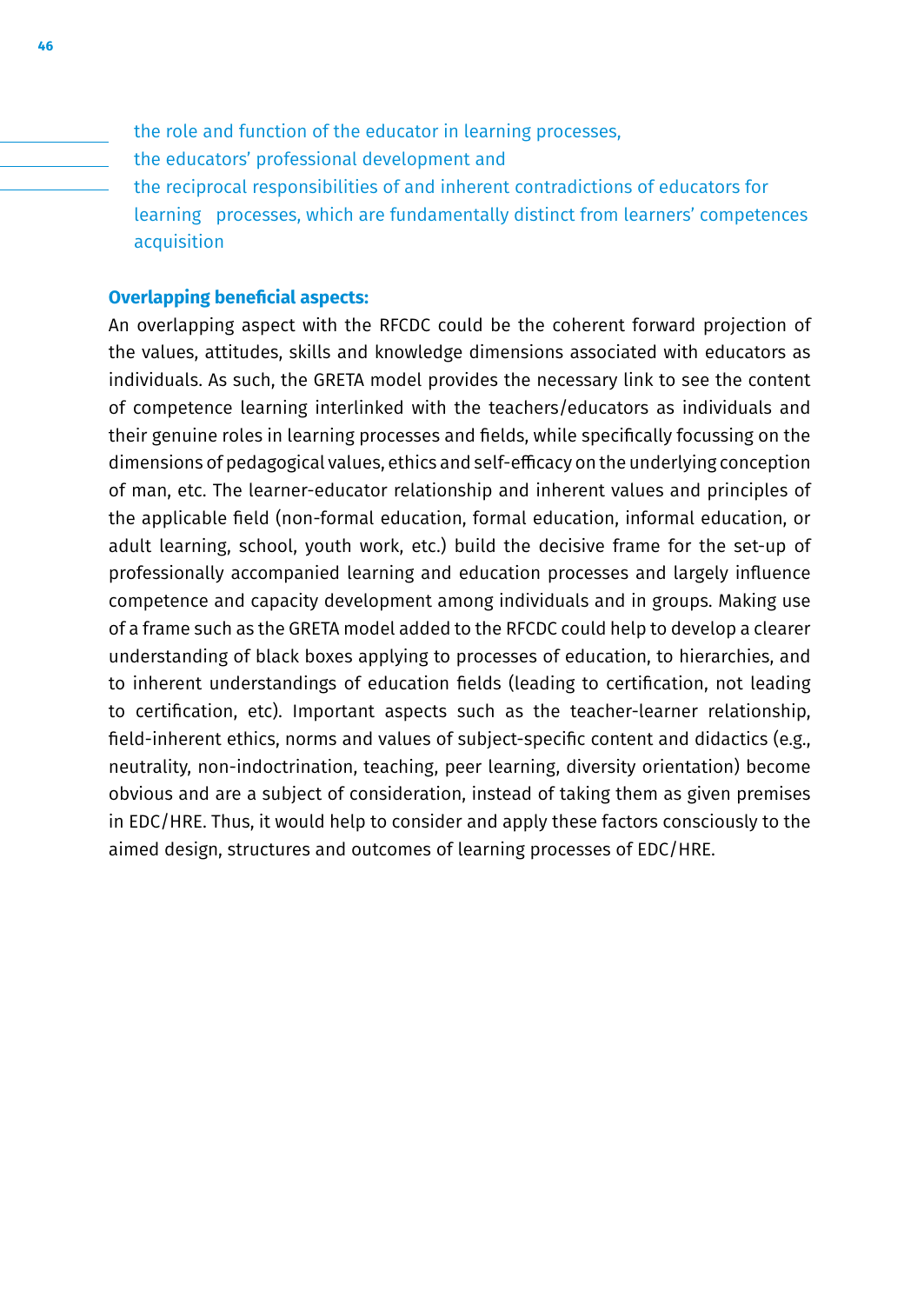# The RFCDC In the RFCDC<br>
in non-formal<br>
2. education<br>
2. experiences, possibilities and limit

 - experiences, possibilities and limitations. Recommendations for a successful application

# <u>2.1. The RFCDC in collaboration projects</u> between teachers and non-formal civic educators

#### By Hanna Lorenzen

Collaboration relationships between teachers at schools and non-formal civic educators are widespread in European educational systems. They are a good way to combine daily school life with a non-formal, experience-oriented learning approach. Often, however, collaboration projects neglect the reality of the different educational professions that are involved in the partnerships. Teachers are bound to different roles, learning goals and regulations in the school system. Non-formal educators are usually professionally linked to youth work and share a specific educational mindset that is often quite distinct from the approaches and regulations at schools. These professional differences have an effect on collaboration projects. The RFCDC, with its 'butterfly' of democratic competences as well as the clusters of various descriptors for each competence, can serve as a mediating instrument between different educational professions, for example between educators in the non-formal sector and teachers in the formal educational system.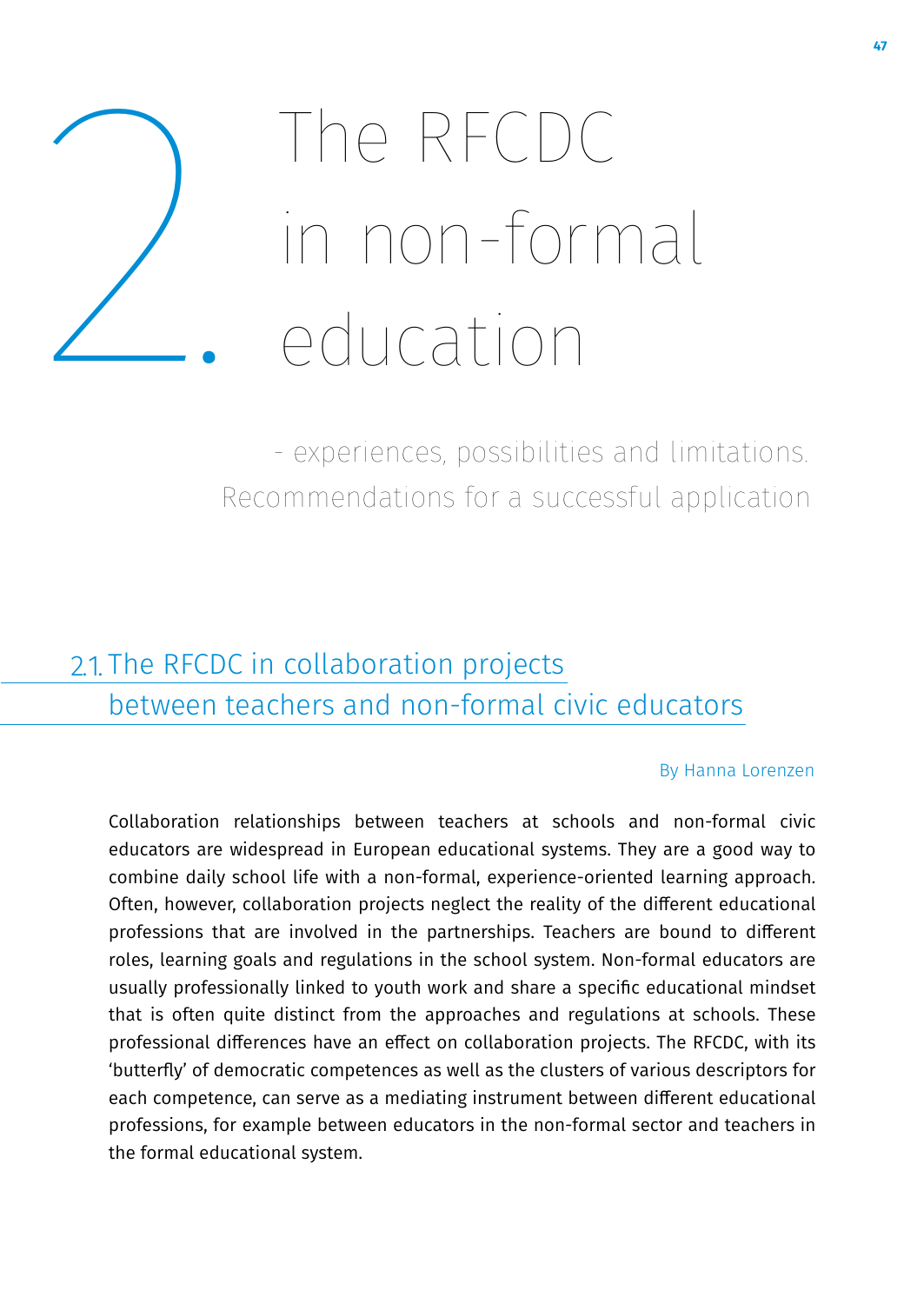#### **Formal and non-formal educational settings and some challenges that come with it in the preparation and implementation of collaboration projects**

The characteristics of collaboration projects between formal and non-formal civic educators cover a wide variety. They take the form of project days and weeks at schools, short 2-3 hour workshops directly in the classroom, excursions with the class to an educational institution or memorial site outside of the school building as well as multi-day school trips abroad. Usually non-formal educational collaboration projects have a limited time frame. They are mostly organised as a unique event and only in rare occasions do students take part in multiple non-formal educational activities in a row or on a long-term basis.

 In regards to civic educational projects, professional educators in the formal and non-formal setting have different approaches to teaching and often they do not share the same conceptions of civic education or democratic competences. Teachers in the formal educational system have to follow certain curricula and give grades. Students are obliged to come to school and participate in educational programmes at schools. Non-formal educators however, work with learners who usually take part in the activity voluntarily. Non-formal educators are thus also obliged to design the educational programme primarily according to the interests of young people, in order to recruit their participants. Although non-formal educators design their activities along certain learning goals and sometimes issue certificates, they are not bound to a curriculum or any system of assessment.

 These differences of education in the non-formal and formal sectors are a strength for collaboration projects because they complement each other. However, these different professional approaches can also result in misconceptions of learning and goals when educators in the formal and the non-formal sector cooperate. These misconceptions appear, for example, with regard to questions like,

 What do we want to achieve with the collaboration? What do we want the students to take out of the non-formal activity? Do we share common learning goals for this specific activity? How do we define a beneficial learning environment?

These and other misconceptions about collaboration relationships between different educational professions can result in unspecific aims for the activity and, as a result, to very vague ideas of the actual impact of the collaboration. Unclear and opaque aims may also result in confusion among learners who need to see how they could benefit from a non-formal activity.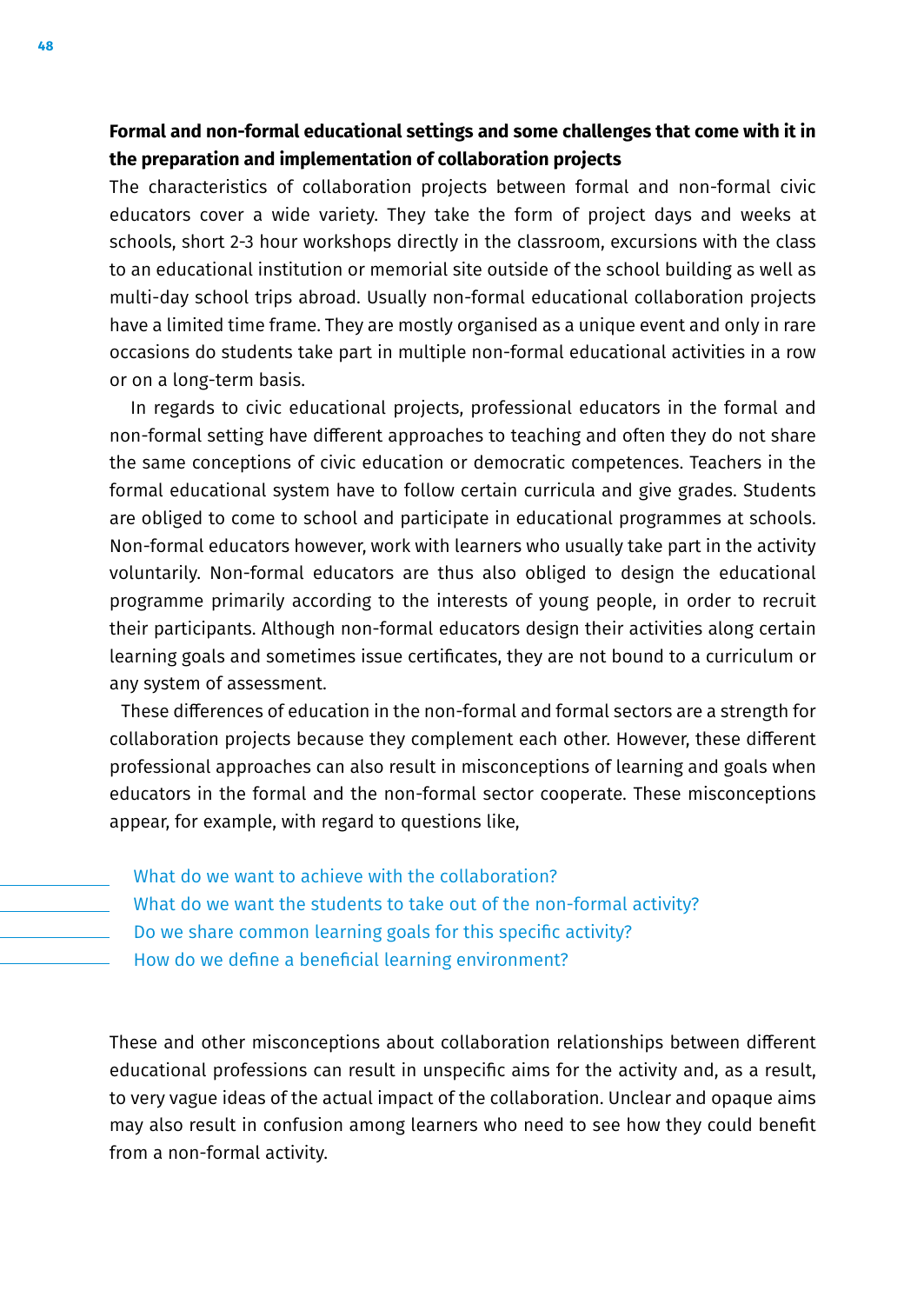## How can the RFCDC serve as a mediating tool in the preparation and implementation phases of collaboration projects?

#### **Finding a precise way to talk about impact of educational activities**

Teachers usually have a precise way of describing learning goals, outcomes and impacts due to the fixed competences in school curricula and annual school plans. Non-formal civic educators, in turn, often lack a clear language about the learning goals they aim for with a specific activity. Often, they remain vague in the descriptions of the general outcome they want to achieve and why they choose their method of achieving it. With phrases that describe mere outcomes of non-formal activities like, 'we want students to experience cooperation' or 'we want students to learn something new', the description of learning goals not only remains on the surface, but also neglects the impact an educational activity could have on attitudes and actual behaviour in the medium- and long-term. By describing educational activities in this way, non-formal educators often miss the chance to illustrate actual democratic impact of non-educational activities.

 The RFCDC can help non-formal educators find a more specific language for communicating what they want to achieve with their activities. The choice of competences can set a frame and a focus for the activities. The set of descriptors, in turn, can help non-formal educators describe the impacts that they seek to achieve with a certain activity. The use of the RFCDC in the preparation and implementation phases of a collaboration project can also help non-formal educators explain why they need a certain working environment to achieve their goals (e.g., working outside of the classroom, more time than a fixed number of lessons, presence or absence of teachers during the educational activity).

 The RFCDC can help teachers clarify the needs that their students have in a more precise way. Often teachers describe their needs to non-formal educators in a very broad and vague way, e.g., 'I want my students to have fun'; 'I want to improve the atmosphere of trust in the classroom'; 'I want to improve the integration of some students who never participate in discussions'. The RFCDC can help both partners in the collaboration project to agree on some specific competences that the activity should strengthen. It can also help them to agree on criteria for how the impact of the activity should manifest.

## **Setting common goals and making non-formal educational processes more sustainable**

Non-formal civic education activities at schools often orient themselves around the curricula of the politics class. Teachers ask non-formal educators to offer a workshop as a mere replacement of a lesson, for example, on the functioning of the European Union, on the Middle East conflict, on right-wing extremism or on gender roles. These specific topics that teachers request from non-formal educators often touch conflictual topics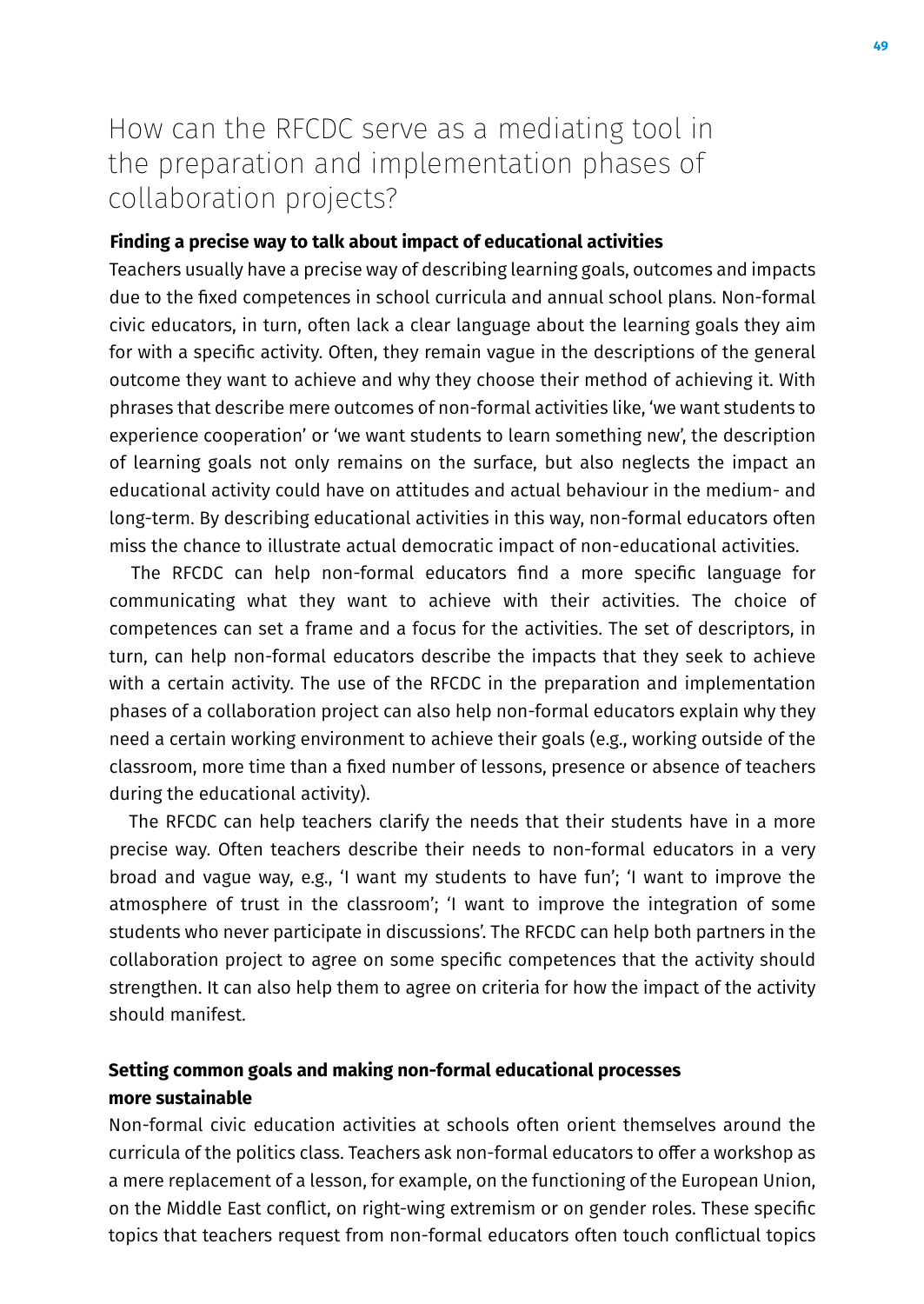that are exceptionally demanding to deal with in the classroom. In this case it is even more important that both collaboration partners have a clear common understanding of what should be achieved with a certain non-formal activity and how the teacher can follow up on the topic at hand, when the non-formal educator has done his or her job and left the school after the workshop has ended. Often the ready-made workshops on certain topics have quite a knowledge-orientated approach that fit very well in the curricula of the schools. However, these workshops tend to focus on the dimensions of critical knowledge and understanding and neglect the other wings of the 'butterfly' of competences, such as values and attitudes. This is where the RFCDC can come in as a check-up as to whether the ready-made workshop offered by the non-formal educator really does touch upon all the needs of the specific class and whether both teacher and non-formal educator have the full set of competences in mind when they plan their collaboration project.

## **Practical example for a collaboration project and how the RFCDC can be used to prepare the activity**

A teacher decides to cooperate with a non-formal educator in order to get some support for conflicts in the classroom in situations when certain discussions come up in class. The class of the teacher consists of students from very diverse backgrounds. Two thirds of the students have parents with Turkish, Kurdish or Arabic backgrounds, some students have recently fled the Syrian civil war zone with their families. At a preparation meeting together with the non-formal educator the teacher explains that the atmosphere in class has fundamentally changed between some students since the Turkish-Kurdish conflict erupted in the scope of the Syrian civil war. Harsh political discussions about the Turkish-Kurdish conflict are common during the breaks and the topic even tends to dominate discussions during lessons that have nothing to do with the conflict. The situation worsens during politics class. The teacher sometimes finds it impossible to continue with the lesson due to the emotional and aggressive atmosphere in the classroom that some topics spark. Thus, the teacher decides to book a non-formal educational activity in form of a 2-3 hour workshop on the Syrian conflict and Turkish-Kurdish intervention. Together, the teacher and the non-formal educator have a look at the 'butterfly' of competences and find out that the common goals of the planned collaboration activity do not primarily touch upon competences of knowledge and critical understanding of the Syrian conflict at hand. They rather defined competences of democratic culture that lie in the skills and attitudes sectors of the 'butterfly' as the relevant competences that needed strengthening in class. Together the teacher and the non-formal educator agreed on an activity that focused on fostering the descriptors of the competences of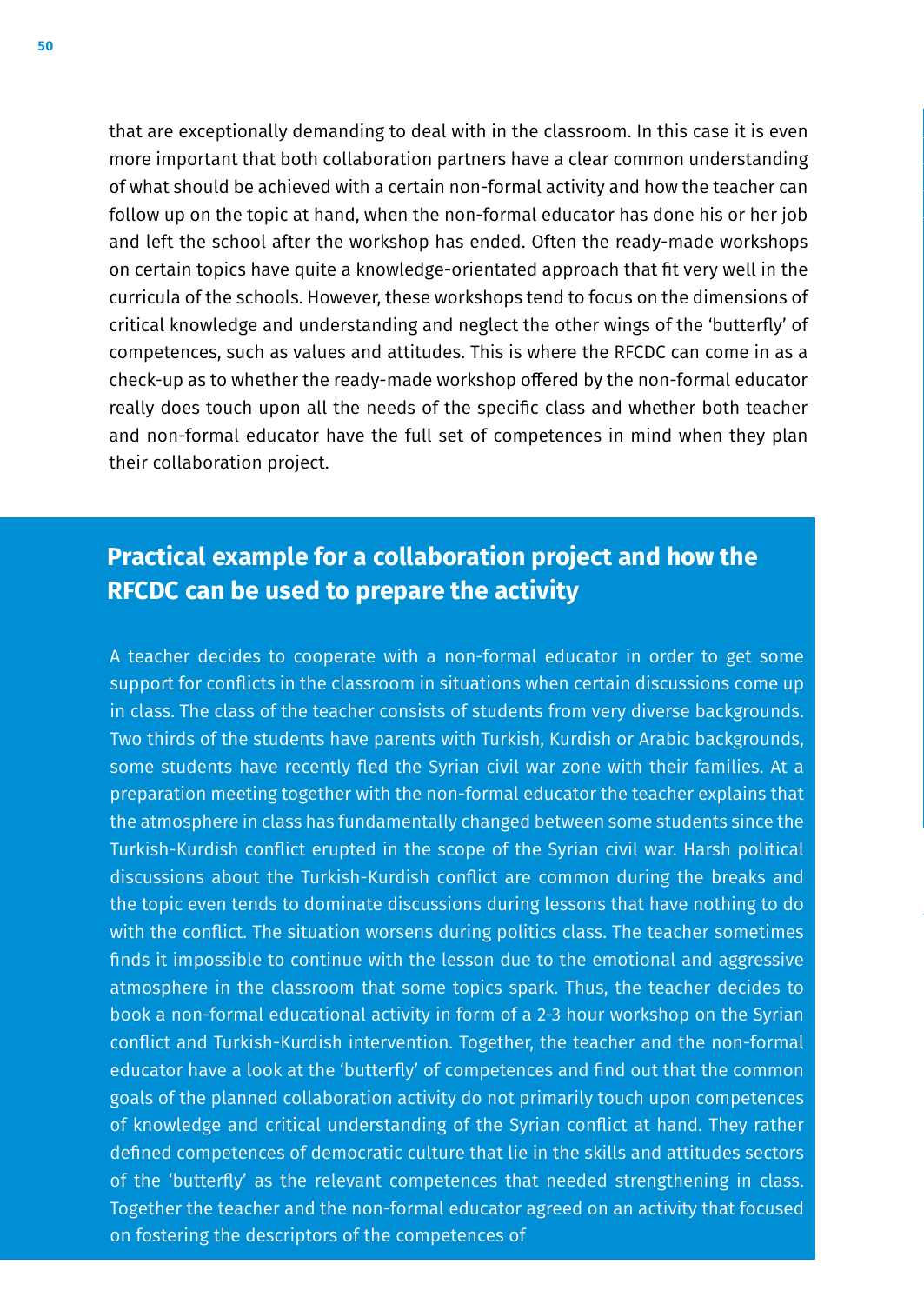- tolerance of ambiguity, conflict-resolution skills,
- cooperation skills,
- and skills of listening and observing.

The descriptors of the competences help the teacher and the non-formal educator to design a tailor-made activity. The outcome of the preparation meeting with the help of the RFCDC is not a workshop on the Syrian civil war and Turkish intervention, as previously planned. Instead, the team of the teacher and the non-formal educator agree on a three-step approach. First, a team building activity takes place at a campground without the teacher taking part in the activity. The activity does not deal with a certain topic. It sets its focus on the training of cooperation skills in class through an experience-oriented approach. In a second step, the class takes part in a daylong workshop on a memorial site near the school building. The workshop deals with the Cold War Conflict and the division of the two German states. The workshops allows the students to change the perspective of the relevant actors of the conflict in roleplays. The students can draw some comparisons to other political conflicts, but they feel less personally involved when they talk about the Cold War conflict. In a third step, a workshop takes place at school where the students work together with the teacher and the non-formal educator on common rules of a respectful communication in conflictual situations in class. The students negotiate the rules independently. As a result of the negotiation process, the rules are displayed on a big poster directly in the classroom. The class agrees on a buzzword that every student can shout in the case he or she feels that a common rule is infringed upon during heated discussions.

# 2.2. The RFCDC in collaboration projects between non-formal civic educators, youth workers and social workers

By Ole Jantschek and Hanna Lorenzen

Youth work is a working field that links different professional groups. Social youth workers, educators and voluntary peers shape the professional functioning of the working field. The activities and learning environments of youth work cover activities of non-formal civic or cultural education, sport clubs, youth councils, youth camps and youth clubs as well as social youth workers at schools, street workers in urban quarters or accommodations for young refugees. The professional diversity of youth work as well as its broad range of activities offer a wide scope of possibilities for civic education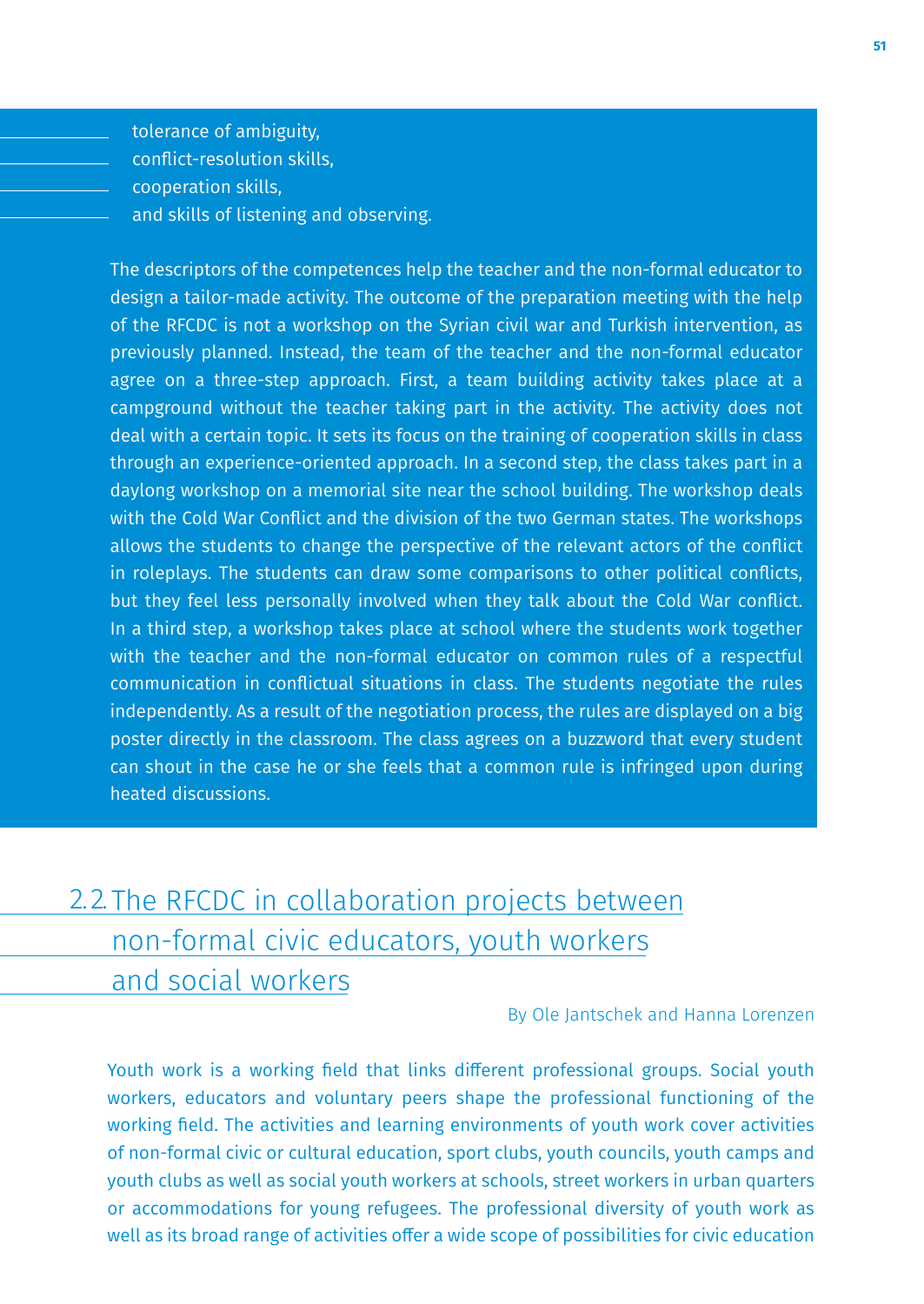and learning democratic competences. Collaboration projects with non-formal civic educators can make democratic learning processes more tangible and contribute to a self-conception of youth work as an educational working field that empowers youngsters to act as democratic citizens. In this cooperation within and beyond the youth work community, the RFCDC can serve as a tool to strengthen education on democratic competences in the different working fields of youth and social work.

### **Cooperation in the youth work community: Non-formal civic educators, youth workers and social workers**

Cooperation of non-formal educators, youth workers and social workers take place in civic educational projects aimed at hard-to-reach learners, like refugees or street children. Other examples of collaboration projects are holiday camps or international youth exchanges. They cooperate within the school system for complementary support and educational activities. This includes measures aimed at dealing with particular challenges, such as discriminatory behaviour, bullying or radicalization. On the other hand, they help with complex tasks that extend into the social space and society, such as accompanying young people with special challenges, professional transitions, strengthening a democratic school culture and the school environment, or imparting critical media skills. In these collaboration projects each participating profession brings in different strengths.

 Social workers bring in their strength to reach out to disadvantaged groups of young people as well as the time and abilities to build trustful relationships with them. Youth workers usually follow a participatory and experience-oriented approach that does not necessarily involve reflecting on democratic learning processes after the youth work activity has taken place.

 Non-formal civic educators in turn bring in didactical expertise to work with young learners on questions of politics and democracy. Their work is based on similar pedagogical principles as youth work, such as orientation towards participants' needs, voluntary participation and inclusion. However, the focus is on methods and formats that enable critical reflection on socio-political issues and democratic participation.

 Social workers and youth workers usually do not see educational activities at the core of their professional work. They are often less aware of the educational potential of their work to strengthen democratic competences among young people. Although many youth work activities do indeed strengthen for example cooperation skills, conflict-resolution skills or empathy, youth workers and social workers usually do not focus on the democratic learning processes that their activities can foster. This is why the great potential for democratic learning processes often remains invisible even for the professional groups of youth workers and social workers themselves. This is one of many reasons why collaboration projects of non-formal educators, youth workers and social workers can be exceptionally fruitful. Non-formal educators know approaches of civic educational learning and develop the methods to reflect on the democratic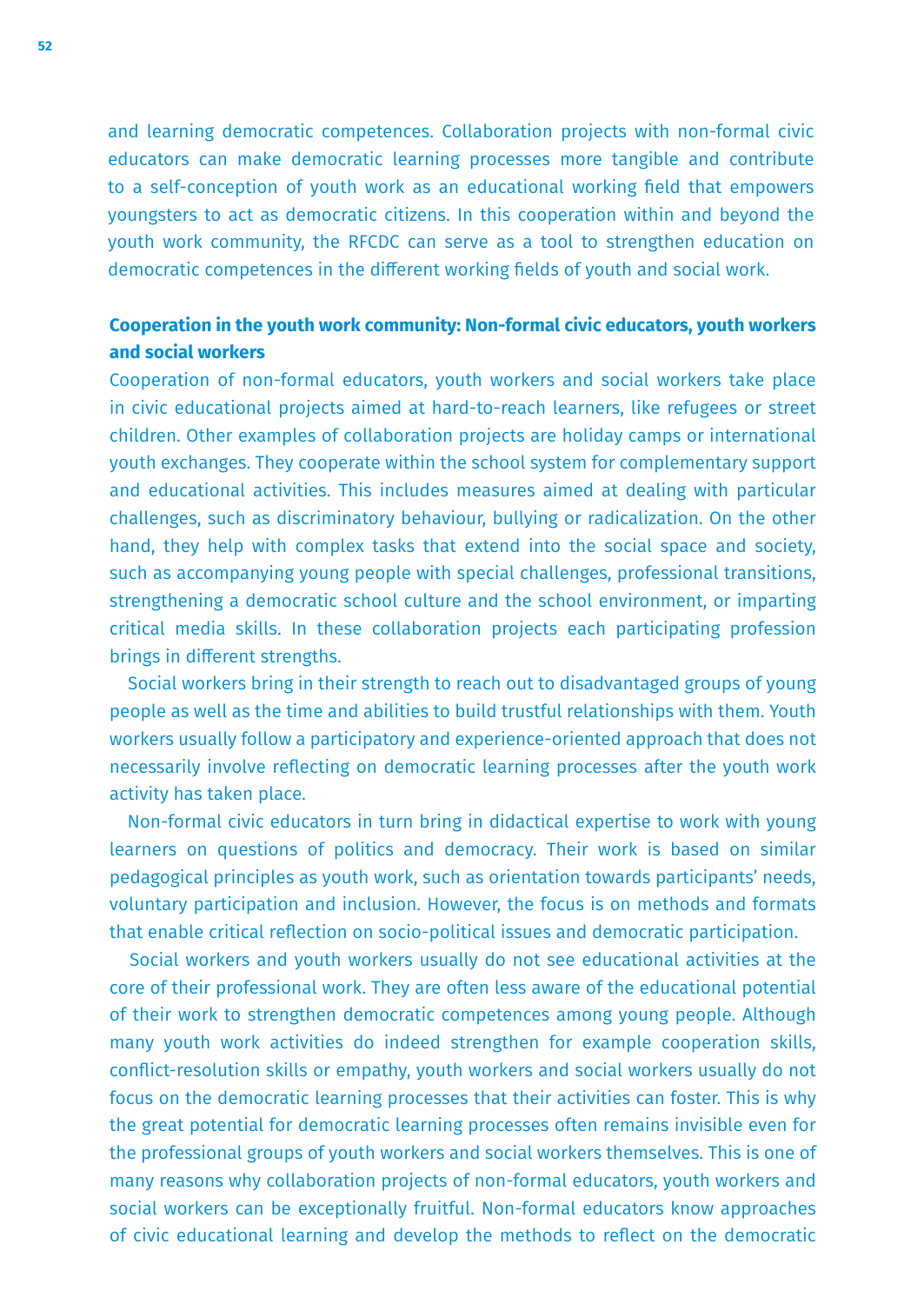competences that a game or a youth work activity has fostered.

#### **Development of a common professional understanding of civic education and democratic competences**

Often youth workers and social workers lack a common understanding with non-formal educators about the ways they define democratic competences or civic education in their working contexts. As a consequence, cooperative relationships are sometimes burdened by assumptions about the aims, approaches and concepts of the respective professional settings.

 Youth workers often assume that civic education is not suitable for their target group and do not understand their needs. Indeed, non-formal educators design educational activities often with a certain policy content in mind. They follow learning goals, and their educational approach is often less open-ended, as it is in the case of youth work. Consequently, it is a lot harder for non-formal educators to ensure, for example, that a workshop on environmental policy meets the needs and interests of the group.

Non-formal educators, in turn, seldom expect youth work to be open for more demanding methods and reflection processes in a joint project. They acknowledge the potential of activities in youth work for the development of democratic competences, but do not assume that social workers reflect with their participants on the competences learned through participation. For example, say young people were to develop and organize a music festival at their youth club. Certainly, these young people might learn about democratic processes through developing the festival concept and organizing the event themselves, but this is not usually reflected in terms of democratic competences.

#### **How can the RFCDC serve as a mediating tool in the preparation and implementation phases of collaboration projects?**

All these different self-conceptions and mutual assumptions have an impact on how professional groups of youth work, social work and civic education work together. The RFCDC can help in this regard as a mediating tool. The descriptors serve as a translational tool for common learning goals and help to develop a concise professional self-conception when it comes to democratic competences. The RFCDC can contribute to more efficient ways of cooperation and multi-professional concepts of action.

#### **Making education on democratic competences visible in youth work activities**

The key to successful multi-professional cooperation lies in communication about the outcome and impact of youth work. The RFCDC can help youth workers in different working fields to explain the impact that their work has on young people and their communities. Since youth work does not follow any curricula or set learning goals, the RFCDC can help to make the impact of their work more tangible and visible. Non-formal educators and youth workers can prepare their collaboration projects with the help of the RFCDC by clarifying what competences are important to the respective educational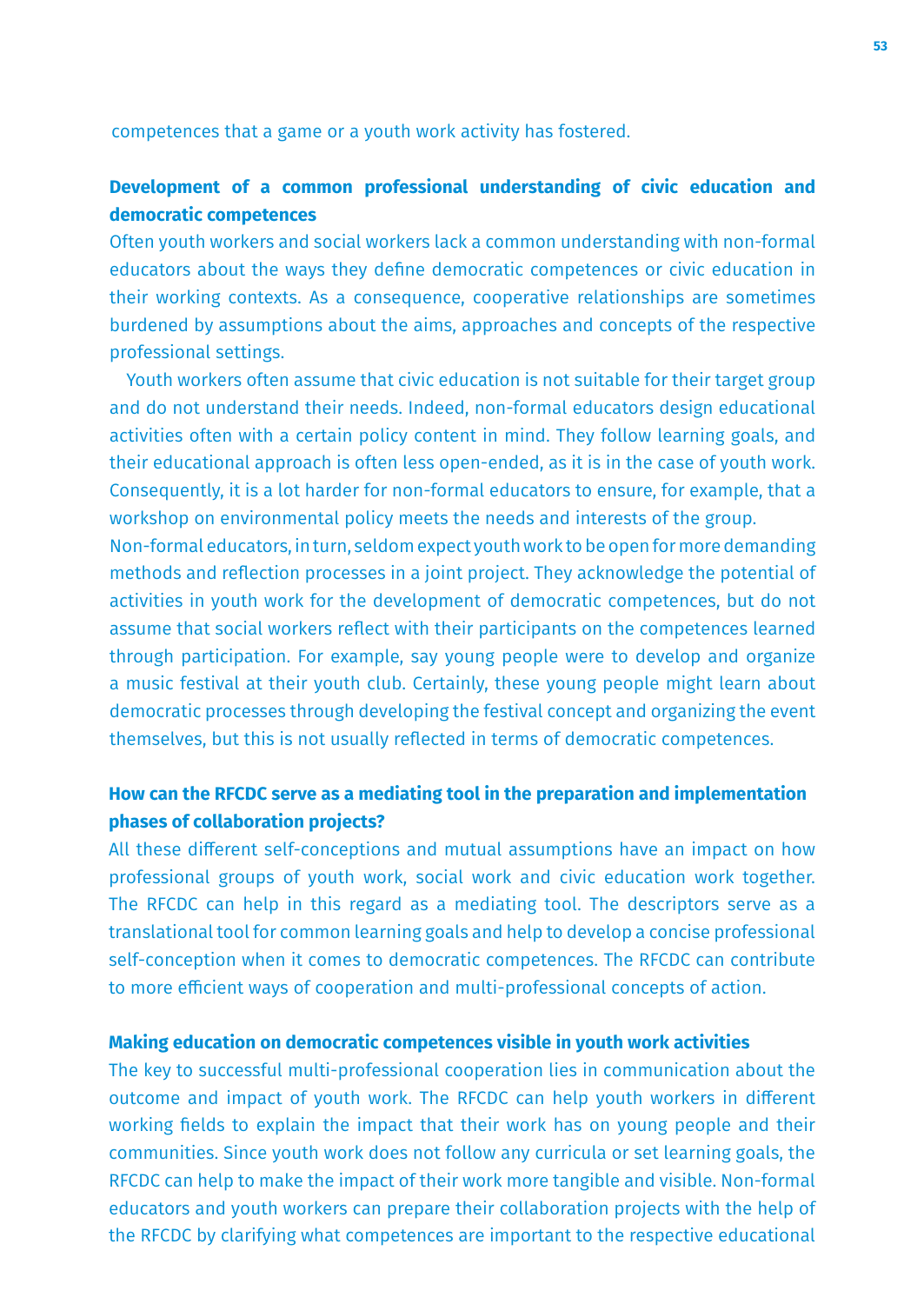setting. It might be that non-formal educators want to integrate the competences of knowledge and critical understanding in their educational setting, while youth workers focus on the 'skills'-section of the 'butterfly' of competences in the RFCDC. This clarification process on educational settings and certain learning goals can help both professions to bring their respective strengths into a collaboration project. The descriptors of the RFCDC offer many ways to clarify the goals, outcomes and impacts of youth work.

 Due to the open and participatory approach of youth work, many professional youth workers tend to be sceptical about describing their aims with competences and tangible descriptors. They relate the concept of competences with grades and school assessments, pre-determined learning processes and inflexible learning settings. This is perceived as incompatible with the guiding principles of youth work that focus on participatory and open-ended self-learning processes. However, the scepticism towards competences risks leading to a situation where youth workers have no concise language at all to describe the impact of their work to empower democratic citizens. This lack of language contributes to the invisibility of the effect youth work has on the development of democratic competences. This is why professional groups of youth and social workers need to develop their own language to describe the democratic effects of their work. The RFCDC helps find this language to describe democratic competences that simultaneously fits the professional principles of youth workers. The 'butterfly' of competences has a less technical approach than other competence models. It defines many clusters of competences in the sectors of values and skills, which are usually also important clusters for the youth work field.

 The 'butterfly' of democratic competences can also help youth workers to make educational processes in regards to democratic competences more visible to partners, political decision-makers and sponsors. Often, youth work counts as mere leisure time or as a caring factor in the political or public debate. The role youth work can have in developing and fostering democratic competences is often underestimated. Here again, a clear language about the role and qualitative effects of youth work can contribute to the strengthening of the youth work field in general.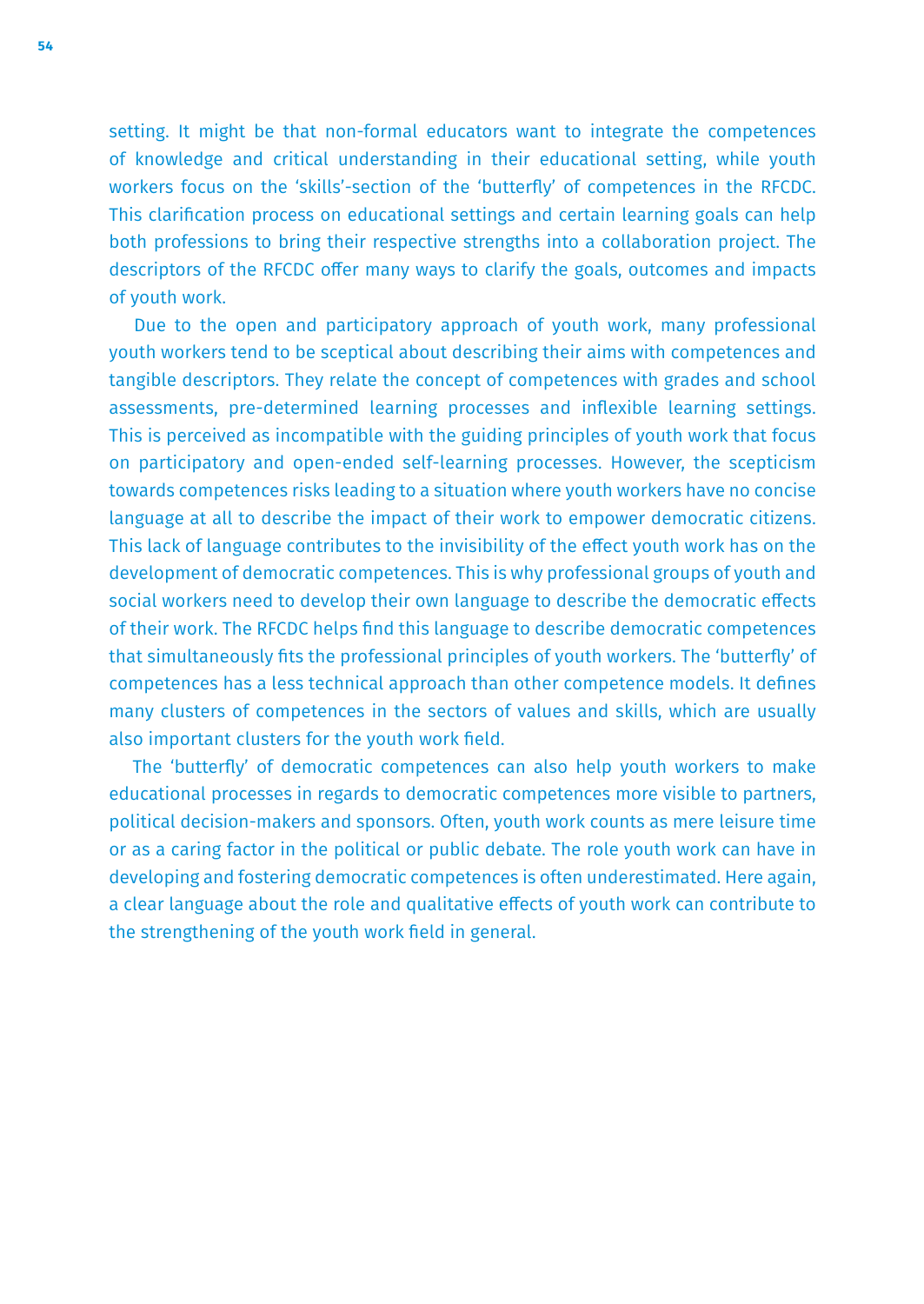## **The RFCDC as a tool for cooperation in international student and youth exchange**

International student and youth exchange enables learning experiences that have long-term effects on the personal development of participants. These include competences in all of the four areas of the RFCDC. International mobility experiences have proven to strengthen skills of listening and observing, empathy, flexibility, cooperation and communicative skills through the experience of meeting other young people with diverse experiences and perspectives. Especially for young people with less opportunity to travel and experience diversity, international youth work can have a life-changing impact, where growing self-efficacy and openness to others go hand in hand. International youth work allows for the development of self-reflection and critical understanding as well as an increased awareness for cultural diversity and human rights in a way that would be inconceivable in the national contexts of formal and non-formal education. Because of this quality, international student and youth exchange should be regarded as an important means for civic education in a European and international perspective.

 However, in order to use this potential, some challenges need to be addressed. In the reality of international cooperation projects, some of the challenges for multiprofessional teams outlined so far are further amplified. International student and youth exchange is, intrinsically, a diverse and multi-faceted field of work. It includes diverse approaches such as school and university exchanges, mobility programmes for young people in professional training, both individually and in groups, youth meetings, voluntary services, and work camps. Professionals from all of these fields cooperate with additional actors specializing in international youth work. An additional challenge is country-specific structural frameworks and professional self-conceptions. All of these aspects can usually be dealt with effectively when cooperation partners are aware of different backgrounds and use common projects as a learning and development opportunity for their staff and organizations.

 Similarly to the national context, the RFCDC can help in the preparation and implementation of successful cooperation projects. Additionally, it can be a useful tool to design programmes in a way that focuses on precisely those competences that can be developed through international student and youth exchange. For this purpose, preparatory meetings and planning visits have to form an integral part of every international cooperation project. Project partners should take sufficient time to understand the approach of their counterparts, but more importantly the living conditions, challenges and needs of young people who are going to participate. Designing international student and youth exchange as a means of civic education should be built on an analysis of the socio-political situation in each partner country. In the current situation in Europe this includes understanding growing polarisation, anti-pluralism and anti-democratic sentiment. Building on this, the question can be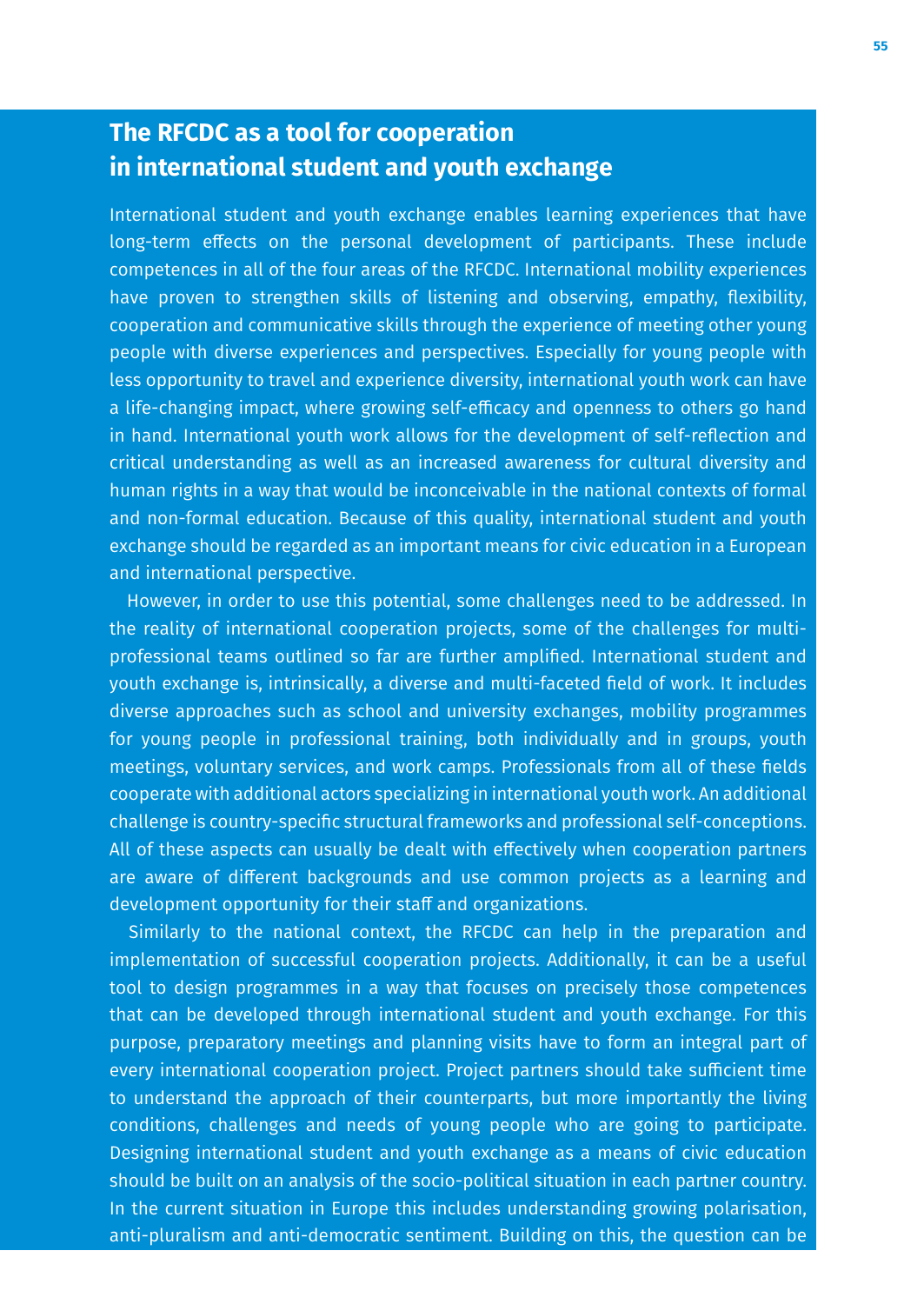asked: 'What learning experiences are made possible in the international project that participants would otherwise not have access to?' If this question seems too demanding, it can be helpful to start by collecting experiences from past events, for example by asking: 'Please remember moments from previous international student and youth exchange projects that stuck in your mind in particular? These could be specific activities, touching conversations, a new perspective or a situation of conflict.' In a next step, the RFCDC can be introduced, helping project partners to identify those competences that are most important to them and to sharpen the project's approach to create the desired outcome and impact. If properly recorded, this common understanding can also be used throughout the cooperation to adapt the project to best meet the participants' needs or to monitor and evaluate progress.

# Strengthening processes of self-reflection and professional understanding of youth work in regards to democratic competences

In times when political debates and society in general have become more polarised, all professions that work with young people face new challenges. Youth workers, nonformal and formal educators can observe that polarized debates have an impact on youth work activities. On the one hand, youth workers and educators have to deal with the question of whether and in what way youth work activities should actively take up certain debates in their activities. On the other hand, professional youth workers and educators have to deal with polarised or even radicalised positions or undemocratic statements that young people can bring up themselves during youth work activities. These new challenges for the professional field of youth work and civic education demand a firm professional understanding of the most important democratic competences that form the basis of youth work and the respective youth worker or educator. Youth workers and educators need to have answers to questions, such as:

What democratic competences are important to my professional self-conception? Where lie the limitations to my level of tolerance when it comes to positions that I personally oppose?

How can I find my personal way to intervene in situations that make me feel that democratic values or attitudes are infringed upon?

In the process of finding answers to these questions, the RFCDC can be of great help as a self-reflection tool for youth workers and educators. It can help them to clarify what democratic competences of the 'butterfly' form the basis of their professional selfconceptions and it can also help them to assess what democratic competences youth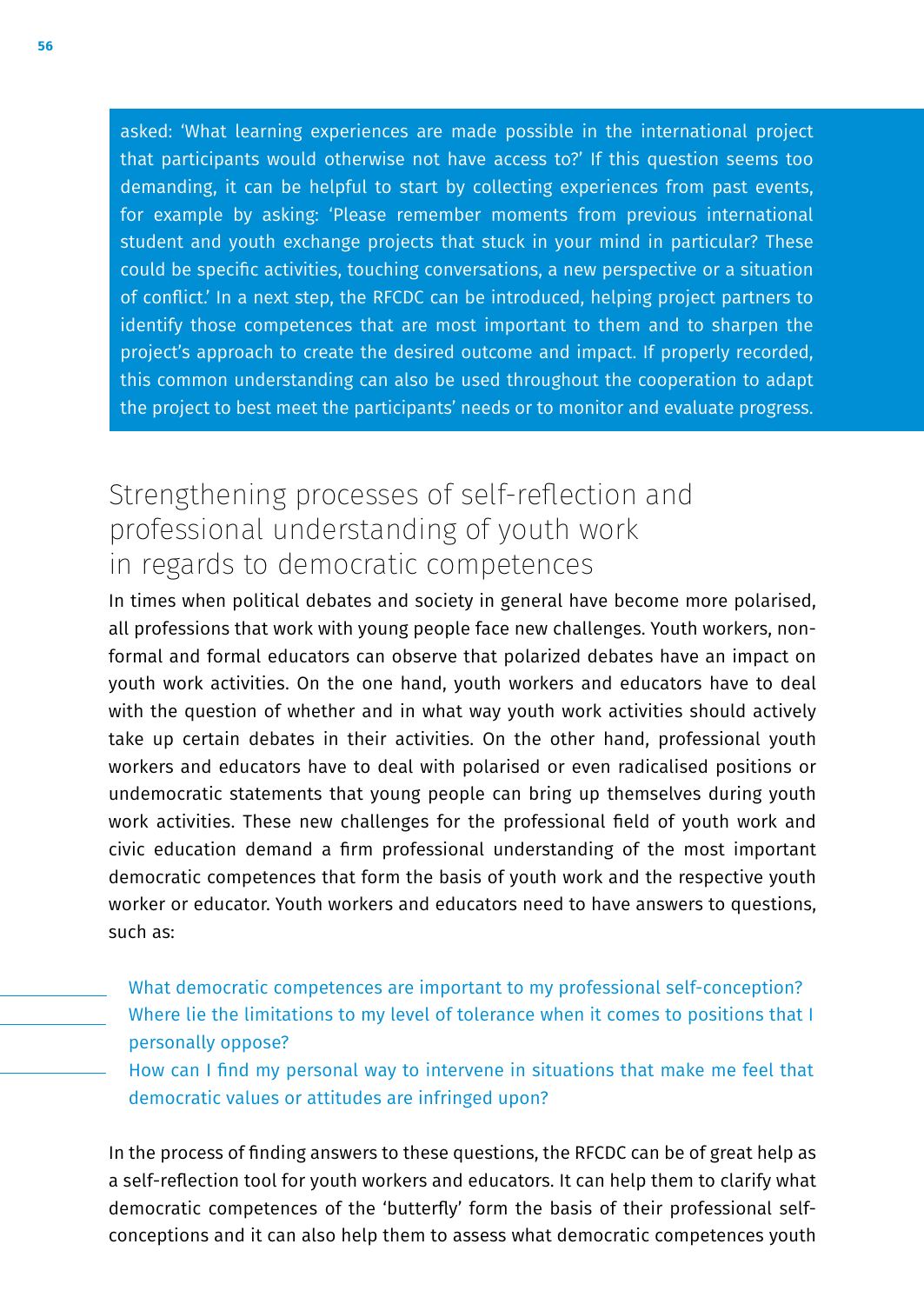workers and educators can bring into educational processes as well as competences that they themselves need to develop further in order to improve the quality of their professional work. This brochure presents a small selection of reflection methods for youth workers and non-formal educators with the help of the RFCDC.

# 2.3. Using the RFCDC in peer education

#### Thimo Nieselt

#### **Characteristics of the peer education approach and its target groups**

In this article, the potentials and limitations of the RFCDC in peer education are going to be explored. While many arguments certainly also apply to other non-formal education contexts, certain characteristics of the peer approach will be considered. Peer education is a 'pedagogical approach which enables learning from and with people who have a similar experiential background and share life-worlds' (Gegen Vergessen 2019). Peers often engage with the same questions and topics, speak a similar language and are roughly close in age. With similar backgrounds, peer trainers are usually perceived as authentic knowledge mediators and can also serve as roles-models for the participants of an educational format.

 Peer trainers take on a double role, and in doing so, profit from the educational setting in a distinct way; on the one hand, they are educators, because young people learn more effectively with their peers. At the same time, they are learners who acquire important personal and professional competences. The peer approach can be understood as taking place on two levels of a peer project. In the actual educational setting such as the classroom, peer trainers and students are in reciprocal exchange and, thus, learn with and from one another. Likewise, in trainings and other accompanying formats, peer trainers learn with and from one another. Thus, the development of democratic competences as well as methods of self-reflection and peer counselling are inherent in the peer approach.

 Participation is also an essential part of peer education. Both students participating in the educational formats as well as the peer trainers can co-design the format and content. Moreover, responsibility can and should be conferred to a certain extent from the project managers and educational personnel to the peer trainers. At the same time, it is important to communicate a clear framework in which they can participate and have ownership. Peer trainers could, for example, be qualified by the core project team to take over the planning and implementation of trainings for others, or they could be responsible for the development of new educational formats and material (Nieselt 2019). The collaboration and communication between project managers, educational personnel and the peer trainers is crucial for the success and the quality of those trainings and educational formats.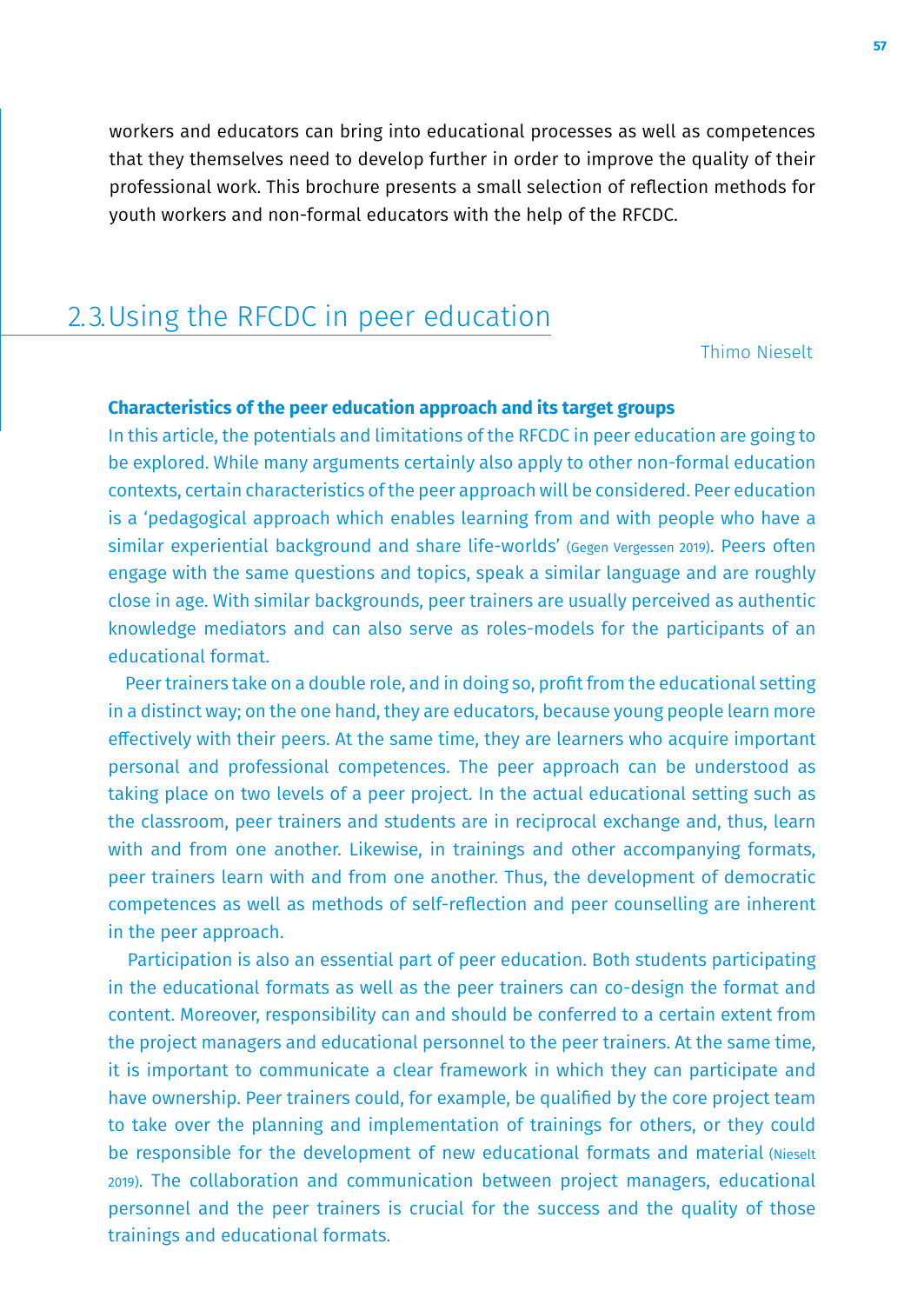## **Using a low-threshold version of the RFCDC for planning and evaluating trainings and educational formats**

The RFCDC is a useful tool for the planning and evaluation of train-the-trainer events and for the development of new educational formats and material. It can raise the peers' awareness regarding the impact of educational processes and support them in clarifying their learning goals by choosing certain competences they want to foster with participants. For example, the CDC can be matched in advance with the modules planned for a training event. It can also help peer trainers spot gaps and provide input in choosing modules or topics. Especially if they work in tandems or teams, the CDC can stimulate discussions among them and help to decide on a common (hidden) agenda. Likewise, the CDC can be used afterwards to evaluate whether the training or educational format helped participants to develop or focus on certain competences. However, it is presumably difficult to observe or predict the development of certain competences when it comes to single and short-term educational formats which are not aimed at the long-term personal development of the participants.

 As peer trainers often do their educational work on a voluntary basis and without being paid, there is usually a lack of time and capacities. Moreover, they are not professional pedagogues which means they probably need more time to understand the RFCDC in depth. It is therefore recommendable to use it rather as a general guidance and to focus only on the competences rather than on the descriptors. It is also possible to focus only on a certain set of competences which are deemed as being most important for the respective educational context. By offering tailor-made tools and modules to the peer trainers and by translating the RFCDC into less academic terminology, the application in their educational practice can be facilitated even further.

#### **Personal and professional development by means of self-reflection and selfobservation**

The RFCDC can also be used as a tool for self-reflection and self-observation for the peer trainers themselves. Self-reflection and awareness of one's own role is especially important in the peer context, as the peer trainers are simultaneously educators and learners. Moreover, they serve as role models for the participants. The RFCDC can be used as a tool to reflect on their inherent assumptions, their personal understanding of democracy and diversity and on their attitude as an educator. Furthermore, peer educators might reflect on which competences (skills, attitudes, values and knowledge, and critical understanding) they actually want to focus on and strengthen when it comes to their own personal and professional development (see Method I).

 It is advisable to use a peer-to-peer or group setting, such as a training event as a space for peer trainers to reflect on their findings together as well as to share ideas and perspectives. Self-reflection and observation can refer to any kind of educational or even non-educational context or situation. Such situations could either be given as a scenario, or situations experienced by the peer trainers themselves could be used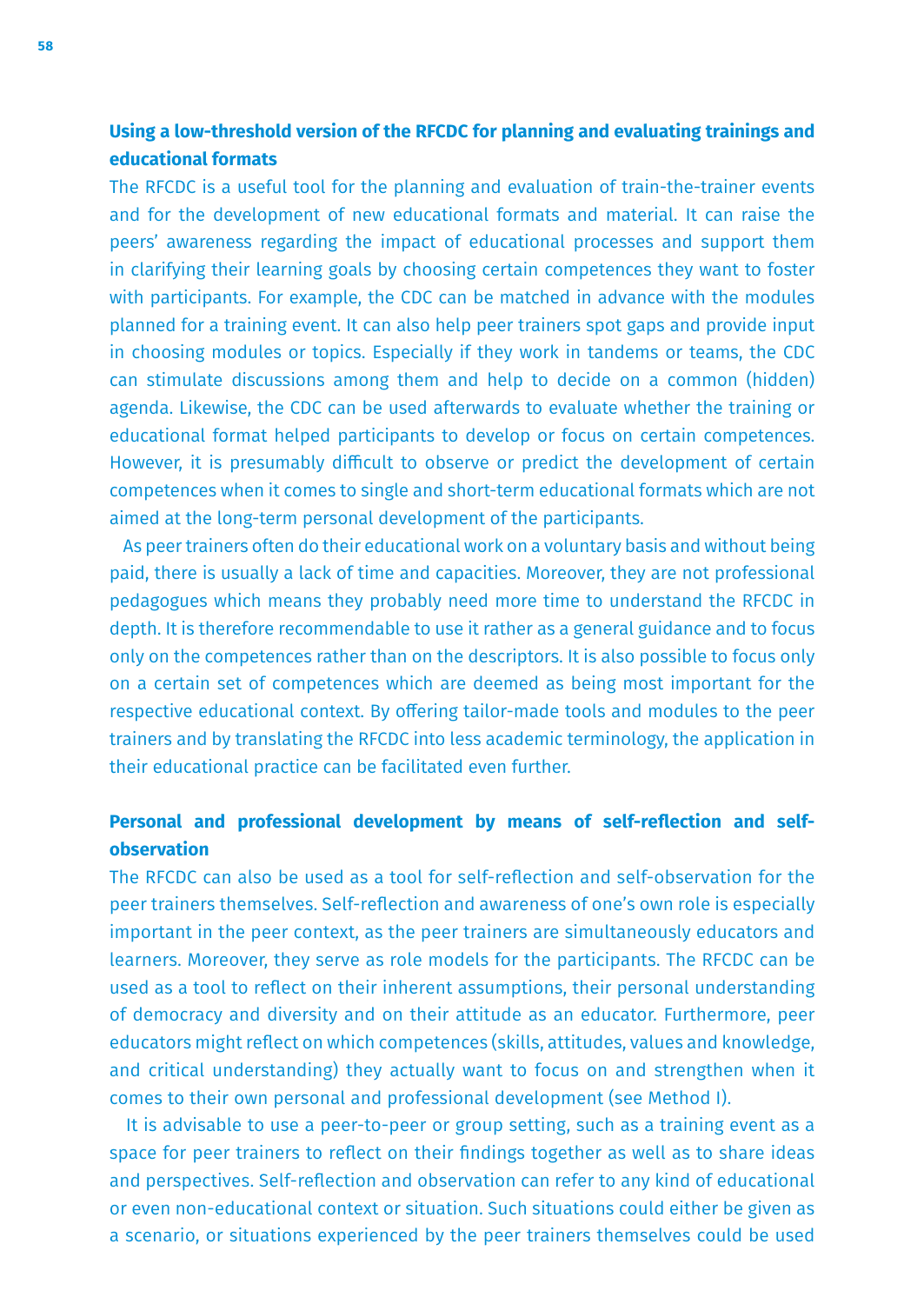as an opportunity for reflection (see Methods II and III). The self-reflection tool can obviously also be used individually and on a regular basis.

#### **Evaluating and communicating the impact of peer education**

It has already been pointed out that the RFCDC can provide a common language for describing the goals and (democratic) effects of non-formal educational processes and in cooperation with teachers and schools especially. In the context of peer projects, it also provides a common language for project managers, educational personnel, and the peer trainers to decide on common pedagogical goals of trainings and educational formats. Moreover, the descriptors can make educational processes measurable and can thus be used for evaluating the impact of the peer project and especially of the peer trainers' personal and professional development. When it comes to project evaluation, it could make sense to focus on certain CDC which are part of the project goals. Regarding the personal and professional development of peers these could very likely be the following competences:

- **Self-efficacy:** By taking over certain responsibilities in the project, the peer trainers are empowered and can thereby experience self-efficacy and ownership.
- **Tolerance of ambiguity:** As the peer trainers work in very diverse group settings and mediate between differing and often controverse perspectives, they need to learn how to handle ambiguity.
- **Valuing diversity:** The most general goal of peer education is to motivate young people to value diversity and to advocate for democratic principles.
- **Knowledge and critical understanding of the world:** In the educational setting, the peer trainers impart knowledge to the learners which they have gained by means of a qualification or personal experience with a concrete topic.
- **Ability to listen and empathy:** As peers often work with groups of learners they did not know before, they need to be empathic and good listeners to find out about the needs, interests and dynamics existent in the respective group context.
- **Flexibility:** The peer trainers also need a considerable flexibility to be able to adapt the educational format to the needs and conditions of the respective group of learners.

It becomes especially important to communicate the impact of peer education if the project is third-party funded. In this case, the RFCDC also provides a common reference for funding partners and can, for example, be referred to in funding applications and project reporting. It can thus help to shift the focus from quantitative measurement, such as the number of educational activities, to the quality measurement of long-term peer development. By focusing on certain CDC, the project team can also communicate a certain educational vision for the project. As it is a European framework, the RFCDC can also be referred to in European or transnational funding structures.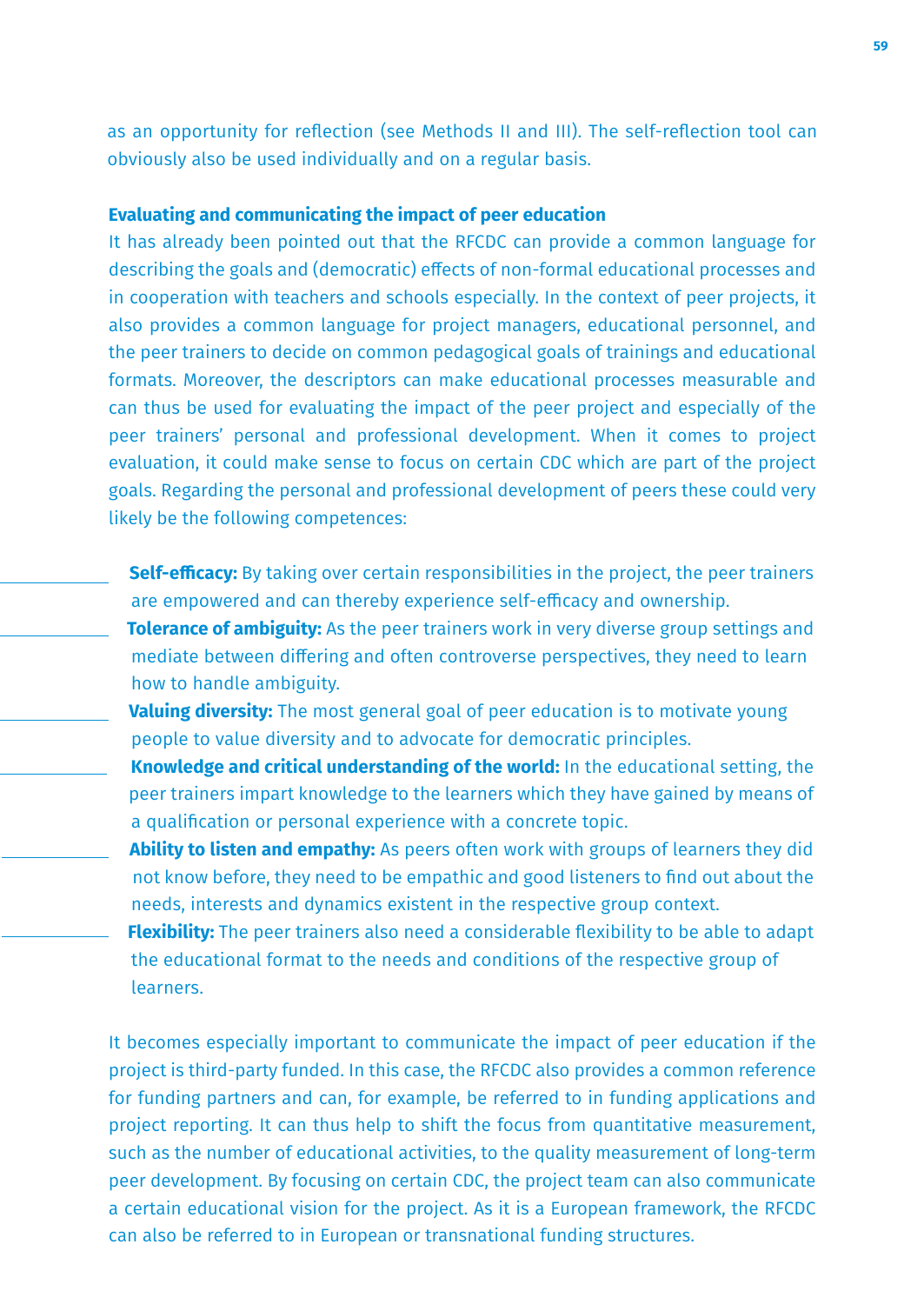# 2.4. The RFCDC in non-formal EDC with youth: results from the practice reflections

By Georg Pirker

The right to civic youth education is legally codified under the federal government's social code (SGB VIII Kinder- und Jugendhilfegesetz [KJHG]), which came into force in January 1991 (YouthWiki). Under Section § 11 Youth Work (Jugendarbeit), it states clearly that non-formal youth education with a focus on general, political, social, health, cultural, natural history and technical education is to be provided to young people until the age of 27-years-old, although it conditions that this can be extended as appropriate (SGB VIII § 11). Each federal state has an implementation act pertaining to the Child and Youth Services Act, and the federal system operates on the principle of subsidiarity, meaning a central authority performs only those tasks that cannot be executed by a person, group or organization at a more local level.

 In December 2019, the Federal Ministry for Families, Seniors, Women and Youth (Bundesministerium für Familien, Senioren, Frauen und Jugend [BMFSFJ]) released an independent youth policy framework (ages 12-27) as a cross-departmental, 'futureoriented social policy that independently and confidently follows its own logic and is based on the social relevance of childhood and youth, the resulting requirements and the interests and ideas of children and young people' (Jugendgerecht.de, n.d.).

 The topic of competences and the acquisition of competences has always been important for the practice of non-formal political youth education in Germany. Debates and projects around it have accompanied the field of youth work and non-formal education for a long time. Especially for actors in German international youth work and political youth education, the topic of competence acquisition is not new. There are several instruments, which have been developed and exhaustively tested in the field of competence acquisition in non-formal learning, specifically in international youth encounters:

- the German instruments of Kompetenznachweis International (the proof of competence acquired in international youth encounters),
- the instrument of Kompetenznachweis Kultur (proof of competences gained in cultural and arts-based education),
- the SCRIPT procedure for documenting competences gained in international encounters
- For practitioners regularly conducting Erasmus+ supported activities, the unanimous answer is the Youthpass and the dialogic principle of the Youthpass process, as an answer to the experts reflection exemplarily confirms: 'We work in our international activities with the 'Youthpass', which was developed on the basis of the European portfolio for youth leaders. This encourages self-reflection on one's own learning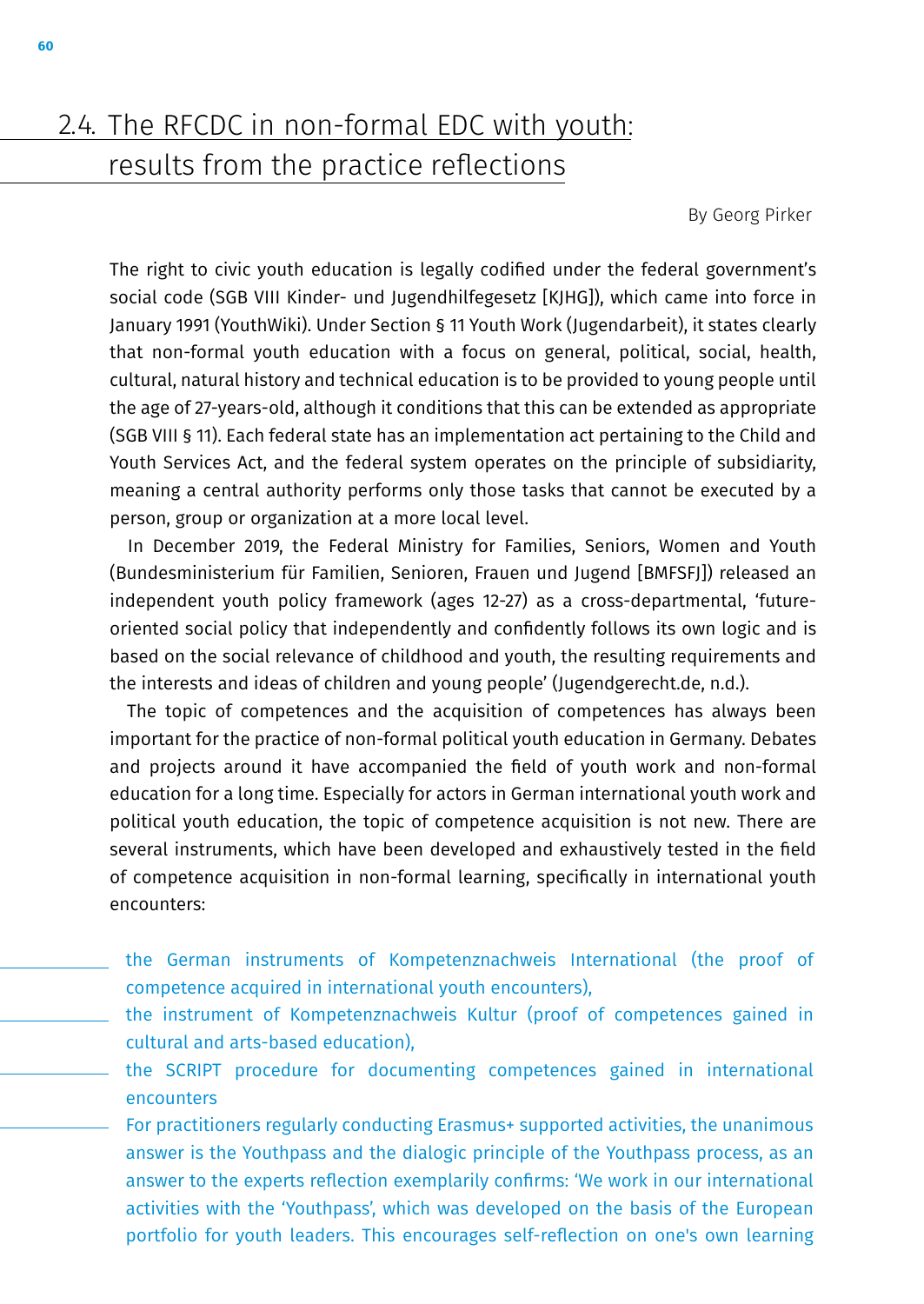progress (with the help of a learning diary) and learning partnership tandems that encourage exchange. All participants receive the Youthpass'

Conducting Erasmus+ (Youth in Action) supported activities in the youth field is a core condition for working in the dimension of non-formal EDC. The absence of national youth policies, structures and support mechanisms for non-formal youth work has led to the fact that E+ for many years has become a central structural pillar for youth work in many European countries. As such, Erasmus+ (Youth in Action) is not only to be seen as a mobility program of youth, but far more has become the tool and field for developing the capacities of non-formal learning and citizenship education/ democracy education with young people in Europe. This is true in the dimension of the view on youth and learning concepts, but also increasingly towards the question of the profession of people working with youth.

 The European Youthpass (oriented towards the LLL competences) and the European Training Strategy (ETS, with its competence models for experts in international encounter work and trainers) have strongly influenced the agenda of non-formal education work and created a fruitful debate around European youth education. In the European Erasmus+ context, this concerns not only the acquisition of competences by participants, but also the field of the professions of trainers (What makes a trainer? How are multinational teams set up, to deal with the concerns of CE in terms of content and complementarity?) and the field of learning and educational processes as such (design of learning processes, which elements of competence frameworks are specifically used for educational work and encounter work).

 While national debates often focus on the competences and concrete practice of youth education work and point to tension between the aim of competence learning and what can be pedagogically sensibly achieved in short-term education, the focus at the European level is more on the exchange and development of competence frameworks. These form a framework for understanding the mission, work and tasks, especially in cooperation with teams from other countries, and in the best case, help to find a common understanding of non-formal learning. The various projects and activities of the DARE network, the European community of EDC/HRE practitioners, are a good example for the complexity of this connection between European frameworks of reference and national practices: (against the background of the most diverse systems, structures and professions of education and youth work).

 In the German discourse on non-formal civic education, the topic of developing learning outputs (goals, measurability, etc.) often connects with the issue of acquisition of competences. Traditionally, it has been difficult to portray this competence development in non-formal education, as it is simply not the main pedagogical goal. There is, therefore, a certain resistance in the field to approach the competence debate in an unbiased manner, as well as a justified fear of being appropriated. It must also be noted that the debate on competence learning is a very school-focused one and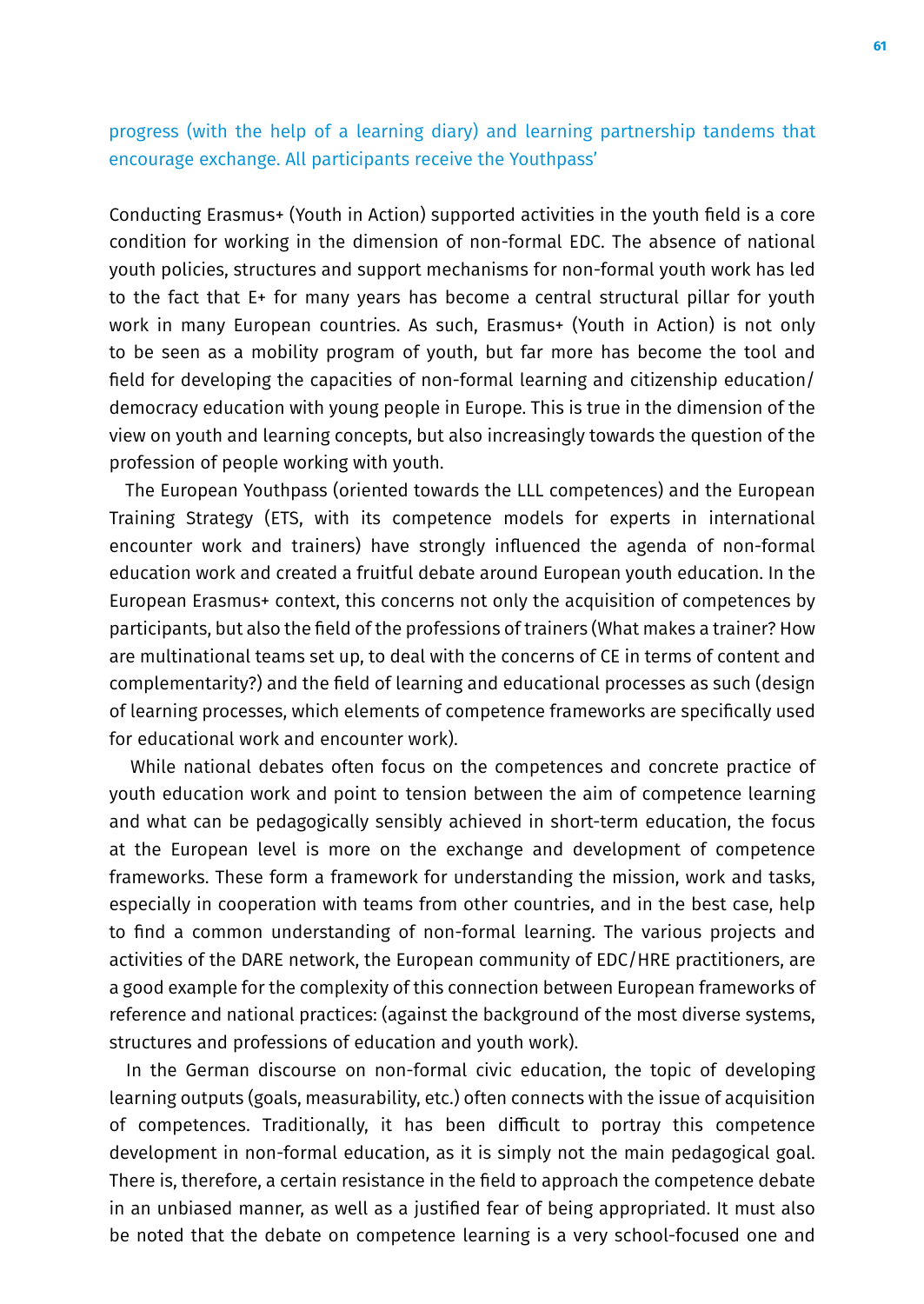subject to a vocational-biographical logic of exploitation. This, in turn, is a logic that is justifiably rejected by the profession of non-formal learning and also by the field of youth work, as being inappropriate or not adequate for a democratic learning process. The Arbeitskreis deutscher Bildungsstätten (AdB) and Evangelische Trägergruppe (et) are both professional associations for 'extracurricular political education', as nonformal education for democratic citizenship with youth is called in Germany. Among others, these two organisations unite over a hundred educational organisations, which provide non-formal political youth education and non-formal EDC with young people. In terms of their size, topical range and specialist expertise of the membership represented, this field structure is certainly unique in Europe.

 In the context of the work of AdB, the RFCDC was presented to the working groups for European and International Civic Education as well as to the working group for Civic Youth Education and was accompanied by them in its process. More than 30 experts\* in non-formal political youth education are organised in each of the working groups, who mainly do youth encounter work on topics of EDC/HRE in the European and global context, or work specifically in the national context of civic youth education, here usually in cooperation with formal education (school).



## **TEAM UP**

#### **UEMINI**

Since cooperation between the non-formal and the formal sector is seen as one of the main conditions for successful EDC/HRE with youth, it is worth recommending the German publication, 'Team UP – non-formal civic education with youth in cooperation with school'. The contributions deal with the relationship between school and non-formal civic education and shed light on the importance of supplementary educational offers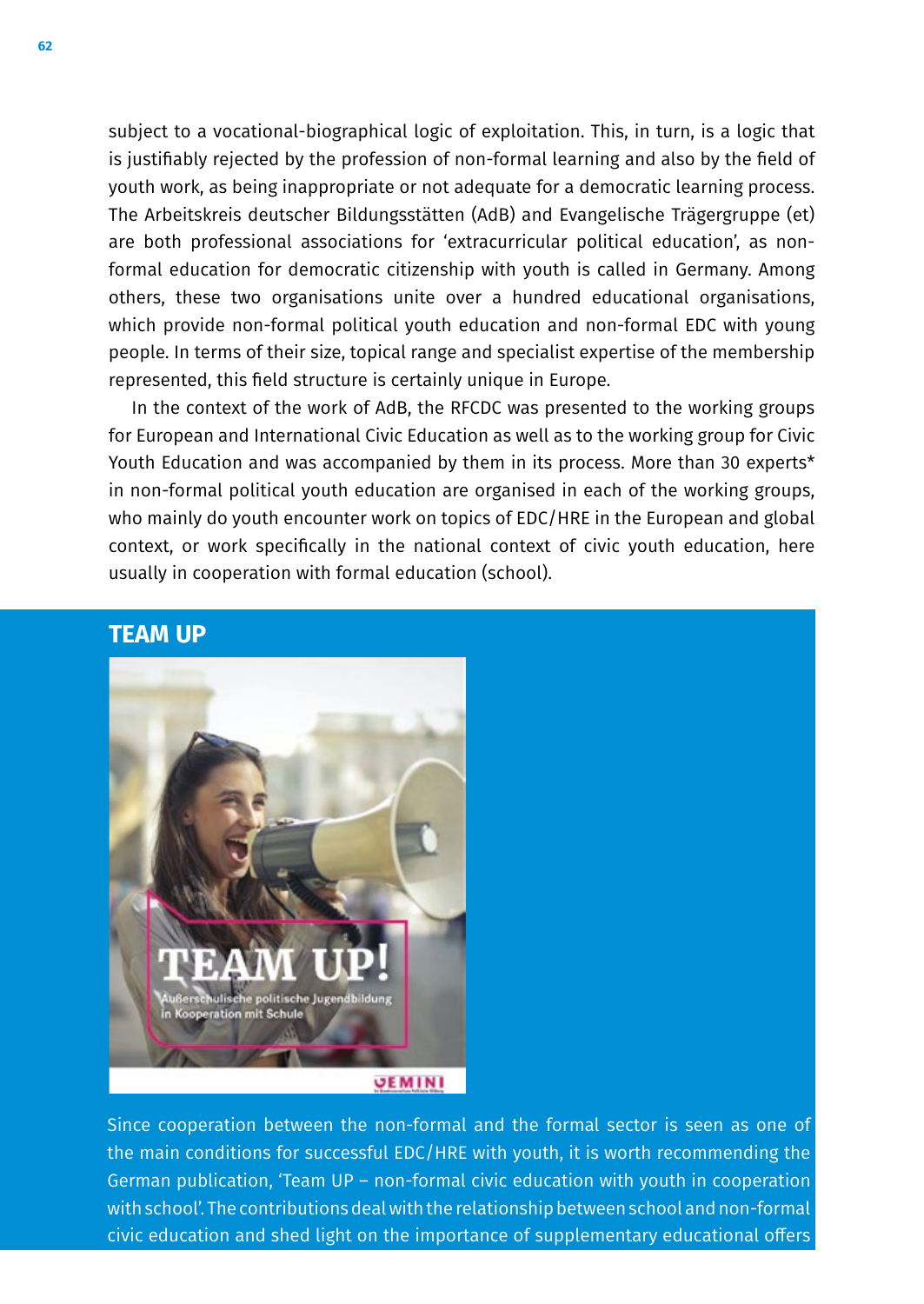by non-formal education providers in primary, secondary and vocational schools. The current situation related to the COVID-19 pandemic has led to an even stronger focus of school education on teaching/learning content, with learning content to be advanced and fulfilled by all means necessary on a timeline. Extracurricular offers are not taken up, even when technically possible based on the national infection protection ordinance. The necessary link between school and extracurricular activities as equally important components of education for children and young people is thus nullified and called into question. The brochure 'Team up!' provides insights into practice, critically examines the relationship between school and out-of-school education and formulates conditions for the success of cooperation between schools and out-of-school providers.

Source: https://www.bap-politischebildung.de/wp-content/uploads/2021/01/20\_Gemini\_Teamup\_Brosch\_DS-1.pdf

During the testing, four projects applied the RFCDC over a period of four months in the context of concrete youth education activities, as well as using it for reflection in the context of the pedagogical teams, trainers and youth work professionals. The reflections followed a questionnaire, which was commonly developed by e.t., AdB and the Schwarzkopf Initiative Junges Europa. The results of the practice reflections within AdB were discussed at a specialist day in October 2019 in a two-hour workshop with 30 experts in civic youth and adult education. Further workshops on the topic of competence-oriented learning also took place at that expert day, where other competence models (ETS, GRETA and others) were also on the agenda. The results of the practical reflections in the AdB context are presented in this article, which also includes the discussions from the different national workshops.

# RFCDC dimensions of the German focus study and guiding questions

The Reference Framework on Competences for Democratic Culture is based on the triad of 'democracy as a form of rule, as a form of society, as a way of life'. Based on the RFCDC Butterfly Model, our investigation focused on four dimensions, which we consider fundamental in the German non-formal educational context:

- **1.** Valuing and embracing cultural diversity
- **2.** Attitudes (respect and openness towards other world views)
- **3.** Skills (self-efficacy)
- **4.** Knowledge and critical thinking (knowledge and critical understanding of the world)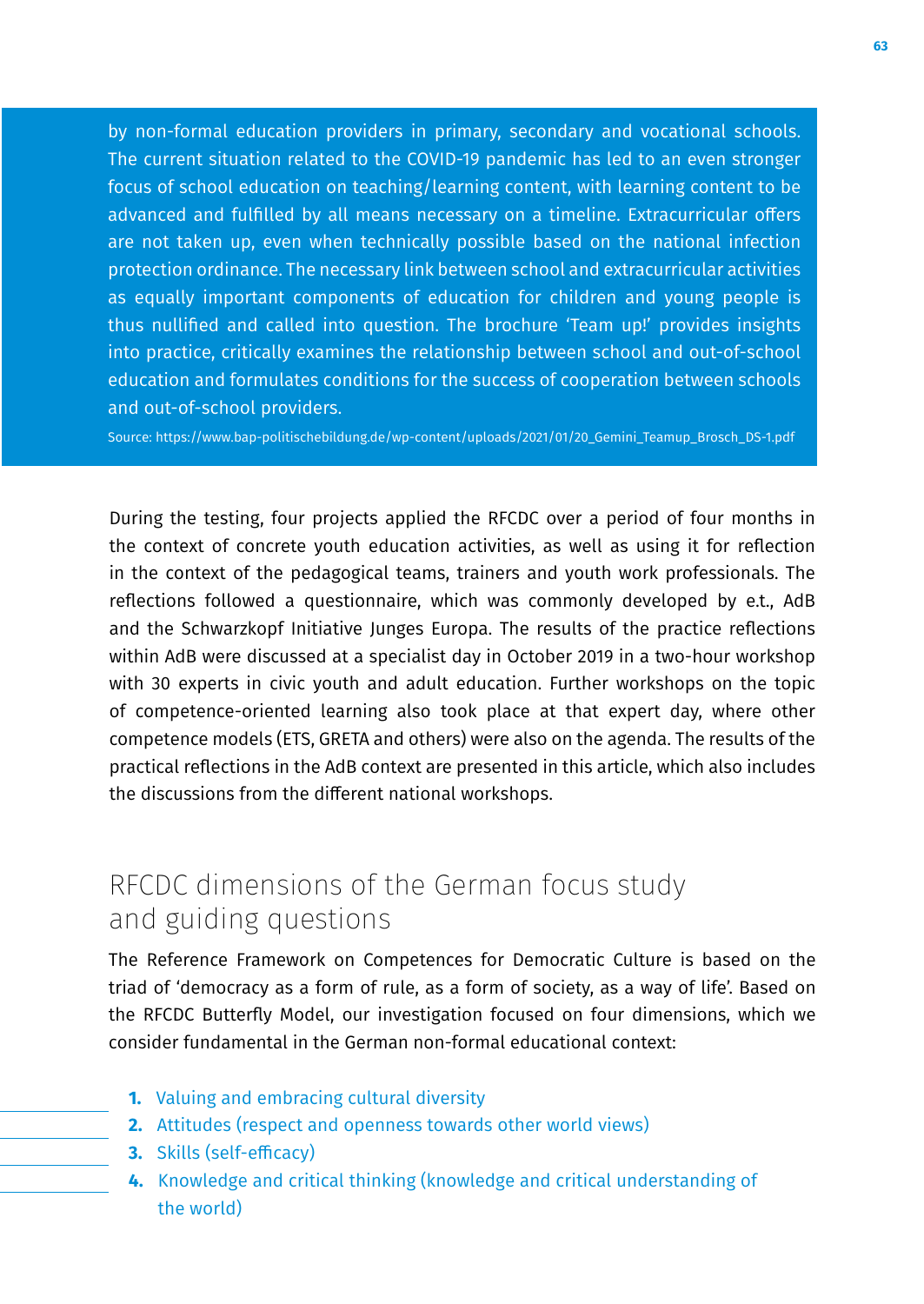These four dimensions of the RFCDC were examined for the practical investigation in the German context with regard to four key questions, related to

- (1) attitudes of trainers, educators
- (2) learning processes,
- (3) approaches (competence models) and methods,
- (4) learners.

For practical application, it was up to the participants conducting the practice reflections to decide what the focus should be in particular, as this was strongly dependant on the topics and group contexts.

# The RFCDC as reflection tool: results from the pilot reflection activities with multipliers/train the trainers:

In the context of a reflection among education professionals in four organisations, four in-depth practice evaluations took place (Jugendbildungswerk Welper, Stiftung Begegnungsstätte Schloss Gollwitz, Gustav Streseman Institut Niedersachsen, Anne Frank Zentrum Berlin) in which the educational teams used the RFCDC over a period of four months to reflect on their practice, as well as include it in their educational settings.

## **Attitude of the educators** (dimension 1)

'With regard to the RFCDC Competence Model (Butterfly), which five competences are important to you in educational work and which do you consider to be particularly relevant to teach your participants?'

 During the national experts workshop the practitioners were asked to select from the RFCDC model those five competences they find most important in their educational work with youth. Also they were invited to concretise aspects they find specifically relevant among the competences selected, or indicate where they have questions towards the competence category. An interesting result was that the practitioners made their choices to similar aspects, which was not intended.

 The category of respect for human dignity and human rights was identified as highly relevant. It was identified being a starting point for every kind of interaction with youth, and between people, since "much results from this", also it was mentioned that education is seen as a mean to "restoring dignity for those whose human rights have been or are denied or are questioned". Critical remarks towards the category claimed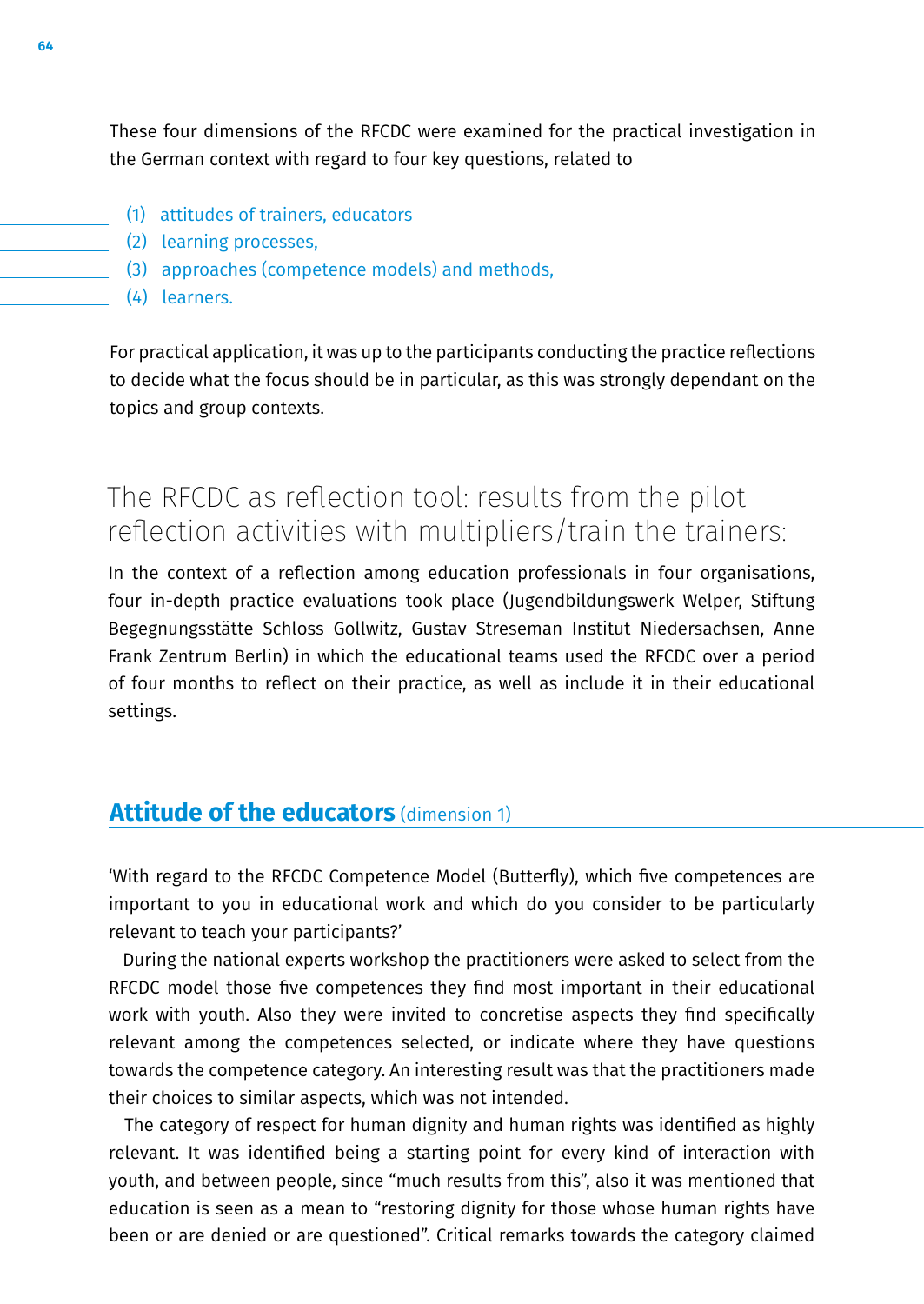that human dignity and human rights may be too softly rinsed, since presumably a large proportion of people may put their claim on them.

Similar to human rights, the aspect of respect was debated and it was pointed out that the term although being very present, is also itself a topic of very controversial discussion.

 A second category where people indicated relevance was related to critical thinking (analysis and critical thinking, analytical and critical thinking, ability to listen and to perceive things critically, knowledge and critical understanding of the world, analysis and thinking in form of sharing, considering, understanding and growing from it). It was pointed out that critical thinking as a term would need much more explanation as in itself it might also be misleading. Also there was drawn connections to the importance of critical evaluation of language and the use of language (as basic and often ignored premises), as a topic which should have more weight, since language sets the conditions for describing realities. Which generally transferred to competence models means that terminology also may be subject for further examination.

 A third category defined as important was connected to empathy, tolerance of ambiguity and self-efficacy, which have been identified as of intertwined nature: as providing support to come with participants to a point to take up other positions, as a mean to support the development of team spirit, to develop trust and confidence in one´s own ability to act. Further there was made a strong connection towards embracing democracy, justice, fairness, equality and the rule of law, while at the same time having in mind that there is a demanding educational responsibility of those categories to also being an instrument to assess the value of democracy and addressing structural issues of social, economic, political power.

 During the national experts' workshop, there were also further remarks toward the RFCDC competence model or specific categories of competences. The feedback provided highlighted aspects such as the interplay of the different categories of competences, which often are conditions for each other. Several questions and remarks related to the dilemma of how far a competence learning process and framework can be applied without directly involving the interrelation of the learning, situation, environment, inherent hierarchies and structural inequalities. It was requested to put more focus on categories such as discrimination, in order to avoid 'blurry categories such as culture'. As working in educational teams is one genuine aspect of non-formal education, it was also pointed out that the model demands: 'When we work with teams with such a model, we need guidance, spaces for reflection, because it can also unsettle. Especially when teamwork is strongly linked to self-awareness, especially for young team members. That is why it needs support. What does it mean to cover these competences in an educational team without getting into a methodical overkill?'

 The remarks presented, show a certain need to better connect the competences frame provided with concrete field practice. Be this by better rooting its applications to the learning situation where it applies or embedding the model with and into other existing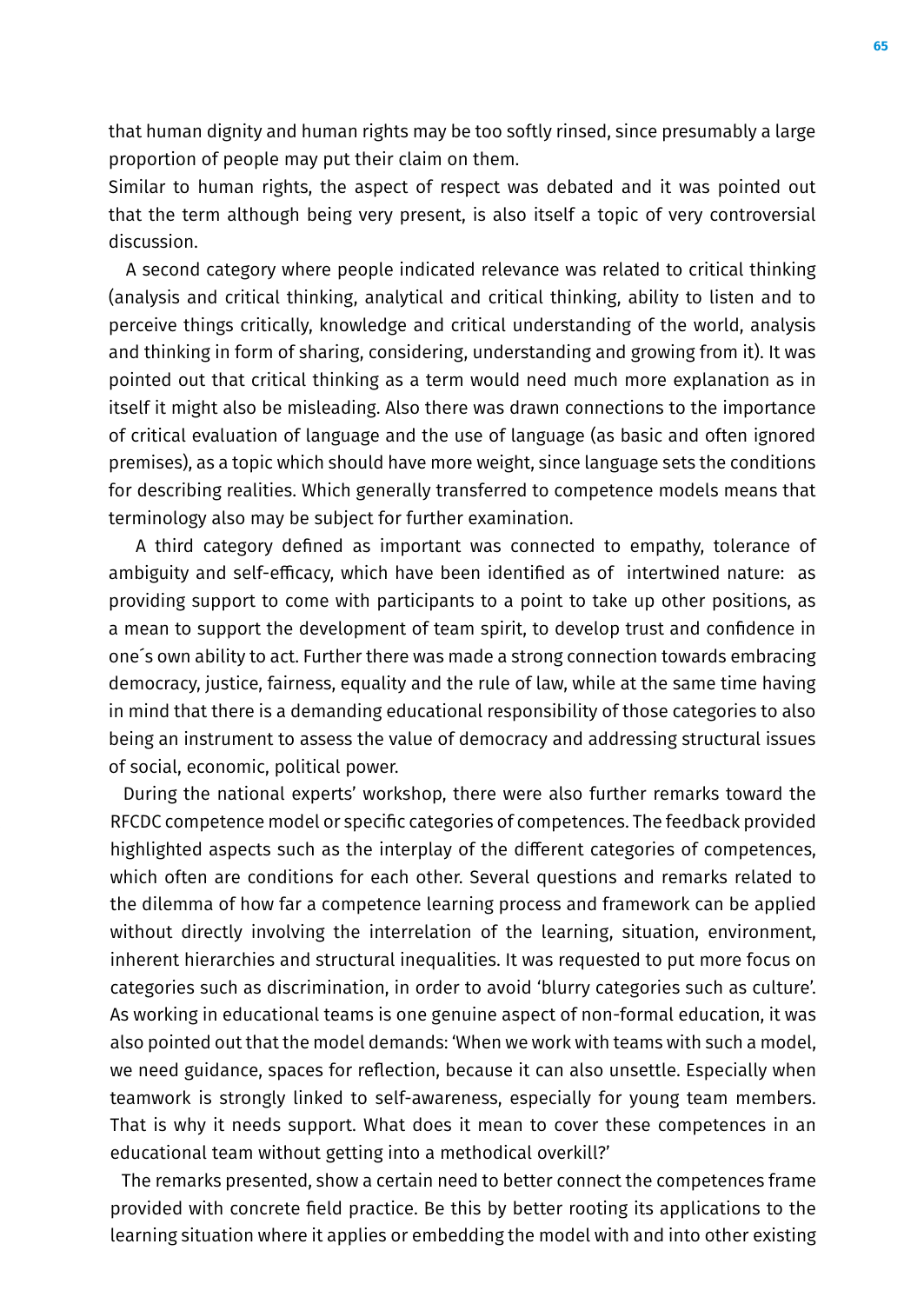models and theories, which could enable a focus of the educators themselves as part of the processes (corresponding remarks: 'critical self-image - also of the teachers', or 'the aspect of always remaining in the learning process as a teacher is missing').

## **Approaches and methods: Answers from the pilot reflections** (dimension 3)

#### **Valuing cultural diversity (value):**

Mentioned were methods and information on intercultural learning, such as the iceberg model and simulations like 'Visiting the Derdians', where it is about changing perspectives and seeing that one's own (cultural) practice is not above others/is better/ is the only right way. The methods provide experience-oriented exercises, reflections and short theory inputs from inter/transcultural and diversity training programmes. These exercises and simulations are of an experimental nature to raise awareness of mechanisms of perception, stereotyping and its complexity reducing function: concrete methods suggested result from the Betzavta approach, and their impact depends very much on the quality of the evaluation reflection and individual value patterns that can collide with others. An example is the exercise 'Abigail Loves Gregory' (Betzavta) to reflect on one's own value priorities and the question: Which values are in motion for me? Which ones are non-negotiable? To tackle the topic of values exercises with priority lists was also mentioned. These are carried out in 'perceived cultural affiliation' groups, i.e., not differentiated according to national culture, but formed according to the significance of identities, such as gender, age, migration background. Here also the use of Kluckholm's 'Model of Cultures' was suggested. Specifically, approaches which raise awareness on the power of narratives and the chance to set them in motion (self -efficacy) through the use of language and speech were pointed out. As an example, the film, The Danger of a Single Story by Chimamanda Ngozi Adichie, was introduced and subsequent exchange about single stories and development of strategies to expand them. Methods related to a field of values specifically focus on 'blind spots' in relation to latent patterns of devaluation, stereotypes and prejudices which can only be set in motion when they are looked at and expressed.

#### **Tolerance of ambiguity (attitude):**

For the category, tolerance of ambiguity, methods and approaches from the anti-bias concept where recommended. These methods experientially open up that that there are different perspectives on vast topics: exemplary methods such as 'As in real life' or 'I-Not I', often related to the different affiliations of the individual (intersectionality). Also, there were suggested 'simulations, such as in particular the classic 'Barnga' simulation game, which is well suited to reflect ambiguity tolerance - understood as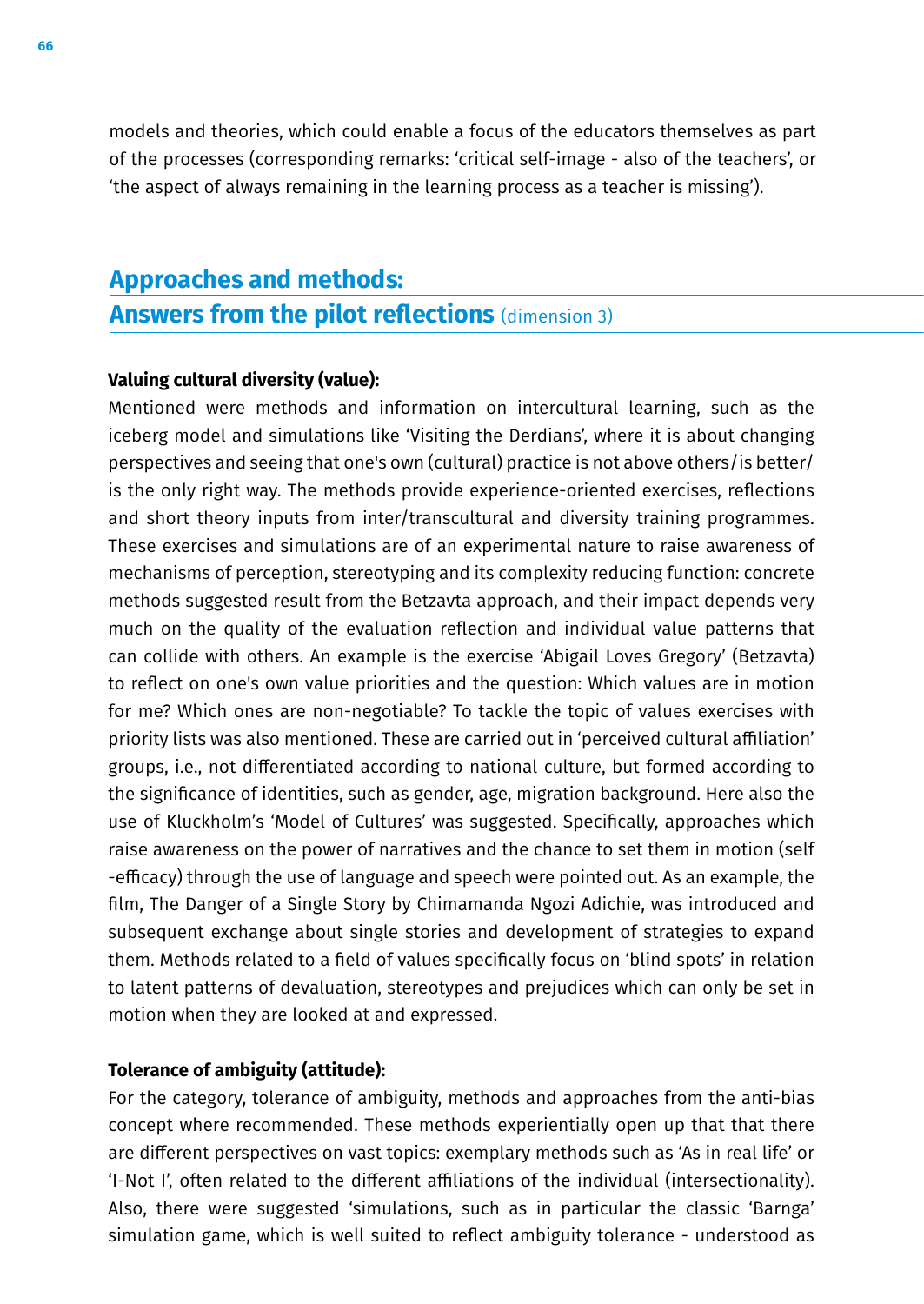the ability to endure not only contradictions and inconsistencies, but also ambiguity. Here, irritation is provoked and participants are challenged to recognise it and to develop a way of dealing with it, so that one remains capable of acting without ambiguity being removed. Feedback provided further indicate the resources from the Handbook 'Achtung (+) Toleranz' and the resources of the 'Betzavta' and 'More than one Democracy' programs.

#### **Self-efficacy (attitude):**

'Methods of cultural education, group dynamics and coaching, everything that makes a person realize what strengths he/she has and how this can help a group/society to solve a task, e.g., simulation "plane crash" or "ZigZag".'

Knowledge and critical understanding of the world (knowledge): 'Games and simulations with well-prepared materials, which are, e.g., tendentious in many ways and which are later evaluated in a plenary evaluation session (manipulation through images and language). Critical thinking always includes knowledge. Even if this is considered to be linked to formal education, at some point, it is absolutely necessary to learn to acquire knowledge and at the same time to deal critically with sources. It is always important to point out the multi-perspectivity of an event or a situation.'

## **General feedback on methods that help to work with the butterfly model** (dimension 3)

In the approaches mentioned above, the four areas of values, attitudes, knowledge and skills and abilities are addressed - this is done by combining theory inputs, experienceoriented exercises with intensive reflection and - increasingly at the end of training courses/workshops - action-oriented units in which alternative courses of action are tested, e.g., with the help of methods of collegial counselling. An insightful description of these BILDUNG-oriented non-formal learning journeys is provided by Katja Greeson in her essay: 'Der Gebildete Mensch: Reflections on 'Bildung' as a Central Theme of My Journey as a German Chancellor Fellow' (Greeson 2020).

 From the reflection workshops with the wider community of experts/practitioners, there were additional concepts and methods mentioned. The experts feedback underlined on one hand strongly the importance of existing concepts such as the Betzavta and Anti-Bias as providing the suitable and theory grounded tools to also work and apply to the RFCDC context, but also highlighted were the method compendiums from the CoE, namely Compass and bookmarks. Specifically mentioned was the approach to work with youth on RFCDC relevant aspects in scenario workshops/future workshops, since these enable young people to think about alternatives in answering the question, 'how do we want to live together?', and provide concrete support for young people to initiate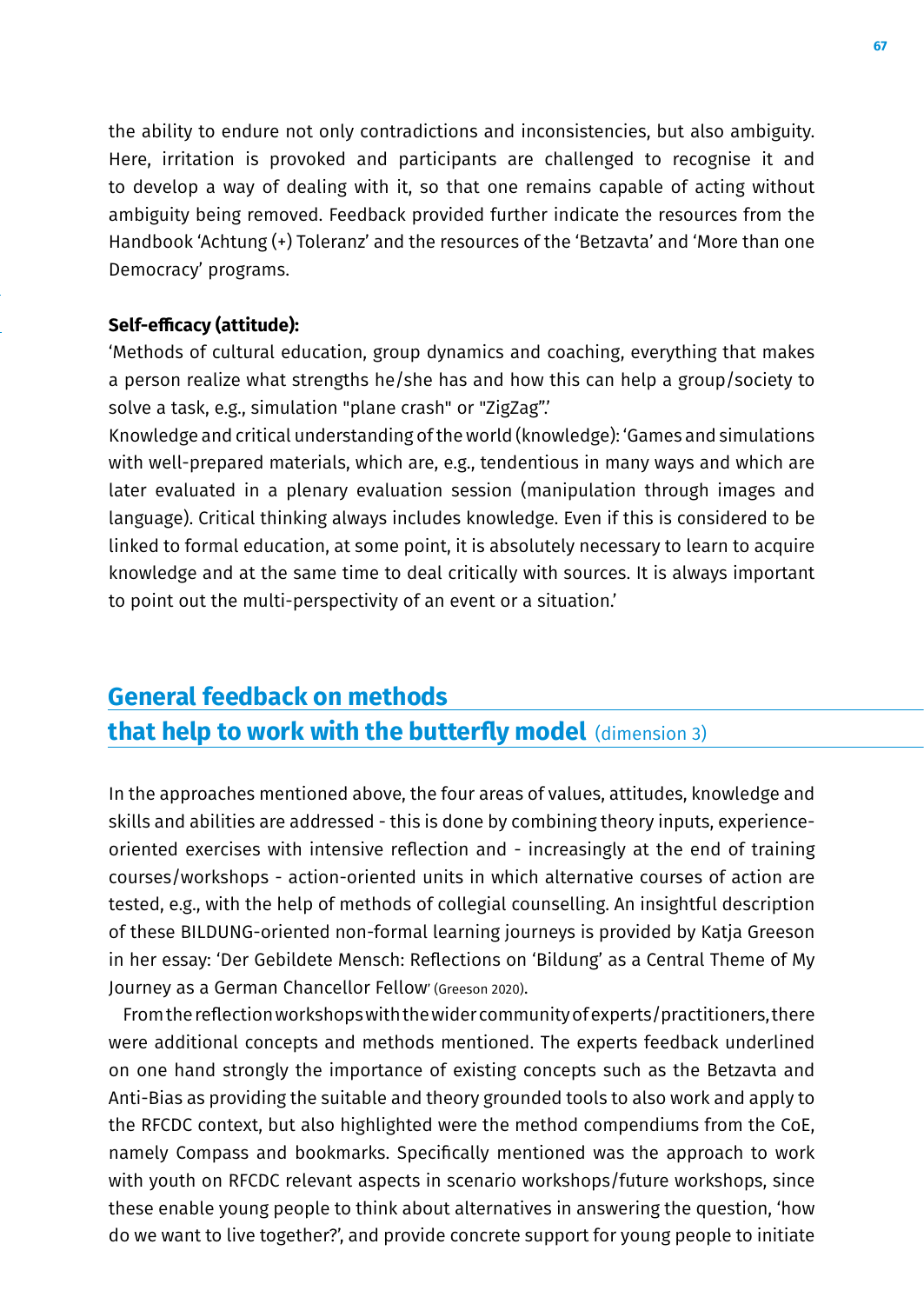change processes in their environments. Practice examples point out that there is a wide array of cooperation of non-formal education with schools as is, for example, the case in the following trainings

- Trainings for class speakers in class/school council work
- Training for buddy systems in schools
- Training and developing arbitrator models/conflict mediation models
- Training students in energy management creating climate friendly schools

Other materials mentioned as relevant included:

- Diversity Media library of IdA. The Information and Documentation Centre for Anti-
- racism Work in North Rhine Westphalia https://www.ida-nrw.de/
- The Anne Frank House's education materials
- The Handbook: Social Justice and Diversity by Czollek, Perko, Kaszner
- Theme Centred Interaction (Cohn, Liebermann, Ziemann et al)

It was further pointed out in the experts' reflections that civic education (EDC) with youth always has a knowledge dimension and cannot be detached from facts and figures. Cognitive knowledge and experiential knowledge form the basis of the work. Experiential learning must also be theory-based/knowledge-based. The evaluation and reflection of processes is particularly important in EDC learning processes because it is through it that priorities are set.

# What are the limits in relation to the use of the competences in the RFCDC model and the descriptors in out-of-school educational practice?

Several statements from the practice reflection and the expert discussions allow us to understand where non-formal EDC work sees certain efforts but also limits of the RFCDC.

- 'The ideological superstructure in which we live is missing.'
- 'I think the model is very comprehensive, but also very open and general. And it serves to describe the big learning goals, socially speaking. For individual measures, a more detailed description of the individual's possible competence development is then needed, which goes beyond the descriptors.'
- 'RFCDC is (like many other competence models) a huge model: it can be intimidating but also liberating for the user. It is recommended to use it as a self-reflection tool for/with team members. How do I train? How did I come to my attitudes and to my attitude, my knowledge, my subject?'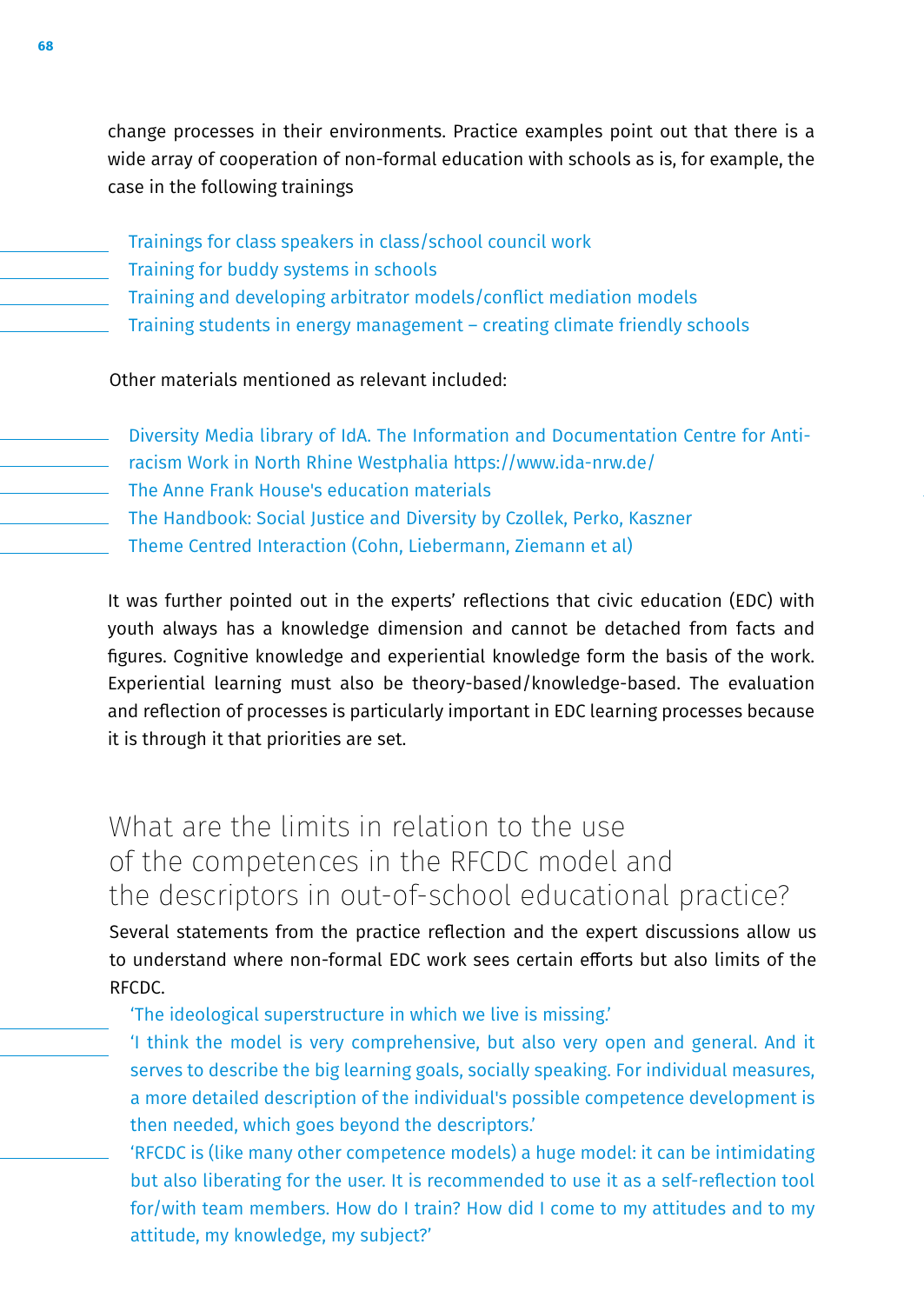'Values are an extremely difficult category, it is rather recommended to devote oneself to the area of conflict between rules and the free development of guaranteed human rights.'

- 'There is no claim to develop trust in one's own ability to act (basic competence in political education); with regard to tolerance of ambiguity, it is recommended to speak of openness rather than respect'
- 'Learning objectives what do I want to achieve with which methods? In processoriented work, objectives are also changed and in process-oriented work, objectives tend to shift.'
- 'The fascination of learning in groups and encounters is formed by "the others", thus the focus is shifted from the content towards the personal; processes that take place are taken up and reflected upon in the follow-up.'
- 'The post-colonial perspective is missing, how are existing ideologies dealt with?' 'Where is the global South? Do I find this again in the given competences?'

## **Exemplary Excursion on the RFCDC in Practice: 'Clips for Europe'** (dimension 2, 4)

From the concrete practice tests in youth education events conducted by trainers, certain tendencies indicated in the experts' reflections are confirmed. In the youth exchange seminar, 'Clips for Europe 2.0 (Town twinning)', the team focussed on three RFCDC dimensions: the RFCDC as an instrument to design learning process, approaches and methods used to support the competence acquisition according to the RFCDC Model, the RFCDC and the orientation on learners. **⇩ ⇩**

 'Clips for Europe 2.0' was the topic of a multilateral youth meeting that took place in the meeting place Schloss Gollwitz from 02.05 to 12.05.2019. It was a joint project of the city of Brandenburg an der Havel and the Gollwitz Castle Meeting Centre. Participants were pupils from two schools (Gymnasium) in the city of Brandenburg, the city of Kaiserslautern, Ra'anana (Israel) and Brandenburg twin cities, Ballerup (Denmark) and Magnitogorsk (Russia). All participants lived together for 12 days and nights in the Gollwitz Castle Meeting Centre and, together, they implemented project ideas. In practice, the young people worked on their own productions of short films, which were to reflect what they had learned, their own visions, values and ideas about Europe, as well as their involvement in anti-discrimination work. They were supported by media team members. The highlight of the meeting was the project presentation as part of the anniversary event and the castle festival in the Gollwitz Castle meeting place. **⇩ ⇩ ⇩**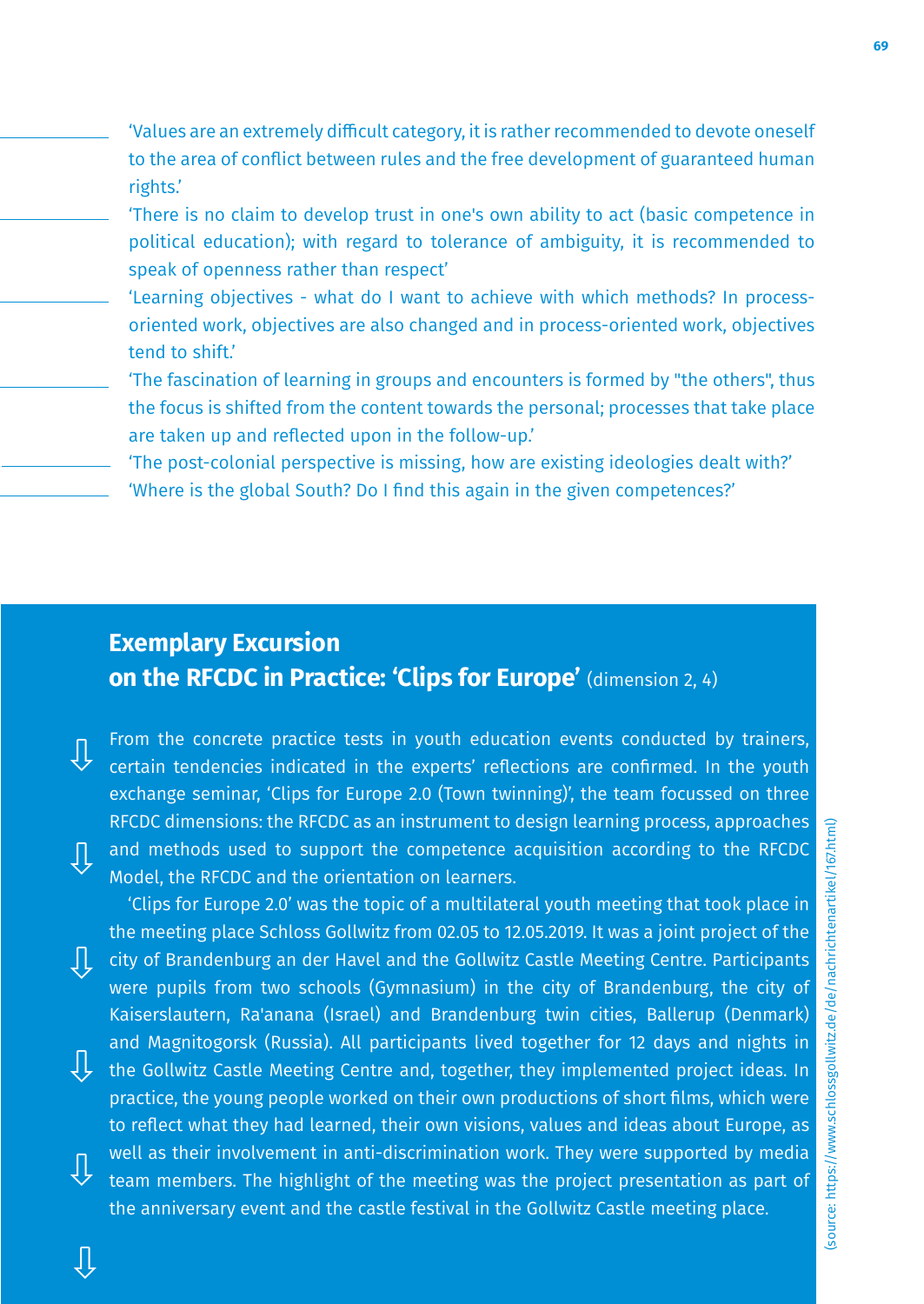## $\overline{\mathcal{P}}$  Design and set up of the learning process: **between aims and practice**

Focussing on the RFCDC as a tool to understand and design the learning process, the educational team used the RFCDC to cross-check between aims of the team and practice conducted. **⇩**

| In preparation:                            | In the follow-up:                               |
|--------------------------------------------|-------------------------------------------------|
| 'Which competences would you               | 'Which competences were actually at the         |
| particularly like to strengthen and convey | forefront of the learning process?              |
| in this learning process?'                 |                                                 |
|                                            |                                                 |
| Appreciation of democracy                  | Respect for democracy and human rights          |
| Openness to cultural otherness             | Openness to cultural otherness                  |
| Independent learning skills                | Confidence in their own ability to act          |
| Responsibility                             | Knowledge and critical understanding            |
| Language, communication and                | of the world:                                   |
| multilingual skills                        | <b>Politics, Environment and Sustainability</b> |
|                                            | Communicative and multilingual skills           |
|                                            | Team spirit                                     |
|                                            | <b>Conflict resolution skills</b>               |
|                                            |                                                 |

The result confirms the statements and remarks towards the process orientation of learning, where objectives tend to shift based on learners' needs, but also due to the learners steering the process and content. **⇩**

# **⇩**

## **Methods and approaches**

The youth exchange team reflected specifically on the methods and approaches used to support the RFCDC butterfly model. Mentioned were the following approaches/ methods to support the learning process and to strengthen and convey the following competences:

## **Valuing cultural diversity (value):**

- To do this, we used methods for changing perspectives, such as musical chairs (random **⇩** mixing and one-on-one entertainment on various topics such as origin, language skills, virtues, political attitudes, daily press, etc.) and the personality traits of the various identity-forming qualities/roles in one's own life, which always have a cultural aspect.
- **Tolerance of ambiguity (attitude): ⇩**
	- Simulations on Europe Day (with planpolitik) helped to get to know and 'endure' different political positions.

**⇩**

**⇩**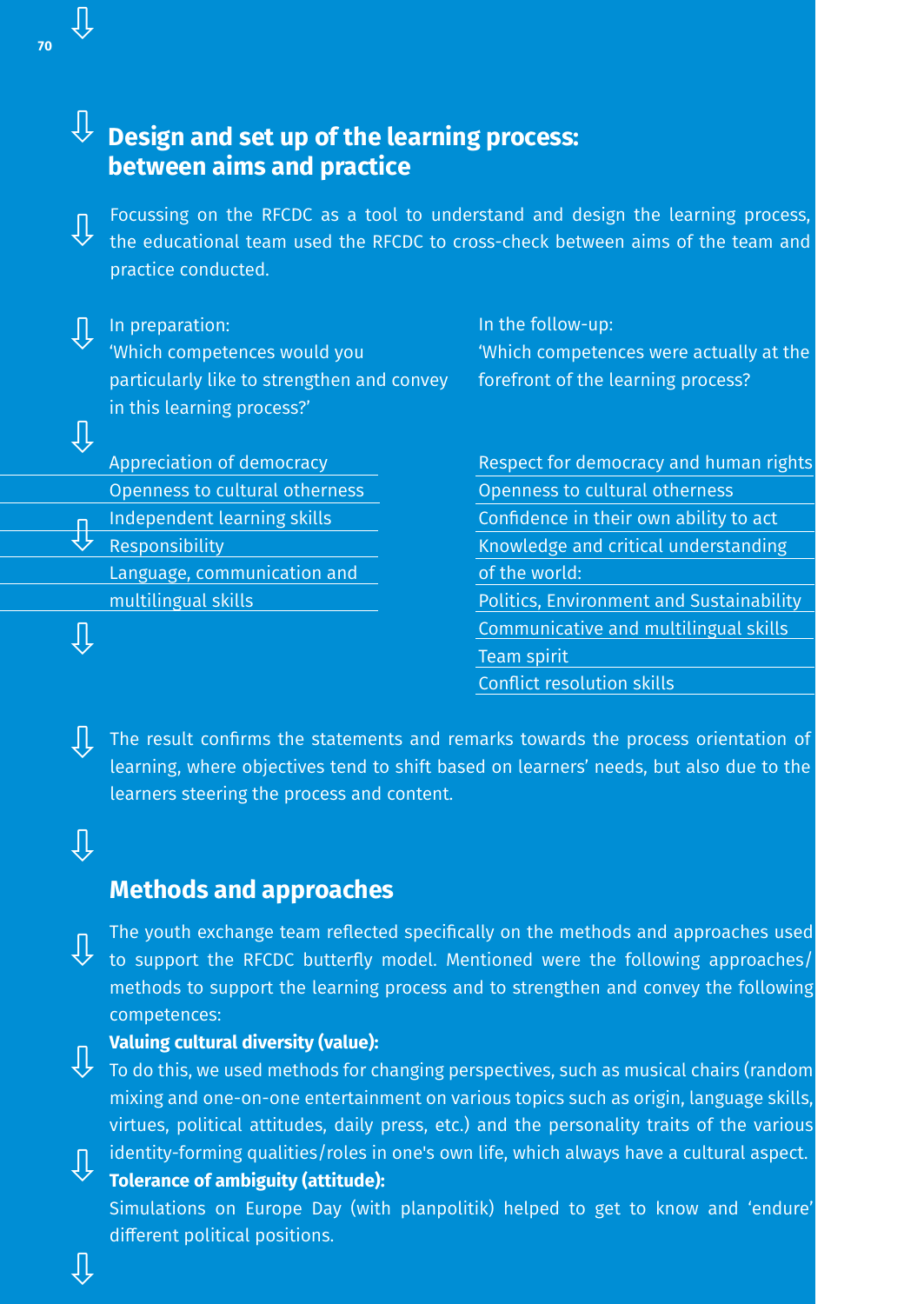# **⇩**

**⇩**

**Self-efficacy (attitude)**: In the process of planning to make their own short films, each could get involved in the group process and take on the tasks in which he/she saw their strengths. During the reflection phases, we [the team] took care to ensure that everyone valued their commitment and contribution to the group. To make efficacy everyone valued their commitment and contribution to the group. To make efficacy visible, honest and serious reflection was needed.

**Knowledge and critical understanding of the world (knowledge and critical thinking):**  The project's subtheme was developing knowledge in data protection, copyright and protection, represented and p<br>personal rights: for the short film production done by the participants, they followed personal rights: for the short film production done by the participants, they followed internet research on national government websites about consumer and data protection, etc. When collecting the information participants experienced this 'aha' U moment, which often was indicated with phrases like, 'I thought I knew…and that's how<br>it really is!' it really is!'

# **Learners' development ⇩**

In looking at the learners' development during the process, the team was asked to investigate the participants group with regard to the descriptors of competences: 1. Valuing cultural diversity (value), 2. Tolerance of ambiguity (attitude), 3. Self-efficacy **⇩** (attitude), 4. Knowledge and critical understanding of the world (knowledge). Specifically, the team of trainers was looking for statements and actions of the participants during the learning process that allowed for drawing conclusions about these competences:

# **Valuing cultural diversity (value):**<br>In an encounter this competer

 In an encounter, this competence can develop very quickly in the areas of eating (mutual understanding of what food is eaten or not eaten for cultural or religious reasons) and in the culture of debate (volume, gestures, etc.) within a work process.

# **Tolerance of ambiguity (attitude): ⇩**

After various discussions in the European workshop, there were young people who, after long debates (e.g., on the Russian President), admitted that one can have different opinions.

Self-efficacy (attitude): In the evaluation, some young people said that they never thought that their group would accept their film idea or similar.

#### **Knowledge and critical understanding of the world (knowledge):**

The unit on copyright and personal rights kept young people busy and encouraged them to think for some time.

There was no concrete information provided when asked whether a comparison with the RFCDC descriptors provided guidance to the educational practitioners' team on

how to pursue, design and further develop certain learning processes in the seminar. The difficulty the team had was not the complexity or the applicability of the model, but the 'difficulty of adding the RFCDC as another info/learning/content layer into the seminar setting. To go deeper was not affordable in the time and setting of the seminar.' **⇩**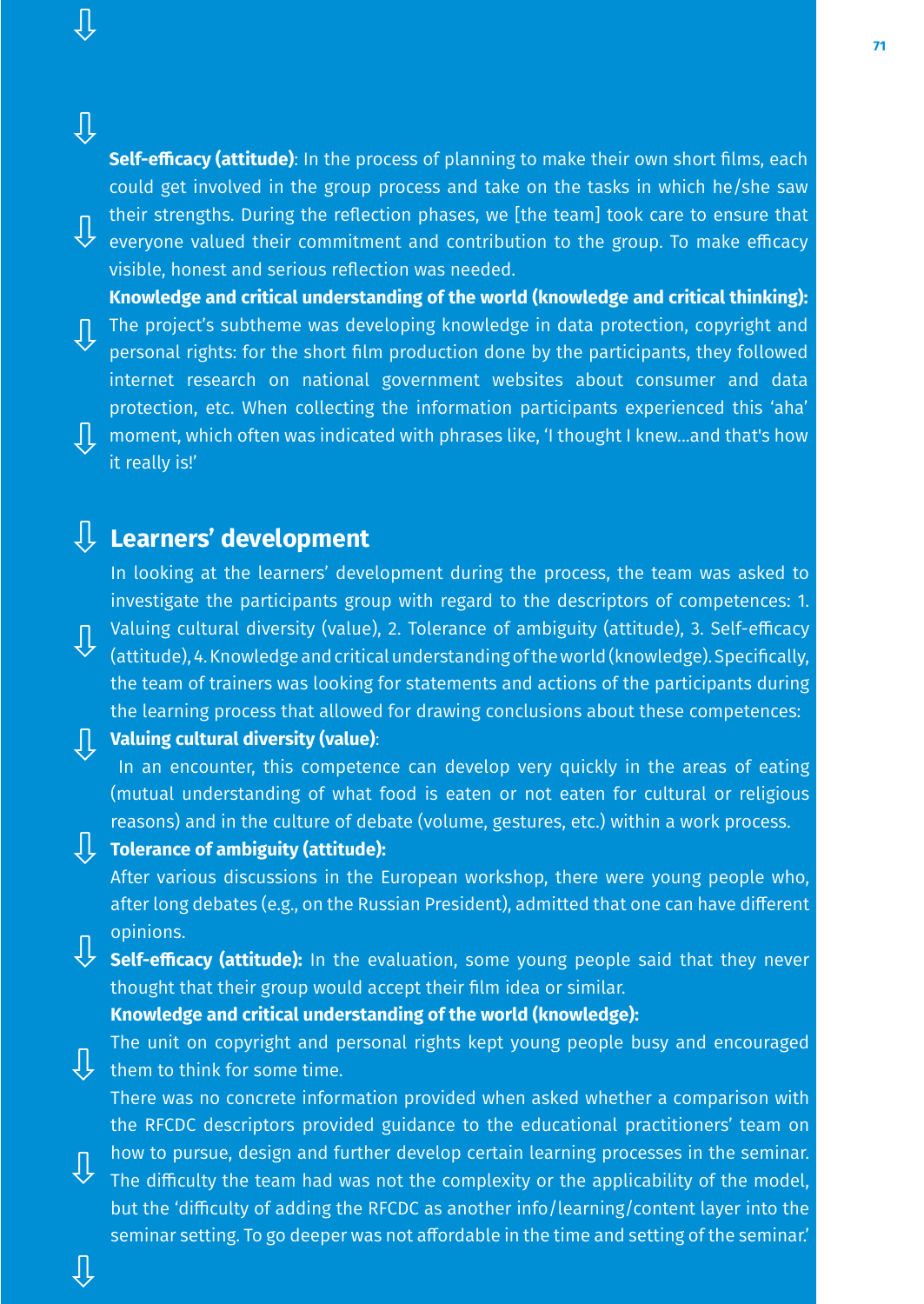### **Conclusion**

In conclusion on the experiences with the RFCDC in NFE practice, the model itself was perceived as sound and useful, as it provides useful insights into the multiple dimensions of the VASK towards competence learning. However, there are certain limitations mentioned that make it difficult for the purpose of non-formal learning to soundly apply the model, such as:

- a power critical/ideology critical perspective
- a process orientation
- a context dimension that needs to be set or deducted instead by the educator/ trainer/facilitator of the learning process
- a perceived missing bridge to existing practices

Also notable was the conflict between the participant-steered learning processes and subsequent change of aims vs. the rather static orientation of the RFCDC model. This does not mean that we understand the RFCDC model in its design as static, but that is the impression it seems to evoke among practitioners in comparison with other existing models, be they learning, models, societal concepts or competence models. Therefore, we recommend for non-formal educational purposes the use of the RFCDC together with other instruments and concepts of learning.

 An interesting result from the practice study was that despite the fact that there are certain framework and competence models in use, there is a distance/reluctance of the profession/field from concrete competence-oriented work with existing frameworks, which cannot only be explained by scepticisms or inherent perceptions of NFE, but seems to also be rooted in other factors which would be worth exploring. This is especially important given that the practice evaluation has demonstrated lasting experience with the question of competence development and its documentations in NFE, that shows high capability and experience within the field. One assumption may be that the competence debate in the field of formal education has resulted in an overly narrowed-down description of competences, seemingly losing the view of the bigger picture of what is important for personal development of youth, accompanied by a highly competitive system of formal education.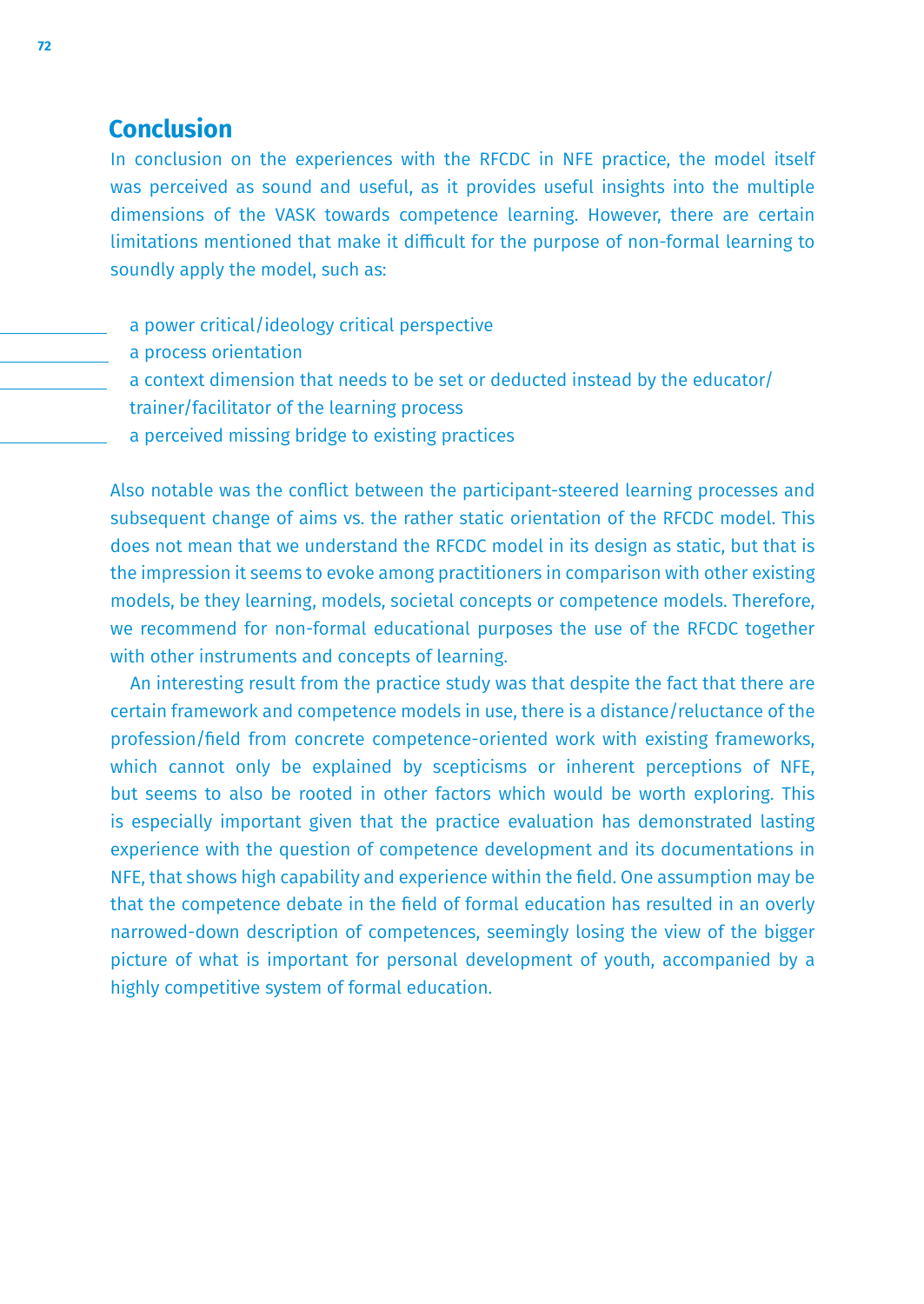

# <u>3.1. Reflection methods for educators in the non-formal</u> sector of civic education

#### By Ole Jantschek and Hanna Lorenzen



#### **Some preliminary remarks**

The following examples of methods help to reflect on the use of the RFCDC for educators in different working settings (youth work, educators in the formal and the non-formal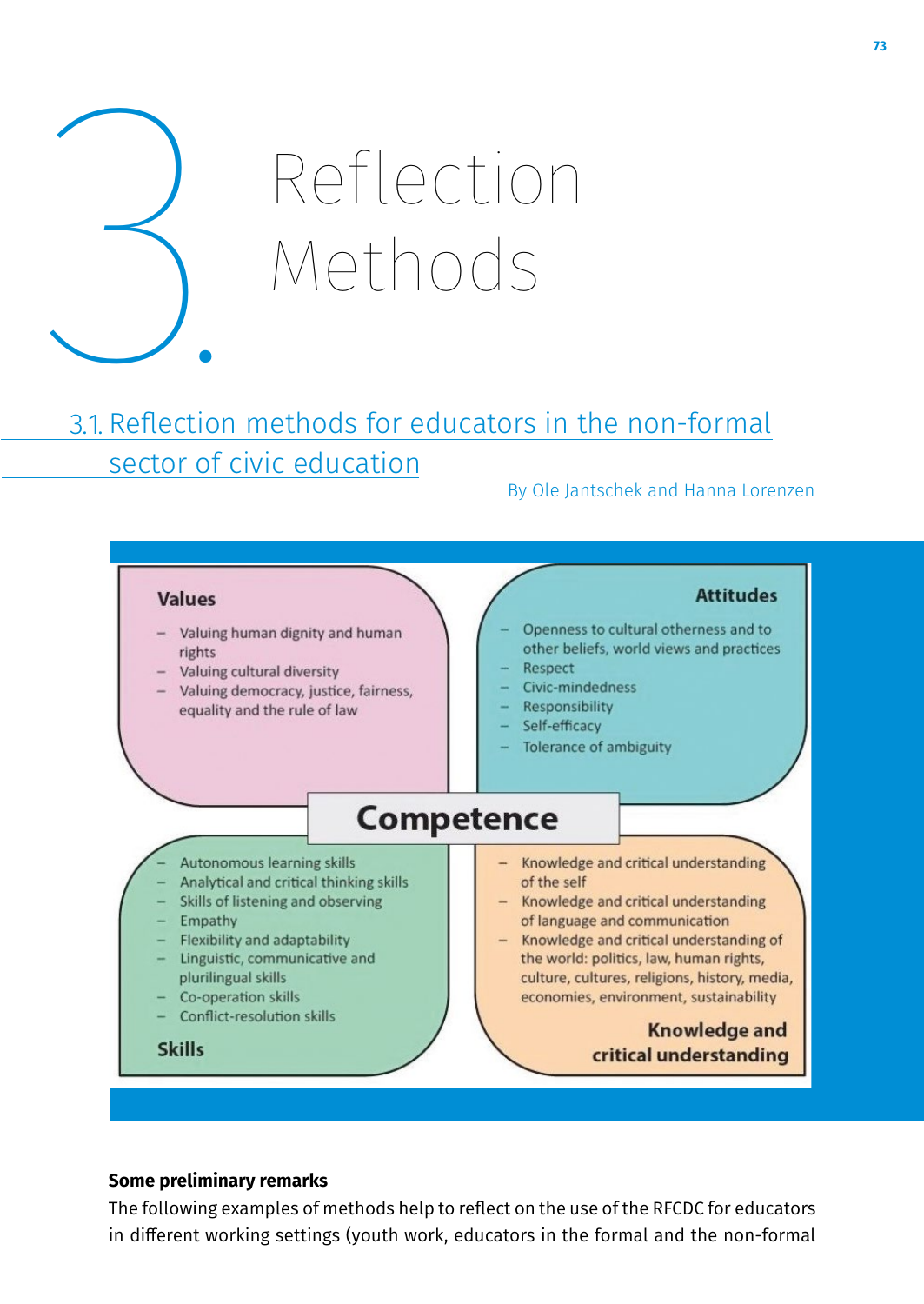sector). The methods are suitable for workshops and conferences where groups of up to 25 educators come together. Some methods can be adapted for an individual reflection process.

### **Method 1: Ranking competences**

**1.** Every educator looks at the 'butterfly' of the RFCDC individually and works on the following question: 'Which five competences are especially relevant for your educational work? Write down the five competences you have chosen.' (10 minutes)

- **2.** Reflection in groups of four educators on the following questions (35 minutes):
- Is the selection of competences similar in the group?
- What are the different reasons for choosing the five competences?
- Was it hard or easy to choose only five competences?
- Are the chosen competences of the group equally distributed between all four wings of the 'butterfly' (values, attitudes, skills, knowledge and understanding)?
- If certain wings of the 'butterfly' dominate in the selection of some group members: What do you think are the reasons that one or two wings of the 'butterfly' dominate in your selection of competences?
- What does the selection of competences tell about your attitude as an educator or non-formal civic education?

**3.** All groups come together to share the results of their discussions. In this final reflection, the group facilitator can ask whether the group members had different conceptions of the competences that needed further clarification in the discussions. The importance of competences might vary because educators have different understandings about which competences build up on each other. If the group had different conceptions of competences, this insight can be a good starting point to move to the presentation of the descriptors for each competence in the RFCDC as a tool to find a common language to describe the competences discussed. The method can also be used in mixed groups of educators (for example youth workers, educators from the non-formal sector and teachers). In this way, different attitudes on teaching and self-conceptions of different professions can also be discussed. (15 minutes)

#### **Attitude of the educators**

Aims of the method 'Ranking competences':

- Reflect on personal attitudes as educators
- Clarify motivations and learning goals for educators
- Develop awareness of different attitudes of teaching or different professional backgrounds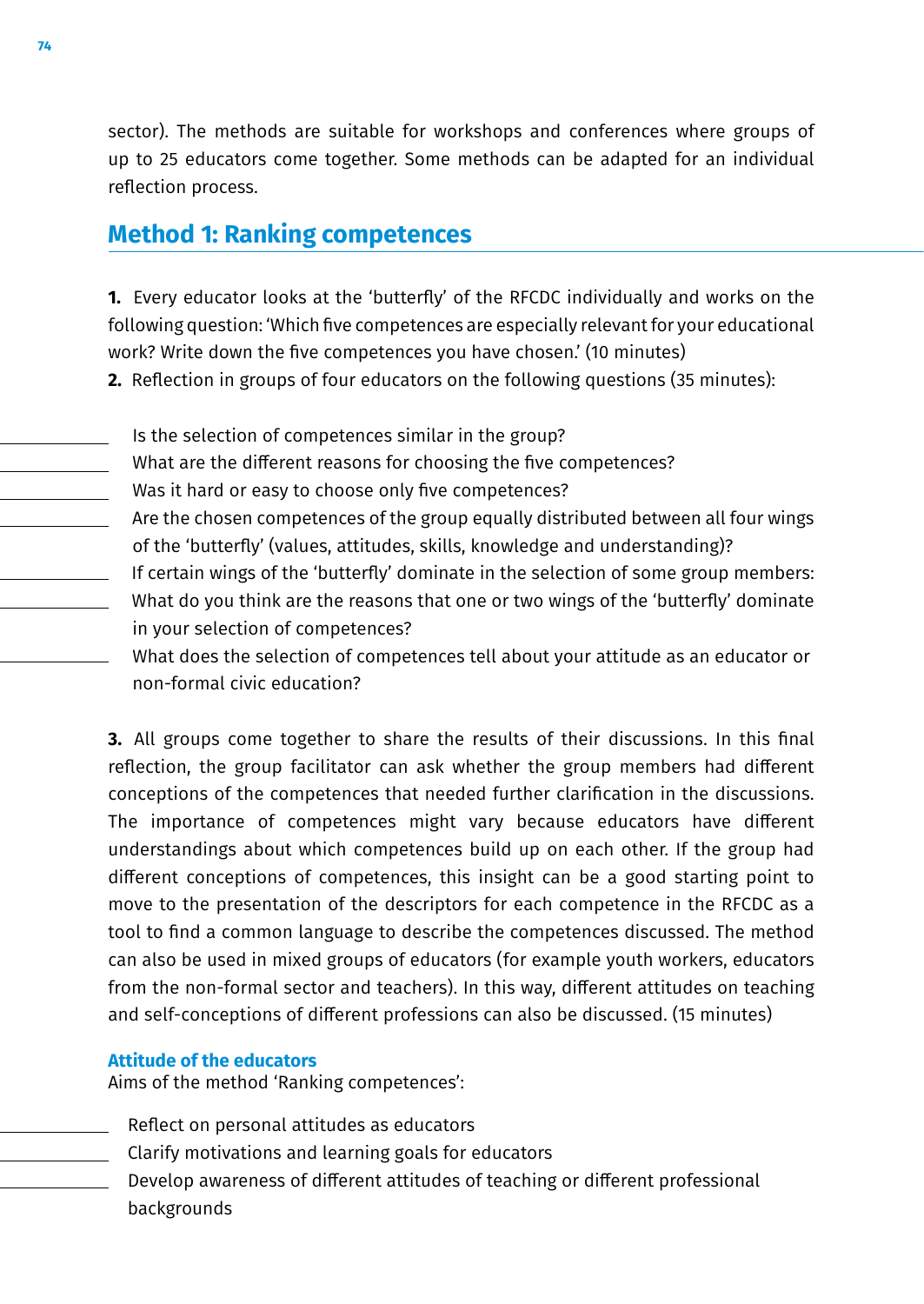### **Method 2: Reflecting competences of educators**

- Individually, each educator should think of four teaching situations in their professional work and write them down. The first two situations should be examples of teaching situations when they managed to solve a difficult situation in a group of learners well. The second two situations should be examples of critical situations when the educator had the impression he or she could not find a good solution to deal with the situation at hand (20 minutes).
- The educators team up in pairs of two and present the situations to each other. Together they look at the 'butterfly' of competences of the RFCDC.
- They reflect on the competences that helped them as educators to manage the positive situations: 'What competences helped me to solve these situations?' The competences that helped to solve these situations are personal strengths of the educators. Every educator writes his or her personal competences for critical situations on an index card.
	- Afterwards, the pair reflects on the critical situations that did not end with a good solution in the opinion of the educator concerned: 'What competences could have helped me to solve the situation in a better way?' The pair writes down every competence that could have helped to solve a specific situation in a better way on an index card (20 minutes).
	- Each pair teams up with another pair so that a team of four educators now works together. In a process of cooperative counselling, the team works on the index cards with the competences that could have helped to solve a critical situation in a better way. For every index card, the teams discuss the following questions (20 minutes):
	- Can a team member count the concerned competence as a personal strength? If yes: What helped them to solve their critical situation? What helped them to develop the concerned competence?
	- What can help educators to develop the competence further (e.g., change of attitude, further training)?
	- Are there any practical instruments that could have fostered the competence in the situation at hand (e.g., a training method, educational material)?
	- In the final reflection round the educators can present their competences of personal strengths. They can discuss how aware they are that they have these competences.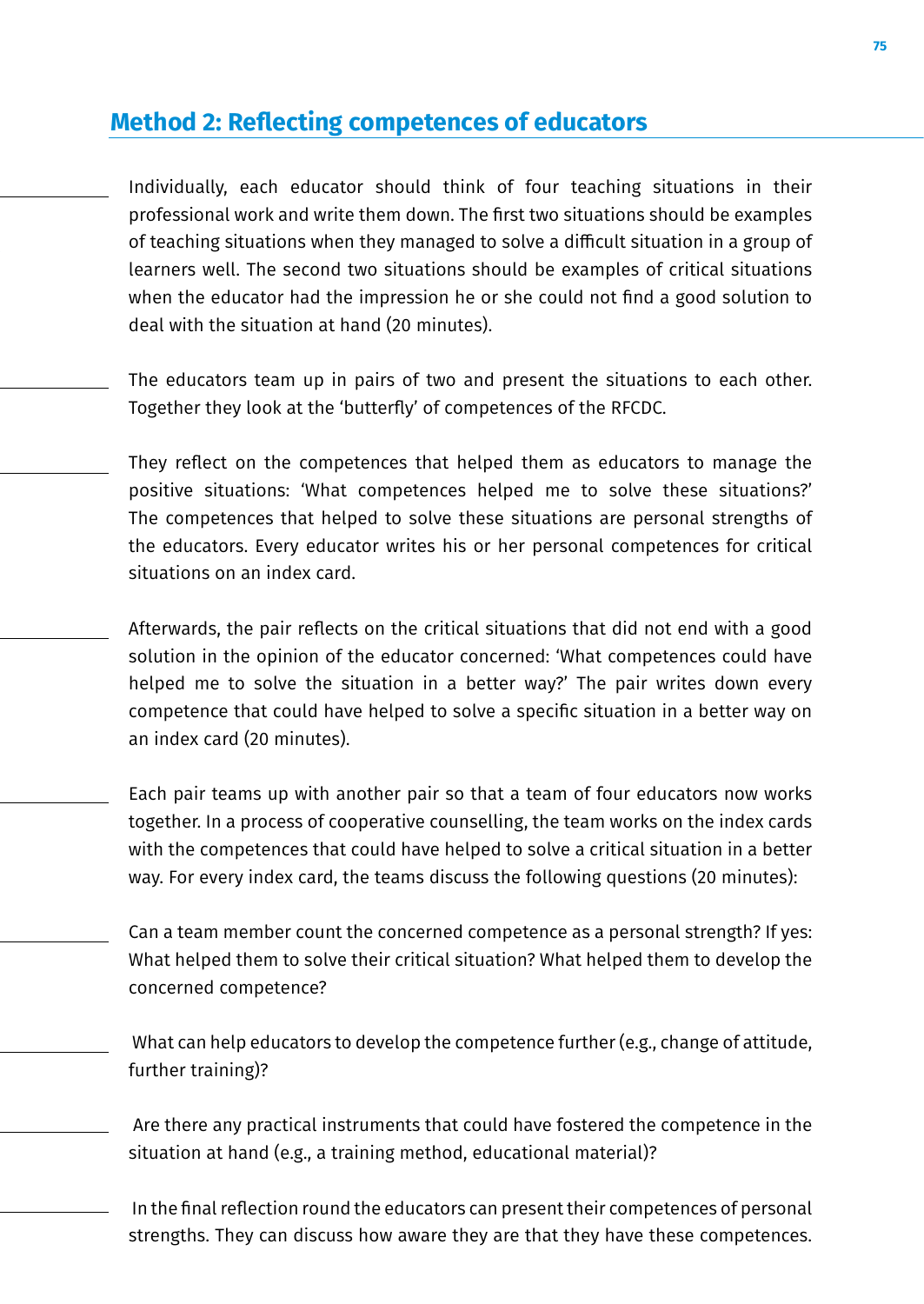The group then shares ideas on how to foster certain competences that are as yet less developed among the group.

Aims of the method 'Extend your repertoire of methods':

 Reflection of critical teaching situations and the competences that could help to solve these situations

 Awareness of competences of personal strengths as educators that can be reassuring for their professional work

Reflection on individual competences of educators that could be developed further

### **Method 3: Extend your repertoire of methods**

**1.** The facilitator prepares five different competences and the matching descriptors on a piece of paper - one piece of paper per competence and associated descriptors. Depending on the number of participants, the facilitator needs up to five pieces of paper per competence (e.g., 25 pieces of paper = 5 x 5 competences)

**2.** All participating educators get one competence including the descriptors on a piece of paper. The educators with the same competence on their paper come together to form a team.

**3.** The teams reflect on training methods for learners that help to foster the specific competence the team works on. The training methods that the teams collect are visualised on a flipchart (30 minutes)

**4.** Each team presents the training methods they have collected to foster the specific competence the team reflected on. All the other listening participants can add other methods to each flipchart if they have more ideas on suitable training methods (10 minutes per team).

**5.** In the final reflection round, the group can discuss whether it was easy or hard to collect suitable training methods fostering certain competences. The group can reflect on gaps in their repertoire of methods in regards to some competences.

#### **Aims of the method 'Extend your repertoire of methods':**

- Reflection on the personal repertoire of training methods for learners in respect to certain competences
- Sharing practical ideas and methods among non-formal educators
- Develop awareness for new methods that help to foster competences that were not yet in the repertoire of methods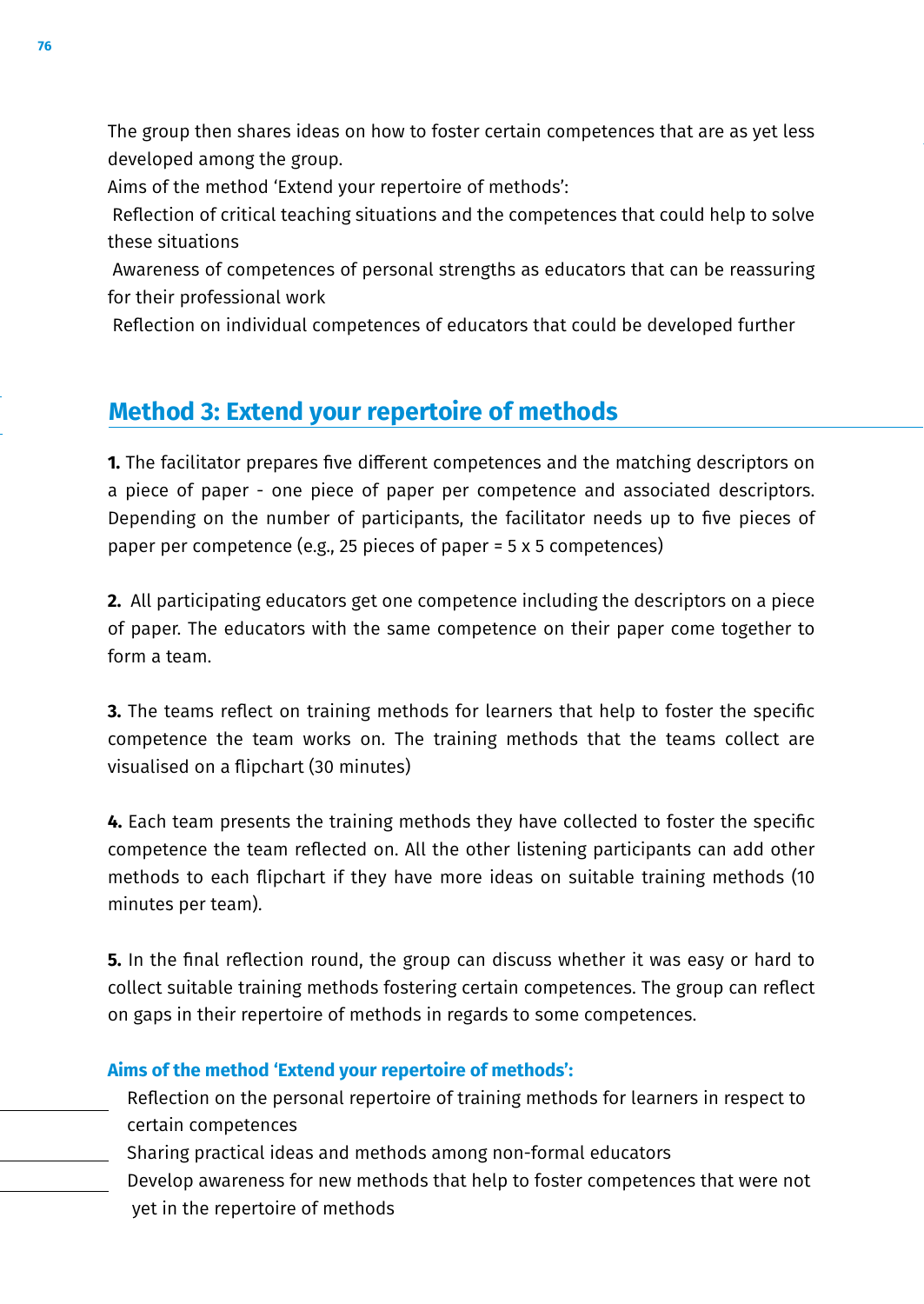# 3.2. Reflection method for learners on the basis of the RFCDC in non-formal educational settings

# About the project context

The following method has been developed in the context of the project 'A matter of faith? – Prevention and civic education in a society shaped by diversity' by the Protestant network for civic youth education (Evangelische Trägergruppe für gesellschaftspolitische Jugendbildung, et) in Germany. Among other things, the project develops formats and methods that are jointly offered by social youth work and non-formal education in the context of schools. The focus is on topics relating to democratic competences in a society that is characterised by diversity. The methods deal with issues such as religious diversity, belonging and equal participation, democratic negotiation and decisionmaking processes, experiences of discrimination and prejudices.

# Illustrations and methods

Together with the illustrator, Soufeina Hamed, pictures were developed that can be used in various non-formal educational settings. Accompanying methods help to work on the topics laid out in the illustrations with young people. The methods aim at discussing complex and sometimes controversial questions by building on the experiences and perspectives of the participants. The potential of the illustrations lies in the fact that they allow for multi-layered interpretations and can become a starting point for different reflection processes, depending on which topics the participants themselves consider relevant and put forward in the discussion. By these means, they can be used to work on competences with regard to skills, attitudes, values, as well as knowledge and critical understanding. The RFCDC can help non-formal educators to anticipate and adapt the goals for the process in each group.

# In the park – which rules should apply?

The illustration 'In the park' shows a situation that is part of everyday life in many larger European cities. Different people enjoy a sunny day in a crowded park - each in their own way. The illustration can be a starting point for discussing with young people what it looks like to be respectful in everyday life, which rules should apply to a public park and how these can be democratically established. Building on the approach developed by the Adam Institute in Israel, the following method focuses less on agreeing on a common set of rules than on dilemmas that arise when different, equally legitimate values and matters of concern come into conflict.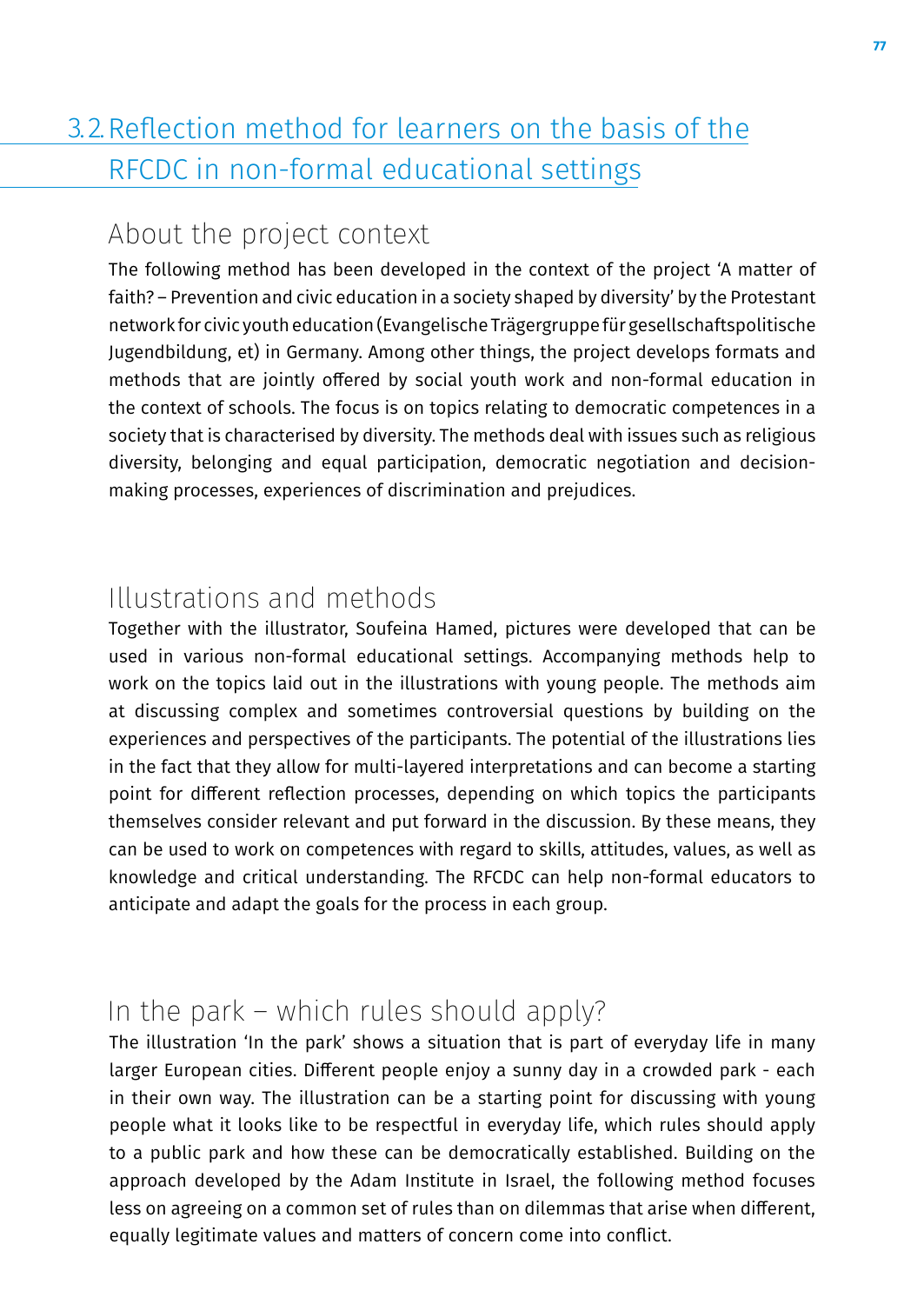

For this purpose, the method proposes the following steps:

- **Introduction:** Participants are divided into groups of five people. They receive the **1.** illustration and a worksheet. They are asked to have a closer look at the picture and to tell each other what they see and find remarkable. They should take notes. (10 min.)
- **Exercise, part 1:** Each group receives a second worksheet. It reads: 'On the right **2**. edge of the picture, you can see a sign with park rules. The following rules are written on it. First decide for yourself which of the rules you find useful. Then discuss in your team whether you have selected the same rules. (10 min.)

|                                                                   | <b>Agree</b> | <b>Disagree</b> |
|-------------------------------------------------------------------|--------------|-----------------|
| This park is only for residents.                                  |              |                 |
| The lawn must not be damaged.                                     |              |                 |
| It is forbidden to pitch tents.                                   |              |                 |
| Nudity is forbidden.                                              |              |                 |
| Wear appropriate clothing.                                        |              |                 |
| It is forbidden to display religious symbols.                     |              |                 |
| Vehicles have to stay outside.                                    |              |                 |
| Children playing have priority.                                   |              |                 |
| Carrying along and consuming drugs is prohibited.                 |              |                 |
| The number of participants at celebrations is limited to  people. |              |                 |
| Dangerous sports are prohibited.                                  |              |                 |
| Behave in a way that will not disturb others.                     |              |                 |
|                                                                   |              |                 |
|                                                                   |              |                 |

 $\overline{a}$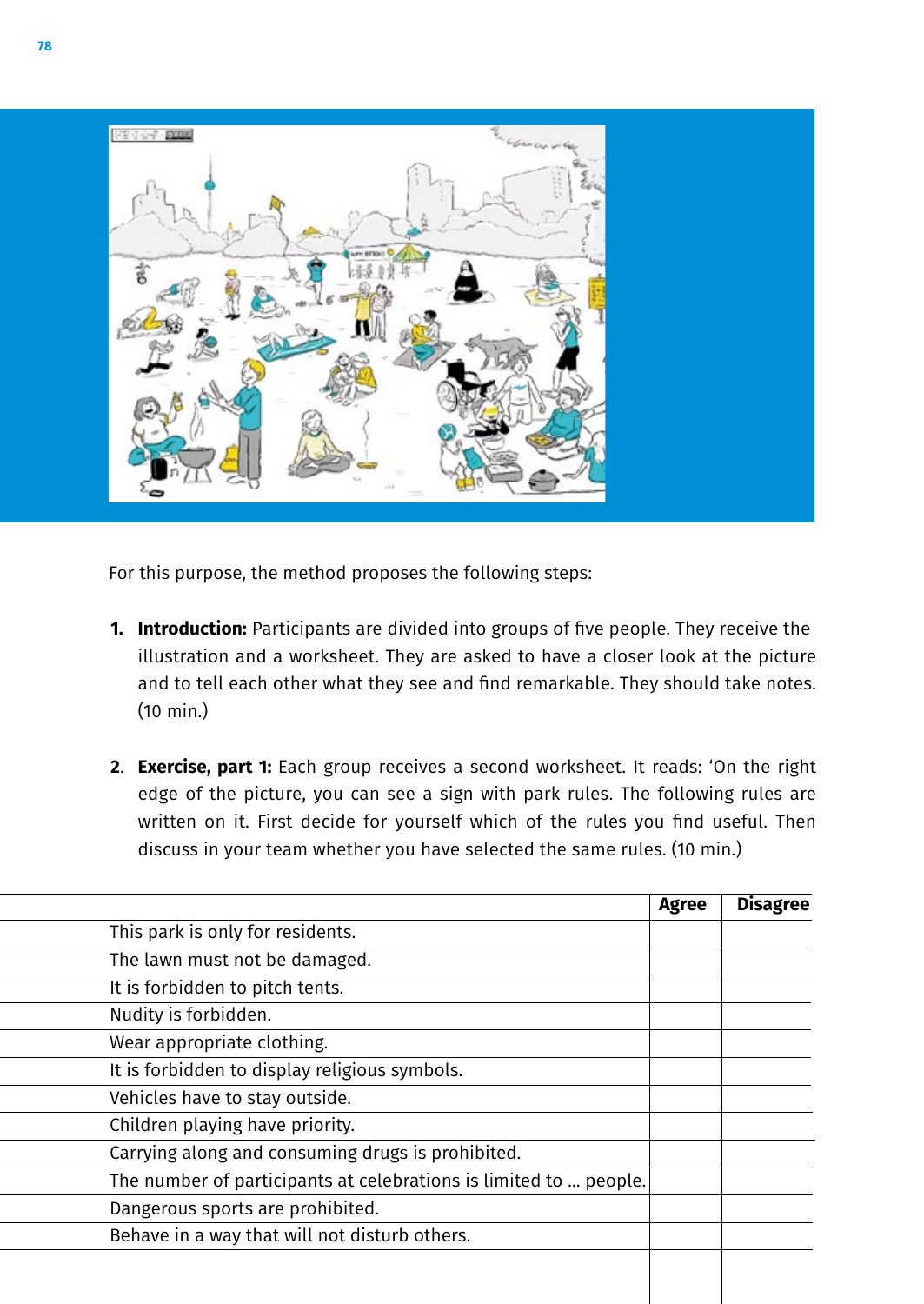- **Exercise, part 2:** *The groups are asked to write their own rules: 'What rules do you*  **3.** *think should apply in a public park? Write your own park regulations as a team.' (20 min.)*
- **Reflection:** In this exercise, reflection plays a major role (45–60 min.). It is important **4.** that it covers both the agreed upon results and the decision-making process that took place in each group. After participants came back together in the plenary, the trainer can use the following questions:
- What rules did you agree on?
- How did you feel during the exercise?
- How satisfied are you with your rules?
- For which rules was it difficult to come to a mutual decision?
- How did you come to a decision and how did you resolve different opinions?
- The trainer can use questions to focus on some of the following aspects of the exercise:
- How do we treat each other with respect?
- Why do we need (or not need) rules in a park? Who benefits if there are (no) rules?
- Who should decide which rules apply in this park?
- For which rules should a majority be able take a binding decision for everyone?
- Who should decide what is and what is not accepted in public?

The discussion will reveal that the question of which rules should apply in a shared public space is not an easy one to decide. The trainer should help participants to understand fundamental dilemmas related to the exercise. For example, participants might agree on the fact that everyone in the park should have an equal right to freedom, i.e., to use the park according to their needs and wishes. At the same time, they might reject certain behaviours. While one person in the park likes to listen to loud music outdoors, the next may have come to listen to the birds. Rules can help enable some individuals or groups to fulfil their needs, while automatically restricting the freedom of others. Thus, there can never be a solution that is equally suitable for everybody. Therefore, the question arises of how rules should be negotiated. Should a majority decide? How are the claims of a minority dealt with? And who is the group you have to ask if you want to make rules for a park? For example, do residents have a right to determine the parking rules? Not least, the trainer can point to the fact that rules can have unintended or even discriminatory effects on others that the participants are initially unaware of.

 The RFCDC can be used to reflect with learners on what kind of competences are needed for dealing with these dilemmas in a society that is increasingly diverse. The exercise helps to understand that cherishing the skills, values, attitudes and critical understanding outlined in the RFCDC by no means leads to harmony in a society, but a more intense and open-ended exchange about dealing with the dilemmas of democratic decision-making.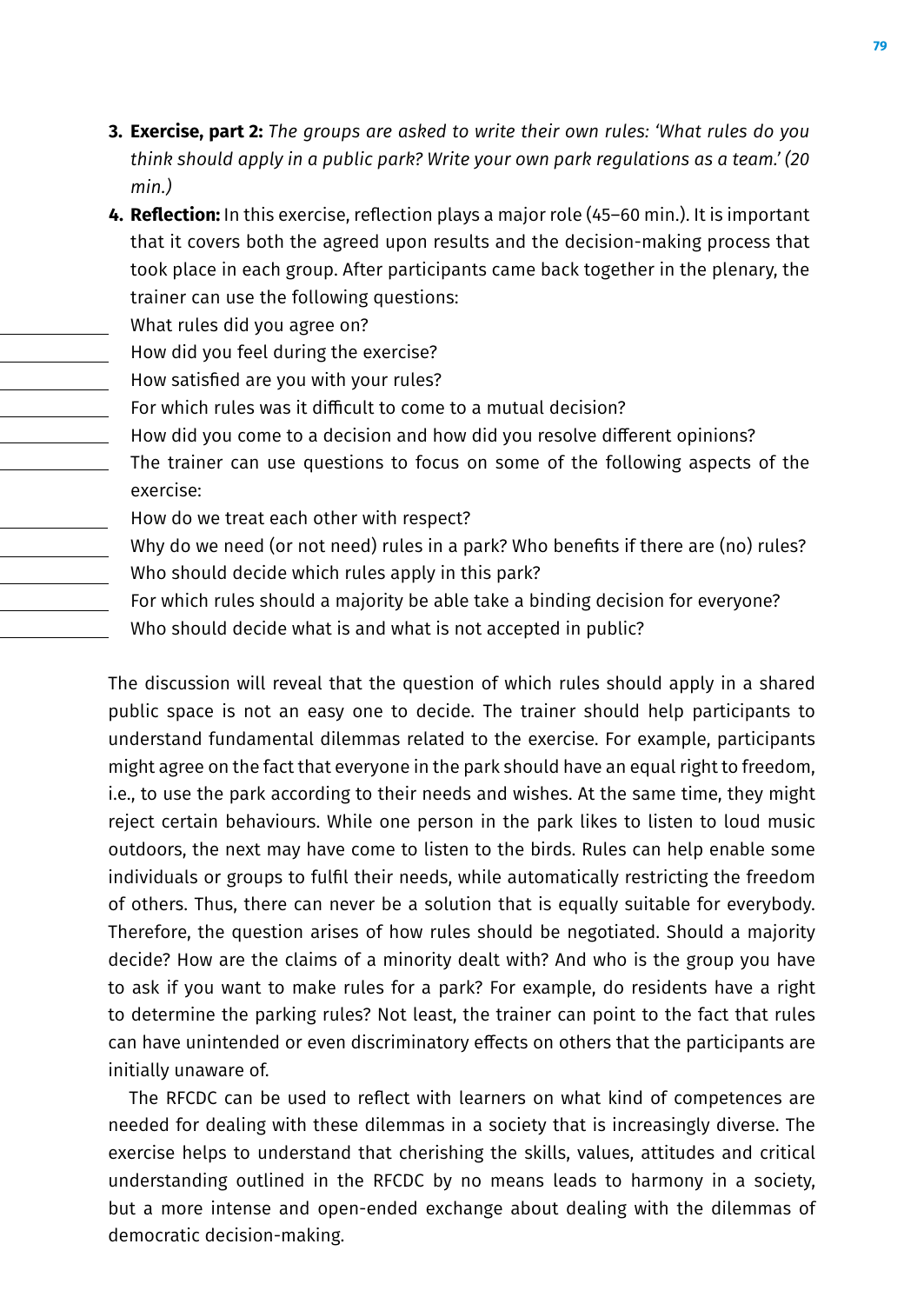# 3.3.RFCDC reflection methods for the peer education context

Methods of the RFCDC teacher self-reflection tool have been adapted to the context of the peer education project 'Understanding Europe' by Laura Meijer and Simon Oesterle

#### **Some preliminary remarks**

The following examples of methods help to reflect on the use of the RFCDC for peers who have experience in giving workshops at schools and/or in planning and delivering train-the-trainer events. The methods are suitable for a group or peer-to-peer context such as an analogue or digital training. Some methods can be adapted for an individual reflection process. The methods refer to situations in the classroom but could of course also refer to another educational setting.



'Understanding Europe', peer education project of the Schwarzkopf Foundation © Schwarzkopf Foundation

## **Method 1: Individual reflection – identifying your strengths and potentials**

#### **Goals:**

Peers reflect individually upon their own CDC and about which CDC they would like to develop further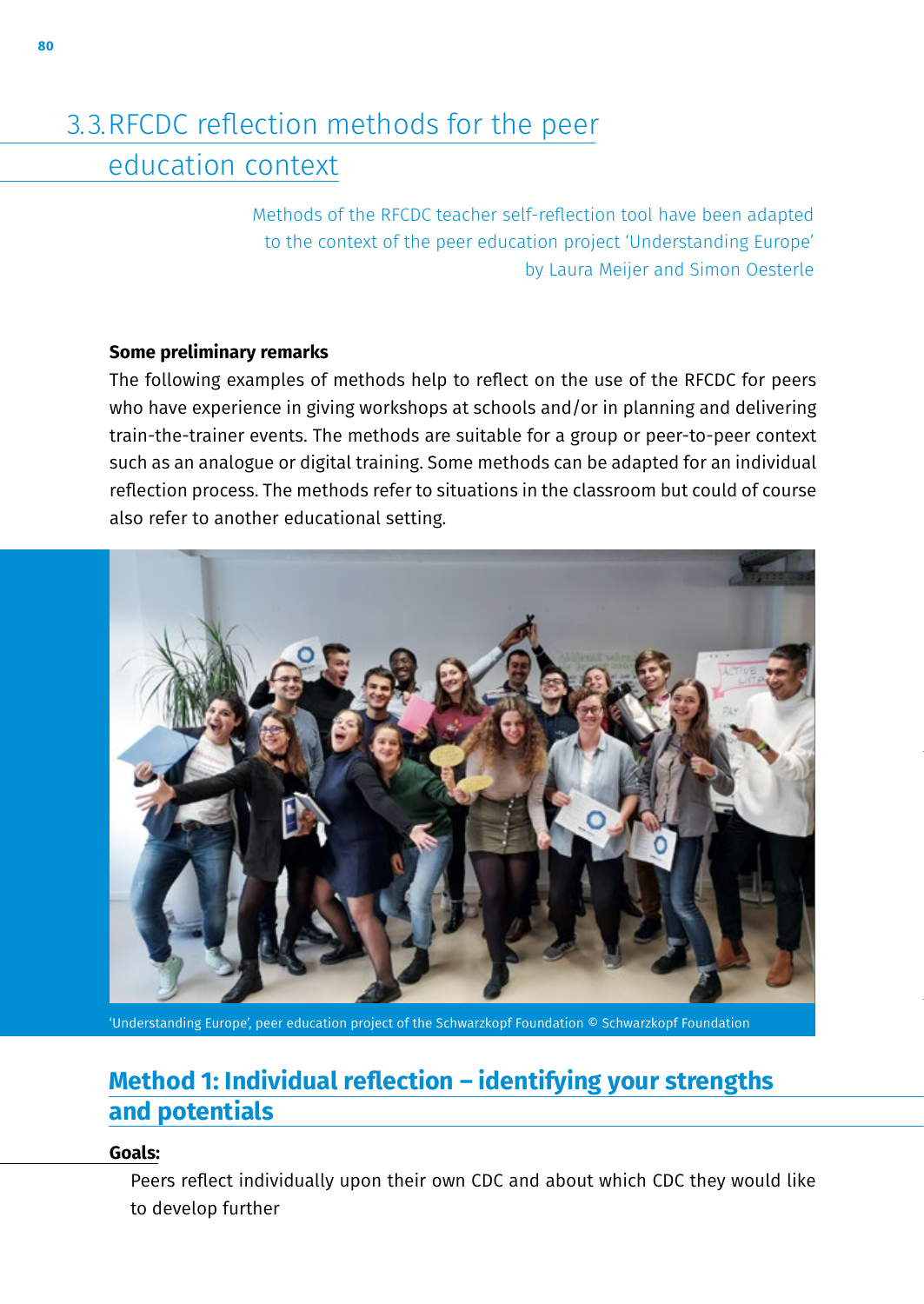**A.** Individual reflection (10 minutes):

- **1.** Identify up to three competences that you think you are good at as a peer trainer. In which situations in the past did you display these competences? Please choose situations in which you had the role as a peer trainer.
- If you think about these situations, what is needed (relations, support, resources) for you to act in this way?
- **2.** Now identify up to three competences that you would like to strengthen.
- Are there any situations in the past in which you have already shown these competences in some way? And are there any situations in which you would have liked to practice them more?
- If you think about these situations, what do you need in order to strengthen these competences (relations, support, resources)? What would have helped you in that situation to act differently?
- **B.** Optional: Sharing of experiences in big group (5 minutes):
	- Was it easy for you to think about concrete situations?
- When thinking about what is needed for you to use your competences, did you notice anything in particular, surprising, etc. that you would like to share with the group?
- Is there something you want to share that you learned or realised about yourself?

### **Method 2: Reflecting upon challenging classroom situations**

#### **Goals:**

Peers reflect upon what kind of competences are needed to address challenging situations in the classroom (scenarios)

Peers reflect upon possible good ways to respond to challenging situations in the classroom (scenarios)

#### **Preparation:**

Peers reflect upon what kind of competences are needed to address challenging situations in the classroom (scenarios)

#### **Examples:**

#### **Scenario I: Lack of expert knowledge**

In preparation for a workshop at a school about the EU, the peer trainer has read the workshop manual and some recent news on developments in the EU. He is looking forward to the workshop and feels well prepared to guide the discussion amongst the pupils. The evening before the workshop, he suddenly feels unsure. The EU is quite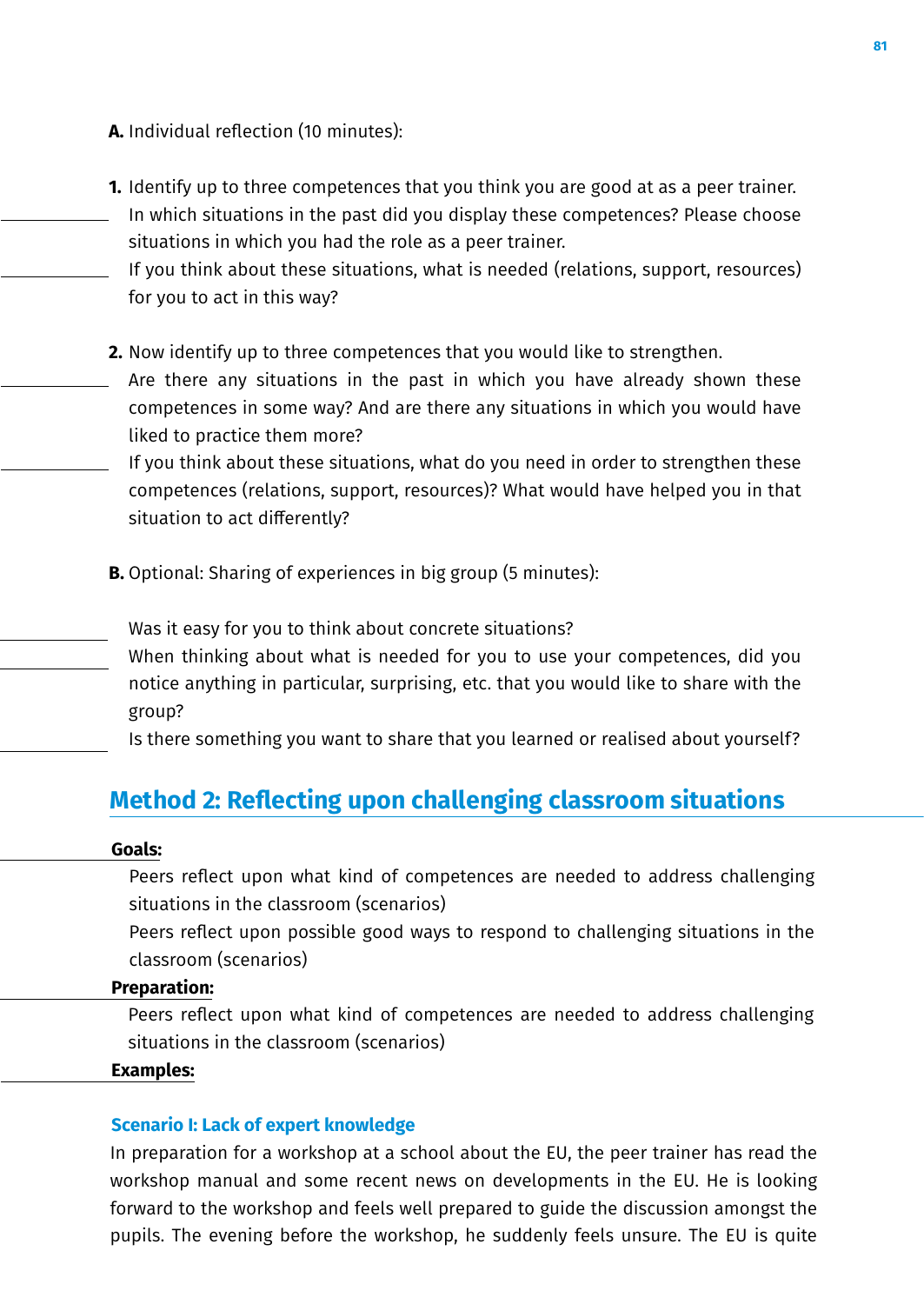a complex political system, and the peer-trainer feels like he hardly knows anything about the technical and legal issues. He is certainly NOT an expert. On the one hand, the peer-trainer wants to make the student questions a central part of the workshop the next day. On the other hand, he also does not want to appear uninformed if students ask questions that he is not able to answer.

#### **Scenario II: Protecting student sensitivities**

During a workshop, a student question collected in the beginning is about why the EU does not force all its member states to allow gay couples to adopt. The peer trainer finds this an interesting question, and having in mind the pupil-orientation, she decides to openly ask the question to the rest of the class: 'What is your attitude about gay couples adopting?' Most students remain silent. One student murmurs 'I don't care', another, 'it should be man and wife, shouldn't it?' Another student responds: 'I am fine with that, why not?' All in all, there is hardly any discussion and the peer trainer is quite insecure, because she thought that this question could have opened up a productive and interesting debate between the pupils.

#### **Scenario III: Compromising a student**

In a workshop, the topic of migration to the EU comes up. The peer-trainers highlight the difficulty that many refugees face when they arrive to a new country in the EU. At some point, one of the peer trainers turn to a pupil who said earlier that he came to this country with his family a year ago and he asks him: 'How was it when you arrived and had to learn a new language and get to know how things work around here?' Some of the other pupils start to giggle as the pupil who has been addressed flushes red and doesn't say a word.

#### **Scenario IV: A sexist comment**

In between two parts of a workshop, it is a bit noisy in the classroom. Most of the pupils are chatting with each other. Suddenly, one of the peer trainers hears a student making a sexist comment about the other trainer's clothes. The trainer addressed is clearly feeling very uncomfortable. Most likely, none of the other students have heard the comment, nor has the teacher, who is sitting in the corner of the room. The peer trainer is very insecure about what to do but decides to continue with the next part of the workshop.

#### **Scenario V: How open is an open discussion?**

When it comes to the topic of migration and whether the EU should do more to protect borders, one pupil says: 'You do not want to hear what I have to say! If I share my opinion, you will tell me that I am a Nazi.' One peer trainer does not really react and asks another pupil for her opinion, but the other peer trainer steps in and states that this is an open discussion and the trainer is actually interested in hearing the pupil's opinion.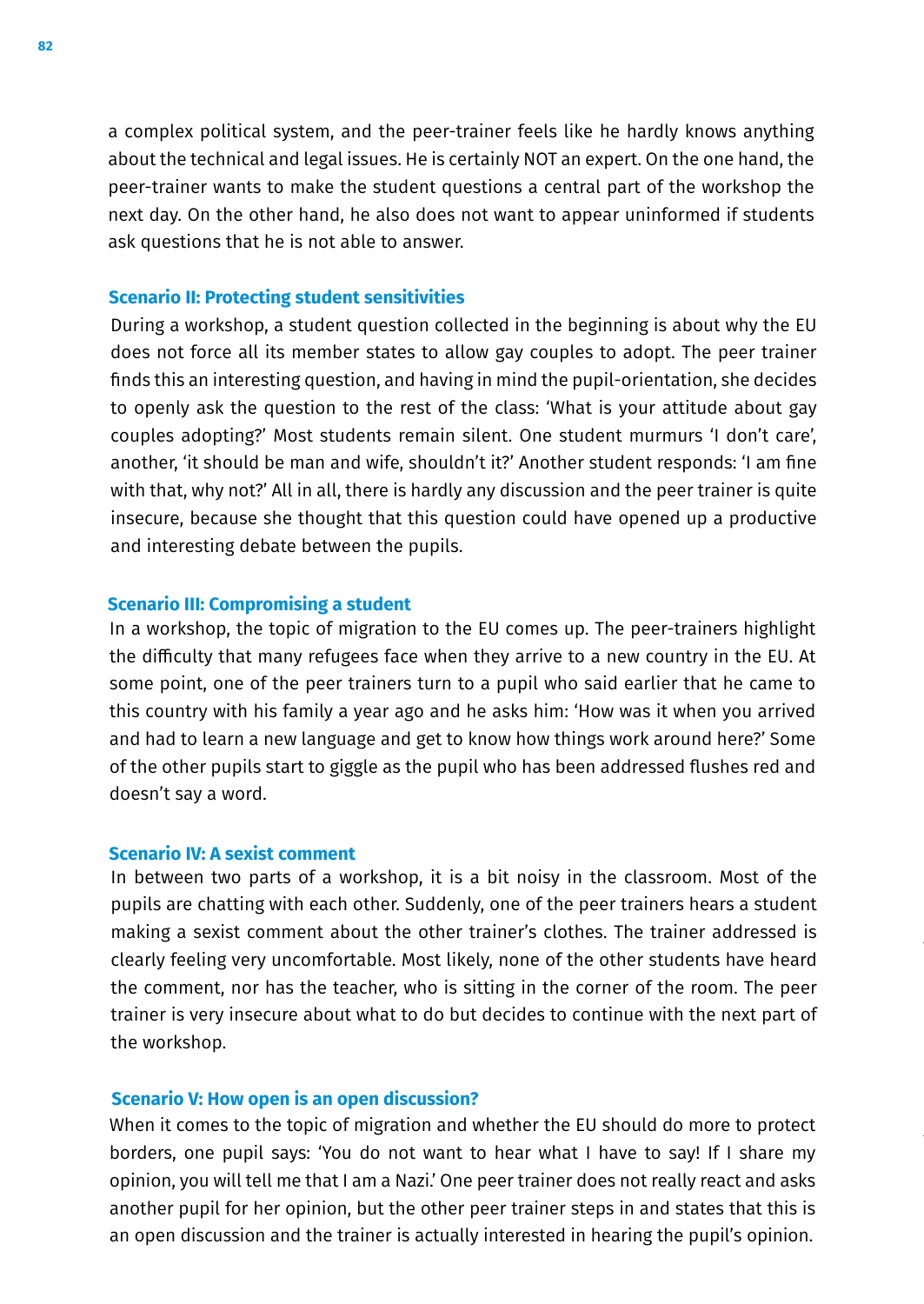#### **Scenario VI: Too young to be a peer**

There is a workshop in a vocational school. The teacher is not joining the workshop. When the students enter the classroom, it becomes clear that most of them are at least three years older than the peer trainers. In the introduction round one of them asks the peer trainers for their age. Someone whispers to another person, 'what are these kids doing here?' and one other pupil even speaks up and asks 'I'm not sure what I can learn here.' The peer trainers, hearing the comments, answer that they will not tell how old they are.

- **A.** Discussion in groups of 2-4 people (10-15 minutes for each scenario)
- **1.** Reflection on the situation
	- What do you think about the reaction or attitude of the peer trainer(s)? How do you think the peer trainer(s) could have reacted differently to this situation? How could the scenario continue?
- **2.** Choose up to three competences you think are important for the trainer in this situation.
- **3.** Describe how the situation might look with these competences.
- Are there any points from your reflection that you would like to take for your own **4.**  practice as a peer trainer?
- **B.** Optional: Sharing of experiences in big group (5 minutes)
- What was difficult, what was easy? **1.**
	- Was there something that surprised them?
	- It can be interesting to let each group share the CDC they picked. If there is a wide variety, you can use this to reflect upon the fact that the CDC are very interlinked, and that the situation can be looked at from different perspectives.

### **Method 3: Reflecting your own experiences in the classroom**

#### **Goals:**

- Peers reflect upon what kind of competences are needed to address challenging situations experienced in the classroom
- Peers reflect upon possible good ways to respond to challenging situations experienced in the classroom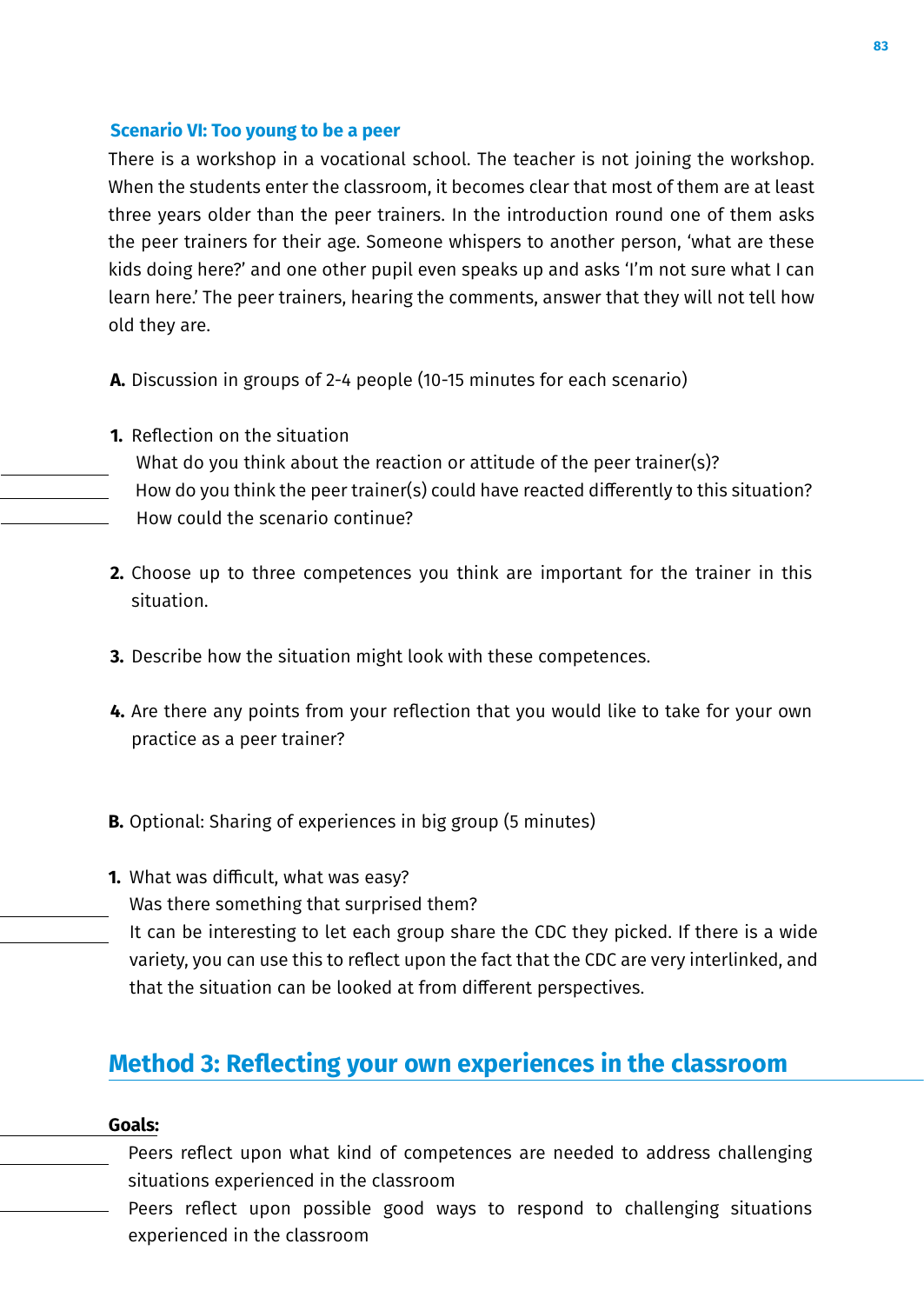#### **Preparation:**

 Prepare a 'wheel of competences' (see example) with those CDC that you consider as most important for the respective peer education format(s).

#### **Method:**

- Think about a specific educational situation (in which you had the role of a peer **1.** trainer) which was challenging in some way for you or where you had the feeling you did not act in the best way. Such challenging situations might be uncomfortable to reflect upon, but they offer opportunities for self-development and improvement.
- Evaluate your reaction with the 'wheel of competences'. **2.**
- Optional: Add a competence which seems especially important to you in this situation. Mark on each line how much you have practiced the competence. The more you have practiced it, the further outside you place your mark.
- **3.** Reflection on the situation: What worked well? What could you have done differently?

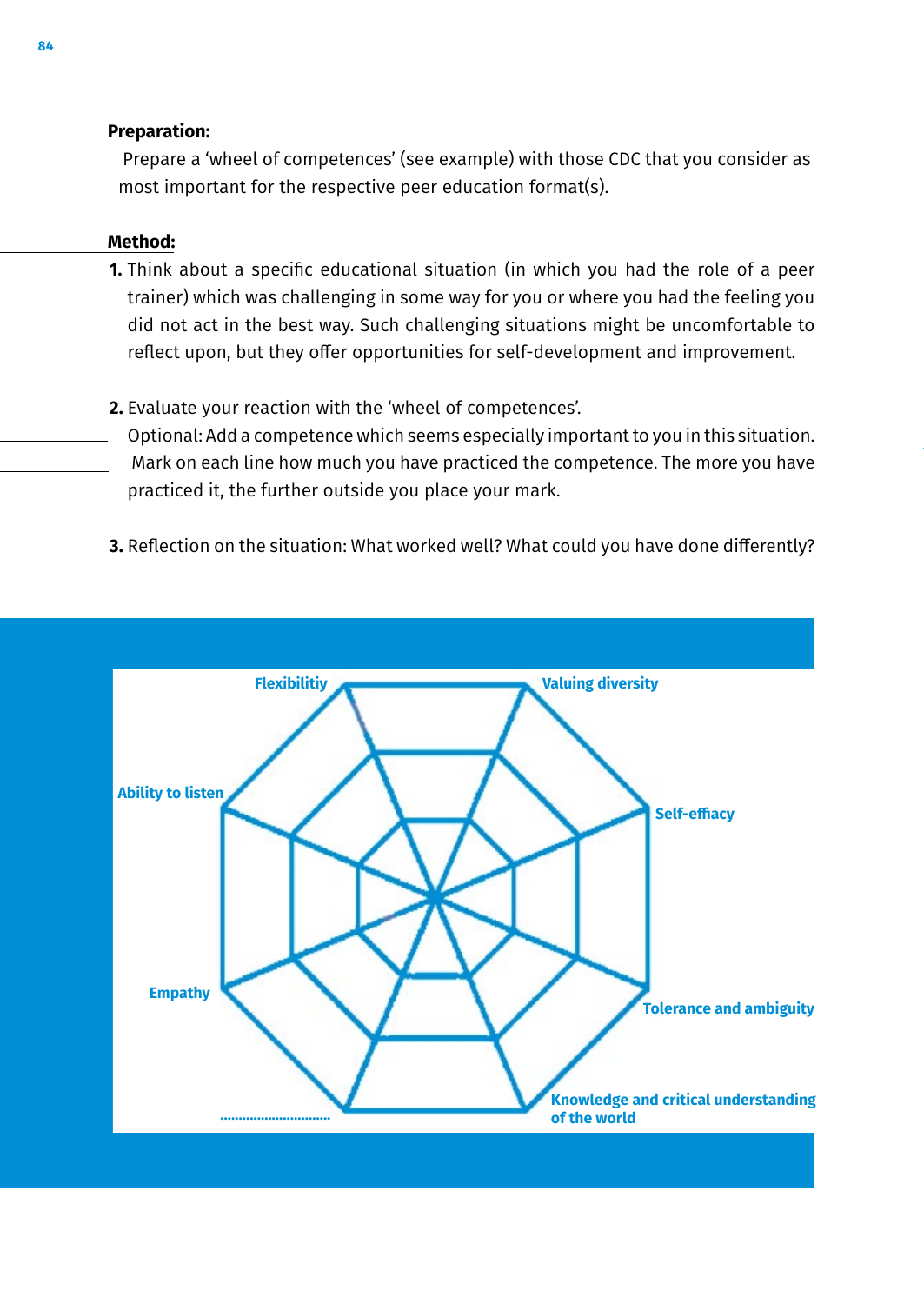

# What is done to implement the RFCDC?

By Claudia Lenz and Patricia Hladschik

The CoE's policy in the field of education has a non-binding character. Member states, even if they supported the RFCDC and influenced the different choices made during the different stages of its development, are not obliged to implement the framework. Moreover, the CoE has neither control nor sanctioning mechanisms to secure, that the framework is used and implemented in line with the philosophy and ethos behind it.

 But the Council can use its influence on the educational ministries in the member states in order to exercise some 'soft pressure', meaning the constant reminder that something should be done with RFCDC and to create some arenas for information and exchange creating a channel of influence toward the ministries.

 At the moment, the Council follows a 'triangle approach' with the establishment of the Education Policy Advisors' Network (EPAN), the project 'Free to Speak, Safe to Learn – Democratic Schools for All' and with a remarkable set of coordinated measures, tools and activities related to the framework and its implementation as such.

 The European Network of Policy Advisors (EPAN), composed by representatives of ministries of education in all CoE member states (or institutions delegated by the ministries to fulfill this role), was launched in 2018. The EPAN network is composed of three working groups: one on curriculum development, one on teaching and learning and one on assessment. The groups meet three to four times a year in order to exchange experiences and discuss various issues related to the implementation of the RFCDC at all levels of the educational system.

 The work of EPAN since 2019 has shown that different countries approach RFCDC from very different starting points. Some countries, like the Nordic countries, regard the Framework as being in line with but not necessarily better than existing approaches and practices. These countries may see the RFCDC as a useful tool to build on and complement existing structures.

In several CoE member states where curriculum reforms imply a transformation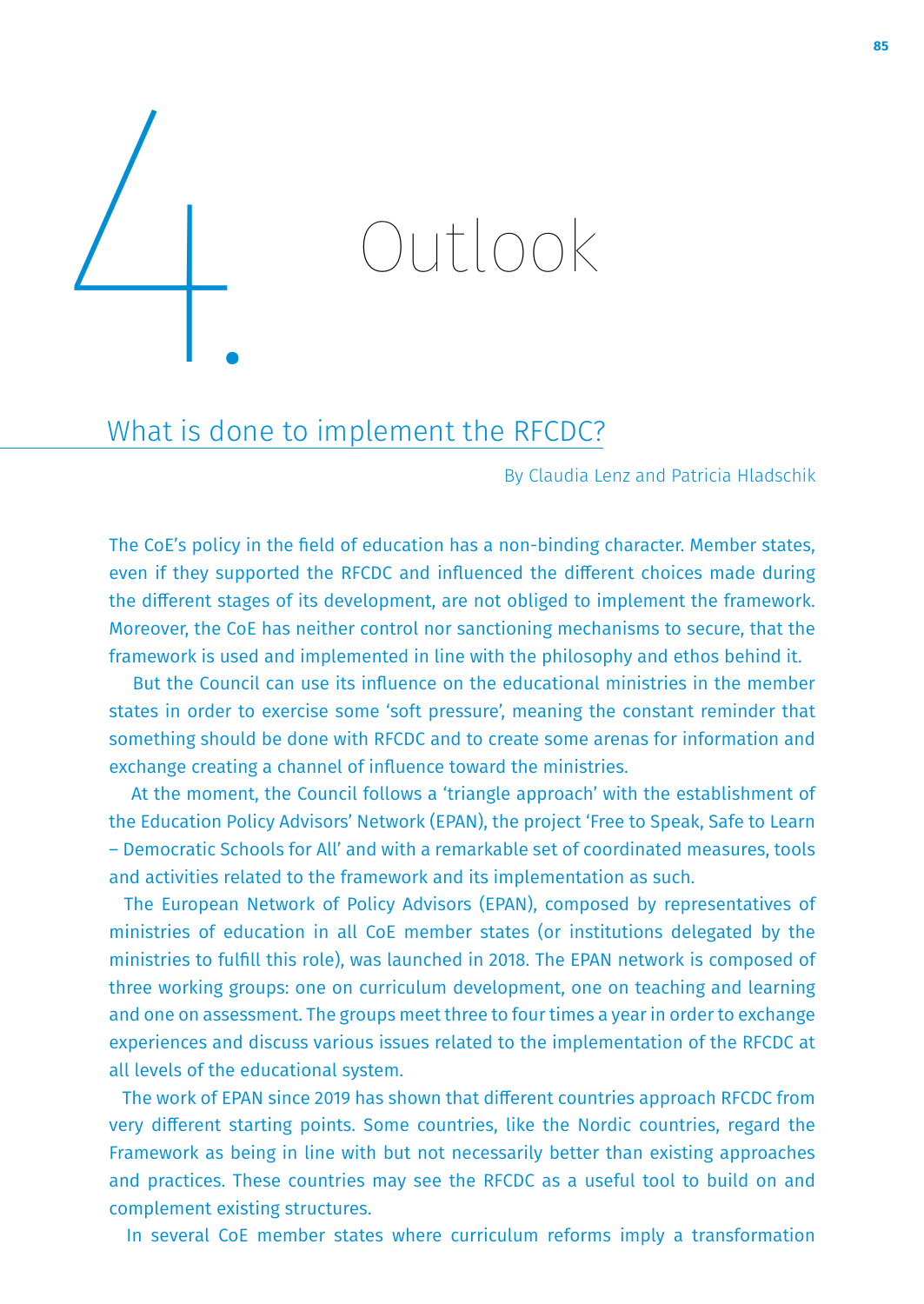to competence-based curricula, the framework can serve as an inspiration or even blueprint for curriculum design. Countries like Andorra, Ukraine and Moldova have included the RFCDC entirely in national curricula. Often large-scale teacher training programmes are accompanying the reform in order to equip teachers with the competences needed to educate in line with the RFCDC. This, for example, is the case in Serbia. In other countries, a RFCDC component has been integrated in already existing educational programmes. Here, NGOs can be included in the implementation of the Framework, building a bridge between formal and non-formal education. An example for this practice is Greece.

 Besides the training for teachers, a focus on schools as arenas of education for democratic citizenship is crucial for the implementation of the RFCDC. The CoE has for a long time promoted a whole school approach in EDC/HRE; in 2018, the campaign Free to speak – save to learn. Democratic schools for all was launched. In 2019, the campaign was transformed into a project aiming to build a long-lasting and pan-European network for schools working continuously and systematically with democracy and inclusion. One of the explicit goals of the project is the promotion of the RFCDC.

In the last two years, a set of practice-oriented tools was developed in order to support the implementation of the RFCDC:

The RFCDC Teacher Self-Reflection Tool. Under the motto 'The self-reflected democratic practitioner – A journey to democratic teacher ethos and a democratic culture in school' the teacher reflection tool addresses all practitioners at all levels (in-service and pre-service; acquainted or not acquainted with RFCDC) and can be used on an individual basis, as well as a basis for group or peer reflection. The tool focuses on the teacher's own democratic skills and helps to integrate self-reflection and self-observation into everyday pedagogical work. Due to the practice-oriented approach, which initially provides for work with fictitious scenarios and then integrates scenes that teachers have experienced themselves, the tool can become a constant companion in educational practice.

The RFCDC Portfolio that can be used for teaching, learning and assessing competences for democratic culture. It provides learners with the opportunity to reflect on their competences, to collect data and documents which support and stimulate their reflections, and to think about how they will further develop their competences in the future. The Portfolio also provides evidence about how a learner's proficiency in the use of those competences is developing, which may be used for formative or summative assessment purposes. There are two versions of the Portfolio under development, one for Younger Learners (children up to approximately the age of 10-11 years) and a second Standard version (for learners from approximately 10-11 years upwards). Each version is accompanied by a Guide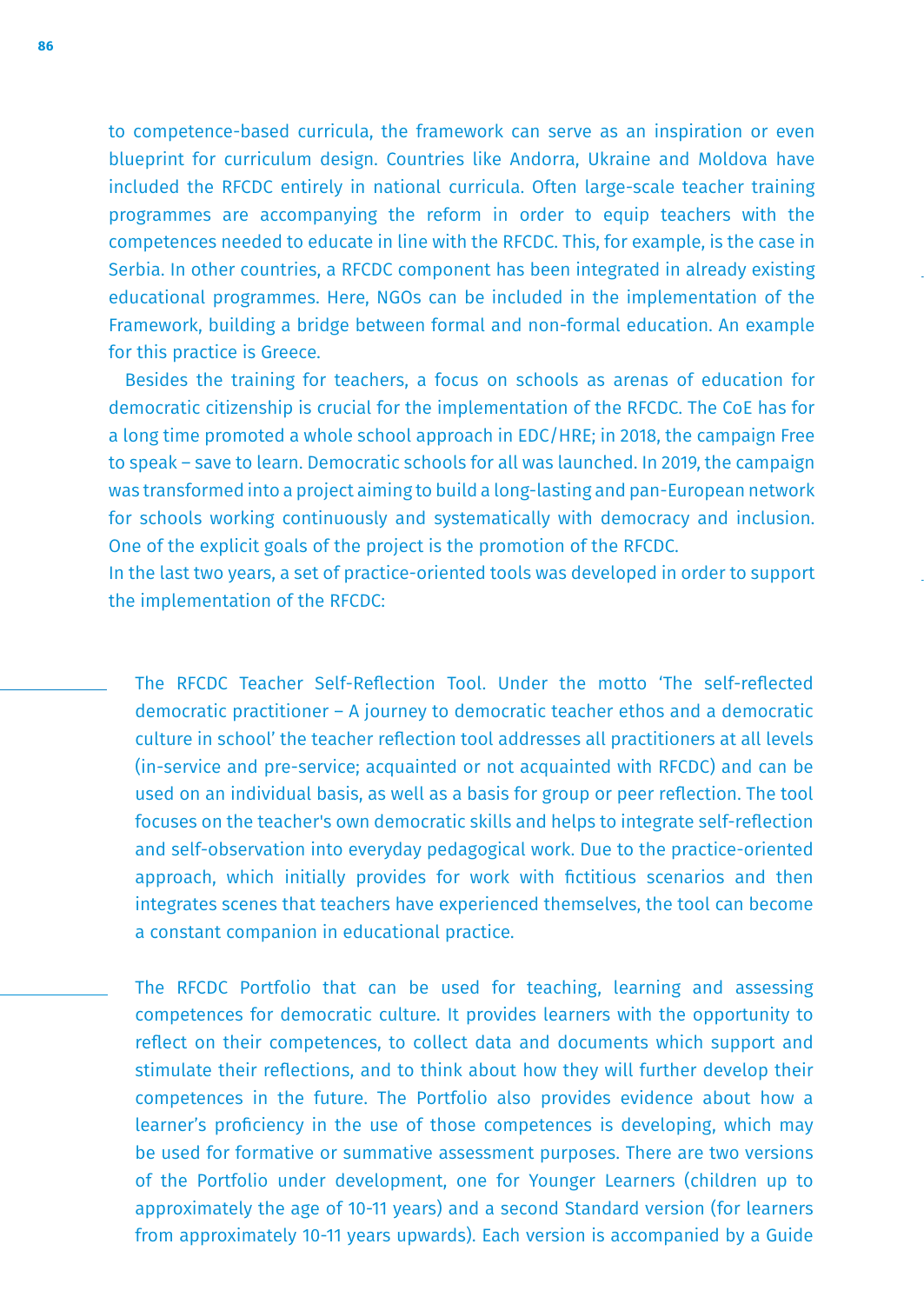for Teachers. All Portfolio documents and the feedback questionnaire will be made available in English, but the Portfolio can be used by students in their own languages. The final version of the Portfolio documents will be made available by the end of 2020.

- Descriptors for Young Learners: The main set of descriptors was based on a piloting process involving learners aged 10 years and older. In order to support teachers working for the development of competences for democratic culture with children below the age of 10, a separate set of descriptors has been developed and tested. These descriptors have not been scaled by level of proficiency, due to the specificity of the dynamics and variability in the development of competences at this early age. Some of these descriptors correspond to descriptors that are also valid for learners above 10 years of age, some are reformulations of descriptors for older learners but taking into account the age of the children, while others are new descriptors that are appropriate for children below 10.
- The Steering Committee for Education Policy and Practice (CDPPE) in March 2020 installed a Working Group on Training with the mandate to support the strategy on implementing the Reference Framework of Competences for Democratic Culture (RFCDC) in the biennium 2020-2021 by developing 'the Council of Europe's RFCDC blended and other training learning tools, with modularised content, the aim being to mainstream and institutionalise RFCDC Training in States Parties to the European Cultural Convention'. (CoE, 2020c)

It is the declared aim of the Council of Europe to incorporate the RFCDC as both a conceptual basis and a supporting pillar in important educational projects. One of the first projects in which this succeeded is the Digital Citizenship Education (DCE) Project. In order to respond adequately to the increasing digitization, the CoE decided to strive for mainstreaming democratic competences in this area as well. The DCE Project was developed by the Expert group on Digital Citizenship Education in the years 2016- 2018 with the aim to develop policy guidelines to further support national authorities in developing digital citizenship education policies. The DCE Project builds on the achievements of the Council of Europe's long standing programme on Education for Democratic Citizenship and Human Rights Education (EDC/HRE), and the initial results of the project on Competences for Democratic Culture, as well as cooperation activities in other sectors (Internet Governance and Children's Rights). It was approved by the Steering Committee for Educational Policy and Practice (CDPPE) at its 2015 plenary meeting and launched in March 2016 as part of the 2016-2017 programme.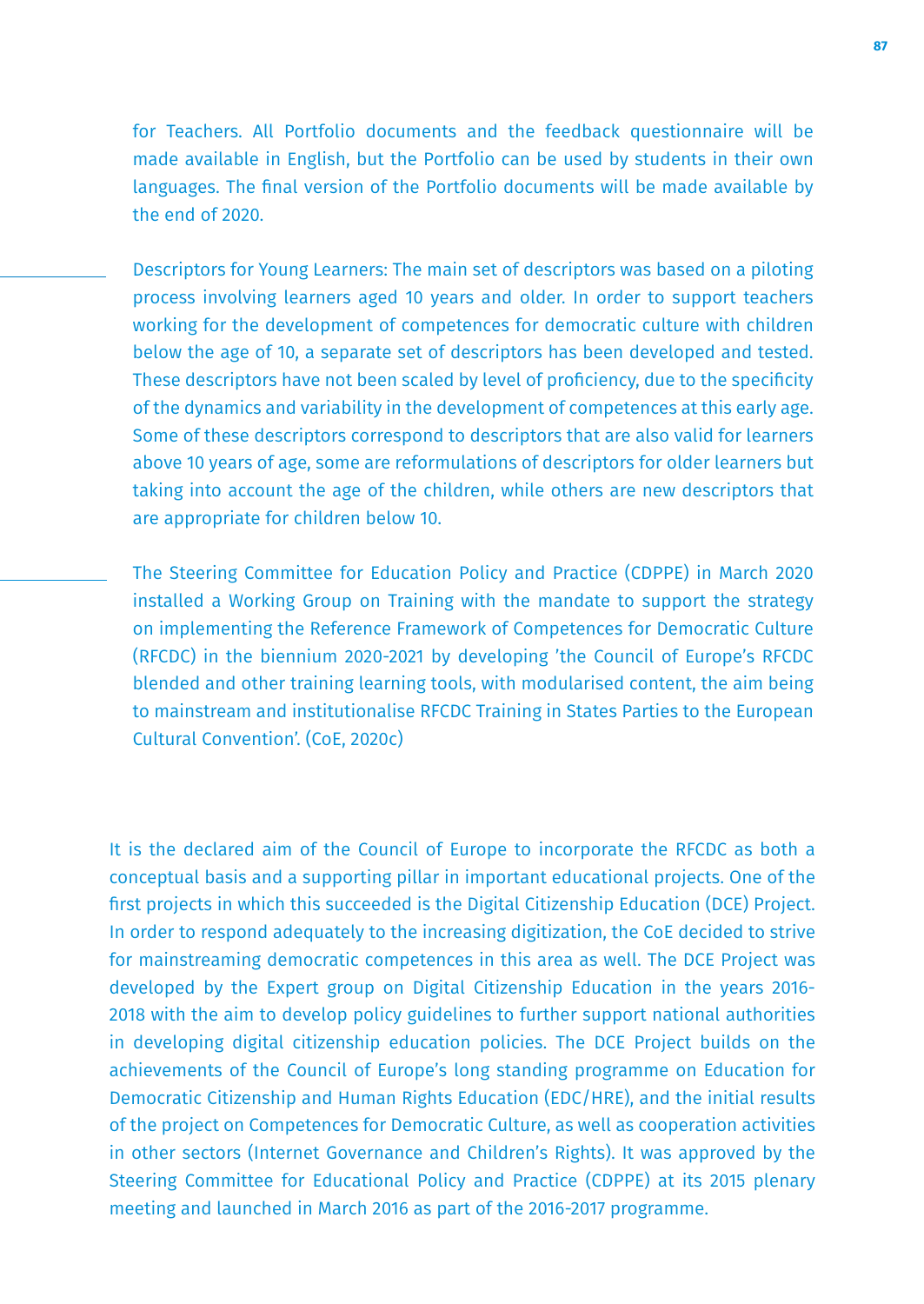The most important results until now:

- The comprehensive Digital citizenship education handbook - Being Child in the Age of Technology (COE, 2020a), which builds on the RFCDC and complements the Internet literacy handbook as part of a coherent approach to educating citizens for the society in the future.
- The DCE Handbook is accompanied by the Digital Citizenship Education Trainers Pack, which supports the roll-out of the project in all member states. (COE, 2020b)

The measures presented show that the implementation initiatives of the CoE to date are essentially aimed at formal education. Therefore, an initiative related to the pan-European Networking European Citizenship Education (NECE, a broad network of individuals and organizations working in the field of civic/citizenship education, founded and mainly funded by the German Federal Agency for Civic Education) needs a special mention. The NECE focus group on Competences for Democratic Culture (www.politik-lernen.at/necefocusgroupcdc) is a remarkable initiative as it shows the value of CDC for the non-formal sector and thus also the potential of CDC as a 'bridge builder' between formal and non-formal education. In 2018, the focus group was established, composed of representatives from formal and nonformal education institutions and networks. Coordinated by polis – The Austrian Centre for Citizenship Education in School together with the DARE network – Democracy and Human Rights Education in Europe, the members of this focus group explored the uses of the RFCDC and its elements in various educational contexts in Austria, Germany, Italy, the Netherlands, and Switzerland. The potential of this initiative lied in the use of RFCDC to strengthen the cooperation between and intersection of formal and non-formal education. This publication is one of the results of the work of the focus group.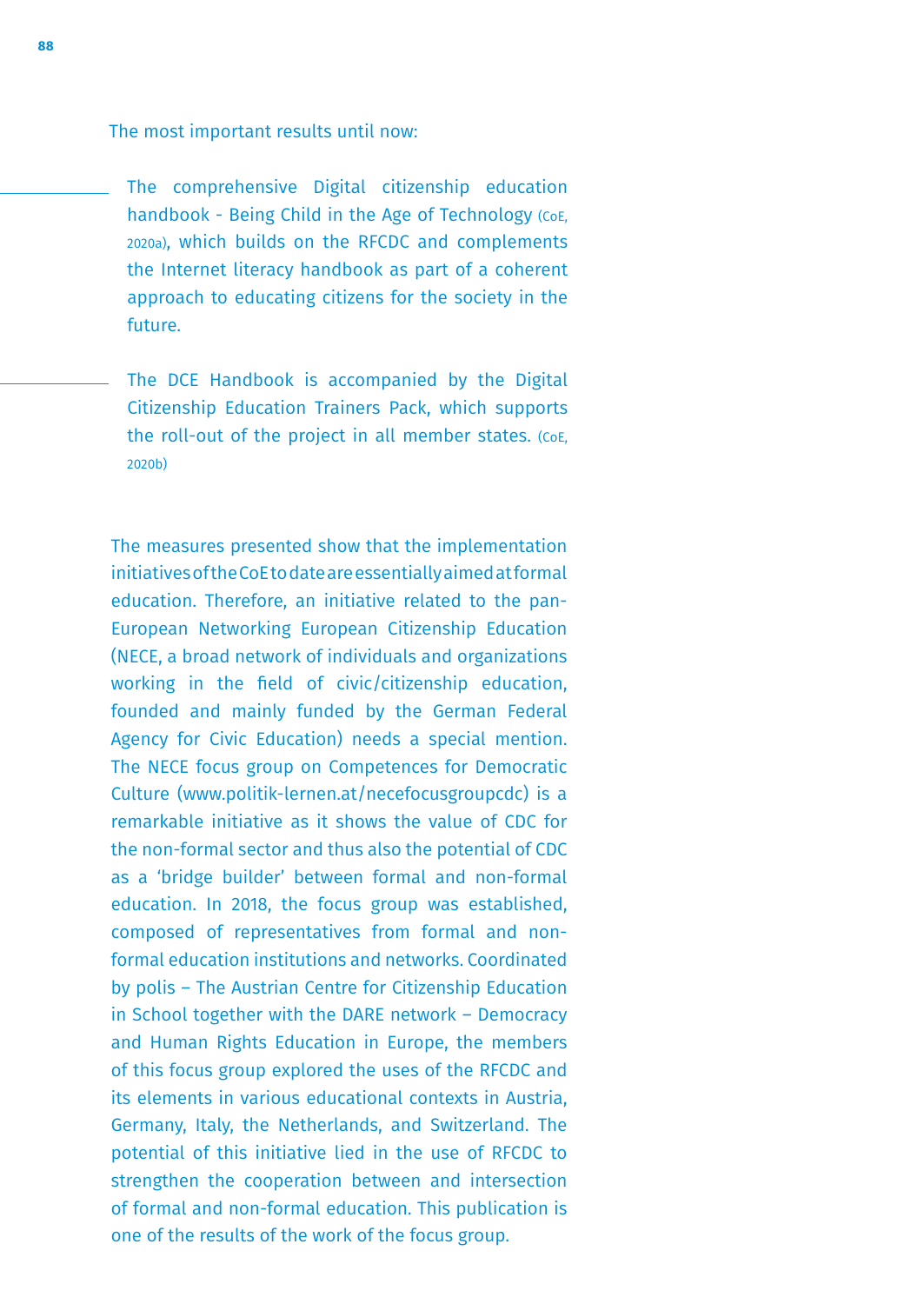Which way goes the RFCDC – top down, bottom up or the interplay of both?

 This text has provided an introduction into the background, history and content of the Reference Framework of Competences for Democratic Culture. The complex and comprehensive character of the framework, as well as the mandate and working mode of the CoE, make it impossible to predict if the RFCDC will have a strong impact on educational policies and practices in Europe and, if so, in which way and where. There are risks and pitfalls related to the framework, especially connected to the possible (mis) use as a testing instrument or even means of indoctrination. But the experiences shared by teachers and teacher trainers who took part in the development of the framework and the implementation activities since its launch send an encouraging message: the butterfly and the accompanying descriptors can give educators a more coherent and systematic approach towards educational systems, institutions and practices which are based on carefully listening to, identifying the strengths and capabilities in and, finally, empowering learners.

 For this end, probably an interplay of top-down and bottom-up initiatives by a broad range of stakeholders is needed.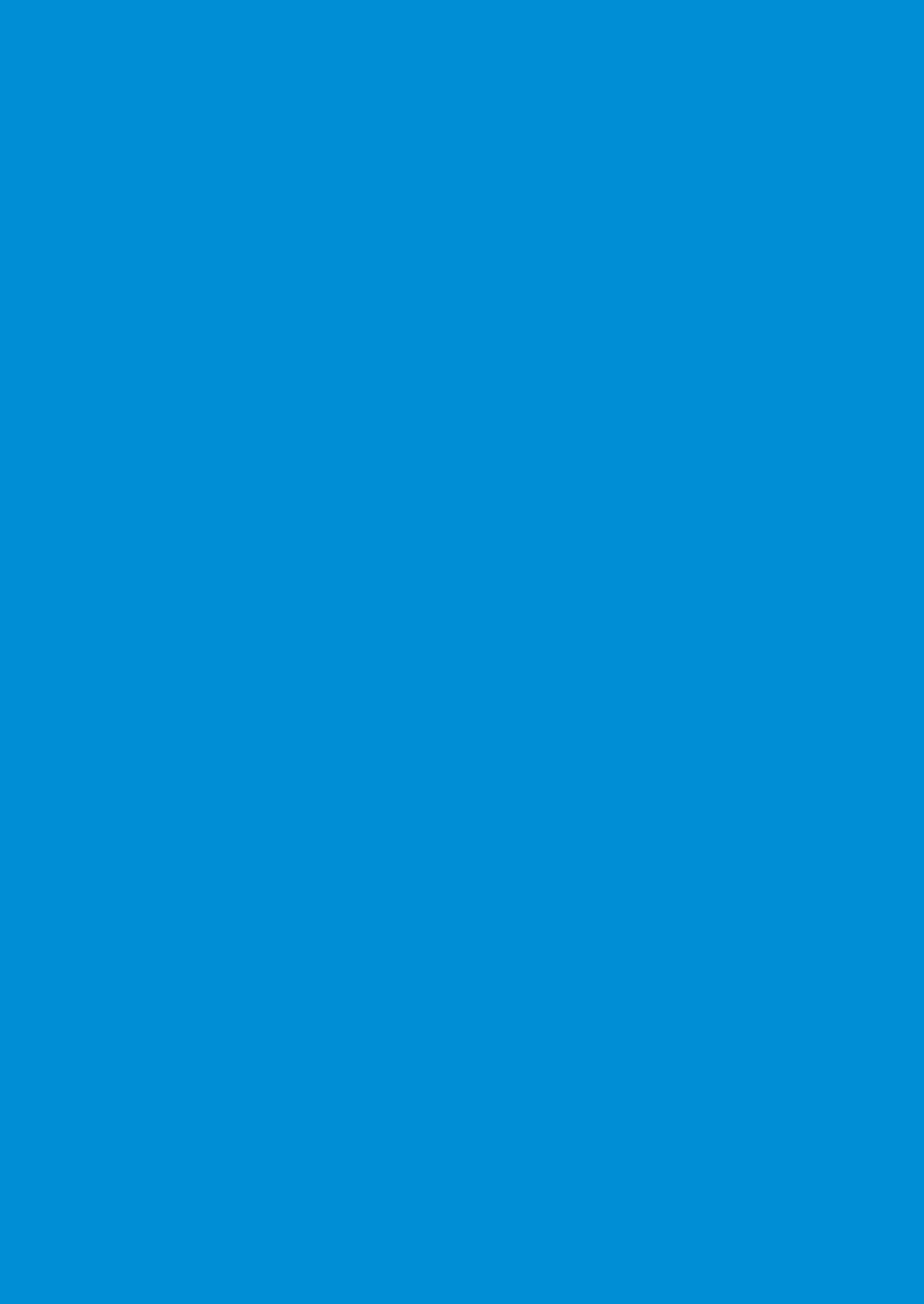### **References**

Bacigalupo, M., Kampylis, P., Punie, Y., Van den Brande, G. (2016). https://doi.org/10.2791/593884 EntreComp: The Entrepreneurship Competence Framework. Luxembourg: Publication Office of the European Union

Bäckmann, E. and Trafford, B. (2007) Democratic Governance of Schools. Council of Europe Publishers. Available at: https://rm.coe.int/CoERMPublicCommonSearchServices/DisplayDCTMContent?documentId=09000016804952d0 (Accessed 7 December 2020).

Bergan, S. (2014) About the Project Competences for Democratic Culture and Intercultural Dialogue. Available at: www.coe.int/en/web/education/about-the-project-competences-for-democratic-cultureand-intercultural-dialogue (Accessed 7 December 2020).

Brett, P., Mompoint-Gaillard, P. and Salema, M. H. (2009) How All Teachers Can Support Citizenship and Human Rights Education: A Framework for the Development of Competences. Strasbourg: Council of Europe Publishers. Available at: https://rm.coe.int/CoERMPublicCommonSearchServices/DisplayDCTMContent?documentId=09000016802f726a (Accessed 7 December 2020).

CoE (2001) Recommendation Rec (2001)15 of the Committee of Ministers to Member States on History Teaching in Twenty-First-Century Europe. Available at: https://search.coe.int/cm/Pages/result\_details. aspx?ObjectId=0900001680909e91 (Accessed 7 December 2020).

CoE. (2008) White Paper on Intercultural Dialogue "Living Together as Equals in Dignity". Strasbourg: Committee of Ministers, Council of Europe. Available at: www.coe.int/t/dg4/intercultural/source/white%20paper\_final\_revised\_en.pdf (Accessed 7 December 2020).

CoE. (2010) Charter on Education for Democratic Citizenship and Human Rights Education Recommendation CM/Rec(2010)7. Available at: https://rm.coe.int/CoERMPublicCommonSearchServices /DisplayDCTMContent?documentId=09000016803034e3 (Accessed 7 December 2020).

CoE (2011) Recommendation CM/Rec (2011)6 of the Committee of Ministers to member states on intercultural dialogue and the image of the other in history teaching. Available at: https://search.coe.int/cm/Pages/result\_details.aspx?ObjectID=09000016805cc8e1 (Accessed 7 December 2020).

CoE. (2015) The Fight against Violent Extremism and Radicalisation Leading to Terrorism-Action Plan. 125th Session of the Committee of Ministers, Brussels, 19 May. Available at: https://search.coe.int/cm/Pages/result\_details.aspx?ObjectID=09000016805c3576 (Accessed 7 December 2020).

CoE. (2016) Competences for Democratic Culture: Living Together as Equals in Culturally Diverse Democratic Societies. Available at: https://rm.coe.int/16806ccc07 (Accessed 7 December 2020).

CoE. (2017) Youth Work Recommendations CM/Rec(2017)4. Available at: https://rm.coe.intcmrec-2017-4-and-explanatory-memorandum-youth-work-web/16808ff0d1 (Accessed on 29 January 2021).

CoE. (2017) Reference Framework Competences for Democratic Culture (Vol. 1.–3.). Available at: https://rm.coe.int/prems-008318-gbr-2508-reference-framework-of-competences-vol-1-8573-co/16807bc66c (Vol. 1) (Accessed 7 December 2020).

https://rm.coe.int/prems-008418-gbr-2508-reference-framework-of-competences-vol-2-8573 co/16807bc66d (Vol. 2) (Accessed 7 December 2020).

https://rm.coe.int/prems-008518-gbr-2508-reference-framework-of-competences-vol-3-8575 co/16807bc66e (Vol. 3) (Accessed 7 December 2020).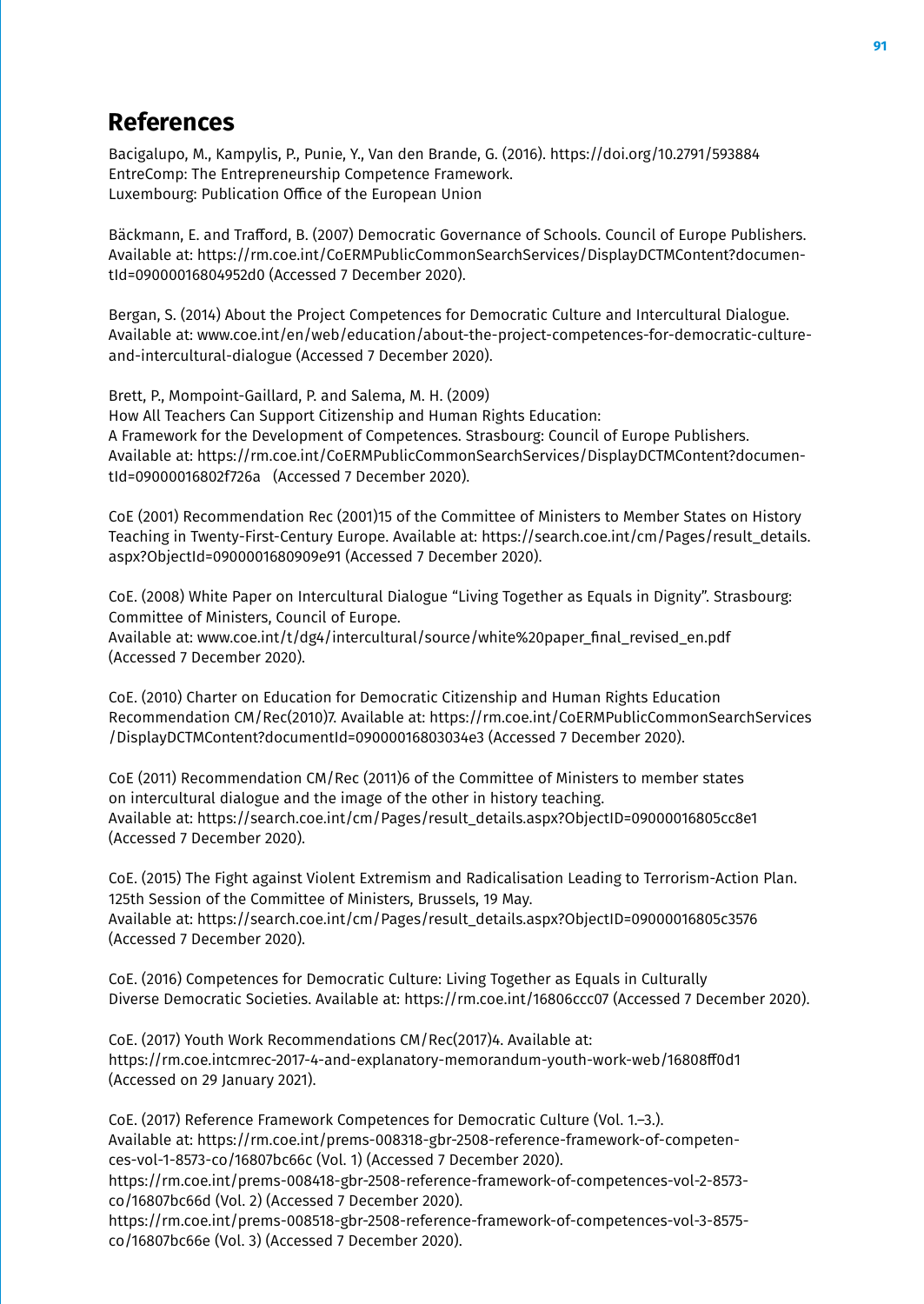CoE. (2020a) Digital Citizenship Education Handbook. Being a Child in the Age of Technology. Available at: https://www.coe.int/en/web/digital-citizenship-education/-/being-child-in-the-age-oftechnology-difgital-cititzenship-education-handbook (Accessed 7 December 2020).

CoE. (2020b) Digital Citizenship Education Trainer's Pack. Available at: https://rm.coe.int/digital-citizenship-education-trainers-pack/16809efd12 (Accessed 7 December 2020).

CoE. (2020c) Terms of Reference RFCDC Working Group on Training 2020- 2022. Steering Committee for Education Policy and Practice (CDPPE), 13th Plenary session. Strasbourg, 18 (as from 9 am) – 20 March 2020, Item 4.1.a.

Gegen Vergessen – Für Demokratie e. V. (2019): lebensweltnah & partizipativ – Mit Peer Education gesellschaftliche Vielfalt und Demokratie fördern. Available at: https://www.gegen-vergessen.de/ fileadmin/user\_upload/Gegen\_Vergessen/Dokumente/Broschueren/Peer\_Education\_2019.pdf (Accessed on 29 January 2021).

Gemeinsame Initiative der Träger Politischer Jugendbildung (GEMINI) im Bundesausschuss Politische Bildung (bap) e.V.. Team Up – Außerschulische Politische Jugendbildung in Kooperation mit Schule, 2020. Available at: https://www.adb.de/download/doc1/20\_Gemini\_Teamup\_Brosch\_DS\_0.pdf, (Accessed on 29 January 2021).

German Institute for Human Rights (DIM, 2020): Standard Human Rights: Addressing the Topics of Flight, Forced Migration, Asylum and Racist Discrimination in Education Practice. Berlin. Available at: https://www.institut-fuer-menschenrechte.de/fileadmin/Redaktion/Publikationen/Handbuch/ Standard Human Rights.pdf. (Accessed on 29 January 2021).

Greeson, K. (2020). Der Gebildete Mensch: Reflections on 'Bildung' as a Central Theme of My Journey as a German Chancellor Fellow.

Available at: https://katja-greeson.medium.com/der-gebildeter-mensch-reflections-on-bildung-as-acentral-theme-of-my-buka-journey-8919a5ad03c2, (Accessed on 29 January 2021).

Hartley, M. and Huddleston, T. (2010) School: Community – University Partnerships for a Sustainable Democracy: Education for Democratic Citizenship in Europe and the United States of America Council of Europe. Strasbourg: Council of Europe Publishers. Available at: https://rm.coe.int/CoERMPublicCommonSearchServices/DisplayDCTMContent?documentId=09000016802f7271 (Accessed 7 December 2020).

Martinez, R. and Pirker, G. (2018).

STEPS – Survival Toolkit for EDC in Post-factual Societies, DARE Blue Lines. Available at: http://dare-network.eu/wp-content/uploads/2018/11/DARE-BLUE-LINES\_STEPS.pdf.

Nieselt, Thimo (2019): Our Peer Approach. In: Schwarzkopf-Stiftung Junges Europa (Hrsg.): Understanding Europe - Approaches to diversity-oriented peer education, pp. 14-15. Available at: https://schwarzkopf-stiftung.de/cms/wp-content/uploads/2020/03/Europa\_Verstehen\_DT\_Europa\_ verstehen DT WEB.pdf (Accessed on 29 January 2021).

OECD (2005). The Definition and Selection of Key Competencies, Available at: http://www.oecd.org/pisa/35070367.pdf (Accessed on: 29 January 2021)

Resolution of the Council and of the Representatives of the Governments of the Member States meeting within the Council on the Framework for establishing a European Youth Work Agenda (2020/C 415/01).

Sala, Punie, Garkov, Cabrera Giraldez (2020). LifeComp: The European Framework for Personal, Social and Learning to Learn Key Competence, EUR 30246 EN, Publications Office of the European Union, Luxembourg, ISBN 978-92-76-19418-7, https://doi.org/10.2760/302967, JRC120911.